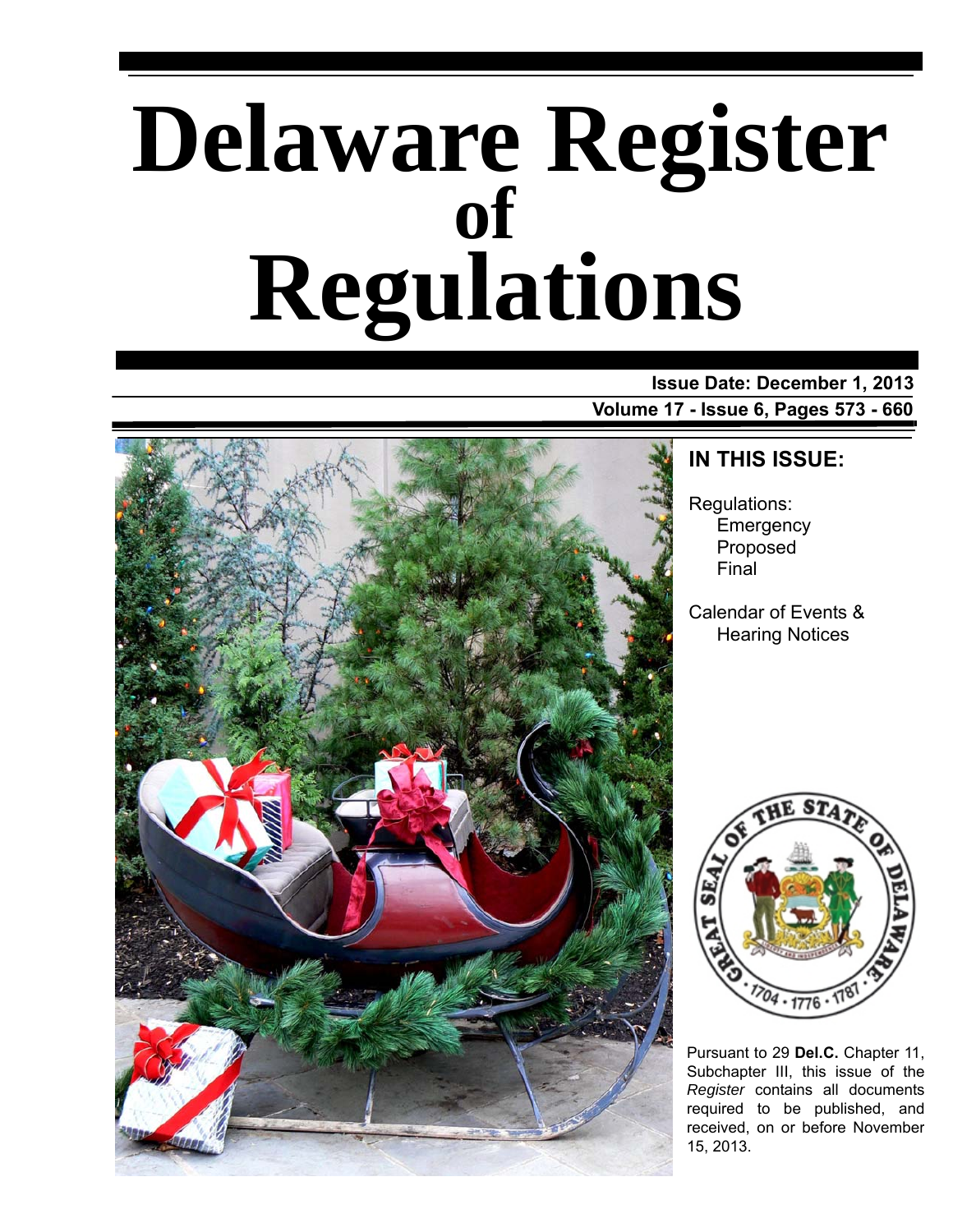# **INFORMATION ABOUT THE DELAWARE REGISTER OF REGULATIONS**

# **DELAWARE REGISTER OF REGULATIONS**

The *Delaware Register of Regulations* is an official State publication established by authority of 69 *Del. Laws*, c. 107 and is published on the first of each month throughout the year.

The *Delaware Register* will publish any regulations that are proposed to be adopted, amended or repealed and any emergency regulations promulgated.

The *Register* will also publish some or all of the following information:

- Governor's Executive Orders
- Governor's Appointments
- Agency Hearing and Meeting Notices
- Other documents considered to be in the public interest.

# **CITATION TO THE DELAWARE REGISTER**

The *Delaware Register of Regulations* is cited by volume, issue, page number and date. An example would be:

16 **DE Reg.** 1227 - 1230 (06/01/13)

Refers to Volume 16, pages 1227 - 1130 of the *Delaware Register* issued on June 1, 2013.

# **SUBSCRIPTION INFORMATION**

The cost of a yearly subscription (12 issues) for the *Delaware Register of Regulations* is \$135.00. Single copies are available at a cost of \$12.00 per issue, including postage. For more information contact the Division of Research at 302-744-4114 or 1-800-282-8545 in Delaware.

# **CITIZEN PARTICIPATION IN THE REGULATORY PROCESS**

Delaware citizens and other interested parties may participate in the process by which administrative regulations are adopted, amended or repealed, and may initiate the process by which the validity and applicability of regulations is determined.

Under 29 **Del.C.** §10115 whenever an agency proposes to formulate, adopt, amend or repeal a regulation, it shall file notice and full text of such proposals, together with copies of the existing regulation being adopted, amended or repealed, with the Registrar for publication in the *Register of Regulations* pursuant to §1134 of this title. The notice shall describe the nature of the proceedings including a brief synopsis of the subject, substance, issues, possible terms of the agency action, a reference to the legal authority of the agency to act, and reference to any other regulations that may be impacted or affected by the proposal, and shall state the manner in which persons may present their views; if in writing, of the place to which and the final date by which such views may be submitted; or if at a public hearing, the date, time and place of the hearing. If a public hearing is to be held, such public hearing shall not be scheduled less than 20 days following publication of notice of the proposal in the *Register of Regulations*. If a public hearing will be held on the proposal, notice of the time, date, place and a summary of the nature of the proposal shall also be published in at least 2 Delaware newspapers of general circulation. The notice shall also be mailed to all persons who have made timely written requests of the agency for advance notice of its regulation-making proceedings.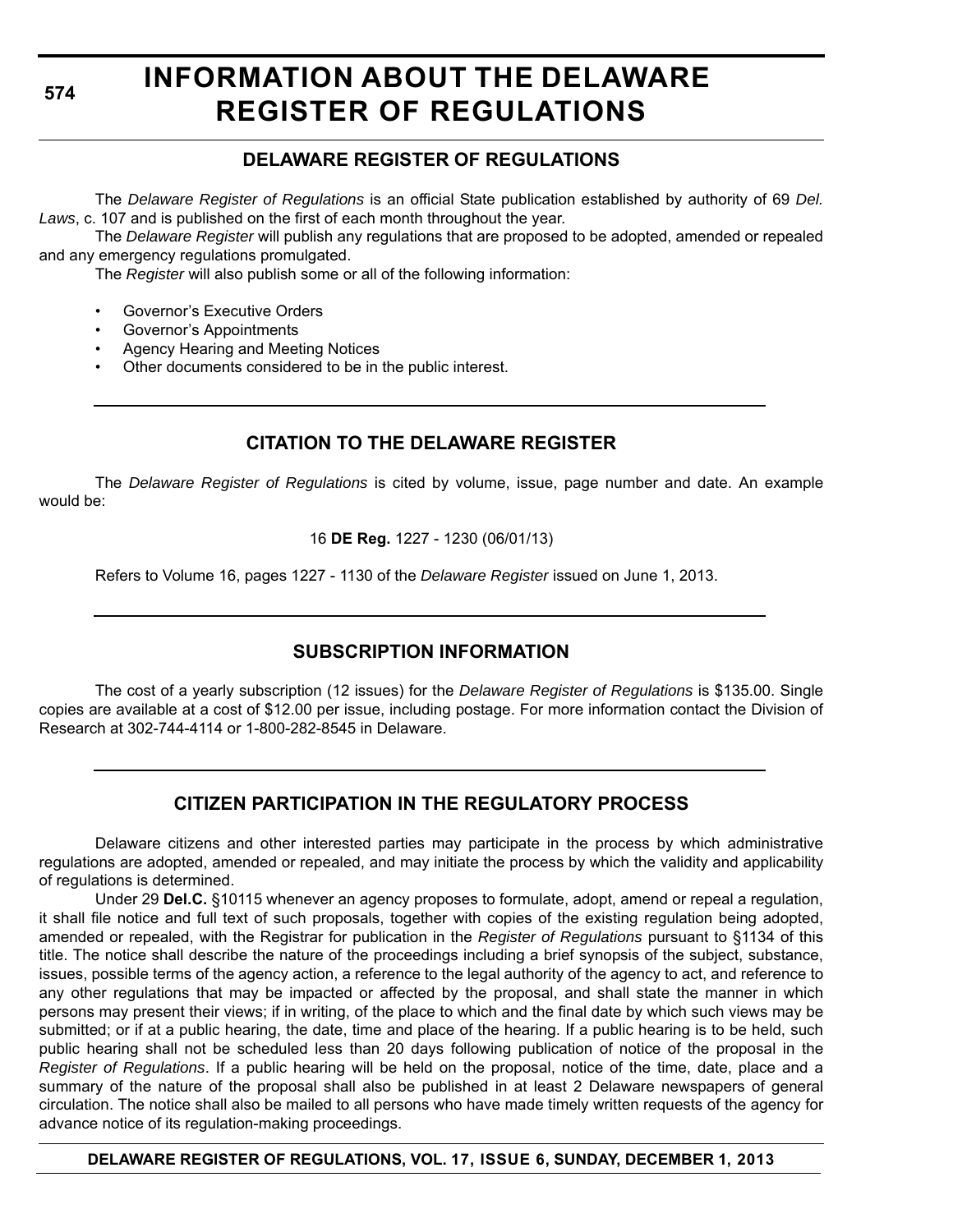# **INFORMATION ABOUT THE DELAWARE REGISTER OF REGULATIONS**

**575**

The opportunity for public comment shall be held open for a minimum of 30 days after the proposal is published in the *Register of Regulations*. At the conclusion of all hearings and after receipt, within the time allowed, of all written materials, upon all the testimonial and written evidence and information submitted, together with summaries of the evidence and information by subordinates, the agency shall determine whether a regulation should be adopted, amended or repealed and shall issue its conclusion in an order which shall include: (1) A brief summary of the evidence and information submitted; (2) A brief summary of its findings of fact with respect to the evidence and information, except where a rule of procedure is being adopted or amended; (3) A decision to adopt, amend or repeal a regulation or to take no action and the decision shall be supported by its findings on the evidence and information received; (4) The exact text and citation of such regulation adopted, amended or repealed; (5) The effective date of the order; (6) Any other findings or conclusions required by the law under which the agency has authority to act; and (7) The signature of at least a quorum of the agency members.

The effective date of an order which adopts, amends or repeals a regulation shall be not less than 10 days from the date the order adopting, amending or repealing a regulation has been published in its final form in the *Register of Regulations*, unless such adoption, amendment or repeal qualifies as an emergency under §10119.

Any person aggrieved by and claiming the unlawfulness of any regulation may bring an action in the Court for declaratory relief.

No action of an agency with respect to the making or consideration of a proposed adoption, amendment or repeal of a regulation shall be subject to review until final agency action on the proposal has been taken.

When any regulation is the subject of an enforcement action in the Court, the lawfulness of such regulation may be reviewed by the Court as a defense in the action.

Except as provided in the preceding section, no judicial review of a regulation is available unless a complaint therefor is filed in the Court within 30 days of the day the agency order with respect to the regulation was published in the *Register of Regulations*.

### **CLOSING DATES AND ISSUE DATES FOR THE DELAWARE REGISTER OF REGULATIONS**

| <b>ISSUE DATE</b> | <b>CLOSING DATE</b> | <b>CLOSING TIME</b> |  |
|-------------------|---------------------|---------------------|--|
| January 1         | December 16         | 4:30 p.m.           |  |
| February 1        | January 15          | 4:30 p.m.           |  |
| March 1           | February 17         | 4:30 p.m.           |  |
| April 1           | March 17            | 4:30 p.m.           |  |
| May 1             | April 15            | 4:30 p.m.           |  |
|                   |                     |                     |  |

# **DIVISION OF RESEARCH STAFF**

**Lori Christiansen,** Director; **Mark J. Cutrona,** Deputy Director; **Judi Abbott,** Administrative Specialist I; **Jeffrey W. Hague**, Registrar of Regulations; **Robert Lupo**, Printer; **Deborah J. Messina,** Print Shop Supervisor; **Kathleen Morris**, Executive Secretary; **Georgia Roman**, Unit Operations Support Specialist; **Victoria Schultes,** Administrative Specialist II; **Yvette W. Smallwood**, Assistant Registrar of Regulations; **Don Sellers,** Printer; **Sarah Wootten**, Joint Sunset Analyst; **Rochelle Yerkes**, Office Manager; **Sara Zimmerman**, Legislative Librarian.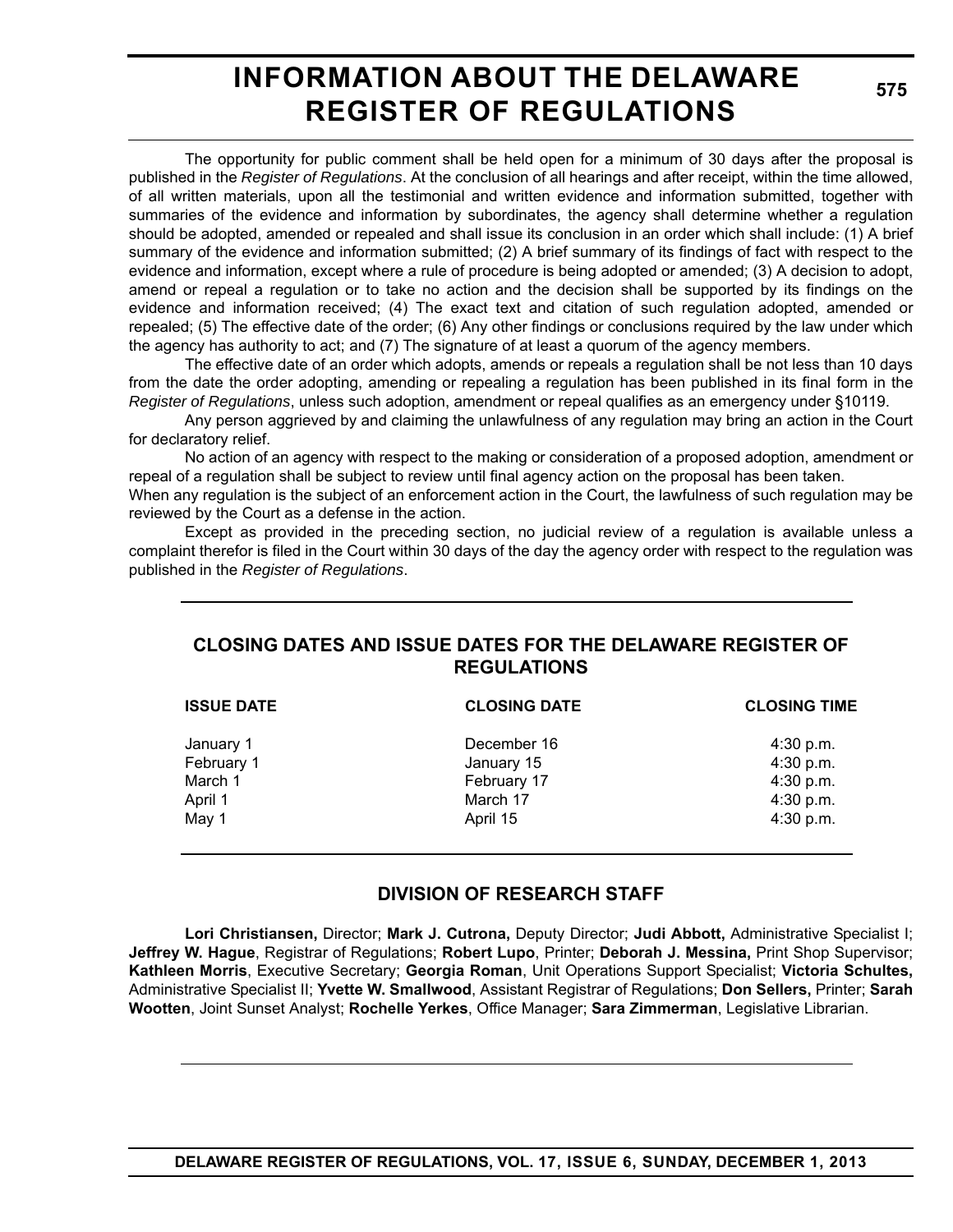# **TABLE OF CONTENTS**

<span id="page-3-0"></span>

|                                                                                                    | 578 |
|----------------------------------------------------------------------------------------------------|-----|
| <b>EMERGENCY</b>                                                                                   |     |
| <b>DEPARTMENT OF HEALTH AND SOCIAL SERVICES</b>                                                    |     |
| <b>Division of Medicaid and Medical Assistance</b>                                                 |     |
| Pregnant Women and Infants Under Age 1 - 212% of the Federal Poverty Level and                     | 584 |
|                                                                                                    |     |
| <b>PROPOSED</b>                                                                                    |     |
| <b>DEPARTMENT OF EDUCATION</b>                                                                     |     |
| <b>Office of the Secretary</b>                                                                     |     |
|                                                                                                    | 588 |
| <b>Professional Standards Board</b>                                                                |     |
|                                                                                                    | 591 |
| <b>DEPARTMENT OF HEALTH AND SOCIAL SERVICES</b>                                                    |     |
| <b>Division of Medicaid and Medical Assistance</b>                                                 |     |
| Medicaid Expansion under the Affordable Care Act 2014 - Delaware Medicaid Program -                | 594 |
| Pregnant Women and Infants Under Age 1 - 212% of the Federal Poverty Level and                     |     |
|                                                                                                    | 597 |
|                                                                                                    |     |
| DEPARTMENT OF NATURAL RESOURCES AND ENVIRONMENTAL CONTROL<br><b>Division of Energy and Climate</b> |     |
| 102 Implementation of Renewable Energy Portfolio Standards Cost Cap Provisions                     | 600 |
|                                                                                                    | 604 |
| DEPARTMENT OF SAFETY AND HOMELAND SECURITY                                                         |     |
| <b>Division of State Police</b>                                                                    |     |
| 1300 Board of Examiners of Private Investigators & Private Security Agencies                       | 607 |
| DEPARTMENT OF SERVICES FOR CHILDREN, YOUTH AND THEIR FAMILIES                                      |     |
| <b>Division of Family Services, Office of Child Care Licensing</b>                                 |     |
|                                                                                                    | 608 |
| <b>DEPARTMENT OF STATE</b>                                                                         |     |
| <b>Division of Professional Regulation</b>                                                         |     |
|                                                                                                    | 609 |
| <b>FINAL</b>                                                                                       |     |
|                                                                                                    |     |
| <b>DEPARTMENT OF EDUCATION</b><br><b>Professional Standards Board</b>                              |     |
|                                                                                                    | 610 |
|                                                                                                    |     |
| <b>DEPARTMENT OF HEALTH AND SOCIAL SERVICES</b>                                                    |     |
| <b>Division of Medicaid and Medical Assistance</b>                                                 |     |
| Delaware Medicaid Modified Adjusted Gross Income (MAGI) Eligibility and Benefits State Plan        |     |
|                                                                                                    | 612 |
|                                                                                                    |     |
|                                                                                                    |     |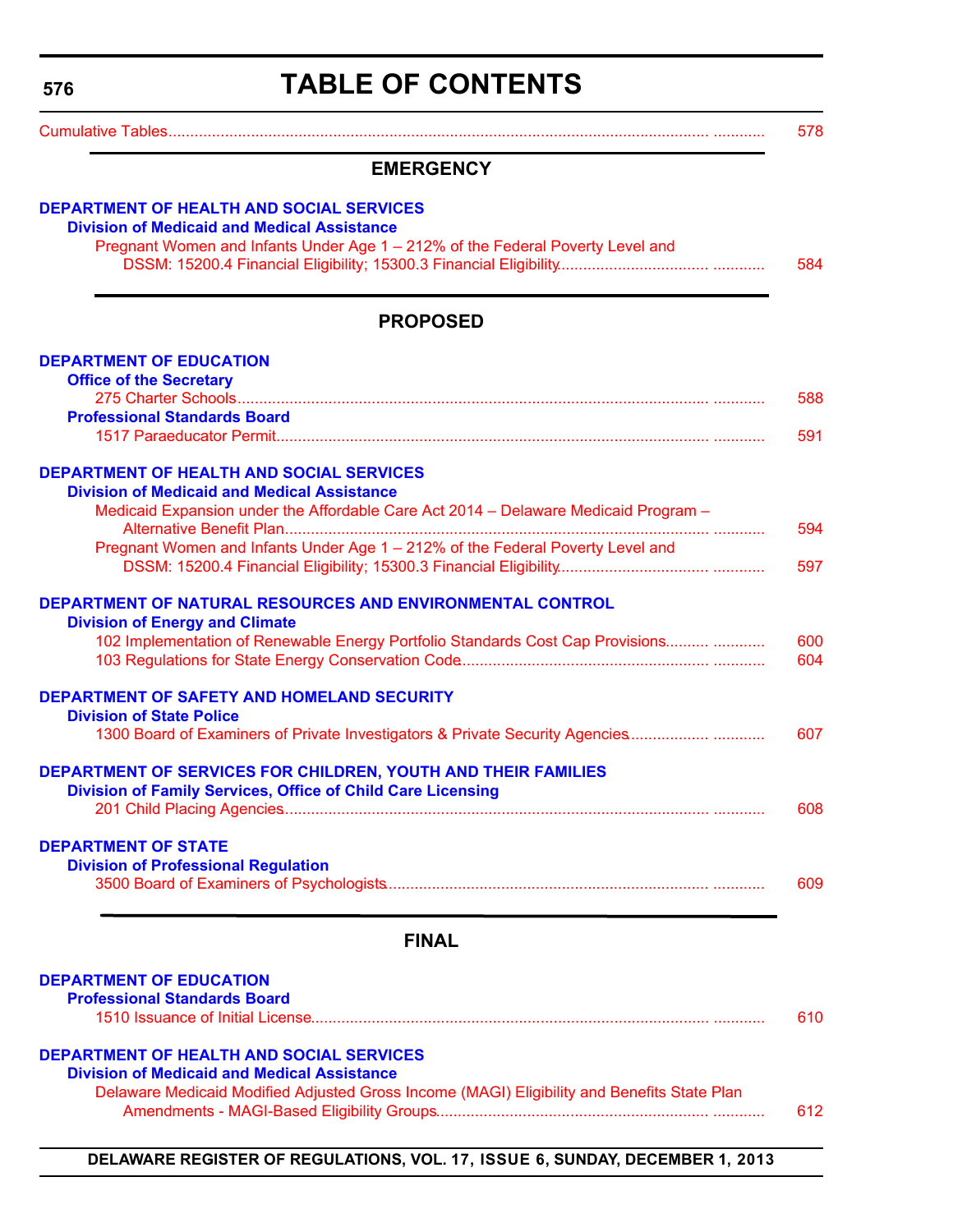# **TABLE OF CONTENTS**

**577**

| Delaware Medicaid Modified Adjusted Gross Income (MAGI) Eligibility and Benefits State Plan | 616 |
|---------------------------------------------------------------------------------------------|-----|
| Delaware Medicaid Modified Adjusted Gross Income (MAGI) Eligibility and Benefits State Plan |     |
|                                                                                             | 619 |
| Delaware Medicaid Modified Adjusted Gross Income (MAGI) Eligibility and Benefits State Plan |     |
|                                                                                             | 622 |
| Delaware Medicaid Modified Adjusted Gross Income (MAGI) Eligibility and Benefits State Plan | 625 |
| Delaware Medicaid Modified Adjusted Gross Income (MAGI) Eligibility and Benefits State Plan | 628 |
| Delaware Medicaid Modified Adjusted Gross Income (MAGI) Eligibility and Benefits State Plan |     |
| Amendments - Children's Health Insurance Program (CHIP) MAGI Eligibility                    | 631 |
|                                                                                             | 634 |
| <b>Division of Social Services</b>                                                          |     |
| Delaware's Temporary Assistance for Needy Families (TANF) State Plan Amendment              | 638 |
| DEPARTMENT OF NATURAL RESOURCES AND ENVIRONMENTAL CONTROL                                   |     |
| <b>Division of Air Quality</b>                                                              |     |
|                                                                                             | 640 |
|                                                                                             | 644 |
| <b>Division of Fish and Wildlife</b>                                                        |     |
|                                                                                             | 646 |
|                                                                                             | 648 |
| <b>Division of Watershed Stewardship</b>                                                    |     |
|                                                                                             | 650 |
| <b>DEPARTMENT OF SAFETY AND HOMELAND SECURITY</b>                                           |     |
| <b>Division of State Police</b>                                                             |     |
|                                                                                             | 652 |
| <b>DEPARTMENT OF STATE</b>                                                                  |     |
| <b>Division of Professional Regulation</b>                                                  |     |
|                                                                                             | 653 |
|                                                                                             | 655 |
| <b>Office of the State Banking Commissioner</b>                                             |     |
|                                                                                             | 656 |
| <b>EXECUTIVE DEPARTMENT</b>                                                                 |     |
| <b>Office of Management and Budget</b>                                                      |     |
|                                                                                             | 656 |

# **CALENDAR OF EVENTS/HEARING NOTICES**

| Delaware River Basin Commission, Notice of Public Hearing and Business Meeting                           | 658 |
|----------------------------------------------------------------------------------------------------------|-----|
|                                                                                                          | 658 |
| Dept. of Health and Social Svcs., Div. of Medicaid and Medical Assistance, Notices of Public             |     |
|                                                                                                          | 658 |
| Dept. of Natural Resources and Environmental Control, Div. of Energy & Climate, Notice of Public Hearing | 659 |
| Dept. of Safety and Homeland Security, Div. of State Police, Notice of Public Comment Period             | 659 |
| Dept. of Svcs. for Children, Youth and Their Families, Div. of Family Services, Notice of Public         |     |
|                                                                                                          | 660 |
| Dept. of State, Div. of Prof. Regulation, Notices of Public Hearings and Comment Periods                 | 660 |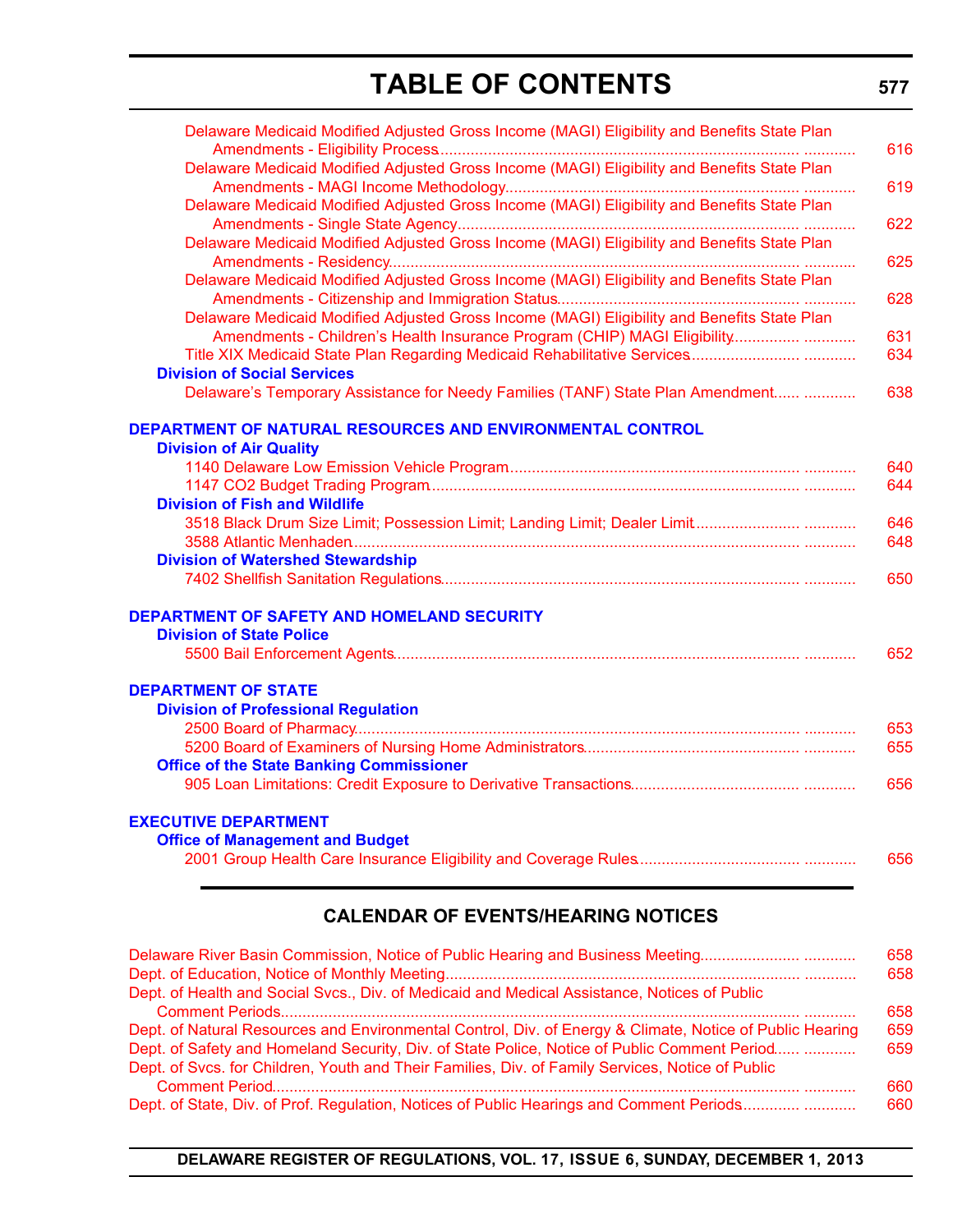# **[CUMULATIVE TABLES](#page-3-0)**

<span id="page-5-0"></span>The table printed below lists the regulations that have been proposed, adopted, amended or repealed in the preceding issues of the current volume of the *Delaware Register of Regulations*.

The regulations are listed alphabetically by the promulgating agency, followed by a citation to that issue of the *Register* in which the regulation was published. Proposed regulations are designated with (Prop.); Final regulations are designated with (Final); Emergency regulations are designated with (Emer.); and regulations that have been repealed are designated with (Rep.).

| DELAWARE MANUFACTURED HOME RELOCATION AUTHORITY                           |                                                        |                       |
|---------------------------------------------------------------------------|--------------------------------------------------------|-----------------------|
| 201 Delaware Manufactured Home Relocation Trust Fund Regulations          | 17 DE Reg. 466 (Prop.)                                 |                       |
|                                                                           | 17 DE Reg. 267(Emer.)                                  |                       |
| <b>DELAWARE RIVER BASIN COMMISSION</b>                                    |                                                        |                       |
| Proposed Amendments to the Water Quality Regulations, Water Code and      | 17 DE Reg. 143 (Prop.)                                 |                       |
| Comprehensive Plan to Update Water Quality Criteria for pH                | 17 DE Reg. 365 (Prop.)                                 |                       |
| <b>DELAWARE SOLID WASTE AUTHORITY</b>                                     |                                                        |                       |
|                                                                           | 17 DE Reg. 313 (Final)                                 |                       |
|                                                                           | 17 DE Reg. 314 (Final)                                 |                       |
|                                                                           | 17 DE Reg. 315 (Rep.)                                  |                       |
| <b>DELAWARE STATE FIRE PREVENTION COMMISSION</b>                          |                                                        |                       |
|                                                                           | 17 DE Reg. 469 (Prop.)                                 |                       |
| <b>DEPARTMENT OF AGRICULTURE</b>                                          |                                                        |                       |
| <b>Office of the Secretary</b>                                            |                                                        |                       |
| 101 On-Farm Home Processing of Non-Potentially Hazardous Foods            | 17 DE Reg. 25 (Prop.)                                  |                       |
|                                                                           | 17 DE Reg. 316 (Final)                                 |                       |
|                                                                           | 17 <b>DE Reg.</b> 28 (Prop.)<br>17 DE Reg. 317 (Final) |                       |
| <b>Delaware Forest Service</b>                                            |                                                        |                       |
| 401 Forest Service Erosion and Sedimentation Regulations                  | 17 DE Reg. 145 (Prop.)                                 |                       |
| <b>Harness Racing Commission</b>                                          |                                                        |                       |
| 502 Delaware Standardbred Breeders' Fund Regulations                      | 17 DE Reg. 203 (Final)                                 |                       |
| <b>Pesticides Section</b>                                                 |                                                        |                       |
|                                                                           | 17 DE Reg. 146 (Prop.)                                 |                       |
| <b>DEPARTMENT OF EDUCATION</b>                                            |                                                        |                       |
| <b>Office of the Secretary</b>                                            |                                                        |                       |
| 106 Teacher Appraisal Process Delaware Performance Appraisal System       |                                                        |                       |
|                                                                           | 17 DE Reg. 204 (Rep.)                                  |                       |
| 106A Teacher Appraisal Process Delaware Performance Appraisal System      |                                                        |                       |
| 107 Specialist Appraisal Process Delaware Performance Appraisal System    | 17 DE Reg. 205 (Final)                                 |                       |
|                                                                           |                                                        | 17 DE Reg. 214 (Rep.) |
| 107A Specialist Appraisal Process Delaware Performance Appraisal System   |                                                        |                       |
|                                                                           | 17 DE Reg. 216 (Final)                                 |                       |
| 108 Administrator Appraisal Process Delaware Performance Appraisal System |                                                        |                       |
|                                                                           | 17 DE Reg. 224 (Rep.)                                  |                       |
|                                                                           | 17 DE Reg. 275 (Prop.)                                 |                       |
|                                                                           | 17 DE Reg. 497 (Final)                                 |                       |
|                                                                           | 17 DE Reg. 148 (Prop.)                                 |                       |
|                                                                           | 17 DE Reg. 423 (Final)                                 |                       |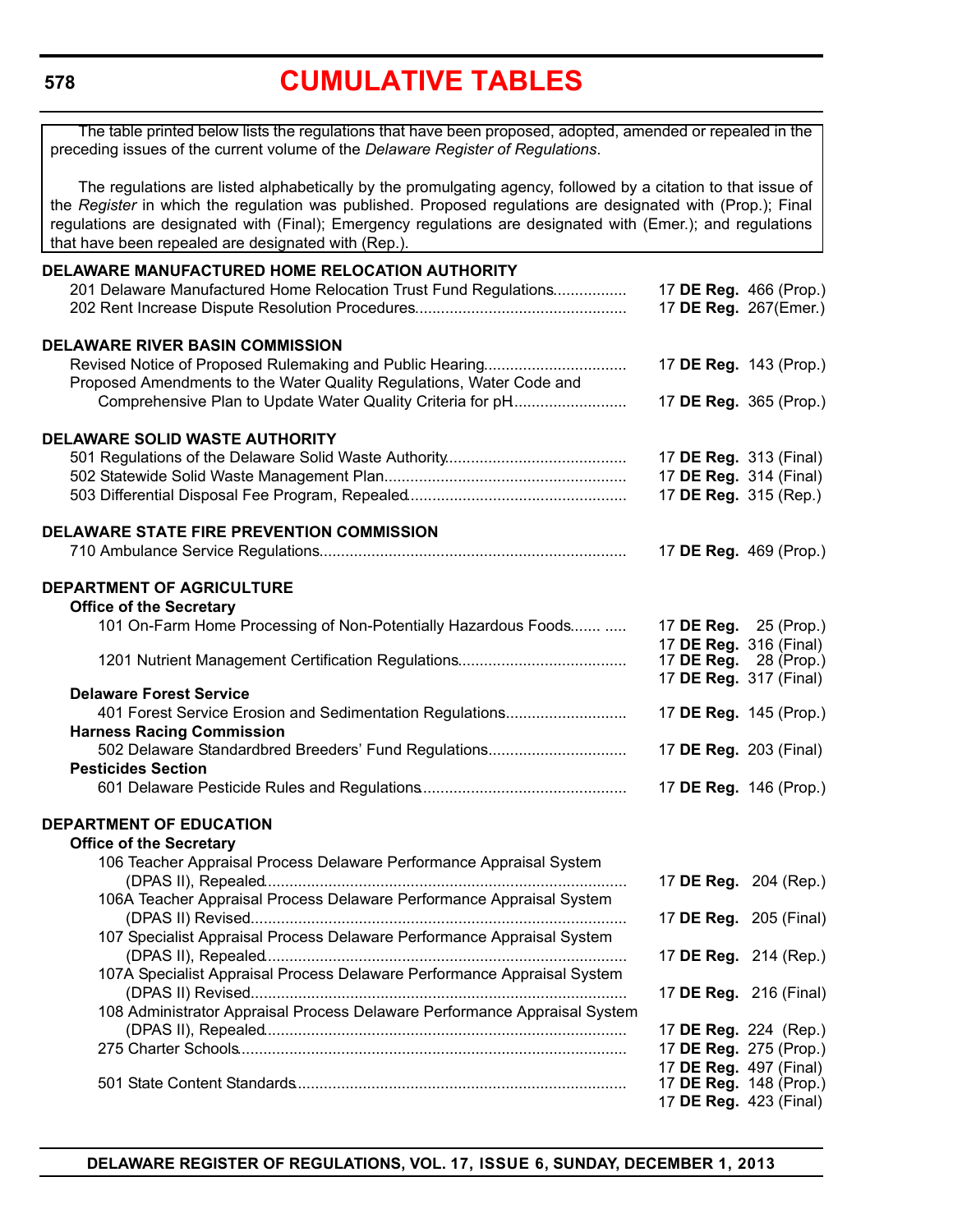| 614 Uniform Definitions for Student Conduct Which May Result in Alternative                                      |                                                  |             |
|------------------------------------------------------------------------------------------------------------------|--------------------------------------------------|-------------|
|                                                                                                                  | 17 DE Reg. 367 (Prop.)                           |             |
| 805 The School Health Tuberculosis (TB) Control Program                                                          | 17 DE Reg. 361(Emer.)                            |             |
| 851 K to 12 Comprehensive Health Education Program                                                               | 17 DE Reg. 150 (Prop.)                           |             |
|                                                                                                                  | 17 DE Reg. 425 (Final)                           |             |
| 910 Delaware Requirements for Issuance of the GED® Test Credential                                               | 17 <b>DE Reg.</b> 469 (Prop.)                    |             |
|                                                                                                                  | 17 DE Reg. 152 (Prop.)                           |             |
|                                                                                                                  | 17 DE Reg. 427 (Final)                           |             |
| <b>Professional Standards Board</b>                                                                              |                                                  |             |
|                                                                                                                  | 17 DE Reg. 65 (Final)                            |             |
|                                                                                                                  | 17 DE Reg. 472 (Prop.)<br>17 DE Reg. 372 (Prop.) |             |
|                                                                                                                  |                                                  |             |
| <b>DEPARTMENT OF FINANCE</b>                                                                                     |                                                  |             |
| <b>Office of the State Lottery</b>                                                                               |                                                  |             |
|                                                                                                                  | 17 DE Reg.                                       | 10 (Emer)   |
|                                                                                                                  | 17 DE Reg.                                       | 29 (Prop.)  |
|                                                                                                                  | 17 DE Reg.                                       | 317 (Final) |
|                                                                                                                  |                                                  |             |
| <b>DEPARTMENT OF HEALTH AND SOCIAL SERVICES</b>                                                                  |                                                  |             |
| <b>Division of Medicaid and Medical Assistance</b>                                                               |                                                  |             |
| 1915(c) Home and Community-Based Services Waiver                                                                 | 17 DE Reg. 156 (Prop.)                           |             |
| Attachment 3.1-A Page 5 Addendum, Multi-State Purchasing Pool Supplemental                                       | 17 DE Reg. 432 (Final)                           |             |
|                                                                                                                  | 17 DE Reg. 285 (Prop.)                           |             |
|                                                                                                                  | 17 DE Reg. 501 (Final)                           |             |
| Delaware Medicaid Modified Adjusted Gross Income (MAGI) Eligibility and                                          |                                                  |             |
| Benefits State Plan Amendments - Children's Health Insurance Program                                             |                                                  |             |
|                                                                                                                  | 17 DE Reg. 392 (Prop.)                           |             |
| Delaware Medicaid Modified Adjusted Gross Income (MAGI) Eligibility and                                          |                                                  |             |
| Benefits State Plan Amendments - Citizenship and Immigration Status                                              | 17 DE Reg. 389 (Prop.)                           |             |
| Delaware Medicaid Modified Adjusted Gross Income (MAGI) Eligibility and                                          |                                                  |             |
| Benefits State Plan Amendments - Eligibility Process                                                             | 17 DE Reg. 377 (Prop.)                           |             |
| Delaware Medicaid Modified Adjusted Gross Income (MAGI) Eligibility and                                          |                                                  |             |
| Benefits State Plan Amendments - MAGI-Based Eligibility Groups                                                   | 17 DE Reg. 374 (Prop.)                           |             |
| Delaware Medicaid Modified Adjusted Gross Income (MAGI) Eligibility and                                          |                                                  |             |
| Benefits State Plan Amendments - MAGI Income Methodology                                                         | 17 DE Reg. 380 (Prop.)                           |             |
| Delaware Medicaid Modified Adjusted Gross Income (MAGI) Eligibility and                                          |                                                  |             |
|                                                                                                                  | 17 DE Reg. 386 (Prop.)                           |             |
| Delaware Medicaid Modified Adjusted Gross Income (MAGI) Eligibility and                                          |                                                  |             |
| Benefits State Plan Amendments - Single State Agency<br>Diamond State Health Plan Plus 1115 Demonstration Waiver | 17 DE Reg. 383 (Prop.)                           |             |
| Medicaid Expansion under the Affordable Care Act of 2014 - DSSM 14000,                                           | 17 <b>DE Reg.</b> 225 (Final)                    |             |
|                                                                                                                  | 17 DE Reg. 126(Emer.)                            |             |
|                                                                                                                  | 17 DE Reg. 162 (Prop.)                           |             |
|                                                                                                                  | 17 <b>DE Reg.</b> 503 (Final)                    |             |
| Medicaid Expansion under the Affordable Care Act of 2014 - Modified Adjusted                                     |                                                  |             |
| Gross Income (MAGI) Methodology - Reasonable Classification of                                                   |                                                  |             |
| Individuals Under Age 21 and Household Composition                                                               | 17 DE Reg. 477 (Prop.)                           |             |
| Medicaid Provider Screening Requirements and Provider Enrollment Fee<br>and Program Integrity                    | 17 DE Reg. 282 (Prop.)                           |             |
|                                                                                                                  | 17 DE Reg. 519 (Final)                           |             |
| Title XIX Medicaid State Plan Regarding Medicaid Rehabilitative Services                                         | 17 DE Reg. 395 (Prop.)                           |             |
| <b>Division of Public Health</b>                                                                                 |                                                  |             |
| 4104 Delaware Conrad State 30 / J-1 Visa Waiver Program                                                          | 17 <b>DE Reg.</b> 233 (Final)                    |             |
| 4202 Control of Communicable and Other Disease Conditions                                                        | 17 DE Reg. 320 (Final)                           |             |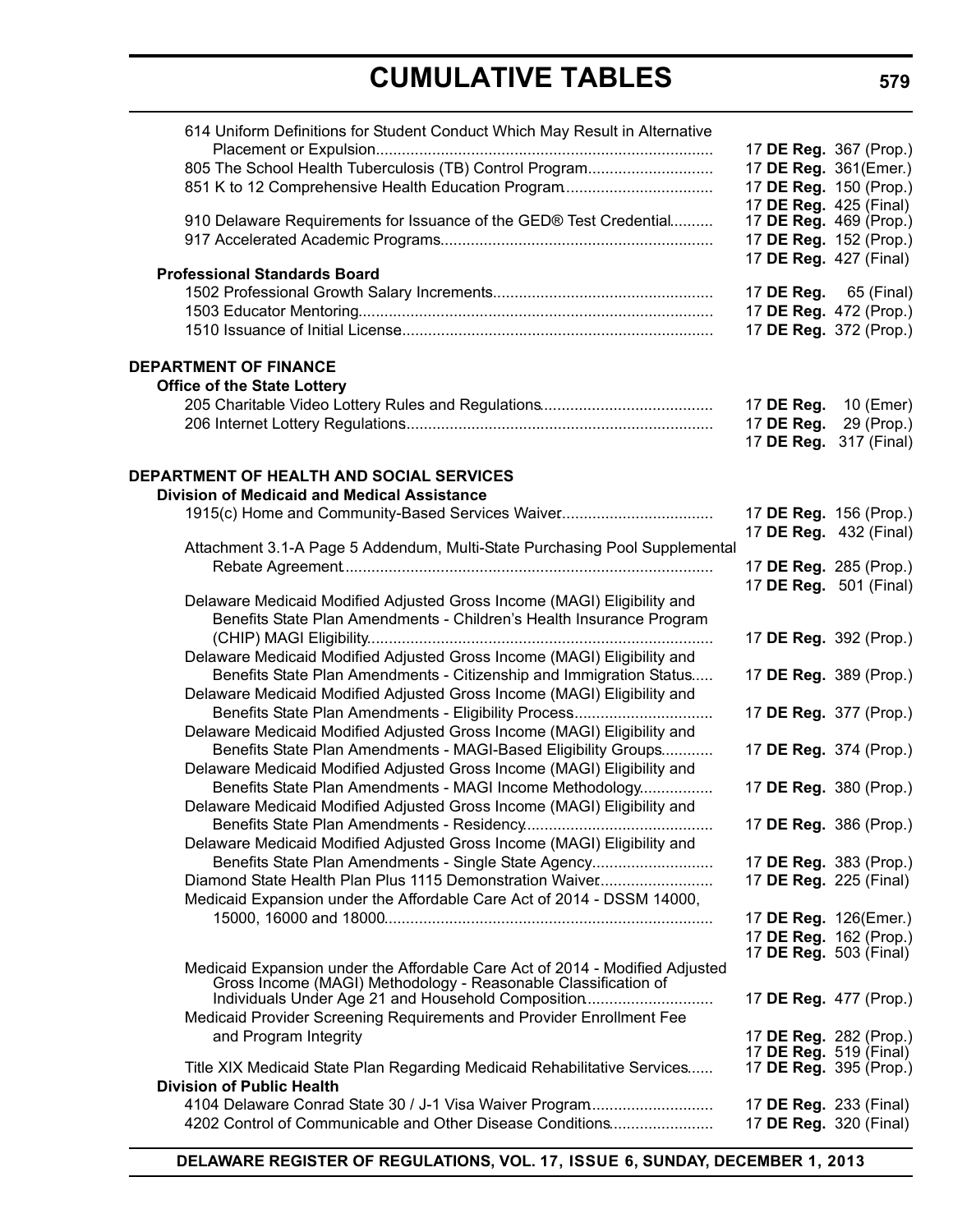# **CUMULATIVE TABLES**

|                                                                                             | 17 DE Reg. 165 (Prop.)<br>17 DE Reg. 438 (Final)        |            |
|---------------------------------------------------------------------------------------------|---------------------------------------------------------|------------|
|                                                                                             | 17 DE Reg. 288 (Prop.)<br>17 DE Reg. 523 (Final)        |            |
| 4408 Facilities that Perform Invasive Medical Procedures                                    | 17 <b>DE Reg.</b> 397 (Prop.)                           |            |
| 4459B Residential Property Renovation, Repair and Painting                                  | 17 DE Reg. 234 (Rep.)<br>17 DE Reg. 485 (Prop.)         |            |
|                                                                                             | 17 DE Reg. 30 (Prop.)                                   |            |
|                                                                                             | 17 DE Reg. 439 (Final)                                  |            |
| <b>Division of Social Services</b>                                                          | 17 <b>DE Reg.</b> 405 (Prop.)                           |            |
| Delaware's Temporary Assistance for Needy Families State Plan Amendment                     | 17 DE Reg. 406 (Prop.)                                  |            |
|                                                                                             | 17 <b>DE Reg.</b> 66 (Prop.)                            |            |
|                                                                                             | 17 DE Reg. 289 (Prop.)                                  |            |
| 11003.7.5 Income Eligible/Education and Post-Secondary Education (Deter-                    | 17 DE Reg. 526 (Final)                                  |            |
| mining High School/GED Eligibility Participation and Determining Post-                      |                                                         |            |
|                                                                                             | 17 DE Reg. 486 (Prop.)                                  |            |
| <b>Division of Substance Abuse and Mental Health</b>                                        |                                                         |            |
| 6002 Credentialing Mental Health Screeners & Payment for Vol. Admissions                    | 17 DE Reg.                                              | 72 (Prop.) |
| <b>DEPARTMENT OF INSURANCE</b><br><b>Office of the Commissioner</b>                         |                                                         |            |
|                                                                                             | 17 DE Reg. 293 (Prop.)                                  |            |
|                                                                                             | 17 DE Reg. 532 (Final)                                  |            |
|                                                                                             | 17 DE Reg. 166 (Prop.)                                  |            |
|                                                                                             | 17 DE Reg. 533 (Final)                                  |            |
|                                                                                             | 17 DE Reg. 169 (Prop.)                                  |            |
|                                                                                             | 17 DE Reg. 534 (Final)<br>17 <b>DE Reg.</b> 235 (Final) |            |
| <b>DEPARTMENT OF LABOR</b>                                                                  |                                                         |            |
| <b>Division of Industrial Affairs</b>                                                       |                                                         |            |
|                                                                                             | 17 <b>DE Reg.</b> 34 (Prop.)                            |            |
|                                                                                             | 17 DE Reg. 322 (Final)                                  |            |
|                                                                                             | 17 DE Reg. 488 (Prop.)                                  |            |
|                                                                                             | 17 <b>DE Reg.</b> 35 (Prop.)<br>17 DE Reg. 322 (Final)  |            |
| <b>Division of Unemployment Insurance</b>                                                   |                                                         |            |
|                                                                                             | 17 <b>DE Reg.</b> 36 (Prop.)                            |            |
|                                                                                             | 17 DE Reg. 325 (Final)                                  |            |
| DEPARTMENT OF NATURAL RESOURCES AND ENVIRONMENTAL CONTROL<br><b>Division of Air Quality</b> |                                                         |            |
| Amendment to the Inspection and Maintenance (I/M) State Implementation Plan                 |                                                         |            |
| (SIP) concerning Section 11(e) - Program Compliance                                         | 17 DE Reg. 342 (Gen.)                                   |            |
| Dioxide (NO2) National Ambient Air Quality Standard (NAAQS)                                 | 17 DE Reg.                                              | 96 (Gen.)  |
| Regional Haze 5-Year Periodic Report Progress Toward the Reasonable                         |                                                         |            |
| Progress Goals for Visibility in Class I Federal Areas and Determination                    |                                                         |            |
|                                                                                             | 17 DE Reg. 565 (Gen.)                                   |            |
|                                                                                             | 17 DE Reg.                                              | 36 (Prop.) |
|                                                                                             | 17 DE Reg. 536 (Final)                                  |            |
|                                                                                             | 17 DE Reg.                                              | 38 (Prop.) |
| 1104 Particulate Emissions from Fuel Burning Equipment                                      | 17 DE Reg.<br>17 DE Reg. 536 (Final)                    | 44 (Prop.) |
|                                                                                             |                                                         |            |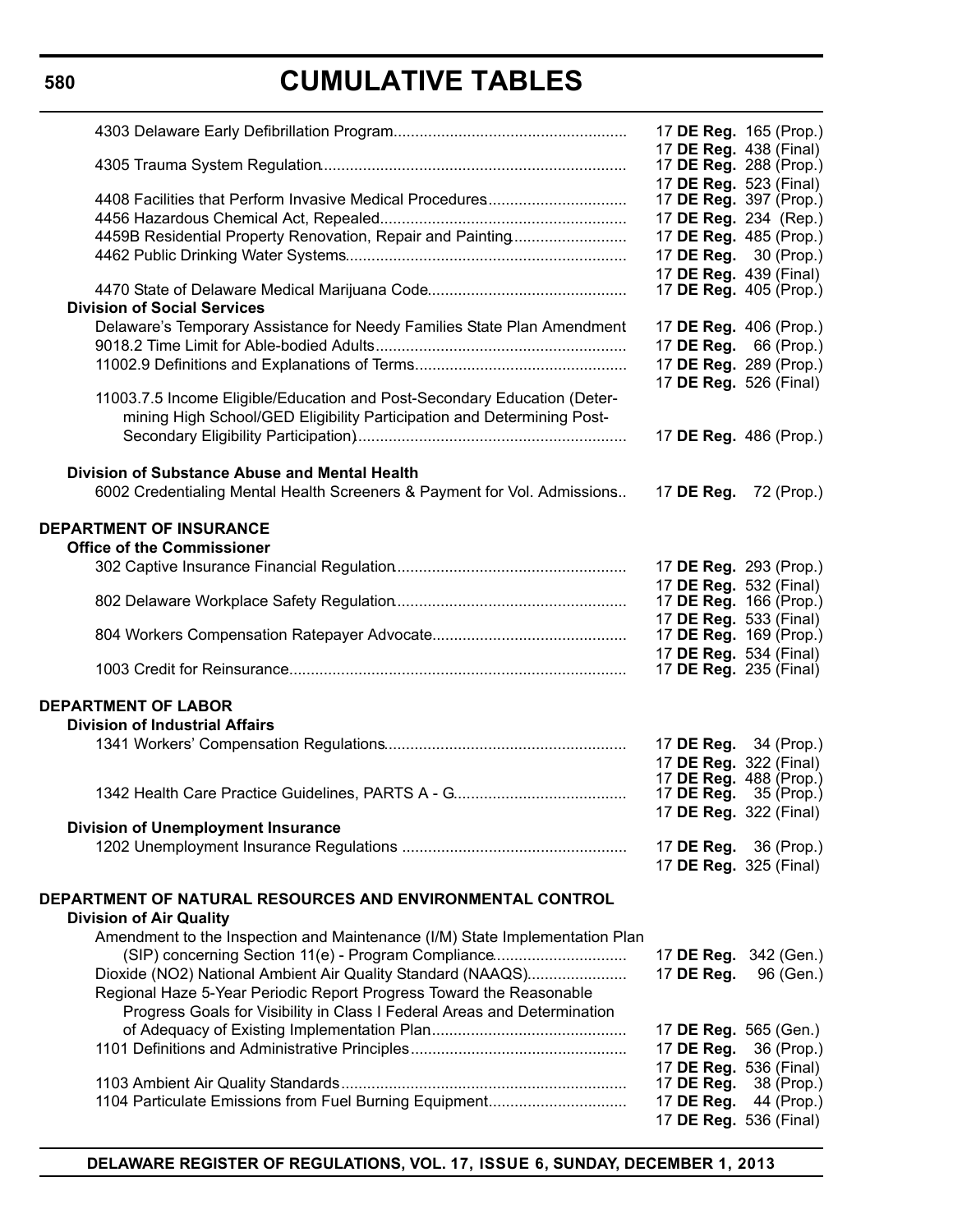| 1108 Sulfur Dioxide Emissions From Fuel Burning Equipment                                              | 17 DE Reg. 79 (Prop.)<br>17 DE Reg. 45 (Prop.)                 |                                                 |
|--------------------------------------------------------------------------------------------------------|----------------------------------------------------------------|-------------------------------------------------|
| 1125 Requirements for Preconstruction Review, Section 1.9, Definitions                                 | 17 DE Reg. 536 (Final)<br>17 DE Reg.<br>17 DE Reg. 408 (Prop.) | 6 (Errata)                                      |
| 1138 Emission Standards for Hazardous Air Pollutants for Source Categories,                            | 17 DE Reg. 328 (Final)                                         | 17 <b>DE Reg.</b> 326 (Final)                   |
|                                                                                                        | 17 DE Reg. 47 (Prop.)<br>17 DE Reg. 538 (Final)                |                                                 |
|                                                                                                        | 17 DE Reg. 295 (Prop.)<br>17 DE Reg. 48 (Prop.)                |                                                 |
|                                                                                                        | 17 DE Reg. 540 (Final)<br>17 DE Reg. 303 (Prop.)               |                                                 |
| Division of Fish and Wildlife                                                                          | 17 DE Reg. 49 (Prop.)                                          |                                                 |
| 3507 Black Sea Bass Size Limit; Trip Limits, Seasons; Quotas (3.0, 5.0 & 6.0)                          | 17 DE Reg. 441 (Final)<br>17 <b>DE Reg.</b> 50 (Prop.)         |                                                 |
|                                                                                                        | 17 DE Reg. 542 (Final)<br>17 DE Reg. 172 (Prop.)               |                                                 |
| 3518 Black Drum Size Limit; Possession Limit; Landing Limit; Dealer Limit                              | 17 DE Reg. 543 (Final)<br>17 DE Reg. 304 (Prop.)               |                                                 |
|                                                                                                        |                                                                | 17 DE Reg. 7 (Errata)<br>17 DE Reg. 236 (Final) |
|                                                                                                        | 17 DE Reg. 174 (Prop.)                                         | 17 DE Reg. 305 (Prop.)                          |
| <b>Division of Waste and Hazardous Substances</b>                                                      | 17 DE Reg. 238 (Final)                                         |                                                 |
|                                                                                                        | 17 DE Reg. 58 (Prop.)<br>17 DE Reg. 545 (Final)                |                                                 |
| 1352 Regulations Governing Aboveground Storage Tanks<br><b>Division of Water</b>                       | 17 <b>DE Reg.</b> 59 (Prop.)                                   |                                                 |
| 7101 Regulations Governing the Design, Installation and Operation of On-Site                           | 17 DE Reg. 488 (Prop.)                                         |                                                 |
| 7503 Oil Gas and Mineral Exploration Regulations, Repealed                                             | 17 DE Reg. 61 (Prop.)<br>17 DE Reg. 547 (Final)                |                                                 |
| Division of Watershed Stewardship                                                                      | 17 DE Reg. 240 (Final)                                         |                                                 |
|                                                                                                        | 17 DE Reg. 53(Prop.)                                           |                                                 |
| DEPARTMENT OF SAFETY AND HOMELAND SECURITY<br><b>Division of State Police</b>                          |                                                                |                                                 |
| <b>Office of Highway Safety</b>                                                                        | 17 DE Reg. 409 (Prop.)                                         |                                                 |
|                                                                                                        | 17 DE Reg. 182 (Prop.)<br>17 DE Reg. 549 (Final)               |                                                 |
| DEPARTMENT OF SERVICES FOR CHILDREN, YOUTH AND THEIR FAMILIES                                          |                                                                |                                                 |
| <b>Division of Family Services</b><br>105 Residential Child Care Facilities and Day Treatment Programs | 17 DE Reg. 182 (Prop.)                                         |                                                 |
| 301 Criminal History Record Checks for Child Care Persons                                              | 17 DE Reg. 62 (Prop.)<br>17 DE Reg. 331 (Final)                |                                                 |
| 302 Child Protection Registry Checks for Child Care, Health Care, and                                  | 17 DE Reg. 339 (Final)                                         |                                                 |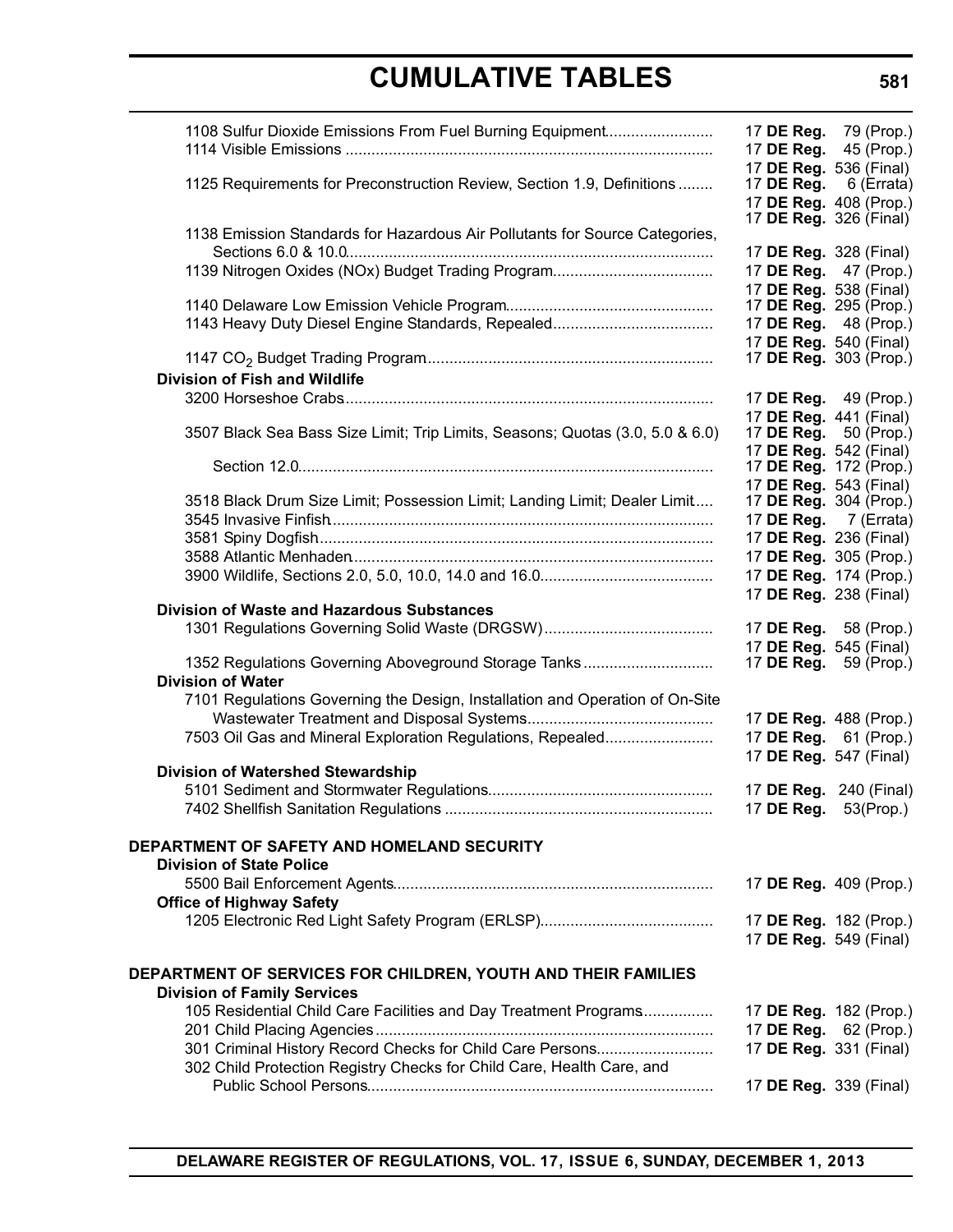| <b>DEPARTMENT OF STATE</b>                                                                           |                               |            |
|------------------------------------------------------------------------------------------------------|-------------------------------|------------|
| <b>Division of Professional Regulation</b>                                                           |                               |            |
| Uniform Controlled Substances Act Regulations, Section 2.0, Requirements                             | 17 DE Reg. 186 (Prop.)        |            |
|                                                                                                      | 17 DE Reg. 188 (Prop.)        |            |
|                                                                                                      | 17 DE Reg. 550 (Final)        |            |
| 1100 Board of Dentistry and Dental Hygiene, Section 12.0 Unprofessional                              |                               |            |
|                                                                                                      | 17 DE Reg. 307 (Prop.)        |            |
| 1900 Board of Nursing, Sect. 6.0 Requirements and Procedures for Licensure                           | 17 DE Reg. 85 (Final)         |            |
| Section 9.0 Regulations Pertaining to Mandatory Continuing Education                                 | 17 DE Reg. 490 (Prop.)        |            |
|                                                                                                      | 17 <b>DE Reg.</b> 86 (Final)  |            |
| Section 14.0 Nurse Licensure Compact Rules & Regs                                                    | 17 DE Reg. 83 (Final)         |            |
|                                                                                                      | 17 DE Reg. 192 (Prop.)        |            |
|                                                                                                      | 17 DE Reg. 242 (Final)        |            |
|                                                                                                      | 17 DE Reg. 443 (Final)        |            |
|                                                                                                      | 17 DE Reg. 444 (Final)        |            |
| 3000 Board of Professional Counselors of Mental Health and Chemical                                  | 17 DE Reg. 490 (Prop.)        |            |
|                                                                                                      | 17 DE Reg. 410 (Prop.)        |            |
|                                                                                                      | 17 DE Reg. 445 (Final)        |            |
|                                                                                                      | 17 DE Reg. 89 (Final)         |            |
|                                                                                                      | 17 DE Reg. 417 (Prop.)        |            |
|                                                                                                      | 17 <b>DE Reg.</b> 494 (Prop.) |            |
|                                                                                                      | 17 DE Reg. 243 (Final)        |            |
|                                                                                                      | 17 DE Reg. 309 (Prop.)        |            |
|                                                                                                      | 17 DE Reg. 551 (Final)        |            |
| 5200 Board of Examiners of Nursing Home Administrators                                               | 17 <b>DE Reg.</b> 196 (Prop.) |            |
|                                                                                                      | 17 DE Reg. 552 (Final)        |            |
| Office of the State Bank Commissioner                                                                | 17 <b>DE Reg.</b> 342 (Final) |            |
|                                                                                                      | 17 DE Reg. 418 (Prop.)        |            |
| 905 Loan Limitations: Credit Exposure to Derivative Transactions<br><b>Public Service Commission</b> |                               |            |
| 1001 Rules of Practice and Procedure of the DE Public Service Commission.                            | 17 DE Reg. 554 (Final)        |            |
| 3001 Rules for Certification and Regulation of Electric Suppliers                                    | 17 DE Reg. 310 (Prop.)        |            |
|                                                                                                      |                               |            |
| <b>DEPARTMENT OF TRANSPORTATION</b>                                                                  |                               |            |
| <b>Division of Motor Vehicles</b>                                                                    |                               |            |
|                                                                                                      | 17 DE Reg. 197 (Prop.)        |            |
| 2214 Waiver of Written Examinations for Certain New Residents                                        | 17 DE Reg. 197 (Prop.)        |            |
| 2251 Assessment of a Fee When Assigning a Special Serial Number on a                                 |                               |            |
|                                                                                                      | 17 DE Reg. 197 (Prop.)        |            |
|                                                                                                      | 17 DE Reg. 197 (Prop.)        |            |
| 2272 Authorization of Police Agencies to Issue Vehicle Inspection Notices                            | 17 DE Reg. 197 (Prop.)        |            |
|                                                                                                      | 17 DE Reg. 197 (Prop.)        |            |
|                                                                                                      | 17 DE Reg. 197 (Prop.)        |            |
| <b>Division of Planning and Policy</b>                                                               |                               |            |
| 2309 Standards and Regulations for Subdivision Streets and State Highway                             |                               |            |
|                                                                                                      | 17 DE Reg. 198 (Prop.)        |            |
| <b>Division of Transportation Solutions</b>                                                          |                               |            |
| 2405 Oversize/Overweight Hauling Permit Policy and Procedures                                        | 17 DE Reg. 202 (Prop.)        |            |
|                                                                                                      |                               |            |
| <b>EXECUTIVE DEPARTMENT</b>                                                                          |                               |            |
| <b>Delaware Economic Development Authority</b>                                                       |                               |            |
|                                                                                                      | 17 DE Reg.                    | 90 (Final) |
| 403 Administration and Operation of Council on Development Finance                                   | 17 DE Reg.                    | 90 (Final) |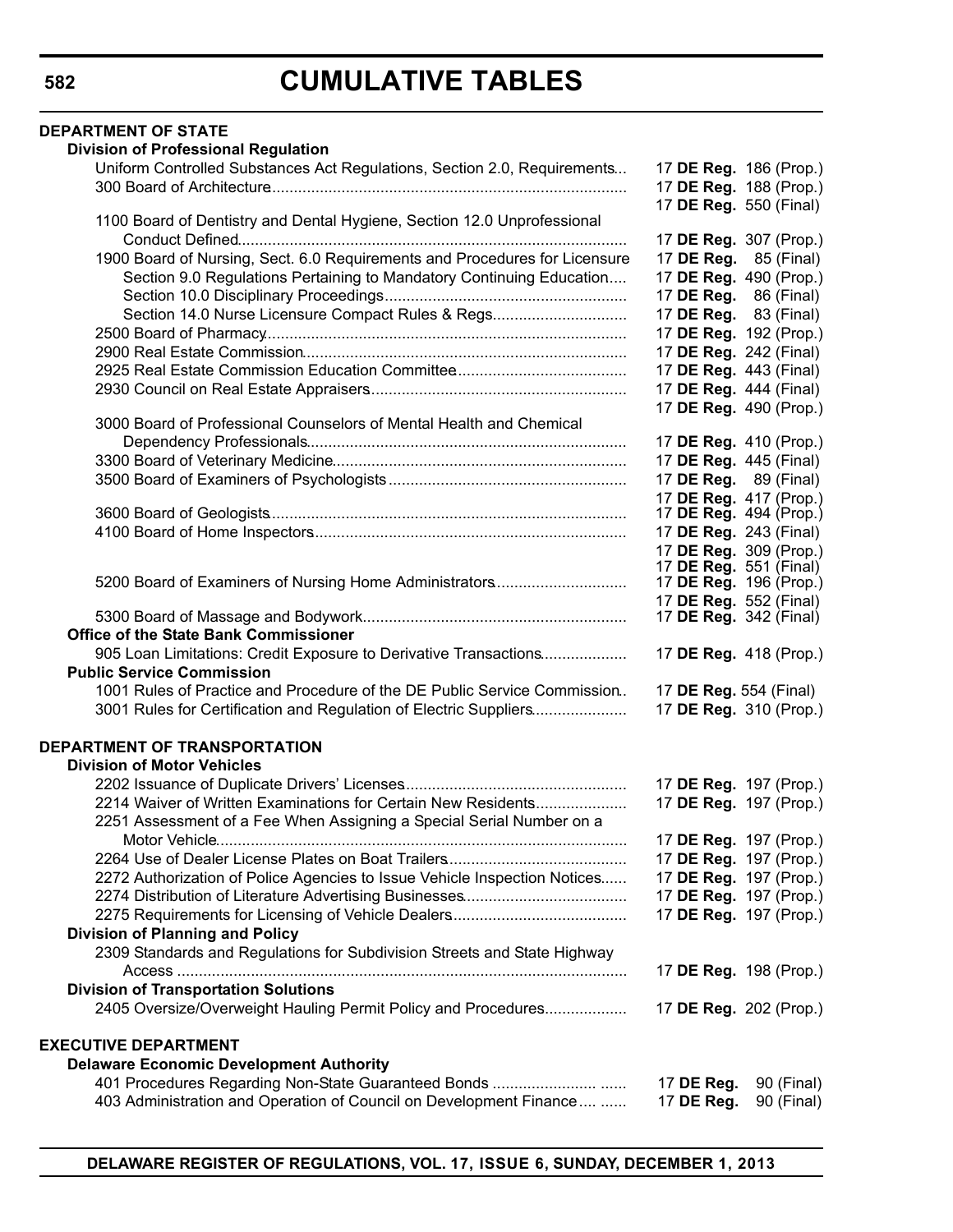| OFFICE OF MANAGEMENT AND BUDGET<br><b>Division of Facilities Management</b><br>Regulation Governing the State of Delaware Asbestos Certification and |                                                        |            |
|------------------------------------------------------------------------------------------------------------------------------------------------------|--------------------------------------------------------|------------|
|                                                                                                                                                      | 17 <b>DE Reg.</b> 63 (Prop.)                           |            |
| 2001 Group Health Care Insurance Eligibility and Coverage Rules                                                                                      | 17 DE Reg. 446 (Final)<br>17 <b>DE Reg.</b> 91 (Final) |            |
| <b>STATE BOARD OF PENSION TRUSTEES</b>                                                                                                               |                                                        |            |
| The Delaware Public Employees' Retirement System                                                                                                     |                                                        |            |
|                                                                                                                                                      | 17 DE Reg.                                             | 91 (Final) |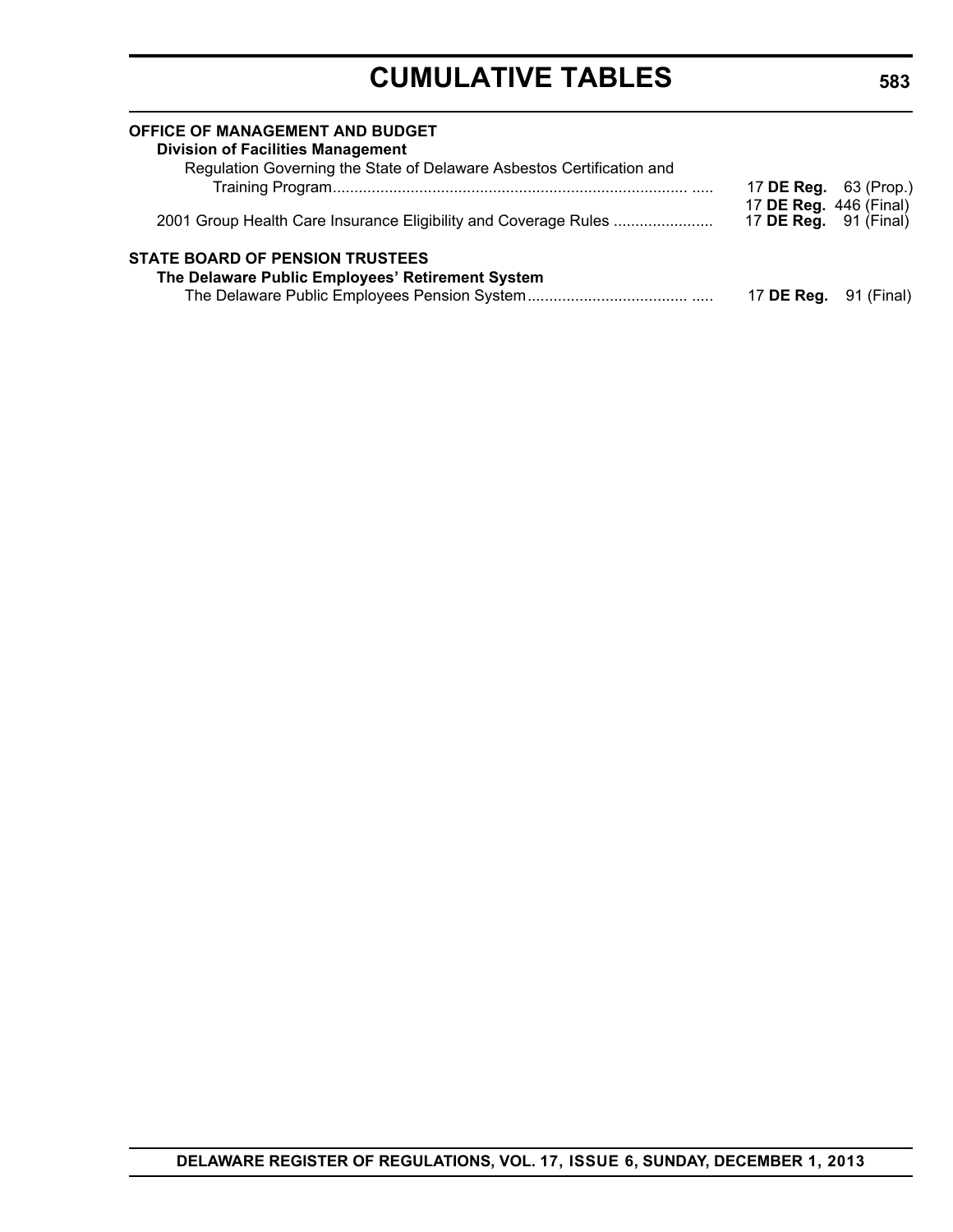### **Symbol Key**

<span id="page-11-0"></span>Arial type indicates the text existing prior to the regulation being promulgated. Underlined text indicates new text. Language which is stricken through indicates text being deleted.

#### **Emergency Regulations**

Under 29 **Del.C.** §10119 an agency may promulgate a regulatory change as an Emergency under the following conditions:

#### **§ 10119. Emergency regulations.**

If an agency determines that an imminent peril to the public health, safety or welfare requires the adoption, amendment or repeal of a regulation with less than the notice required by § 10115, the following rules shall apply:

(1) The agency may proceed to act without prior notice or hearing or upon any abbreviated notice and hearing that it finds practicable;

(2) The order adopting, amending or repealing a regulation shall state, in writing, the reasons for the agency's determination that such emergency action is necessary;

(3) The order effecting such action may be effective for a period of not longer than 120 days and may be renewed once for a period not exceeding 60 days;

(4) When such an order is issued without any of the public procedures otherwise required or authorized by this chapter, the agency shall state as part of the order that it will receive, consider and respond to petitions by any interested person for the reconsideration or revision thereof; and

(5) The agency shall submit a copy of the emergency order to the Registrar for publication in the next issue of the *Register of Regulations*. (60 Del. Laws, c. 585, § 1; 62 Del. Laws, c. 301, § 2; 71 Del. Laws, c. 48, § 10.)

# **[DEPARTMENT OF HEALTH AND SOCIAL SERVICES](http://www.dhss.delaware.gov/dhss/dmma/)**

**DIVISION OF MEDICAID AND MEDICAL ASSISTANCE**

Statutory Authority: 31 Delaware Code, Section 512 (31 **Del.C.** §512)

#### **PUBLIC NOTICE**

#### **Pregnant Women and [Infants Under Age 1](#page-3-0) – 212% of the Federal Poverty Level**

#### **NATURE OF THE PROCEEDINGS:**

This emergency regulation is being promulgated to amend the Title XIX Medicaid State Plan and the Division of Social Services Manual (DSSM) in preparation for healthcare reform in the State of Delaware. This includes aligning Medicaid and Children's Health Insurance Program (CHIP) eligibility determination rules with the Medicaid eligibility provisions of the Affordable Care Act (ACA), particularly the switch to Modified Adjusted Gross Income (MAGI) methodologies. This emergency regulation adoption is necessary while the proposed rulemaking process is being completed to implement the required provisions of the ACA. Delaware Health and Social Services ("Department") / Division of Medicaid and Medical Assistance (DMMA) finds that federal law for receipt of federal funds requires immediate adoption of these rule revisions to provide Delawareans with the opportunity to apply for and enroll in Delaware's public health benefits programs. The Department has determined that a threat to the public welfare exists if it is not implemented without prior notice or hearing.

#### **NATURE OF PROPOSED AMENDMENT:**

The proposed provides notice to the public that the Division of Medicaid and Medical Assistance (DMMA) intends to amend the Title XIX Medicaid State Plan and the Division of Social Services Manual (DSSM) to increase the Federal Poverty Level (FPL) for pregnant women and infants under age one (1) in Medicaid to 212% of the FPL.

#### *Statutory Authority*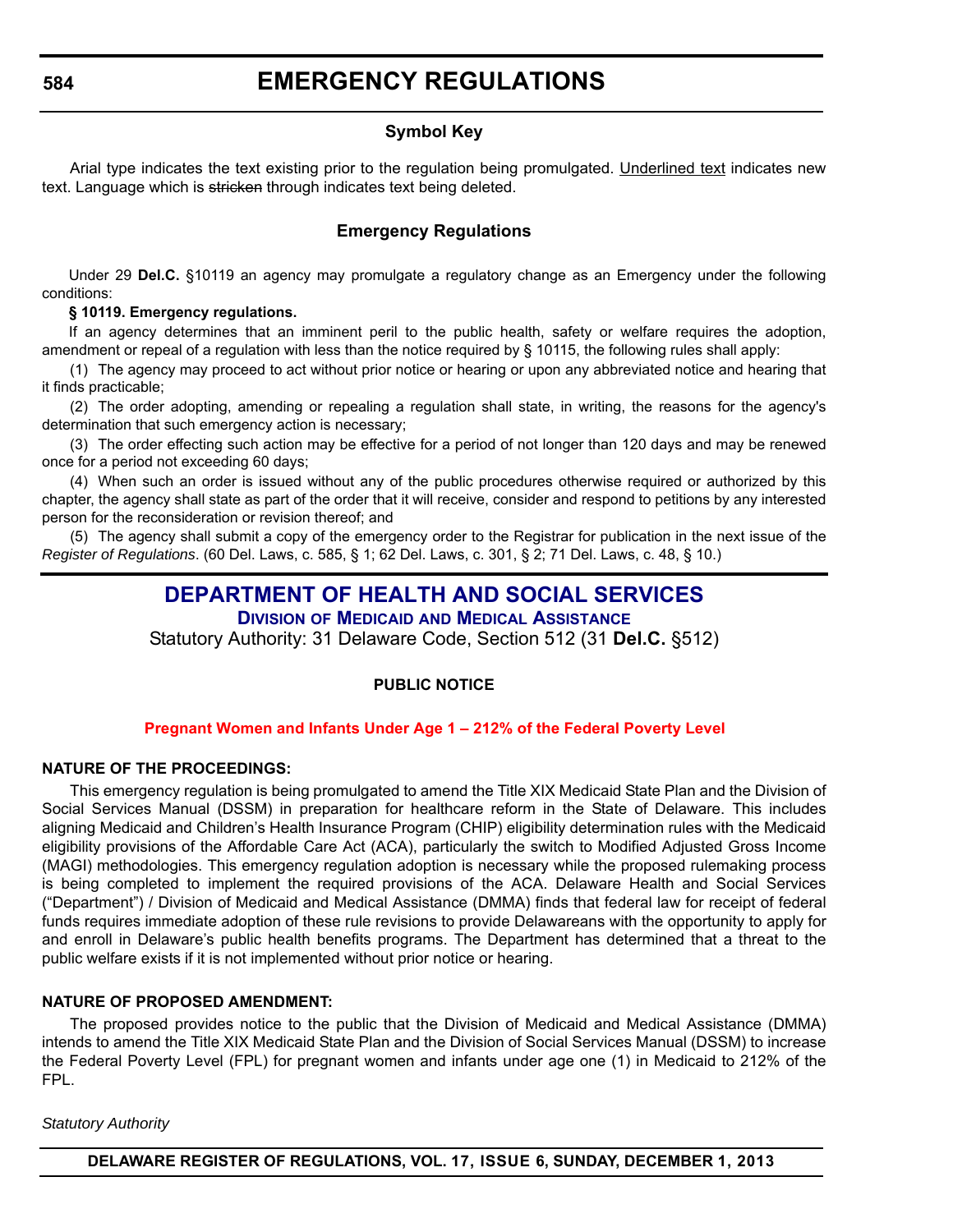- Patient Protection and Affordable Care Act (Pub. L. No. 111-148 as amended by the Health Care and Education Reconciliation Act of 2010 (Pub. L. No. 111-152)), together known as the Affordable Care Act
- Section 1902(r)(2) of the Social Security Act, *More Liberal Methods of Treating Income*

#### *Background*

In determining eligibility for Medicaid, the Agency's rules and regulations are governed by the Social Security Act, applicable sections of the Code of Federal Regulations and, the Title XIX Medicaid State Plan.

Section 1902(r)(2) of the Social Security Act permits states to have more liberal policies than those of the old AFDC program for resources and income allowances. Under the more liberal policies permitted by section 1902(r)(2), states may modify their Medicaid eligibility process to make more liberal the review of certain resource and income elements in determining financial eligibility.

#### *Modified Adjusted Gross Income (MAGI) Conversion Plan*

Under the Affordable Care Act, to complete the transition to the MAGI-based methodology, states developed MAGI-based income eligibility standards for the applicable eligibility groups that "are not less than the effective income levels" that were used to determine Medicaid and CHIP income eligibility as of the enactment of the Affordable Care Act. The conversion of current income eligibility standards to equivalent MAGI-based income eligibility standards account for any income disregards now used. Finally, under section 1902(e)(14)(E) of the Act, each state must submit to the Secretary for approval its proposed MAGI-equivalent income eligibility standards and the methodologies and procedures that support those proposed standards, for each applicable eligibility group. This submission is referred to as the state's "MAGI Conversion Plan". Delaware's conversion plan was approved on September 17, 2013.

#### **SUMMARY OF THE PROPOSED AMENDMENT:**

The Division of Medicaid and Medical Assistance (DMMA) intends to submit a Medicaid state plan amendment to the Centers for Medicare and Medicaid Services (CMS) to change the percentage of earned income disregard applied to poverty level pregnant women and infants under age one (1).

Currently, in Delaware, pregnant women and infants under age one (1) under Medicaid and children ages 1 through 18 under CHIP are both covered at 200% of the Federal Poverty Level (FPL). However, the conversion of net income standards to Modified Adjusted Gross Income (MAGI) equivalent income standards resulted in 209% FPL for the Medicaid pregnant women and infants under age one (1) but 212% FPL for CHIP children ages 1 through 18. Delaware wants to cover both Medicaid and CHIP at the same income standard in 2014.

To align both Medicaid and CHIP, CMS recently advised Delaware that it needs to amend the Medicaid state plan and its eligibility rules immediately in order to bring the Medicaid pregnant women and infants under age one (1) up to the CHIP converted limit of 212% FPL for children aged 1 through 18. DMMA would use the authority under section 1902(r)(2) of the Social Security Act to disregard a block of income between the current net income standard of 200% FPL and a gross income standard of 212% FPL for Medicaid pregnant women and infants under age one (1) under section 1902(a)(10)(A)(ii)(IX) of the Act. Then, that gross income standard in effect on December 31, 2013 under the Medicaid state plan, would be the state's maximum income limit for that group which the state may continue to use in 2014.

Effective December 31, 2013, the levels for determining income eligibility for optional groups of pregnant women and infants under age one (1) under the provisions of sections of 1902(a)(10)(A)(ii)(IX) and 1902(r)(2) of the Social Security Act are as follows on state plan page Supplement 8c to Attachment 2-6-A:

"For pregnant women and infants under age one (1) in the optional poverty-level related eligibility group under section 1902(a)(10)(A)(ii)(IX) of the Act, the State of Delaware will disregard an equal amount to the difference between a net income standard of 200% and a gross income standard of 212% of the Federal Poverty Level for the same family size as updated annually in the Federal Register."

DSSM Sections 15200.4 and 15300.3 of the Division of Social Services Manual (DSSM) will also be amended to reflect the above-referenced change.

The provisions of this state plan amendment are subject to approval by CMS.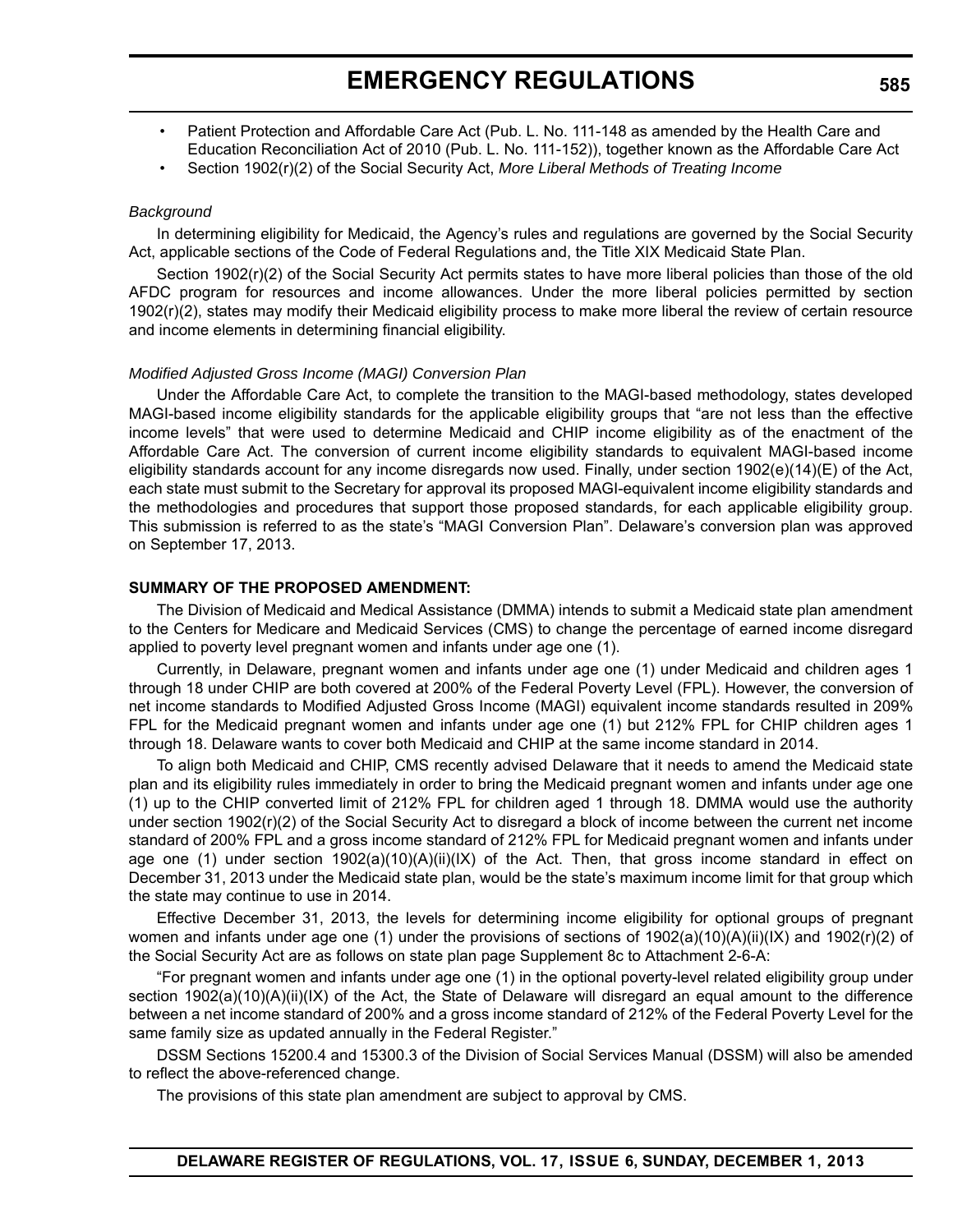# **EMERGENCY REGULATIONS**

Please note that this proposed regulation is also published concurrently herein under "Emergency Regulations" to allow for a thirty-day public comment period.

#### **FINDINGS OF FACT:**

The Department finds that a compelling public interest exists which necessitates promulgation of an emergency regulation and requests emergency approval of these rule amendments to change the percentage of earned income disregard applied to poverty level pregnant women and infants under age one (1). The Department will receive, consider, and respond to petitions by any interested person for the reconsideration or revision thereof.

**THEREFORE, IT IS ORDERED**, to assure compliance with relevant Federal Medicaid rules, that the proposed revisions to the Title XIX Medicaid State Plan regarding Medicaid Eligibility Conditions and Requirements, specifically, *to update the earned income disregard percentage used for the treatment of income for poverty level pregnant women and infants under age one (1) to 212% of the Federal Poverty Level (FPL)*, be adopted on an emergency basis without prior notice or hearing.

Rita M. Landgraf, Secretary, DHSS

#### **DMMA EMERGENCY REGULATION #13-53a REVISION:**

#### **Supplement 8c to ATTACHMENT 2.6-A**

#### **STATE PLAN UNDER TITLE XIX OF THE SOCIAL SECURITY ACT**

#### **State: DELAWARE**

### **MORE LIBERAL METHODS OF TREATING INCOME FOR PREGNANT WOMEN AND INFANTS UNDER AGE 1 UNDER SECTION 1902 (r) (2) OF THE ACT**

For Pregnant Women and Infants Under Age 1, the State of Delaware will disregard an equal amount to the difference between 185% and 200% of the Federal Poverty Level for the same family size as updated annually in the Federal Register.

For pregnant women and infants under age one (1) in the optional poverty-level related eligibility group under section  $1902(a)(10)(A)(ii)(IX)$  of the Act, the State of Delaware will disregard an equal amount to the difference between a net income standard of 200% and a gross income standard of 212% of the Federal Poverty Level for the same family size as updated annually in the Federal Register.

#### **DMMA EMERGENCY REGULATION #13-53b REVISION:**

#### **15200.4 Financial Eligibility**

Financial eligibility is determined using the modified adjusted gross income (MAGI) methodologies described in Section 16000. The pregnant woman counts as at least two family members for the financial eligibility determination. If a pregnant woman is diagnosed with a multiple pregnancy, the unborn fetus count is increased accordingly.

Household income must not exceed 209% 212% of the Federal Poverty Level (FPL).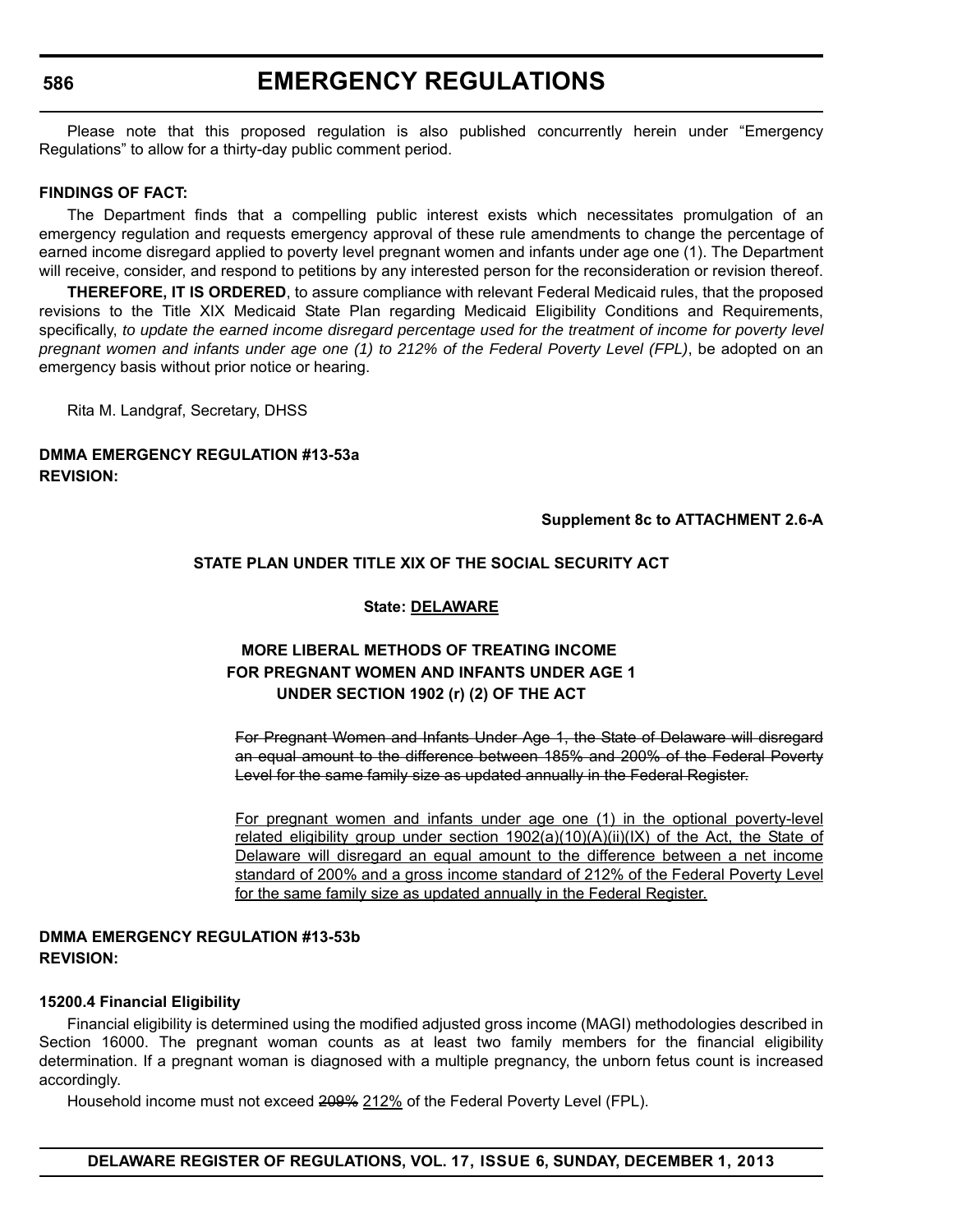# **EMERGENCY REGULATIONS**

#### **15300.3 Financial Eligibility**

Financial eligibility is determined using the modified adjusted gross income (MAGI) methodologies described in Section 16000.

Household income for children under age 1 must not exceed 200% 212% of the Federal Poverty Level (FPL). Household income for children age 1 through age 5 must not exceed 142% of the Federal Poverty Level (FPL).

Household income for children age 6 through age 18 must not exceed 133% of the Federal Poverty Level (FPL).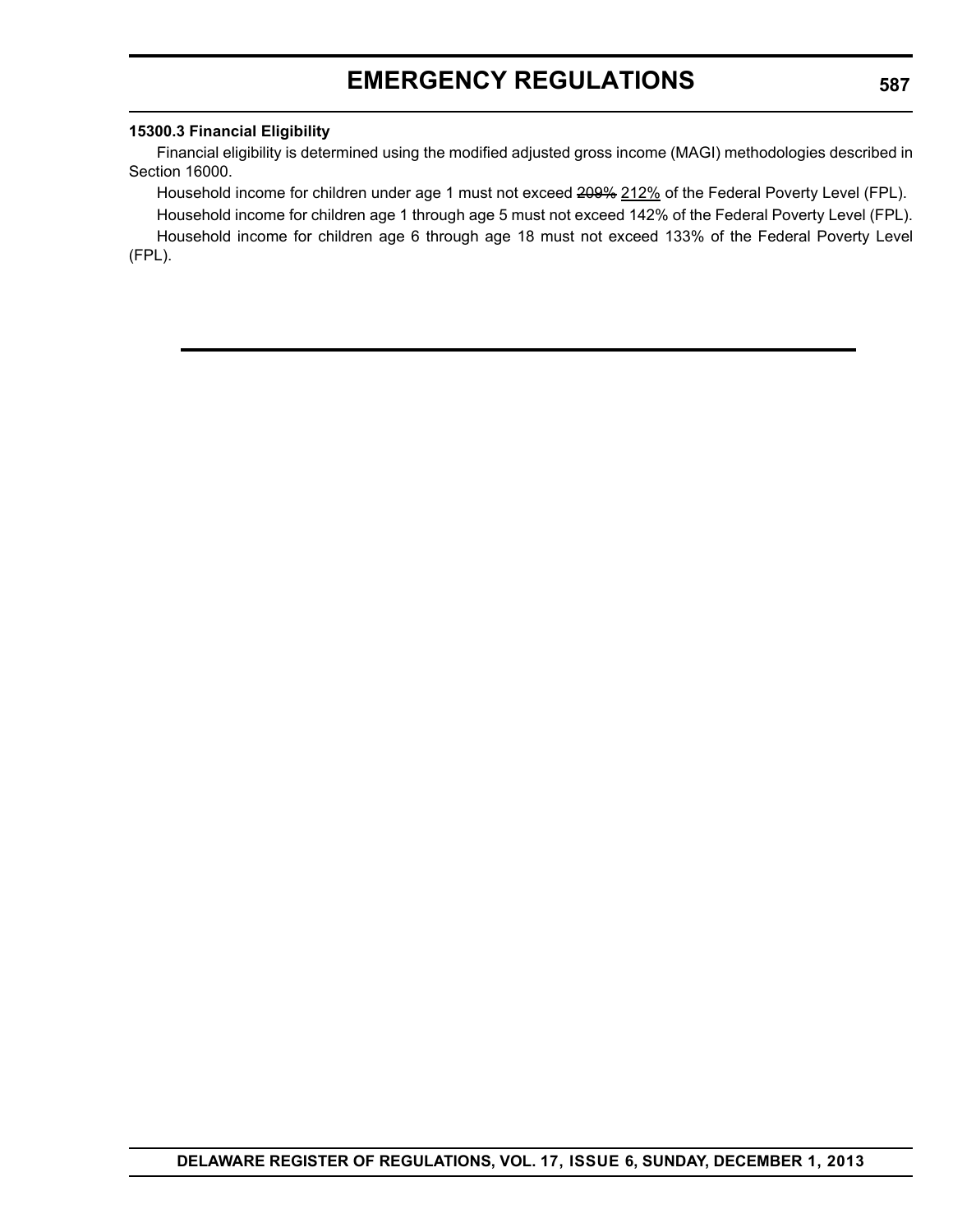# **Symbol Key**

<span id="page-15-0"></span>Arial type indicates the text existing prior to the regulation being promulgated. Underlined text indicates new text. Language which is stricken through indicates text being deleted.

# **Proposed Regulations**

Under 29 **Del.C.** §10115 whenever an agency proposes to formulate, adopt, amend or repeal a regulation, it shall file notice and full text of such proposals, together with copies of the existing regulation being adopted, amended or repealed, with the Registrar for publication in the *Register of Regulations* pursuant to §1134 of this title. The notice shall describe the nature of the proceedings including a brief synopsis of the subject, substance, issues, possible terms of the agency action, a reference to the legal authority of the agency to act, and reference to any other regulations that may be impacted or affected by the proposal, and shall state the manner in which persons may present their views; if in writing, of the place to which and the final date by which such views may be submitted; or if at a public hearing, the date, time and place of the hearing. If a public hearing is to be held, such public hearing shall not be scheduled less than 20 days following publication of notice of the proposal in the *Register of Regulations*. If a public hearing will be held on the proposal, notice of the time, date, place and a summary of the nature of the proposal shall also be published in at least 2 Delaware newspapers of general circulation. The notice shall also be mailed to all persons who have made timely written requests of the agency for advance notice of its regulation-making proceedings.

# **[DEPARTMENT OF EDUCATION](http://www.doe.k12.de.us/)**

**OFFICE OF THE SECRETARY** Statutory Authority: 14 Delaware Code, Section 122(d) (14 **Del.C.** §122(d)) 14 **DE Admin. Code** 275

**Education Impact Analysis Pursuant To 14 Del.C. Section 122(d)**

**[275 Charter Schools](#page-3-0)**

### **A. TYPE OF REGULATORY ACTION REQUIRED**

Amendment to Existing Regulation

### **B. SYNOPSIS OF SUBJECT MATTER OF THE REGULATION**

The Secretary of Education seeks the consent of the State Board of Education to amend 14 **DE Admin. Code** 275 Charter Schools. The amendments reflect revisions in the regulation regarding the administration of the new Performance Fund, as well as other amendments to align with specific Delaware Code revised during the 147th General Assembly.

Persons wishing to present their views regarding this matter may do so in writing by the close of business on or before January 6, 2014 to Susan Haberstroh, Associate Secretary, Education Supports and Innovative Practices, Department of Education, at 401 Federal Street, Suite 2, Dover, Delaware 19901. A copy of this regulation is available from the above address or may be viewed at the Department of Education business office.

### **C. IMPACT CRITERIA**

1. Will the amended regulation help improve student achievement as measured against state achievement standards? The amended regulation is intended to help improve student achievement as measured against state achievement standards.

2. Will the amended regulation help ensure that all students receive an equitable education? The amended regulation does not specifically address students receiving an equitable education but does address the operation and review of charter schools.

3. Will the amended regulation help to ensure that all students' health and safety are adequately protected?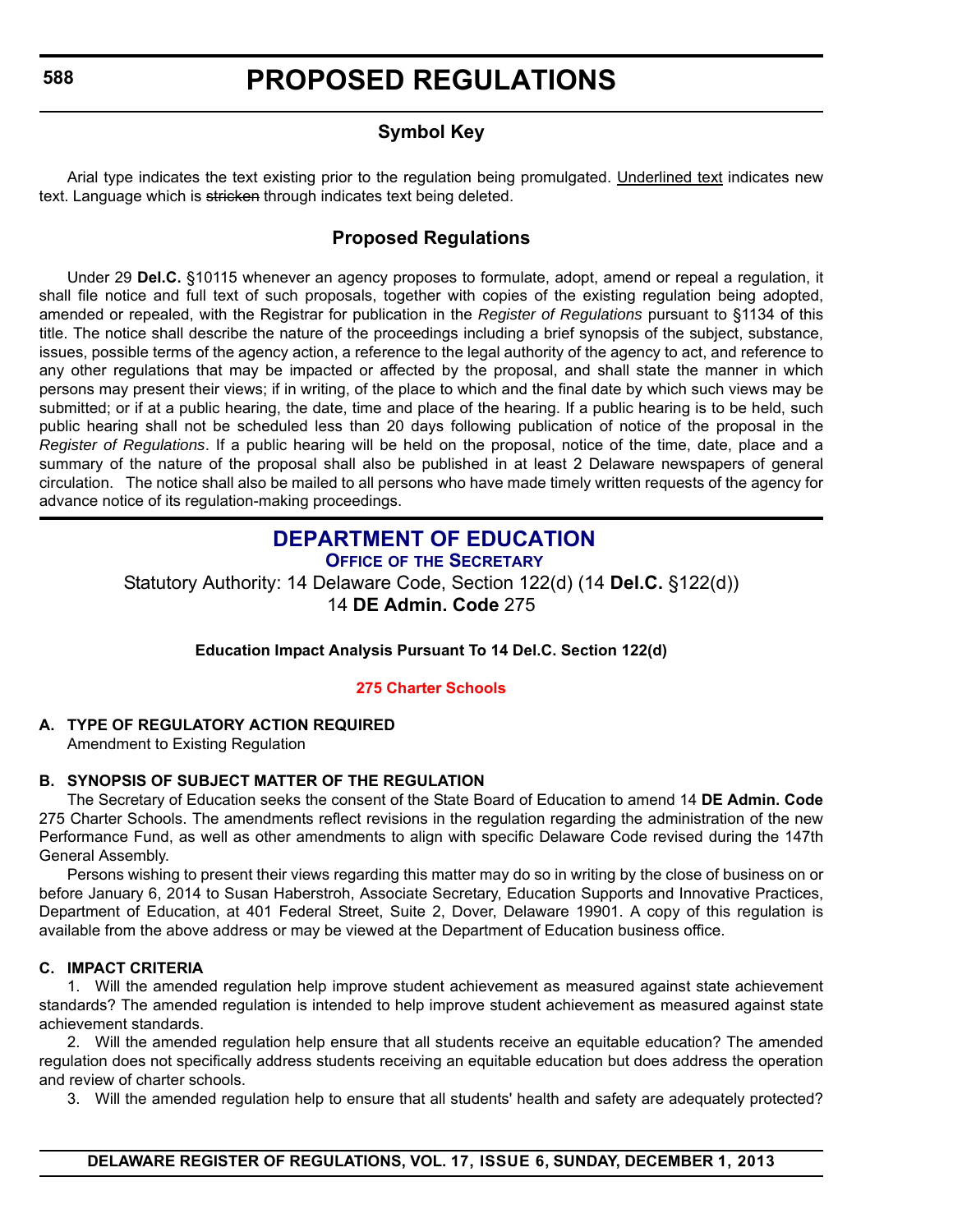The amended regulation does not specifically address student health and safety but does address the operation and review of charter schools.

4. Will the amended regulation help to ensure that all students' legal rights are respected? The amended regulation does not specifically address students' legal rights but does address the operation and review of charter schools.

5. Will the amended regulation preserve the necessary authority and flexibility of decision making at the local board and school level? The amended regulation preserves the necessary authority and flexibility of the decision making at the local board and school level as delineated in Delaware Code.

6. Will the amended regulation place unnecessary reporting or administrative requirements or mandates upon decision makers at the local board and school levels? The amended regulation is not intended to place unnecessary reporting or administrative requirements or mandates upon the decision makers at the local board or school level.

7. Will the decision making authority and accountability for addressing the subject to be regulated be placed in the same entity? The decision making authority and accountability for addressing charter schools does not change.

8. Will the amended regulation be consistent with and not an impediment to the implementation of other state educational policies, in particular to state educational policies addressing achievement in the core academic subjects of mathematics, science, language arts and social studies? The amended regulation is consistent with the other state educational policies.

9. Is there a less burdensome method for addressing the purpose of the regulation? There is not a less burdensome method for addressing the purpose of the regulation.

10. What is the cost to the State and to the local school boards of compliance with the regulation? The regulation is consistent with Delaware Code.

#### **275 Charter Schools**

#### *(Break in Continuity of Sections)*

#### **2.0 Definitions**

2.1 The following definitions apply for purposes of interpreting the Charter School Law and these regulations:

#### *(Break in Continuity Within Section)*

"**Charter School Performance Fund**": means a fund established pursuant to 14 **Del.C.** §509(m) with eligibility guidelines and criteria to evaluate applications developed by the Department. The Fund shall be subject to appropriation as outlined in Delaware Code.

#### *(Break in Continuity Within Section)*

"**High-Need Students**": means students that qualify as low economic status pursuant to Department determination.

#### **3.0 Application Process**

#### *(Break in Continuity Within Section)*

3.8 In deciding whether to approve or disapprove any application for an original charter, a major modification of a charter, the renewal of a charter, or the formal review of a charter, the Secretary and State Board shall base the decision on the record. The record shall consist of the application and any documents filed therewith in support of the application, the Charter Contract, the Performance Review (not applicable for new applications), reports of the Accountability Committee, any response or other evidence, oral or otherwise, provided by the Applicant to the Accountability Committee prior to the issuance of its final report, any comments received at any public hearing conducted pursuant to the provisions of the Charter School Law, including comments made at any such hearing by the applicant in response to the Accountability Committee's final report and any written or electronic comments received at or before any such public hearing during the period of public comment. In the case of the renewal, major modification, or formal review of a charter, the record shall also include performance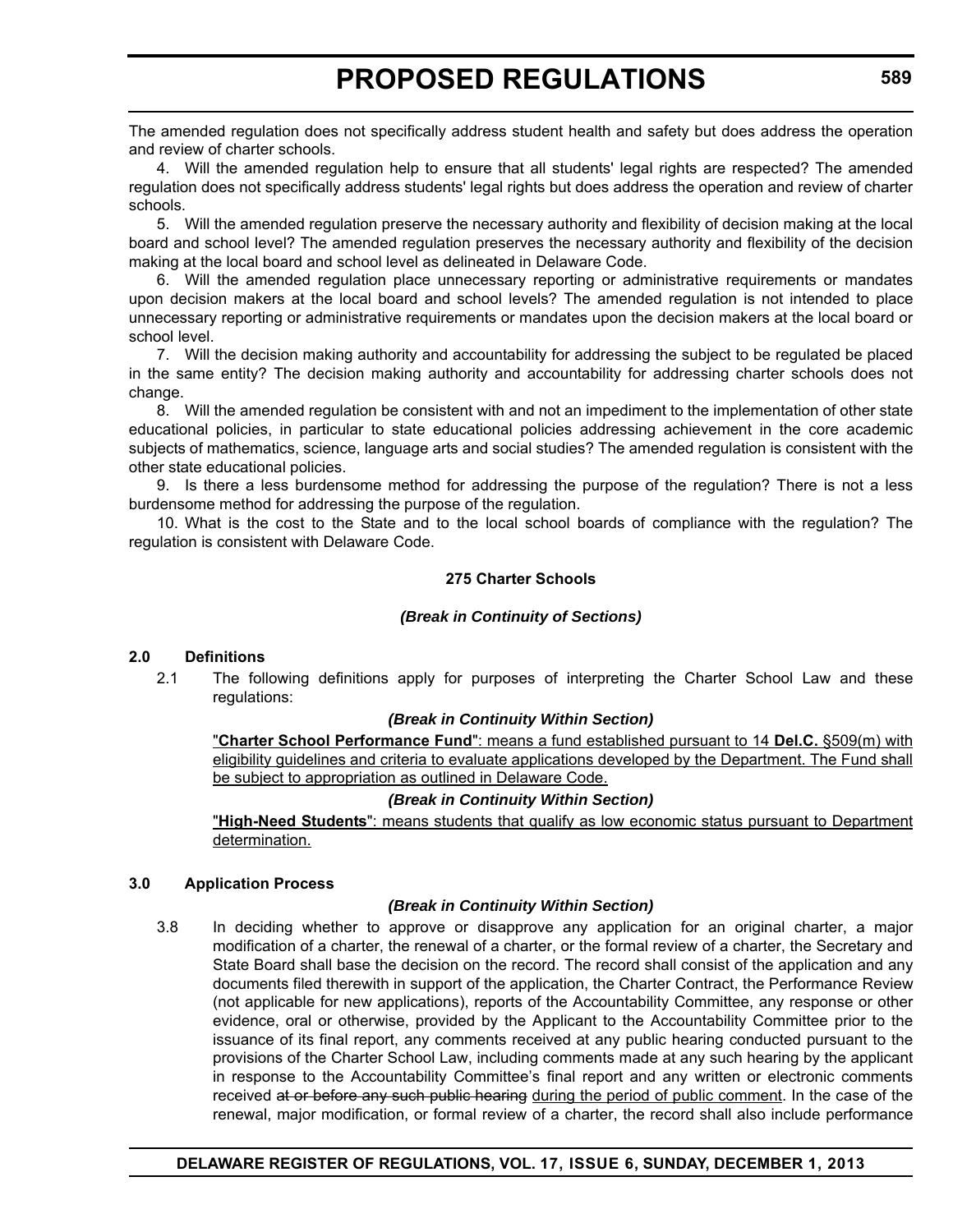documentation generated during the term of the charter or related to the subject of the formal review, including but not limited to, compliance with the school's Charter Contract and Performance Agreement, renewal report, audits and performance reviews, student testing data, and parent complaint documentation. No other evidence shall be considered. Written and electronic comments must be received by the Education Associate for Charter Schools no later than the beginning of the public hearing to be included in the record Department of Education's Charter School Office during the period of public comment established for the application and published by the Department.

### *(Break in Continuity of Sections)*

### **14.0 Performance Fund RESERVED**

14.1 Eligible applicants may apply to the Department for grants from the Charter School Performance Fund established pursuant to 14 **Del.C.** §509(m).

### 14.2 Eligibility

- 14.2.1 In order to be eligible to apply for funds, an applicant shall be:
	- 14.2.1.1 A Delaware charter school that meets or exceeds the expectations established in its Performance Agreement as measured by Performance Framework; or a school receives a satisfactory performance review.
	- 14.2.1.2 A Delaware corporation seeking to establish a charter school in Delaware, including but not limited to an out of state charter school or other partnering organization with a proven track record of academic, operational and financial success.
- 14.3 Criteria to Evaluate Applications for Funding
	- 14.3.1 In addition to the eligibility considerations set forth in Section 14.2 of these regulations, the Department shall further establish criteria for evaluating applications for funding and shall prioritize applications from applicants that have:
		- 14.3.1.1 Developed high-quality plans for start-up or expansion; or
		- 14.3.1.2 Serve high-need students, as defined in 2.1 of this regulation.
	- 14.3.2 In evaluating applications, the Department shall also consider the availability of supplemental funding to the applicant from non-state sources.
- 14.4 Applications for Funding
	- 14.4.1 The Department will establish and utilize a process for annually soliciting and reviewing applications for funding that is consistent with these regulations and pursuant to pursuant to 14 **Del.C.** §509(m). The application and evaluating criteria rubric shall be published on the Department's public website.
- 14.5 Awards
	- 14.5.1 The Department has the authority to determine the number of grantees, the size of awards and to determine which applications, if any, shall be approved. The Department's determinations are final and not subject to review or State Board of Education appeal.
- 14.6 Submission of Applications and Award Notifications
	- 14.6.1 Funding applications shall be submitted to the Department in a format acceptable under the Department's published application process, no later than the deadlines published by the Department annually. The Department shall inform all applicants as to whether or not their application has been approved in accordance with those deadlines and post the approved applicants applications as required.

**\*Please Note: As the rest of the sections were not amended they are not being published. A complete set of the rules and regulations for Charter Schools is available at:**

**[275 Charter Schools](http://regulations.delaware.gov/register/december2013/proposed/17 DE Reg 588 12-01-13.pdf)**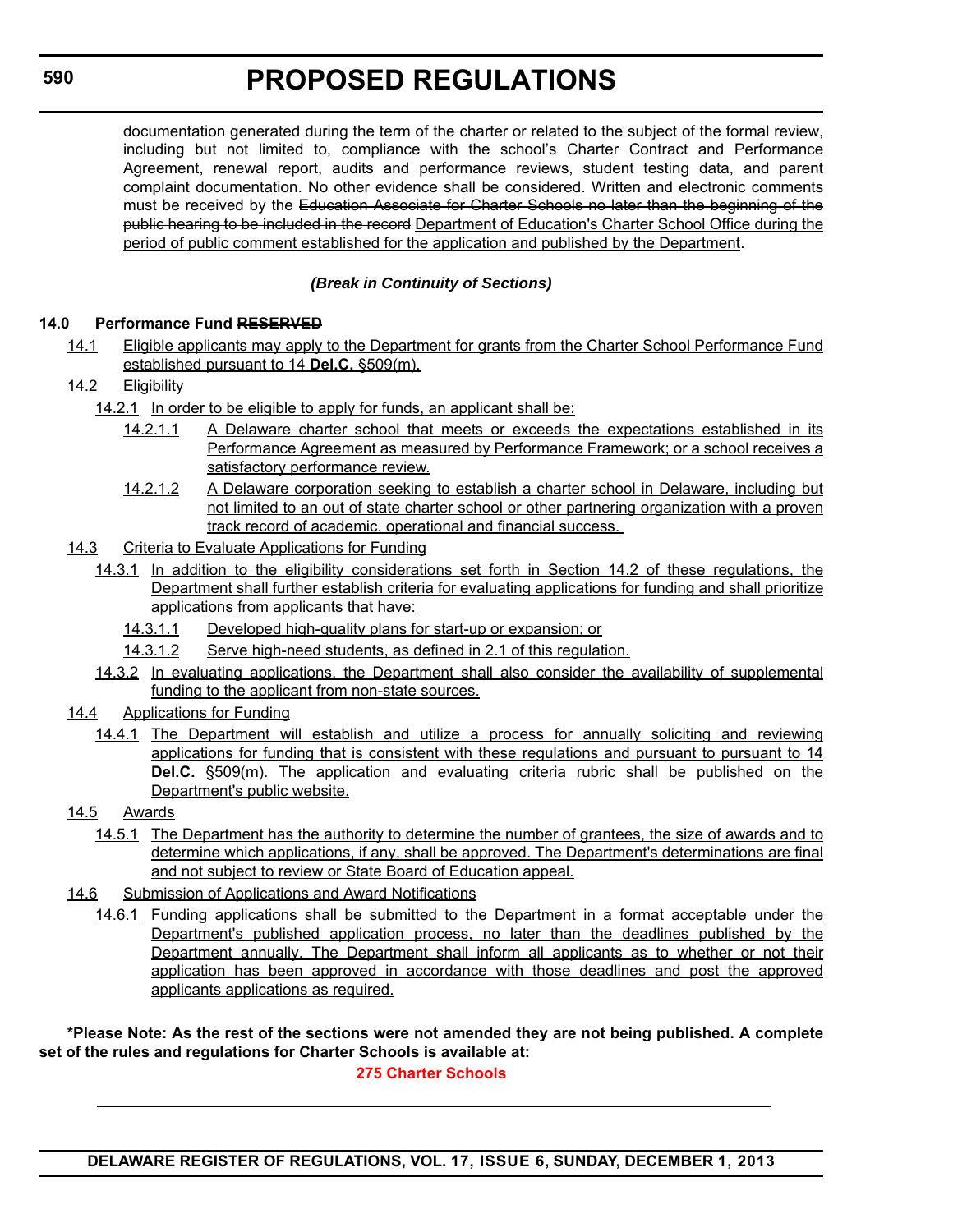#### **P[ROFESSIONAL](http://www.doe.k12.de.us/) STANDARDS BOARD**

<span id="page-18-0"></span>Statutory Authority: 14 Delaware Code, Section 122(d) (14 **Del.C.** §122(d)) 14 **DE Admin. Code** 1517

#### **PUBLIC NOTICE**

#### **Educational Impact Analysis Pursuant to 14 Del.C. Section 122(d)**

#### **1517 [Paraeducator](#page-3-0) Permit**

#### **A. TYPE OF REGULATORY ACTION REQUESTED**

Amendment to Existing Regulation

#### **B. SYNOPSIS OF SUBJECT MATTER OF REGULATION**

The Professional Standards Board, acting in cooperation and collaboration with the Department of Education, seeks the consent of the State Board of Education to amend regulation 14 **DE Admin. Code** 1517 ParaEducator Permits. The regulation applies to the issuance of a Paraeducator Permit, pursuant to 14 **Del.C.** §1205. It is necessary to amend this regulation in order to update and clarify some of the definitions, requirements and to update the application procedures.

Persons wishing to present their views regarding this matter may do so in writing by the close of business on the 1<sup>st</sup> day of December, 2013 to Donna Lee Mitchell, Executive Director, Delaware Professional Standards Board, The Townsend Building, 401 Federal Street, Dover, Delaware 19901. Copies of this regulation are available from the above address or may be viewed at the Professional Standards Board Business Office.

#### **C. IMPACT CRITERIA**

1. Will the amended regulation help improve student achievement as measured against state achievement standards? The amended regulation addresses student achievement by establishing standards and expectations for paraeducators who provide support services, or instructional assistance or support in the classroom or laboratory; provides one-on-one or small group instruction; assists in training and support with functional skill activities, such as personal care or assistive technology; or provides instructional services to students under the direct supervision of a teacher contributing to the improvement of student achievement.

2. Will the amended regulation help ensure that all students receive an equitable education? The amended regulation helps to ensure that all paraeducators employed to assist students meet high standards and have acquired the prescribed general knowledge, skill and/or education to support in a particular area, as a Service, Instructional or Title I paraeducator.

3. Will the amended regulation help to ensure that all students' health and safety are adequately protected? The amended regulation addresses paraeducator permitting, not students' health and safety.

4. Will the amended regulation help to ensure that all students' legal rights are respected? The amended regulation addresses paraeducator permitting, and addresses students' legal rights within the realm of their role as a paraeducator.

5. Will the amended regulation preserve the necessary authority and flexibility of decision-makers at the local board and school level? The amended regulation will preserve the necessary authority and flexibility of decision makers at the local board and school level.

6. Will the amended regulation place unnecessary reporting or administrative requirements or mandates upon decision makers at the local board and school levels? The amended regulation will not place unnecessary reporting or administrative requirements or mandates upon decision makers at the local board and school levels.

7. Will decision making authority and accountability for addressing the subject to be regulated be placed in the same entity? The decision-making authority and accountability for addressing the subject to be regulated, rests with the Professional Standards Board, in collaboration with the Department of Education, and with the consent of the State Board of Education.

8. Will the amended regulation be consistent with and not an impediment to the implementation of other state educational policies, in particular to state educational policies addressing achievement in the core academic subjects of mathematics, science, language arts and social studies? The amended regulation will be consistent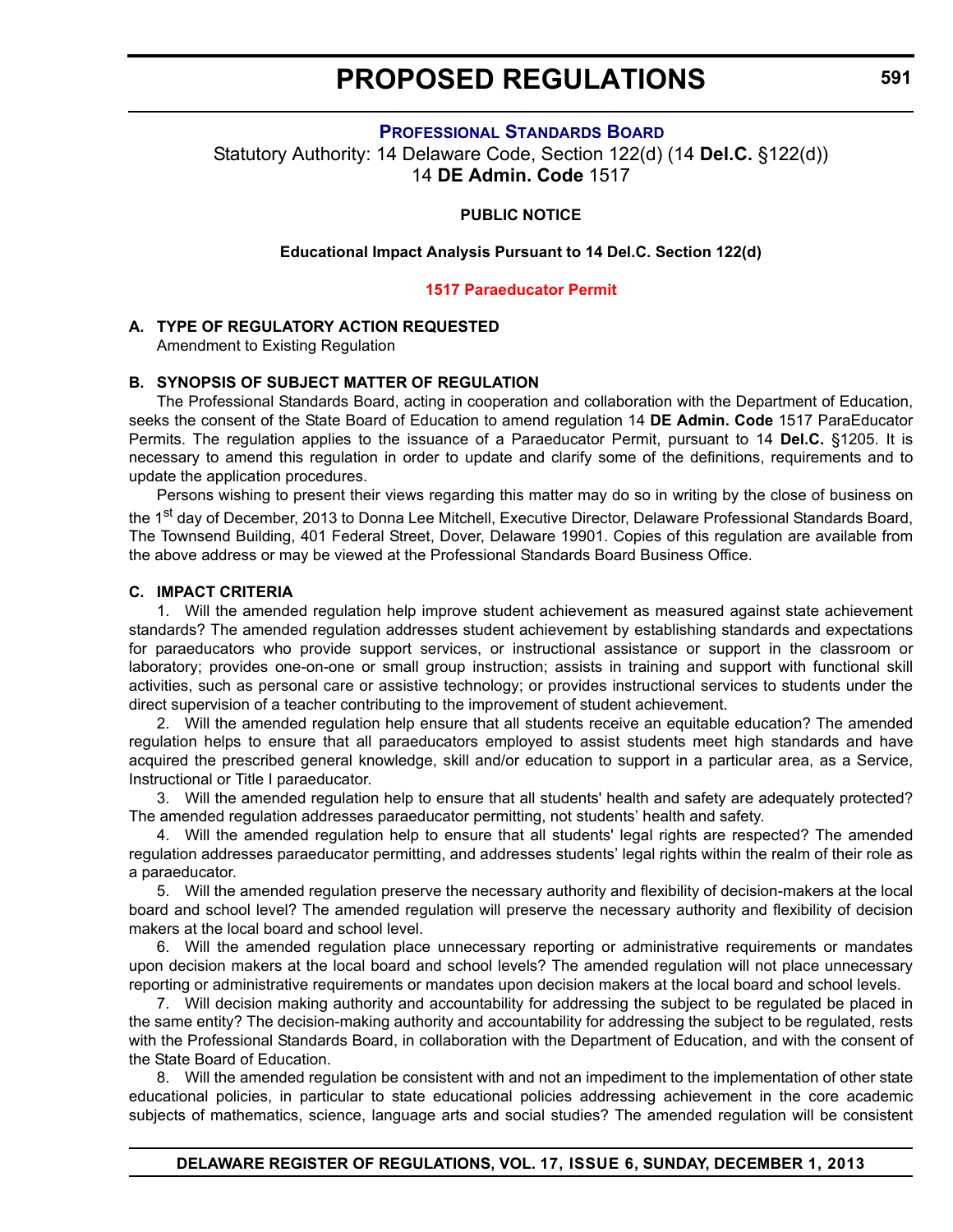with, and not an impediment to, the implementation of other state educational policies, in particular to state educational policies addressing achievement in the core academic subjects of mathematics, science, language arts and social studies.

9. Is there a less burdensome method for addressing the purpose of the amended regulation 1517? 14 **Del.C.** requires that we promulgate this regulation for Paraeducator Permits.

10. What is the cost to the state and to the local school boards of compliance with the adopted regulation? There is no additional cost to local school boards for compliance with the regulation.

#### **1517 Paraeducator Permit**

#### *(Break in Continuity of Sections)*

#### **3.0 Title I Paraeducators and Instructional Paraeducators**

- 3.1 A Title I Paraeducator must hold a Title I Paraeducator Permit. An Instructional Paraeducator must hold an Instructional Paraeducator Permit.
	- 3.1.1 In accordance with 14 **Del.C.** §1205(a), the Department shall issue a Title I Paraeducator Permit to an applicant who has met the following:
		- $3.1.1.1$  Completion of at least two (2) years of study in general or educational studies at an institution of higher education; or
		- 3.1.1.2 Receipt of an associate's or higher degree; or
		- 3.1.1.3 Completion of a high school diploma or its recognized equivalent, and a passing score on a rigorous assessment of knowledge of, and the ability to assist in, the instruction in reading, writing, and mathematics.
			- 3.1.1.3.1 Assessments which are accepted as providing evidence of knowledge and ability to assist in the instruction in reading, writing, and mathematics include:
				- 3.1.1.3.1.1 Para Pro assessment with a qualifying score of 459 or higher.
				- 3.1.1.3.1.2 Such alternative as may be established by the Standards Board, with the approval of the State Board; and
		- 3.1.1.4 Submits sufficient verifiable evidence of qualifications to the Department and meets all the requirements.
	- 3.1.2 In accordance with 14 **Del.C.** §1205(a), the Department shall issue an Instructional Paraeducator Permit to an applicant who has met the following:
		- 3.1.2.1 Completion of at least two (2) years of study in general or educational studies at an institution of higher education; or
		- 3.1.2.2 Receipt of an associate's or higher degree; or
		- 3.1.2.3 Completion of a high school diploma or its recognized equivalent, and a passing score on a rigorous assessment of knowledge of, and the ability to assist in, the instruction in reading, writing, and mathematics.
			- 3.1.2.3.1 Assessments which are accepted as providing evidence of knowledge and ability to assist in the instruction in reading, writing, and mathematics include:
				- 3.1.2.3.1.1 Para Pro assessment with a qualifying score of 459 or higher.
				- 3.1.2.3.1.2 Such alternative as may be established by the Standards Board, with the approval of the State Board; and
		- 3.1.2.4 Submits sufficient verifiable evidence of qualifications to the Department and meets all the requirements.
- 3.2 Application Procedures.
	- 3.2.1 The district, charter school, or other employing authority shall applicant must submit the a Department approved application. form, The applicant must include official transcripts or official scores on an assessment of knowledge of, and the ability to assist in, the instruction in reading, writing, and mathematics, to the Department on behalf of the applicant. The district, charter school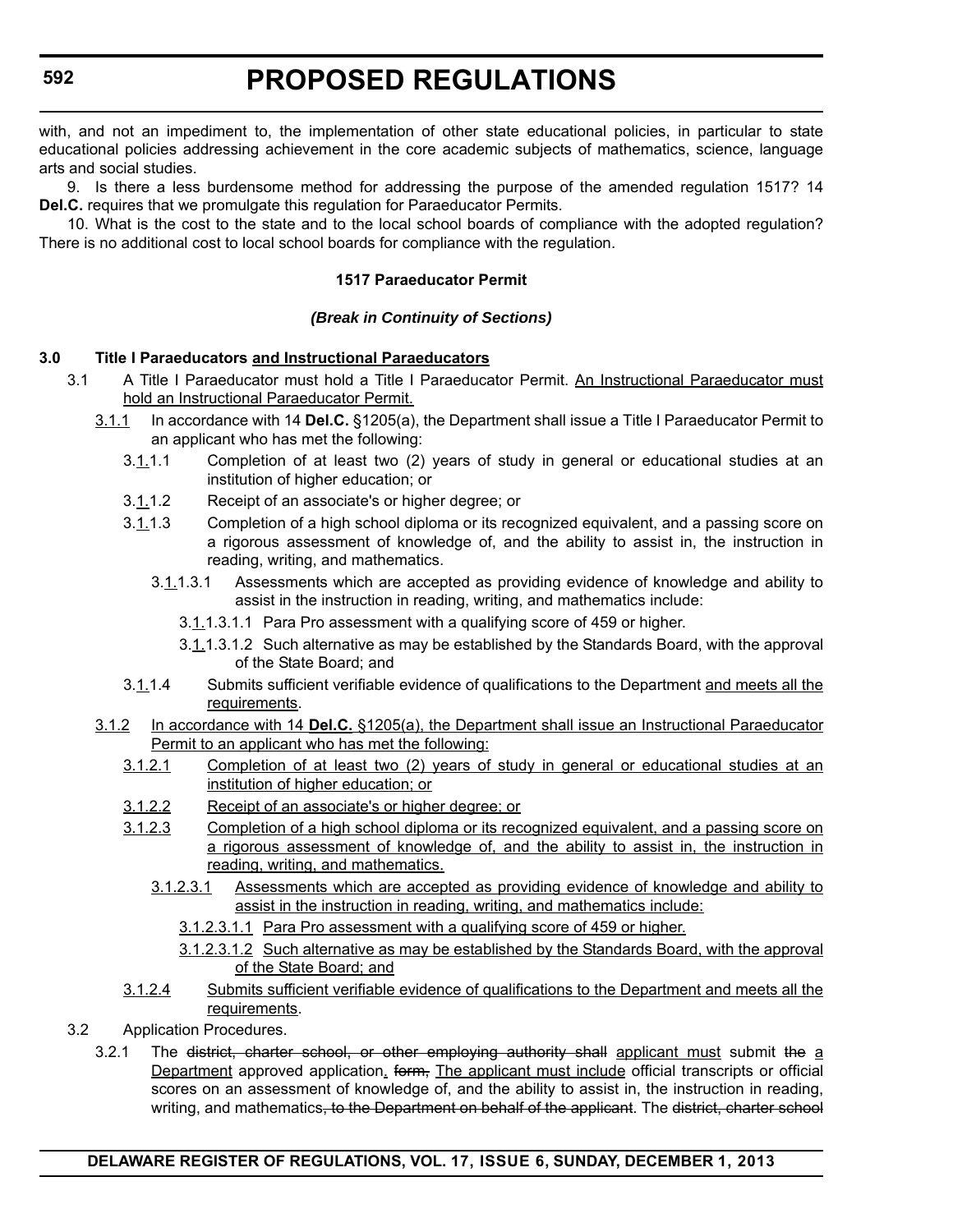or other employing authority applicant shall certify as part of the application form that the applicant. in their opinion, meets the requirements of Section 3.0 that answers on the application are true and accurate.

- 3.2.1.1 Official transcripts shall be forwarded directly from the issuing institution or by the applicant in an unopened, unaltered envelope to the district, charter school or other employing authority.
- 3.2.1.2 Test scores shall be official and sent directly from Educational Testing Service or other test vendor to the district, charter school or other employing authority. Unopened, unaltered envelopes containing test scores sent to an individual may be accepted as official. The Department shall determine whether the scores, as presented, are acceptable.
- 3.2.2 Unemployed applicants shall submit sufficient verifiable evidence of qualifications to the Department.

#### **4.0 Instructional Paraeducators and Service Paraeducators**

- 4.1 All Instructional Paraeducators and Service Paraeducators Must Hold the Appropriate Permit in accordance with 14 **Del.C.** §1205(a).
- 4.2 The Department shall issue a Permit to an Instructional Paraeducator applicant or a Service Paraeducator applicant for whom the district, charter school, or other employing authority has submitted a Department approved application form and who provides evidence of a high school diploma or its recognized equivalent.

#### **5.0 Validity**

- 5.1 Unless stated otherwise herein, a Title I, Instructional, or Service Paraeducator Permit shall be valid for five (5) years from the Date of Issuance.
- 5.2 The Department shall renew a Paraeducator Permit, valid for an additional five (5) years, to a Paraeducator whose school district, charter school, or other employing authority provides evidence to the Department of successful completion of a minimum of fifteen (15) clock hours of approved professional development.
- 5.3 The paraeducator is required to complete Ffifteen (15) clock hours of approved professional development is required to be completed during the term of validity of the Paraeducator Permit.

#### **6.0 Options for Renewal**

- 6.1 Options for Renewal: are listed in Sections 6.2 and 6.3. These professional development activities are approved options for the renewal of a Paraeducator Permit. Unless otherwise stated, there is no limit to the number of hours that may be taken in any of the options listed below:
- 6.2 Options listed in Section 6.2 shall be valid for paraeducators holding a Permit whose expiration date does not exceed December 49 10, 2015.

#### *(Break in Continuity of Sections)*

#### **8.0 Denial and Revocation**

- 8.1 A Paraeducator Permit An applicant may be denied an applicant a paraeducator permit upon a finding that an-the applicant has failed to meet the requirements set forth herein or is unfit to be issued a permit in the State.
- 8.2 A Paraeducator Permit may be revoked upon the dismissal of the permit holder for immorality, misconduct in office, incompetence, willful neglect of duty or disloyalty, and must be revoked upon a finding that the permit holder made a materially false or misleading statement in his or her permit application.
- 8.3 A Paraeducator whose Permit has been denied or revoked may file a request for a hearing with the Secretary within ten (10) days of receipt of the notice of denial or revocation.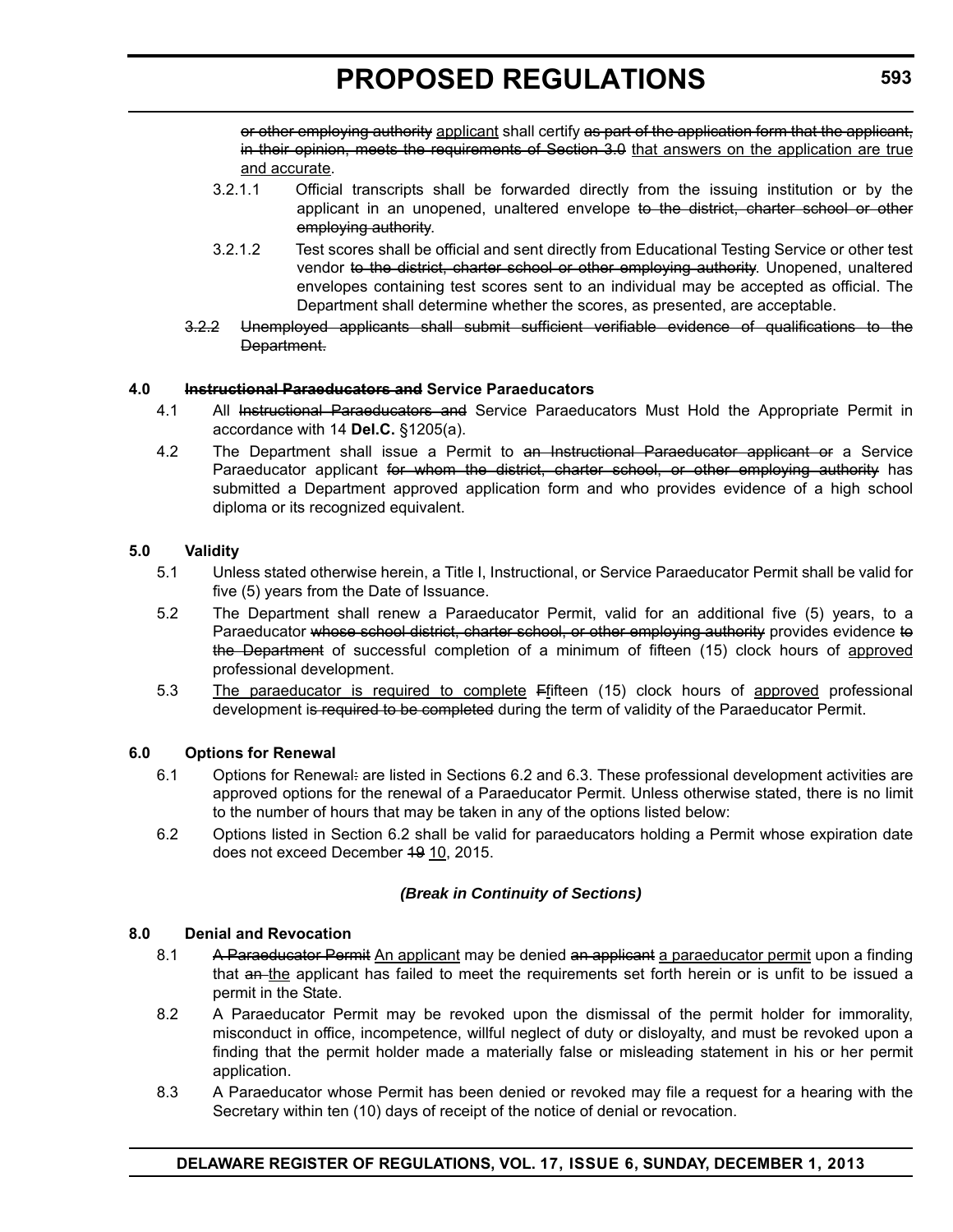# **PROPOSED REGULATIONS**

#### 8.3.1 The Secretary's decision shall be final.

<span id="page-21-0"></span>http://regulations.delaware.gov/register/december2013/proposed/17 DE Reg 591 12-01-13.pdf

#### **\*Please Note: As the rest of the sections were not amended they are not being published. A complete set of the rules and regulations for Paraeducator Permit is available at: [1517 Paraeducator Permit](http://regulations.delaware.gov/register/december2013/proposed/17 DE Reg 591 12-01-13.pdf)**

### **[DEPARTMENT OF HEALTH AND SOCIAL SERVICES](http://www.dhss.delaware.gov/dhss/dmma/) DIVISION OF MEDICAID AND MEDICAL ASSISTANCE**

Statutory Authority: 31 Delaware Code, Section 512 (31 **Del.C.** §512)

### **PUBLIC NOTICE**

#### **[Medicaid Expansion under the Affordable Care Act](#page-3-0) 2014 – Delaware Medicaid Program – Alternative Benefit Plan**

In compliance with the State's Administrative Procedures Act (APA - Title 29, Chapter 101 of the Delaware Code), 42 CFR §447.205, and under the authority of Title 31 of the Delaware Code, Chapter 5, Section 512, Delaware Health and Social Services (DHSS) / Division of Medicaid and Medical Assistance (DMMA) intends to file a state plan amendment with the Centers for Medicare and Medicaid Services (CMS) to establish an *Alternative Benefit Plan (ABP)* for the eligibility category created pursuant to section 1902(a)(10)(A)(i)(VIII) of the Social Security Act, effective January 1, 2014.

Any person who wishes to make written suggestions, compilations of data, testimony, briefs or other written materials concerning the proposed new regulations must submit same to Sharon L. Summers, Planning & Policy Development Unit, Division of Medicaid and Medical Assistance, 1901 North DuPont Highway, P.O. Box 906, New Castle, Delaware 19720-0906 or by fax to 302-255-4425 by December 31, 2013.

The action concerning the determination of whether to adopt the proposed regulation will be based upon the results of Department and Division staff analysis and the consideration of the comments and written materials filed by other interested persons.

#### **SUMMARY OF PROPOSAL**

The purpose of this notice is to advise the public that the Division of Medicaid and Medical Assistance (DMMA) intends to file a state plan amendment with the Centers for Medicare and Medicaid Services (CMS) to establish an *Alternative Benefit Plan (ABP)* for the eligibility category created pursuant to section 1902(a)(10)(A)(i)(VIII) of the Social Security Act, effective January 1, 2014.

#### **Statutory Authority**

- Patient Protection and Affordable Care Act (Pub. L. No. 111-148 as amended by the Health Care and Education Reconciliation Act of 2010 (Pub. L. No. 111-152)), together known as the *Affordable Care Act*
- Section 1937 of the Social Security Act, *State Flexibility in Benefit Packages*
- 45 CFR 156.110, *Essential Health Benefits-Benchmark Plan Standards*
- 42 CFR 440.305(d), *Advance Public Notice*

#### **Background**

Enacted as part of the Deficit Reduction Act of 2005, section 1937 of the Social Security Act (hereafter referred to as the Act) provides states with significant flexibility to design Medicaid benefit packages under the State plan. There are many options in selecting an Alternative Benefit Plan, including the option to offer the Medicaid state plan adult benefit package, and states may offer different Alternative Benefit Plans to targeted populations to appropriately meet their needs.

Through section 1937 Alternative Benefit Plans, State Medicaid programs have the option to provide certain groups of Medicaid enrollees with "benchmark" or "benchmark-equivalent" coverage based on one of three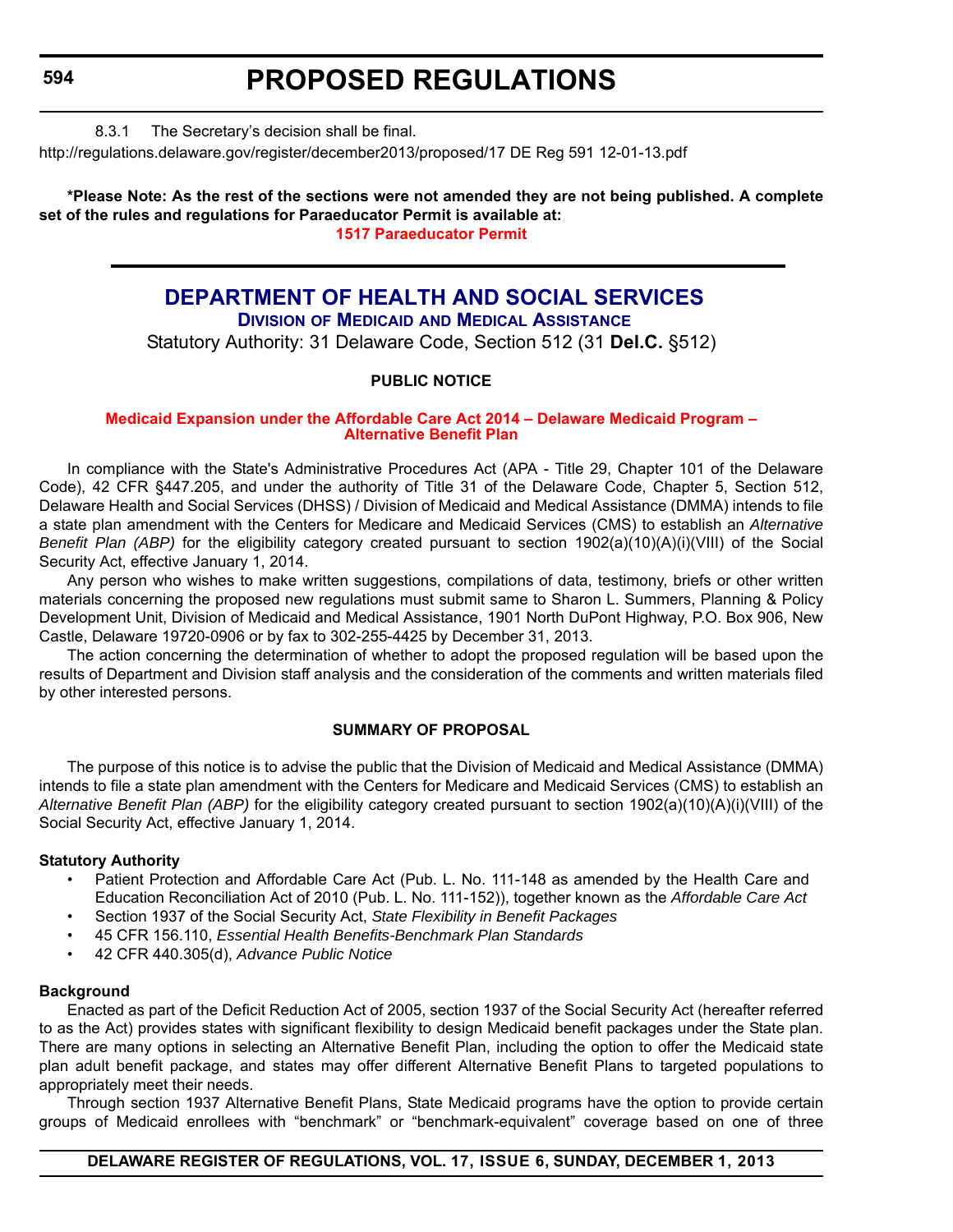commercial insurance products, or a fourth, "Secretary-approved" coverage option. "Benchmark" means that the benefits are at least equal to one the statutorily specified benchmark plans, and "benchmark-equivalent" means that the benefits include certain specified services, and the overall benefits are at least actuarially equivalent to one of the statutorily specified benchmark coverage packages. The four benchmarks are:

- 1) The Standard Blue Cross/Blue Shield Preferred Provider Option offered through the Federal Employees Health Benefit program (hereafter referred to as "FEHBP");
- 2) State employee coverage that is offered and generally available to state employees (hereafter referred to as "State Employee Coverage");
- 3) The commercial HMO with the largest insured commercial, non-Medicaid enrollment in the state (hereafter referred to as "Commercial HMO") and
- 4) Secretary-approved coverage, which, as noted above, can include the Medicaid state plan benefit package offered in that state.

These section 1937 benchmark options are minimum standards and states can augment coverage with additional benefits as described below. In addition, for children under age 21, states must ensure Early and Periodic Screening, Diagnostic, and Treatment (EPSDT) services are included either as part of the benefit package itself or through a combination of the benefit package and additional services. Services provided to individuals age 21 or older will be deemed to meet Medicaid amount, duration and scope requirements when provided in accordance with the parameters of the commercial market product selected by the state, as reflected in items (1)- (3) above.

Certain populations such as people who are blind and disabled are exempt from mandatory enrollment in an Alternative Benefit Plan, as identified at section 1937(a)(2)(B) of the Act and 42 CFR 440.315. States are, however, permitted to offer voluntary enrollment in an Alternative Benefit Plan to those exempt groups. 42 CFR 440.320 outlines the procedures that apply when such voluntary enrollment is offered.

The Affordable Care Act made a number of changes related to section 1937 that are effective on January 1, 2014. These changes include:

- Any Alternative Benefit Plan must cover Essential Health Benefits (EHBs) as described in section 1302(b) of the Affordable Care Act and applicable regulations;
	- EHBs include the following ten benefit categories, recognizing that some of the benefit categories include more than one type of benefit: (1) ambulatory patient services, (2) emergency services, (3) hospitalization, (4) maternity and newborn care, (5) mental health and substance use disorder services, including behavioral health treatment, (6) prescription drugs, (7) rehabilitative and habilitative services and devices, (8) laboratory services, (9) preventive and wellness services and chronic disease management, and (10) pediatric services, including oral and vision care.
- The Mental Health Parity and Addiction Equity Act (MHPAEA) applies to Alternative Benefit.

#### *Administrative Procedures Pertaining to the Alternative Benefit Plan*

Medicaid State Plan Amendments (SPAs) describing section 1937 Alternative Benefit Plans must be submitted to CMS for individuals in the new adult group effective January 1, 2014. Three major sections pertaining to e*ligibility* for the program, *benefits/services* covered by the program, and *fee-for-service reimbursement methodology* must be submitted together as a package and approved by CMS through the SPA process.

States implementing Alternative Benefit Plans in a managed care delivery system will also need to submit for CMS review any contracts with health plans, consistent with current practice. The vehicle for submitting these 2014-related SPAs are a set of "fillable" preprint documents. CMS has asked states to submit these plan amendments together in order to provide a more comprehensive picture of the state's proposed benefit/services framework.

#### **Summary of Proposal**

Section 2001 of the Affordable Care Act requires State Medicaid agencies to design and implement an Alternative Benefit Plan (ABP). The proposed amendments to the State Plan effective January 1, 2014 will establish an alternative benefit plan (ABP) for the new adult group in accordance with section 1902(a)(10)(A)(i)(VIII) of the Social Security Act in compliance with the Affordable Care Act (ACA).

The ABP intends to cover the ten (10) essential health benefits as described in 42 C.F.R. 440.347 to include family planning services, early periodic screening, diagnostic and treatment services for individuals under age 21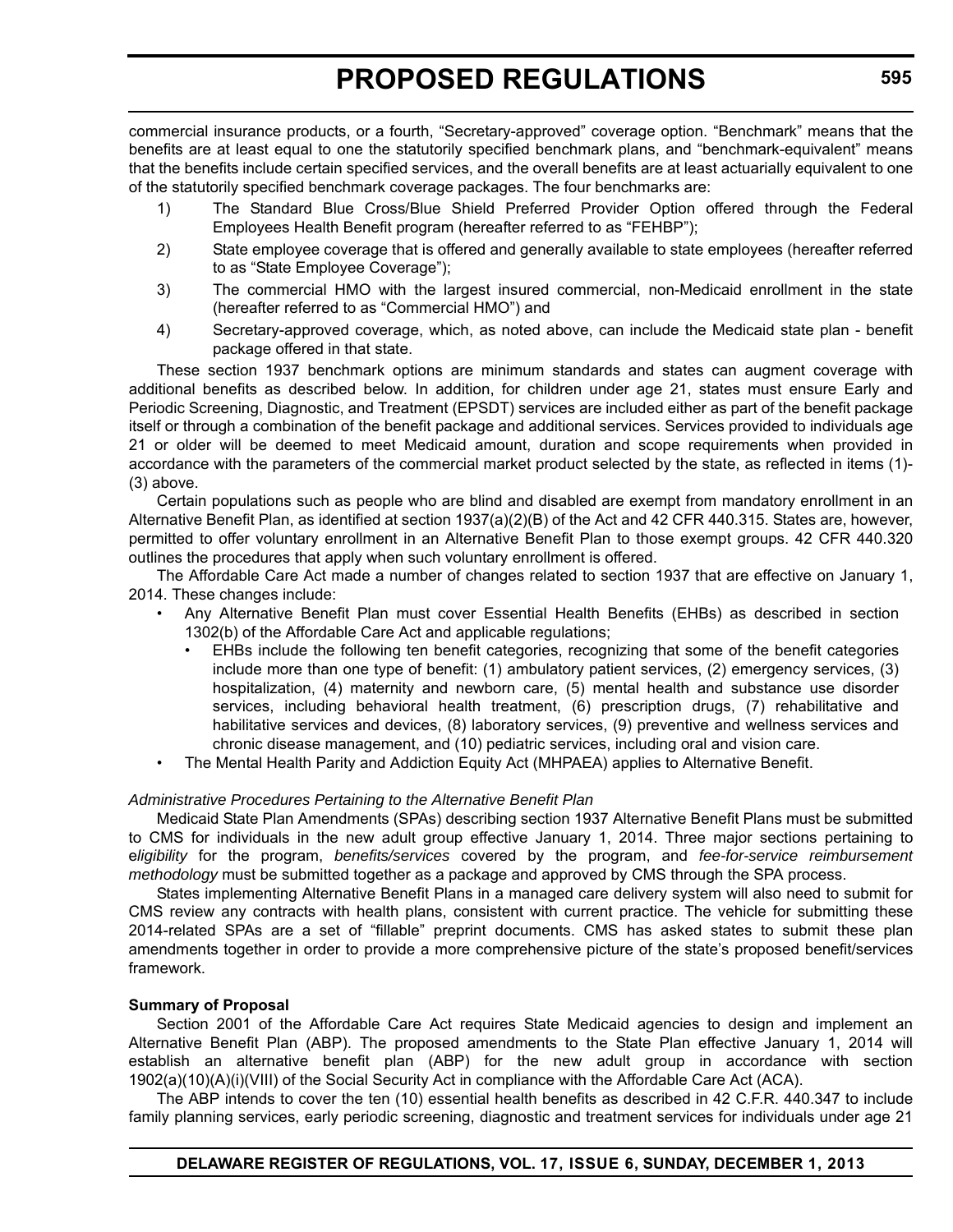# **PROPOSED REGULATIONS**

years; mental health or substance use disorder benefits in accordance with the Mental Health Parity and Addiction Equity Act; and, a compliance statement regarding section 5006(e) of the American Recovery and Reinvestment Act. In fact, the alternative benefit plan will be an identical plan with the Delaware Medicaid State Plan in effect on January 1, 2014 and will include all of the same Medicaid benefits and services provided to current Medicaid beneficiaries.

#### *Cost Sharing*

Cost sharing in the Alternative Benefit Plan (ABP) is the same as in the Medicaid State plan. Delaware's ABP will have cost sharing obligations consistent with both the State Plan and with the cost-sharing rules of 42 CFR §§447.51 through 447.59.

DMMA is in the process of completing a draft version of the corresponding ABP State Plan Amendment (SPA) incorporating continuing guidance from the Center for Medicaid Services (CMS).

The provisions of the ABP state plan amendment are subject to approval by CMS.

#### **Fiscal Impact**

As these eligible populations are to be covered with 100% federal funding through September 2016, there is no immediate State fiscal impact as a result of the establishment of the alternative benefit package.

#### **DMMA PROPOSED REGULATION #13-52**

#### **ALTERNATIVE BENEFIT PLAN**

The Patient Protection and Affordable Care Act (ACA) defines a new, mandatory eligibility group of nonpregnant adults, between ages 19 and 65, with modified adjusted gross income up to 138 percent of the federal poverty level. Section 2001 of the ACA requires State Medicaid agencies to design and implement a plan that offers this population an alternative benefits package that covers the essential health benefits described under section 1937 of the Social Security Act, and modified by the ACA, including early periodic screening, diagnostic and treatment services for individuals under age 21 years and mental health or substance use disorder benefits in accordance with the Mental Health Parity and Addiction Equity Act.

To satisfy the requirements of 42 CFR 440.305(d) and all other federal notice requirements, Delaware Health and Social Services (DHSS)/Division of Medicaid and Medical Assistance (DMMA) announces its intent to file a federally required state plan amendment with the Centers for Medicare and Medicaid Services (CMS) to define and implement the Delaware Medicaid Program's Alternative Benefit Plan (ABP), cost sharing and enrollment assurances to conform to the requirements under the Affordable Care Act (ACA).

Effective January 1, 2014, Delaware's Alternative Benefit Plan (ABP) intends to cover the required ten (10) Essential Health Benefits (EHB) as described in section 1302(b) of the ACA and in 42 CFR 440.347. The ABP will be an identical plan with the Delaware Medicaid State Plan in effect on January 1, 2014 and will include all of the same Medicaid benefits and services provided to current Medicaid beneficiaries.

To assure compliance with the provisions of 42 CFR 440.345 and in accordance with section 5006(e) of the American Recovery and Reinvestment Act of 2009, DHSS/DMMA provides the following assurances:

#### *Early and Periodic Screening, Diagnosis and Treatment Program (EPSDT) Assurance (42 CFR 440.345)*

The State assures that there will be full access to EPSDT services (42 CFR 440.345) for individuals under 21 years of age through the adoption of a benchmark plan which will mirror the State's current Medicaid State Plan benefits, including the provision of the EPSDT benefit. EPSDT services include all medically necessary, federally allowed services for individuals under age 21 regardless of their avenue of Medicaid eligibility. As such, newly eligible adults under age 21 will automatically be covered for EPSDT services. These services are covered both as fee-for-service benefits and through the State's Managed Care delivery system. EPSDT services are described in the managed care organization (MCO) member handbooks. The State's Diamond State Health Plan 1115 Demonstration Waiver and MCO contracts require coverage of EPSDT medical services. Dental services are covered as FFS. The State will alert providers about the continuity of EPSDT services for qualifying newly eligible individuals through its periodic provider alerts and newsletters.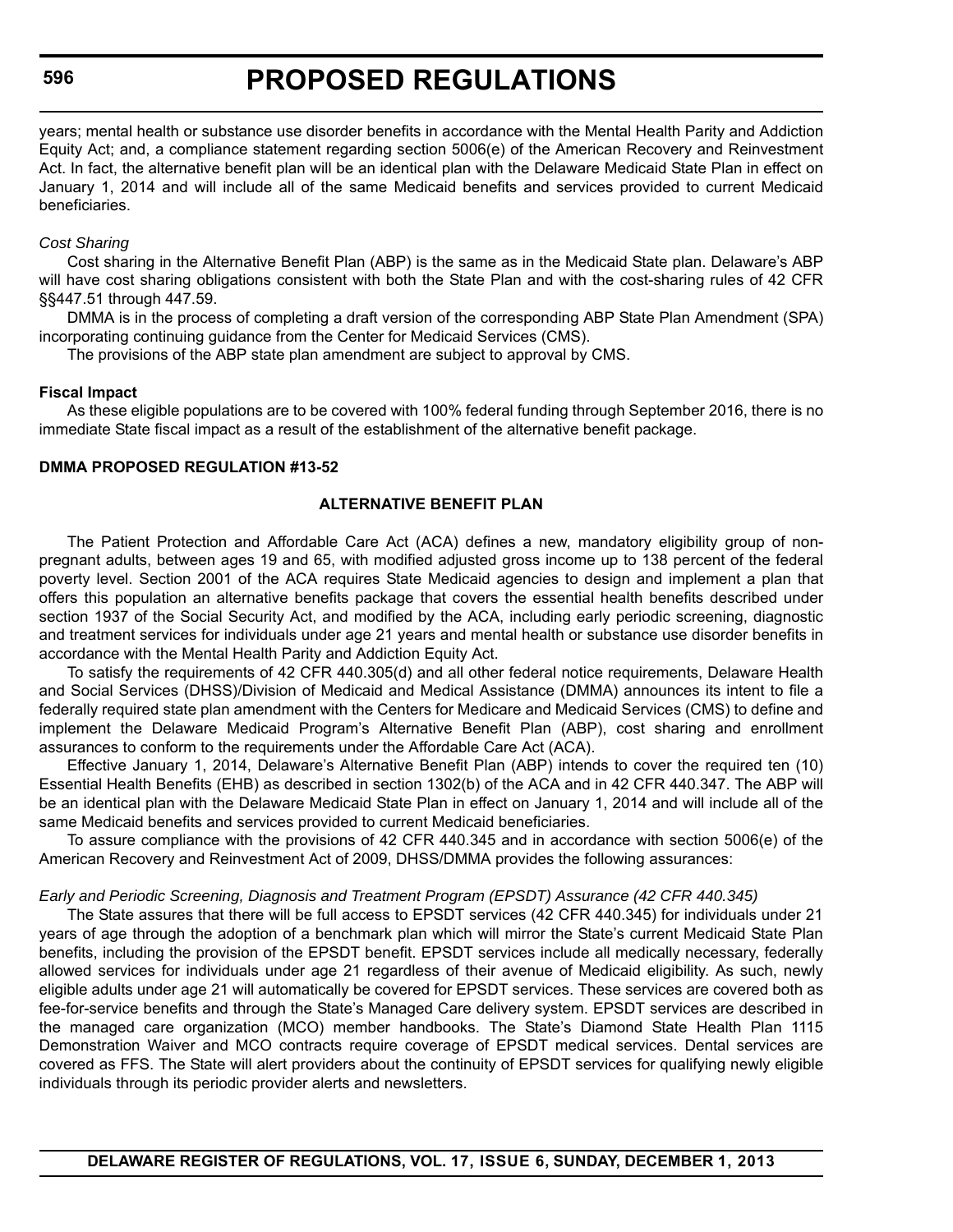#### <span id="page-24-0"></span>*Compliance with Section 5006(e) of the American Recovery and Reinvestment Act*

The Division of Medicaid and Medical Assistance (DMMA) did not seek advice regarding its alternative benefit plan from an Indian Health Program or Urban Indian Organization as no Indian Health Program or Urban Indian Organization exists in Delaware.

#### *Cost Sharing*

Cost sharing in the Alternative Benefit Plan (ABP) is the same as in the Medicaid State plan. Delaware's ABP will have cost sharing obligations consistent with both the State Plan and with the cost-sharing rules of 42 CFR 447.51 through 447.59.

#### *State Plan Amendment*

DMMA is in the process of completing a draft version of the corresponding ABP State Plan Amendment (SPA), incorporating continuing guidance from the Center for Medicaid Services (CMS).

The provisions of this state plan amendment are subject to approval by CMS.

#### *Public Comments*

The public is invited to comment on the State's proposed Alternative Benefit Plan amendment request. Written comments may be sent to: Sharon L. Summers, Planning & Policy Development Unit, Division of Medicaid and Medical Assistance, 1901 North DuPont Highway, P.O. Box 906, New Castle, Delaware 19720-0906 or via fax to 302-255-4425. For consideration, written comments must be received by 4:30 p.m. on December 31, 2013. Please identify in the subject line: Proposed Delaware Medicaid Program Alternative Benefit Plan Amendment.

#### **Fiscal Impact Statement**

As these eligible populations are to be covered with 100% federal funding through September 2016, there is no immediate State fiscal impact as a result of the establishment of the alternative benefit plan package.

#### Stephen M. Groff 11/5/13 Director, Division of Medicaid and Medical Assistance

#### **DIVISION OF MEDICAID AND MEDICAL A[SSISTANCE](http://www.dhss.delaware.gov/dhss/dmma/)**

Statutory Authority: 31 Delaware Code, Section 512 (31 **Del.C.** §512)

#### **PUBLIC NOTICE**

#### **Pregnant Women and Infants Under Age 1 – 212% of the [Federal Poverty Level](#page-3-0)**

In compliance with the State's Administrative Procedures Act (APA - Title 29, Chapter 101 of the Delaware Code) and under the authority of Title 31 of the Delaware Code, Chapter 5, Section 512, Delaware Health and Social Services (DHSS) / Division of Medicaid and Medical Assistance (DMMA) is proposing to amend the Title XIX Delaware Medicaid State Plan and the Division of Social Services Manual (DSSM) *to update the earned income disregard percentage used for the treatment of income for poverty level pregnant women and infants under age one (1)*.

Any person who wishes to make written suggestions, compilations of data, testimony, briefs or other written materials concerning the proposed new regulations must submit same to Sharon L. Summers, Planning & Policy Development Unit, Division of Medicaid and Medical Assistance, 1901 North DuPont Highway, P.O. Box 906, New Castle, Delaware 19720-0906 or by fax to 302-255-4425 by December 31, 2013.

The action concerning the determination of whether to adopt the proposed regulation will be based upon the results of Department and Division staff analysis and the consideration of the comments and written materials filed by other interested persons.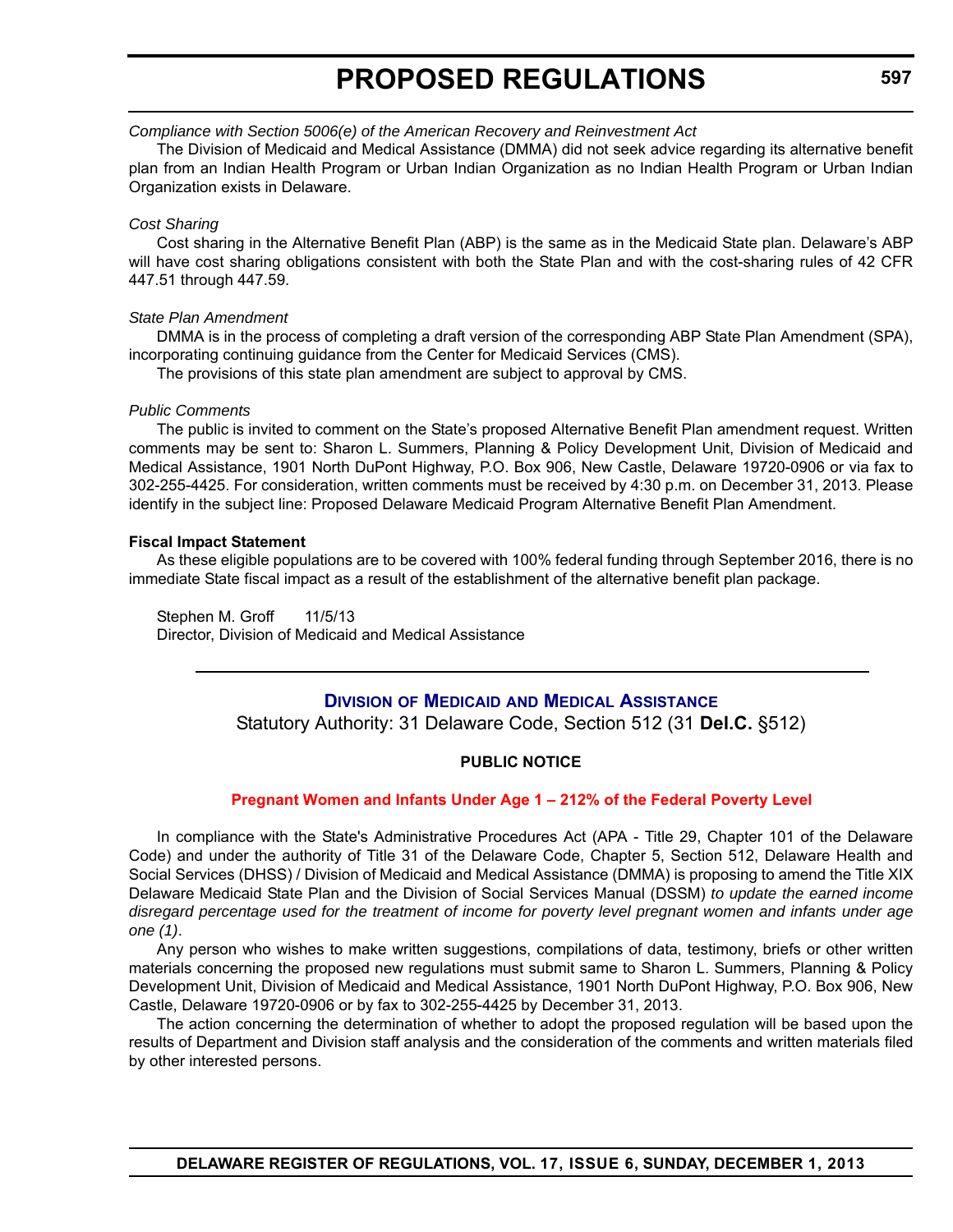#### **SUMMARY OF PROPOSAL**

The proposed provides notice to the public that the Division of Medicaid and Medical Assistance (DMMA) intends to amend the Title XIX Medicaid State Plan and the Division of Social Services Manual (DSSM) to increase the Federal Poverty Level (FPL) for pregnant women and infants under age one (1) in Medicaid to 212% of the FPL.

#### **Statutory Authority**

- Patient Protection and Affordable Care Act (Pub. L. No. 111-148 as amended by the Health Care and Education Reconciliation Act of 2010 (Pub. L. No. 111-152)), together known as the Affordable Care Act
- Section 1902(r)(2) of the Social Security Act, *More Liberal Methods of Treating Income*

#### **Background**

In determining eligibility for Medicaid, the Agency's rules and regulations are governed by the Social Security Act, applicable sections of the Code of Federal Regulations and, the Title XIX Medicaid State Plan.

Section 1902(r)(2) of the Social Security Act permits states to have more liberal policies than those of the old AFDC program for resources and income allowances. Under the more liberal policies permitted by section 1902(r)(2), states may modify their Medicaid eligibility process to make more liberal the review of certain resource and income elements in determining financial eligibility.

#### *Modified Adjusted Gross Income (MAGI) Conversion Plan*

Under the Affordable Care Act, to complete the transition to the MAGI-based methodology, states developed MAGI-based income eligibility standards for the applicable eligibility groups that "are not less than the effective income levels" that were used to determine Medicaid and CHIP income eligibility as of the enactment of the Affordable Care Act. The conversion of current income eligibility standards to equivalent MAGI-based income eligibility standards account for any income disregards now used. Finally, under section 1902(e)(14)(E) of the Act, each state must submit to the Secretary for approval its proposed MAGI-equivalent income eligibility standards and the methodologies and procedures that support those proposed standards, for each applicable eligibility group. This submission is referred to as the state's "MAGI Conversion Plan". Delaware's conversion plan was approved on September 17, 2013.

#### **Summary of Proposal**

The Division of Medicaid and Medical Assistance (DMMA) intends to submit a Medicaid state plan amendment to the Centers for Medicare and Medicaid Services (CMS) to change the percentage of earned income disregard applied to poverty level pregnant women and infants under age one (1).

Currently, in Delaware, pregnant women and infants under age one (1) under Medicaid and children ages 1 through 18 under CHIP are both covered at 200% of the Federal Poverty Level (FPL). However, the conversion of net income standards to Modified Adjusted Gross Income (MAGI) equivalent income standards resulted in 209% FPL for the Medicaid pregnant women and infants under age one (1) but 212% FPL for CHIP children ages 1 through 18. Delaware wants to cover both Medicaid and CHIP at the same income standard in 2014.

To align both Medicaid and CHIP, CMS recently advised Delaware that it needs to amend the Medicaid state plan and its eligibility rules immediately in order to bring the Medicaid pregnant women and infants under age one (1) up to the CHIP converted limit of 212% FPL for children aged 1 through 18. DMMA would use the authority under section 1902(r)(2) of the Social Security Act to disregard a block of income between the current net income standard of 200% FPL and a gross income standard of 212% FPL for Medicaid pregnant women and infants under age one (1) under section 1902(a)(10)(A)(ii)(IX) of the Act. Then, that gross income standard in effect on December 31, 2013 under the Medicaid state plan, would be the state's maximum income limit for that group which the state may continue to use in 2014.

Effective December 31, 2013, the levels for determining income eligibility for optional groups of pregnant women and infants under age one (1) under the provisions of sections of 1902(a)(10)(A)(ii)(IX) and 1902(r)(2) of the Social Security Act are as follows on state plan page Supplement 8c to Attachment 2-6-A:

"For pregnant women and infants under age one (1) in the optional poverty-level related eligibility group under section 1902(a)(10)(A)(ii)(IX) of the Act, the State of Delaware will disregard an equal amount to the difference between a net income standard of 200% and a gross income standard of 212% of the Federal Poverty Level for the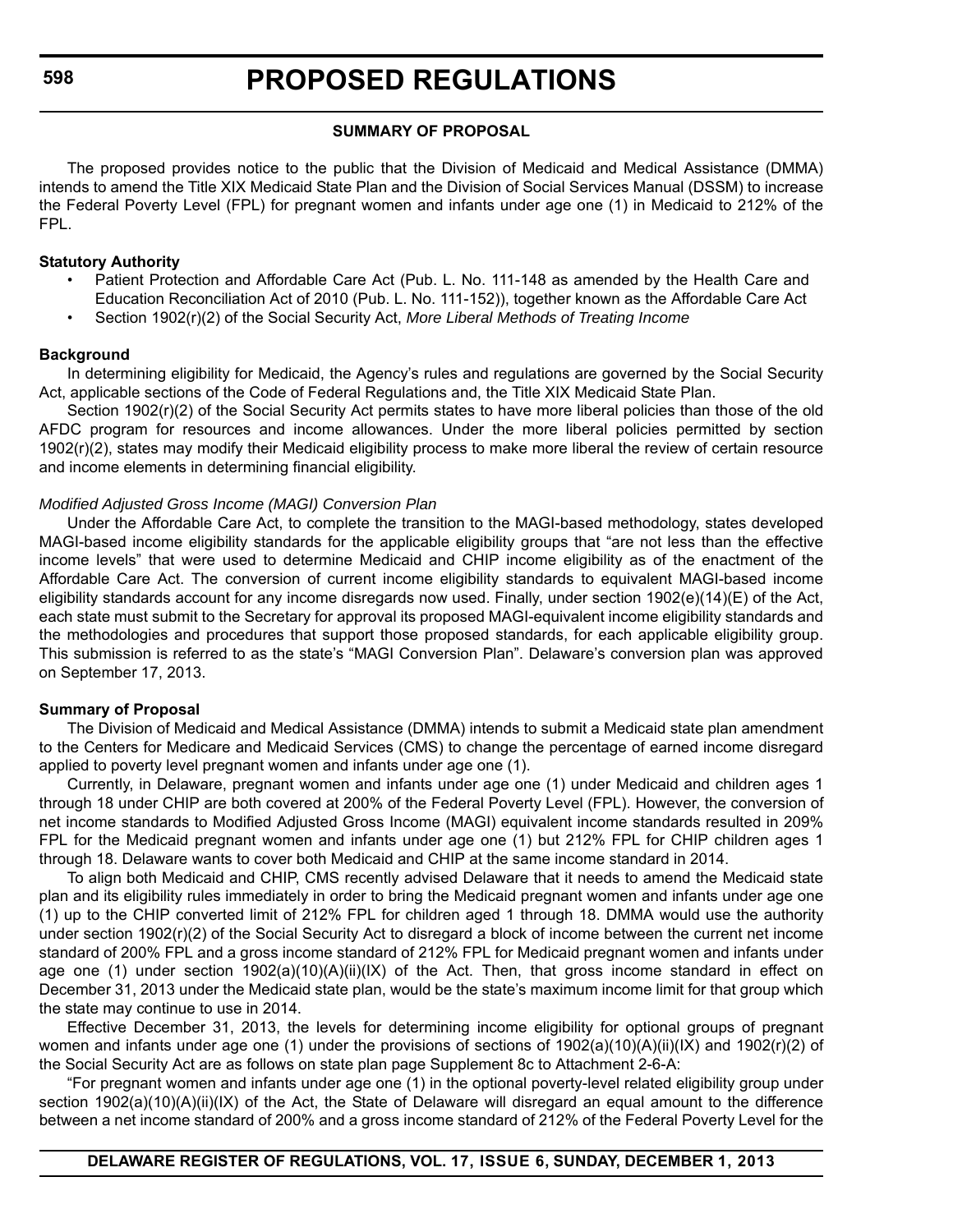same family size as updated annually in the Federal Register."

DSSM Sections 15200.4 and 15300.3 of the Division of Social Services Manual (DSSM) will also be amended to reflect the above-referenced change.

The provisions of this state plan amendment are subject to approval by CMS.

Please note that this proposed regulation is also published concurrently herein under "Emergency Regulations" to allow for a thirty-day public comment period.

#### **Fiscal Impact Statement**

The proposed regulation changes impose no increase in costs on the General Fund as the income conversion takes into account current disregards so the net effect is zero.

#### **DMMA PROPOSED REGULATION #13-54a REVISION:**

#### **Supplement 8c to ATTACHMENT 2.6-A**

#### **STATE PLAN UNDER TITLE XIX OF THE SOCIAL SECURITY ACT**

#### **State: DELAWARE**

#### **MORE LIBERAL METHODS OF TREATING INCOME FOR PREGNANT WOMEN AND INFANTS UNDER AGE 1 UNDER SECTION 1902 (r) (2) OF THE ACT**

For Pregnant Women and Infants Under Age 1, the State of Delaware will disregard an equal amount to the difference between 185% and 200% of the Federal Poverty Level for the same family size as updated annually in the Federal Register.

For pregnant women and infants under age one (1) in the optional poverty-level related eligibility group under section  $1902(a)(10)(A)(ii)(IX)$  of the Act, the State of Delaware will disregard an equal amount to the difference between a net income standard of 200% and a gross income standard of 212% of the Federal Poverty Level for the same family size as updated annually in the Federal Register.

#### **DMMA PROPOSED REGULATION #13-54b REVISION:**

#### **15200.4 Financial Eligibility**

Financial eligibility is determined using the modified adjusted gross income (MAGI) methodologies described in Section 16000. The pregnant woman counts as at least two family members for the financial eligibility determination. If a pregnant woman is diagnosed with a multiple pregnancy, the unborn fetus count is increased accordingly.

Household income must not exceed 200% 212% of the Federal Poverty Level (FPL).

#### **15300.3 Financial Eligibility**

Financial eligibility is determined using the modified adjusted gross income (MAGI) methodologies described in Section 16000.

Household income for children under age 1 must not exceed 200% 212% of the Federal Poverty Level (FPL). Household income for children age 1 through age 5 must not exceed 142% of the Federal Poverty Level (FPL).

Household income for children age 6 through age 18 must not exceed 133% of the Federal Poverty Level (FPL).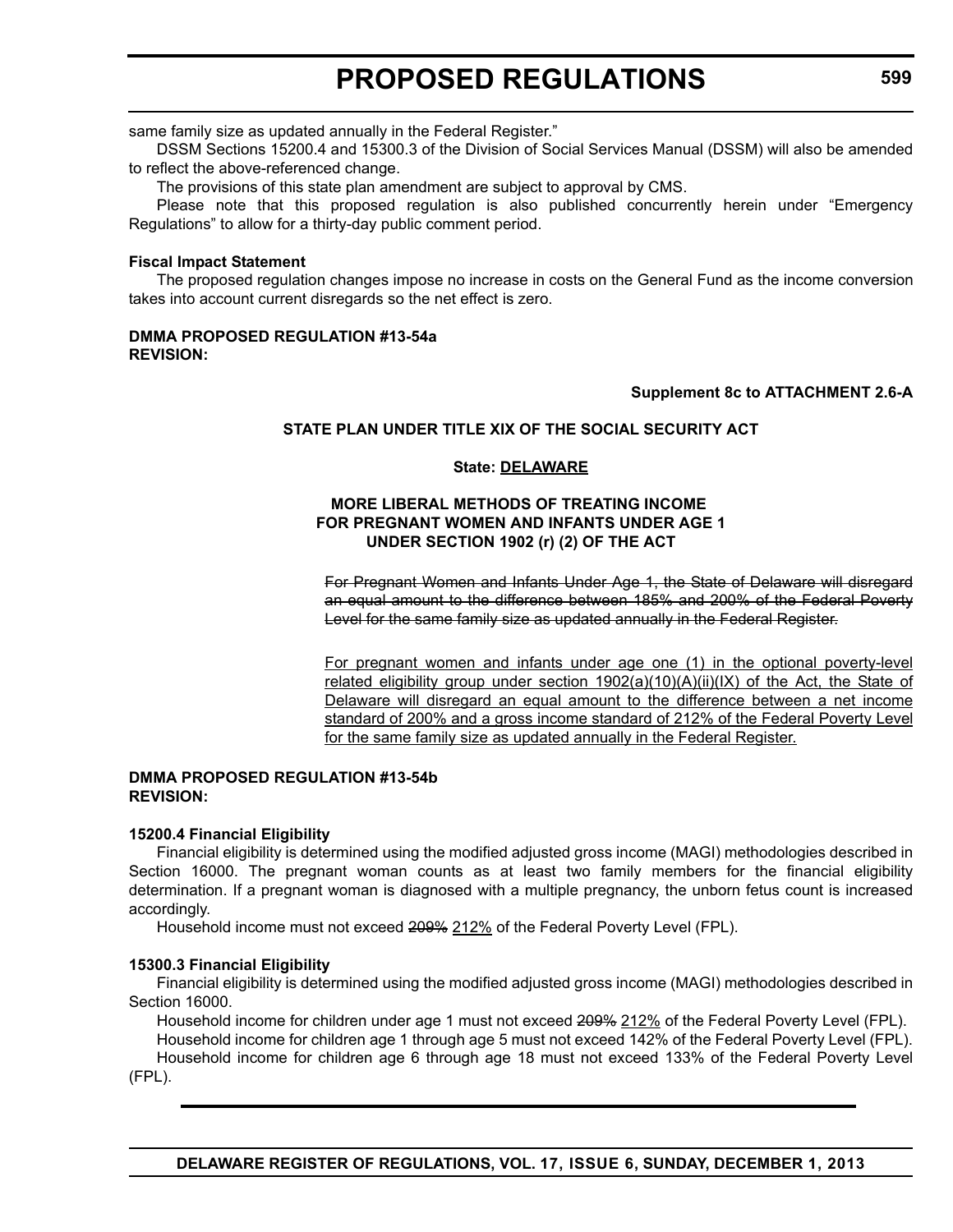# <span id="page-27-0"></span>**[DEPARTMENT OF NATURAL RESOURCES AND ENVIRONMENTAL](http://www.dnrec.delaware.gov/energy/Pages/default.aspx)  CONTROL**

**DIVISION OF ENERGY AND CLIMATE**

Statutory Authority: 26 Delaware Code, Section 354(i) and (j) (26 **Del.C.** §354(i) & (j))

#### **REGISTER NOTICE SAN #2012-03**

#### **102 [Implementation of Renewable Energy](#page-3-0) Portfolio Standards Cost Cap Provisions**

#### **1. TITLE OF THE REGULATION:**

102 Implementation of Renewable Energy Portfolio Standards Cost Cap Provisions

#### **2. BRIEF SYNOPSIS OF THE SUBJECT, SUBSTANCE AND ISSUE:**

The purpose of this action is to propose rules to govern how the Director of the Division of Energy & Climate (Director) and the Division of Energy & Climate (Division) administer their obligations under 26 **Del.C.** §354(i) & (j). The statute directs when and whether the Director may institute a freeze on the implementation of Delaware's Renewable Energy Portfolio Standards as provided for in 26 **Del.C.** §354(a).

Start Action Notice 2012-03 initiating this rule making process was issued April 16, 2012.

- **3. POSSIBLE TERMS OF THE AGENCY ACTION:** None.
- **4. STATUTORY BASIS OR LEGAL AUTHORITY TO ACT:** 26 **Del.C.** §354(i) & (j)

#### **5. LIST OF OTHER REGULATIONS THAT MAY BE IMPACTED OR AFFECTED BY THE PROPOSAL:** N/A

#### **6. NOTICE OF PUBLIC COMMENT:**

The hearing record on 102 Implementation of Renewable Energy Portfolio Standards Cost Cap Provisions (Proposed Rules to Implement 26 **Del.C.** §354(i) & (j)) will open December 1, 2013.

Individuals may submit written comments regarding the proposed changes via e-mail to Lisa.Vest@state.de.us or via the USPS to Lisa Vest, Hearing Officer, DNREC, 89 Kings Highway, Dover, DE 19901 (302) 739-9042. A public hearing on the proposed amendment will be held on January 8, 2014 beginning at 6:00 p.m. in the Public Service Commission Hearing Room, Cannon Building, 861 Silver Lake Blvd., Dover, DE, 19904.

#### **7. PREPARED BY:**

Thomas Noyes Thomas.Noyes@state.de.us (302) 735-3356

#### **102 Implementation of Renewable Energy Portfolio Standards Cost Cap Provisions**

#### **1.0 Purpose**

These rules govern how the Director of the Division of Energy & Climate (Director) and the Division of Energy & Climate (Division) administer their obligations under 26 **Del.C.** §354(i) & (j). The statute directs when and whether the Director may institute a freeze on the implementation of the Renewable Energy Portfolio Standards as provided for in 26 **Del.C.** §354(a).

#### **2.0 Definitions**

As used in these rules:

"**Alternative compliance payment**" means a payment of a certain dollar amount per megawatt hour, which a retail electricity supplier or municipal electric company may submit in lieu of supplying the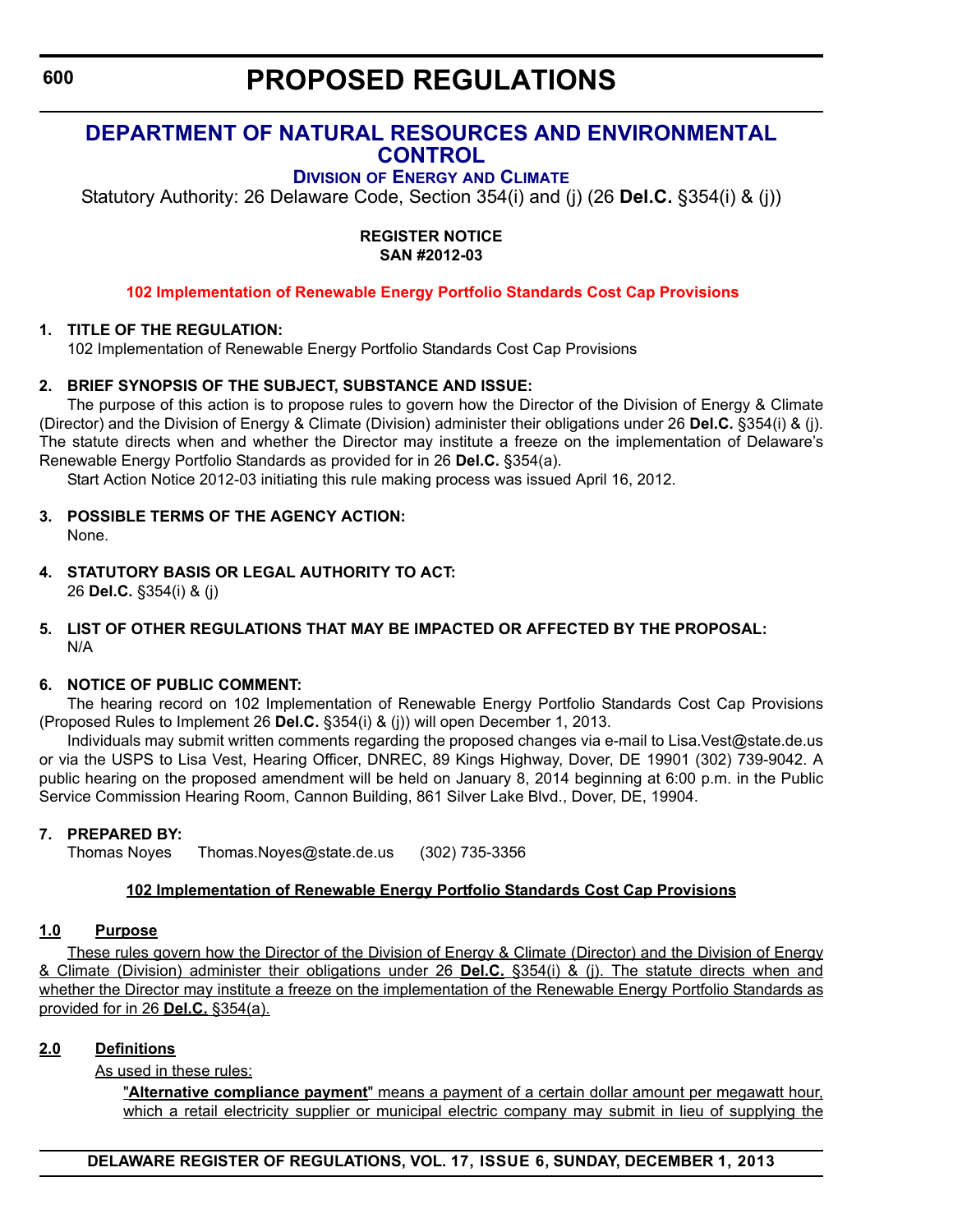minimum percentage from Eligible Energy Resources required as defined and set by 26 **Del.C.** §§352(1) and 358(d).

"**Average QFCP offset cost**" means the dollar amount to be attributed to the cost of a MWh of output from a QFCP during a compliance year.

"**Avoided system costs**" means reductions in electric generation, transmission or distribution costs.

"**Compliance year**" means the calendar year beginning with June 1 and ending with May 31 of the following year, for which a retail electricity supplier or municipal electric company must demonstrate that it has met the requirements of this subchapter.

"**Division**" means the Division of Energy & Climate, the successor agency to the Delaware Energy Office.

"**Director**" means the Director of the Division of Energy & Climate, who is considered the State Energy Coordinator for the purpose of these rules.

"**End-use customer**" means a person or entity to whom electrical energy at retail prices is delivered over the distribution facilities of an electric distribution utility regulated by the PSC.

"**Exempt load**" means the retail customer load of a retail electrical supplier that is either exempt from RPS compliance or supplied by a third party supplier.

"**Externality benefits**" means reductions in environmental, health and mortality costs.

"**Freeze**" means suspension of enforcement or implementation of the RPS as provided for under 26 **Del.C.** §§352(3) & 354(a).

"**Green Energy Fund**" means the grant program authorized under 29 **Del.C.** §8057.

"**Non-exempt load**" means the retail customer load of a retail electrical supplier that is not subject RPS compliance or supplied by a third party supplier.

"**PJM**" or "**PJM interconnection**" means the regional transmission organization that coordinates the movement of wholesale electricity in the PJM region, or its successors at law.

"**Price suppression effects**" means reductions in energy costs due to competitive pressures from renewable resources.

"**PSC**" means the Delaware Public Service Commission.

"**Qualified fuel cell project**" or "**QFCP**" shall mean an entity defined by 26 **Del.C.** §352(17) and authorized to receive surcharge payments paid by customers of an electric distribution company under 26 **Del.C.** §364(d)(1)f., g., j., & k. and a tariff approved by the PSC.

"**REC costs of compliance**" means the total costs expended by retail electric suppliers or electric distribution utilities to achieve the applicable RPS percentage standards for RECs during a particular compliance year.

"**REC offset hours**" and "**SREC offset hours**" mean the MWh of output from a QFCP that is utilized under 26 **Del.C.** §353(d) to offset or fulfill the number of RECs and SRECs that might otherwise be required to be surrendered to meet REC and SREC percentage requirements in a compliance year.

"**REC percentage requirements**" and "**SREC percentage requirements**" mean the renewable energy portfolio requirements for each compliance year as set forth in 26 **Del.C.** §354(a).

"**Renewable Energy Credit**" or "**REC**" means the instrument defined by 26 **Del.C.** §352(18) used to demonstrate compliance with the percentage requirements set forth in 26 **Del.C.** §354(a).

"**Renewable Energy Credit payment amounts**" or "**REC payment amounts**" means the dollar amounts expended to produce or procure RECs that are utilized to meet REC percentage requirements in a particular compliance year.

"**Renewable Energy Cost of Compliance**" means the total costs expended by retail electric suppliers or electric distribution utilities to achieve the applicable RPS percentage standards for all renewable energy during a particular compliance year.

"**Retail electricity supplier**" means a person or entity that sells electrical energy to end-use customers delivered over the distribution facilities of an electric distribution utility regulated by the PSC.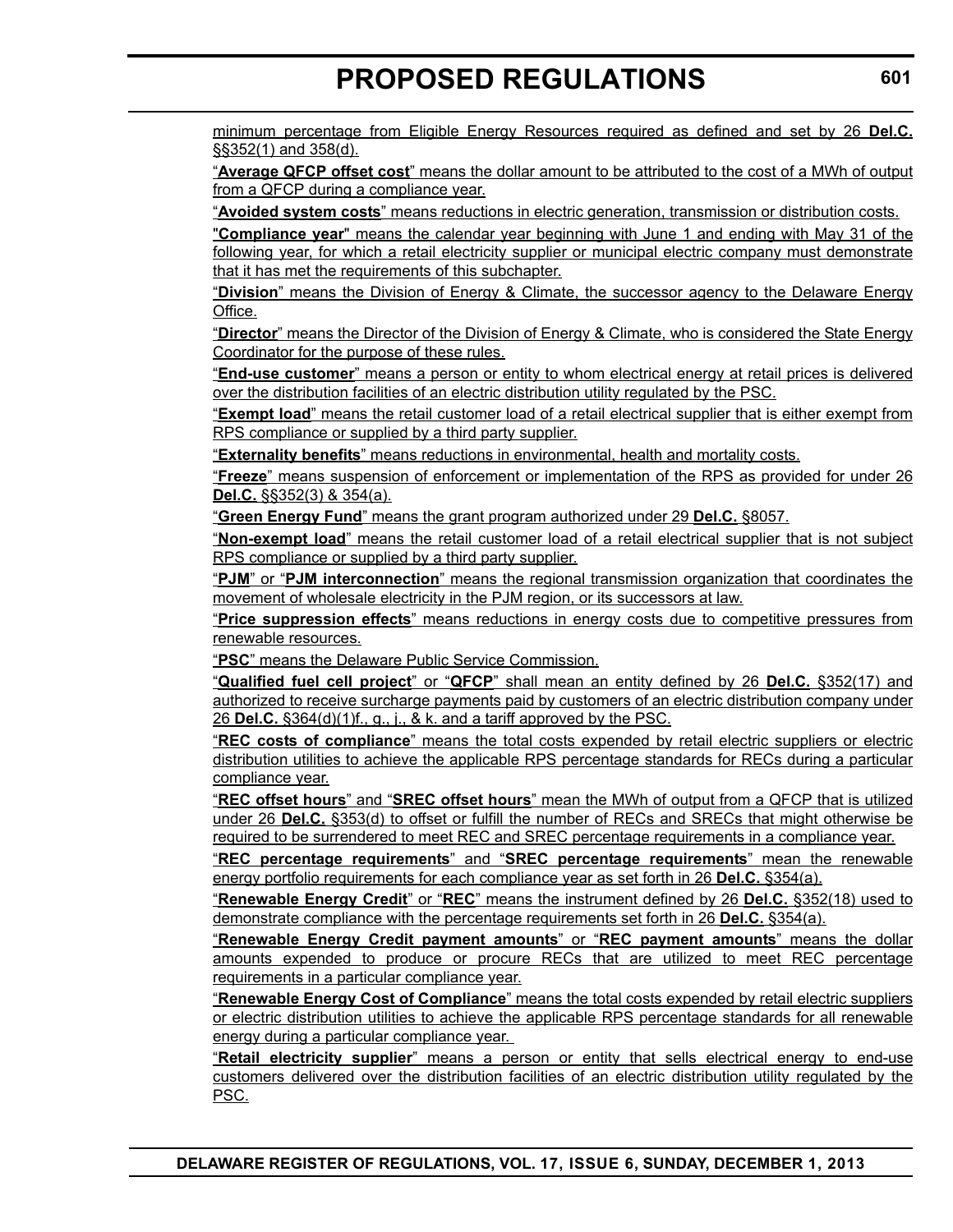"**RPS**" means the renewable portfolio standard, the minimum percentage requirements of eligible energy resources and solar photovoltaics established under 26 **Del.C.**, §354.

"**RPS load**" means the total volume of electricity sold or delivered during a compliance year, excluding sales or deliveries made to any industrial customer (as designated by the PSC) with a peak demand in excess of 1,500 kilowatts.

"**Solar alternative compliance payment amounts**" mean the dollar amounts expended for alternative solar compliance payments as defined and set by 26 **Del.C.** §§352(24) and 358(e).

"**Solar Renewable Energy Credit**" or "**SREC**" means the instrument defined by 26 **Del.C.** §352(25) used to demonstrate compliance with the percentage requirements set forth in 26 **Del.C.** §354(a).

"**Solar Renewable Energy Credit amounts**" or "**SREC payment amounts**" mean the dollar amounts expended to produce or procure SRECs that are utilized to meet SREC percentage requirements in a particular compliance year.

"**Solar Renewable Energy Cost of Compliance**" means the total costs expended by retail electric suppliers or electric distribution utilities to achieve the applicable RPS percentage standards for solar photovoltaic renewable energy during a particular compliance year.

"**Surcharge payments**" means the dollar amounts (whether positive or negative) paid to, or received by, customers of DP&L from a QFCP and DP&L under 26 **Del.C.** §364(d)(1) and an implementing tariff approved by the PSC.

"**Third party supplier**" means an electricity supplier that sells power to end-use customers delivered over the distribution facilities of an electric distribution utility regulated by the PSC.

"**Total Retail Costs of Electricity**" means the total costs expended by retail electric suppliers to produce, purchase, distribute and deliver retail energy to serve the non-exempt load during a particular compliance year.

### **3.0 Application**

- 3.1 These rules shall apply only in the case of retail electric supply delivered over the distribution facilities of an electric distribution utility regulated by the Public Service Commission. These rules shall not apply to electric supply provided by either:
	- 3.1.1 an exempted municipal electric company or a municipal utility (as set forth in 26 **Del.C.** §363); or
	- 3.1.2 an exempted rural electric cooperative (as set forth in 26 **Del.C.** §363).
- 3.2 These rules will be applied beginning in compliance year 2013, as defined in 26 **Del.C.** §§352(3) and 354(a).

#### **4.0 Calculation of the Cost of Compliance**

- 4.1 The Division shall calculate the Renewable Energy Cost of Compliance, the Solar Renewable Energy Cost of Compliance and the Total Retail Cost of Electricity.
- 4.2 The Division shall calculate the Renewable Energy Cost of Compliance for a particular compliance year to be:
	- 4.2.1 the total of contributions to that portion of the Green Energy Fund used to support the development of renewable resources, plus
	- 4.2.2 the cost of RECs and SRECs retired to satisfy the RPS requirement, plus
	- 4.2.3 all Alternative Compliance Payments, plus
	- 4.2.4 the cost of QFCP offsets to the RPS.
- 4.3 The Division shall calculate the Solar Renewable Energy Cost of Compliance for a particular compliance year to be:
	- 4.3.1 the total of contributions to that portion of the Green Energy Fund used to support the development of photovoltaic renewable resources, plus
	- 4.3.2 the cost of SRECs retired to satisfy the RPS requirement, plus
	- 4.3.3 all Alternative Compliance Payments for the solar photovoltaic requirement, plus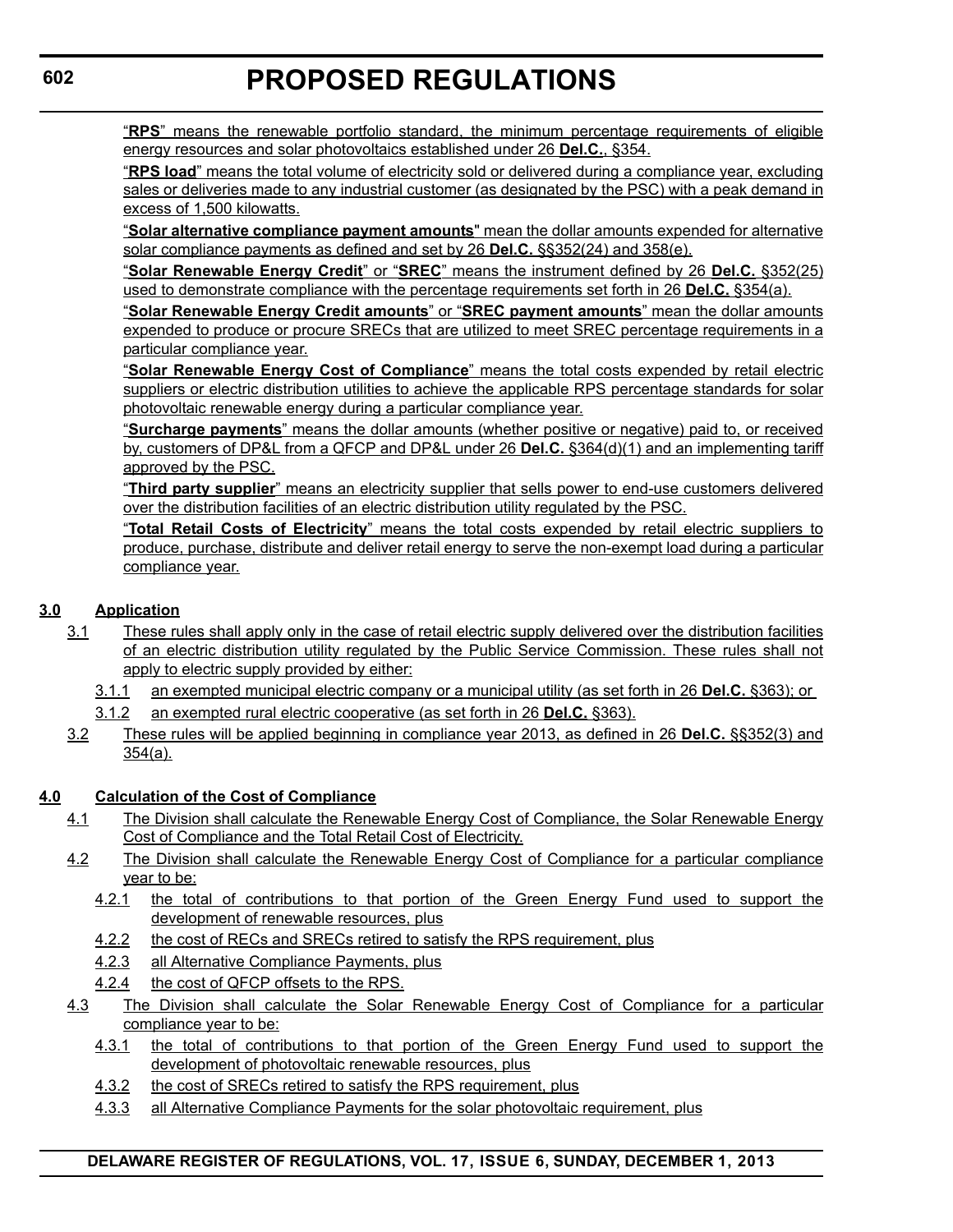- 4.3.4 the cost of QFCP offsets to the photovoltaic carve-out.
- 4.4 The Division will determine the Total Retail Costs of Electricity as all customer costs for non-exempt load customers for a particular compliance year.

### **5.0 Determination by the Director**

- 5.1 The Director shall review the calculations of the Division.
- 5.2 If the Division calculations show that the Renewable Energy Cost of Compliance is equal to or greater than 3 percent of the Total Retail Cost, the Director shall determine whether a freeze should be implemented.
- 5.3 If the Division calculations show that the Solar Renewable Energy Cost of Compliance is equal to or greater than 1 percent of the Total Retail Cost, the Director shall determine whether a freeze should be implemented.
- 5.4 In making a determination, the Director may consider:
	- 5.4.1 the overall energy market conditions;
	- 5.4.2 the avoided cost benefits from the RPS;
	- 5.4.3 the externality benefits of changes in energy markets; and
	- 5.4.4 the economic impacts of the deployment of renewable energy in Delaware.
- 5.5 Overall market conditions may include shifts in energy prices, long term market trends, adjustments for short term fluctuations, changes in compliance costs, consumer benefits of other state energy policies such as the implementation of energy efficiency programs, and the overall cost of energy to consumers.
- 5.6 Avoided cost benefits from the RPS may include avoided system costs and price suppression effects attributable to the deployment of renewable energy.
- 5.7 Externality benefits of changes in energy markets may include externality savings in health and mortality costs due to policies promoting cleaner energy in Delaware and regional energy generation.
- 5.8 Economic development benefits may include the overall economic activity attributed to jobs created by the development of renewable energy in Delaware.

### **6.0 Implementation**

- 6.1 If a freeze is imposed under section 5.0 above, the Director will declare the freeze and notify, electronically and by mail, all retail electric suppliers and electric distribution utilities that filed reports on RPS compliance. The Director will also:
	- 6.1.1 provide notice of the freeze to the PSC; and
	- 6.1.2 publish notice of such freeze in the next appropriate issue of the Delaware *Register of Regulations*.
- 6.2 In implementing a freeze under these rules, existing contracts for the production or delivery of RECs, SRECs, renewable energy supply or other environmental attributes shall not be abrogated.

### **7.0 Lifting of a Freeze**

- 7.1 If a freeze has been imposed, the Division will calculate compliance costs, using the methods described in Section 4.0 of these regulations.
- 7.2 The Director will review the calculation and determine whether to lift a freeze using the methods and criteria described in Section 5.0 of these rules.
- 7.3 The Director may determine when and whether to lift a freeze in consultation with the Commission.
- 7.4 If a freeze is lifted, the Director will promptly notify, electronically and by mail, all retail electric suppliers and electric distribution utilities that filed reports on RPS compliance. The Director will also:
	- 7.4.1 provide notice of the freeze to the PSC; and
	- 7.4.2 publish notice of such freeze in the next appropriate issue of the Delaware *Register of Regulations*.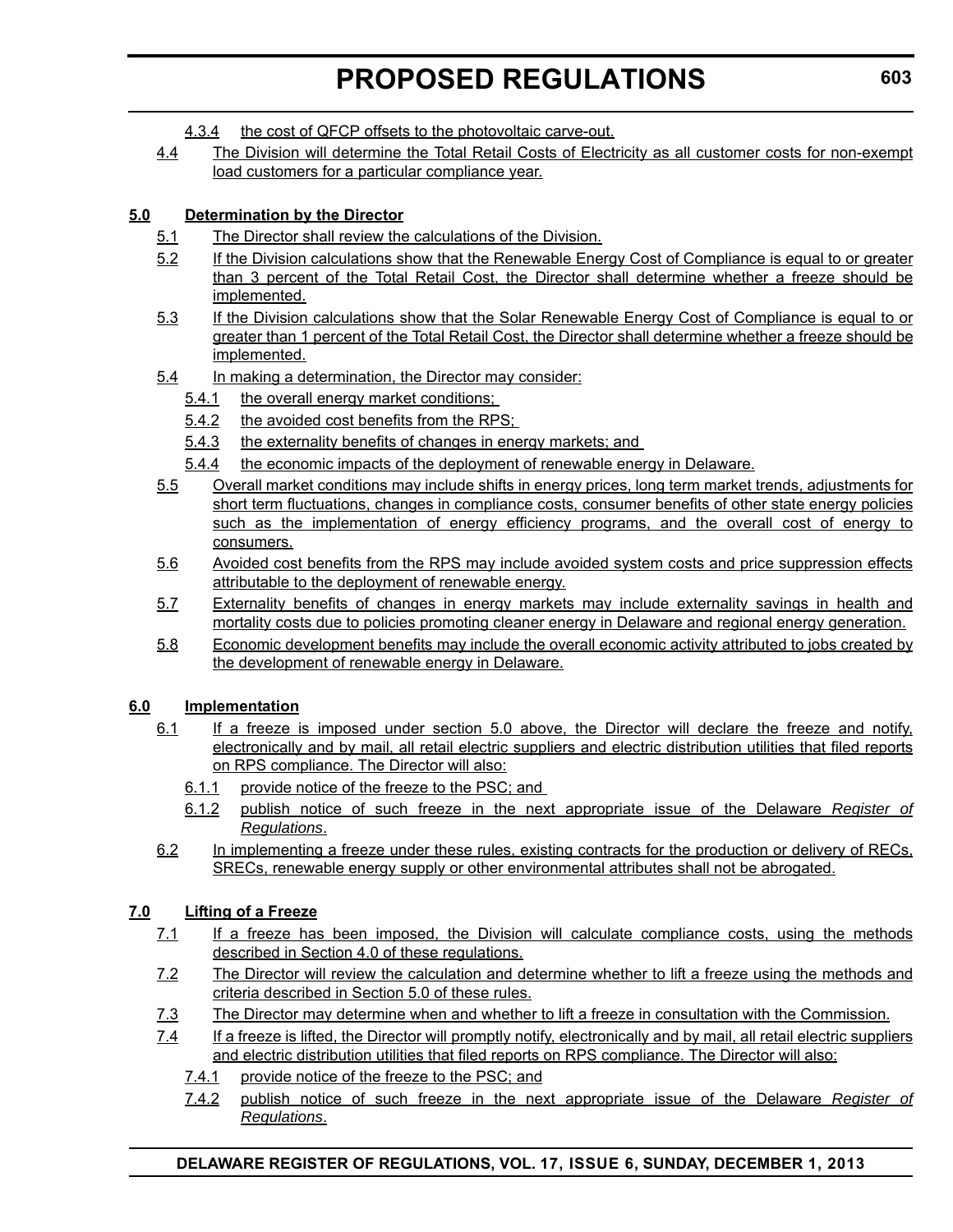#### <span id="page-31-0"></span>**8.0 Administration**

- 8.1 Within 90 days after the end of any compliance year, each retail supplier and electric distribution company shall submit to the Division in writing and electronically the following information for the applicable compliance year:
	- 8.1.1 the Renewable Energy Cost of Compliance for that retail supplier or electric distribution utility for that compliance year;
	- 8.1.2 the Solar Renewable Energy Cost of Compliance costs for that retail supplier or electric distribution company for that compliance year;
	- 8.1.3 the Total Retail Costs of Electricity for that retail supplier or electric distribution company for that compliance year.
	- 8.1.4 the total MWh of output (either actual or deemed) produced by a QFCP during the compliance year;
	- 8.1.5 the total amount of surcharge payments paid by its customers during the compliance year;
	- 8.1.6 the calculation of the average QFCP offset cost for the compliance year under section 7.0; and
	- 8.1.7 the number of output hours that it would allocate to SREC and REC offset hours for the compliance year.
- 8.2 Within 30 days from receipt of the information described in Section 8.1 from each retail supplier and electric distribution company the Division shall calculate the cost of compliance as described in Section 4.0 of these Regulations and present the results to the Director.
- 8.3 Within 30 days of receipt of the calculations of the cost of compliance from the Division, the Director shall make a determination as described in Section 5.0 of these regulations and present to the Registrar for publication.
- 8.4 The public will have 30 days from the publication of the Director's determination to offer comment. The Director may alter or amend the determination based on review of the public comments.
- 8.5 The Director shall make a final determination and present to the Registrar for publication within 15 days of receipt of public comments. The determination shall be effective upon its publication.

### **DIVISION OF ENERGY AND C[LIMATE](http://www.dnrec.delaware.gov/energy/Pages/default.aspx)**

Statutory Authority: 16 Delaware Code, Section 7602 (16 **Del.C.** §7602)

#### **REGISTER NOTICE SAN #2013-27**

#### **103 Regulations [for State Energy Conservation](#page-3-0) Code**

### **1. TITLE OF THE REGULATIONS:**

Regulations for the State Energy Conservation Code

### **2. BRIEF SYNOPSIS OF THE SUBJECT, SUBSTANCE AND ISSUES:**

Delaware's Energy Conservation Code Act (16 **Del.C.** §7602) requires DNREC to adopt the most recent and/or highest available version of the International Energy Conservation Code, and the latest ASHRAE/IESNA energy standard. The regulations must also set out procedures for certification of compliance with these codes and standards to be utilized by the respective local governments.

#### **3. POSSIBLE TERMS OF THE AGENCY ACTION:**

There is no sunset date for this regulation.

**4. STATUTORY BASIS OR LEGAL AUTHORITY TO ACT:**

Chapter 76, §7602 of 16 Delaware Code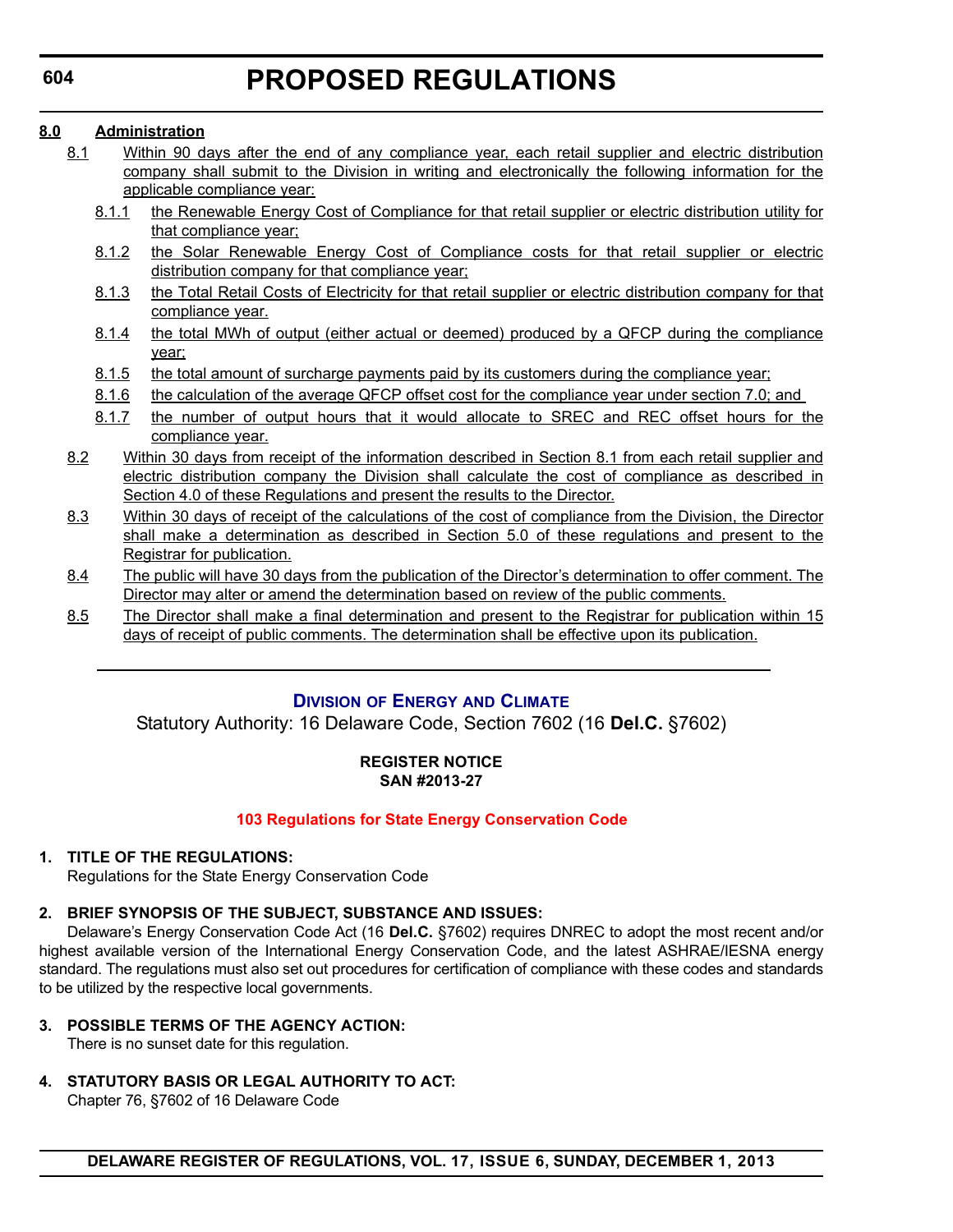#### **5. OTHER REGULATIONS THAT MAY BE AFFECTED BY THE PROPOSAL:** None

#### **6. NOTICE OF PUBLIC COMMENT:**

DNREC will hold a public hearing for builders and other interested parties on the regulations for the State Energy Conservation Code on Thursday, January 2, 2014 at 6:00 pm in the DNREC Auditorium, Richardson & Robbins Building, 89 Kings Highway, Dover. The hearing will present information about the proposed draft regulations and collect input from the public and stakeholders regarding these changes.

Interested parties may obtain a copy of the proposed regulations by emailing [Crystal.nagyiski@state.de.us](mailto:Crystal.nagyiski@state.de.us).

Written comments on the proposed regulations will be accepted until January 2, 2014 and may be submitted to the DNREC Division of Energy and Climate, attention: Crystal Nagyiski, 1203 College Park Drive, Suite 101, Dover, DE 19904, or by emailing crystal.nagyiski@state.de.us

#### **7. PREPARED BY:**

Crystal Nagyiski Division of Energy & Climate 1203 College Park Drive Suite 101 Dover, DE 19904 (302)739-9072 Crystal.nagyiski@state.de.us 11/6/2013

#### **103 Regulations for State Energy Conservation Code**

#### **1.0 Purpose and Statutory Authority**

- 1.1 The purpose of these regulations is to provide the Department of Natural Resources and Environmental Control's determination of the most recent and/or highest available version of the International Energy Conservation Code and the latest ASHRAE/IESNA standard. The goal of establishing these regulations is to provide a statewide building energy conservation code.
- 1.2 These regulations provide rules of practice and procedures for certification of compliance with these codes and standards to be utilized by the respective local governments.
- 1.3 Delaware Code Title 16 Section 7602 provides the authority for adopting Delaware Energy Conservation Code. These regulations are promulgated under the authority of 16 **Del.C.** §7602.

#### **2.0 Definitions**

For purposes of these regulations, the following words and phrases shall have the meanings set forth below.

"**ASHRAE**" means the ANSI/ASHRAE/IES Standard 90.1: Energy Standard for Buildings except Low-Rise Residential Buildings published by the American Society of Heating, Refrigerating and Air-Conditioning Engineers, Inc.

**"Department"** means the Department of Natural Resources and Environmental Control, the Division of Energy and Climate or the Delaware Energy Office.

"**DET verifier**" means a certified Duct and Envelope Tightness verifier. A certified DET verifier shall be a certified Home Energy Rating Systems (HERS) rater, or be a certified Home Performance with ENERGY STAR contractor, or be a Building Performance Institute (BPI) Analyst, or successfully complete a course that is approved by the Department of Natural Resources and Environmental Control.

**"IECC"** means the International Energy Conservation Code published by the International Code Council, Inc.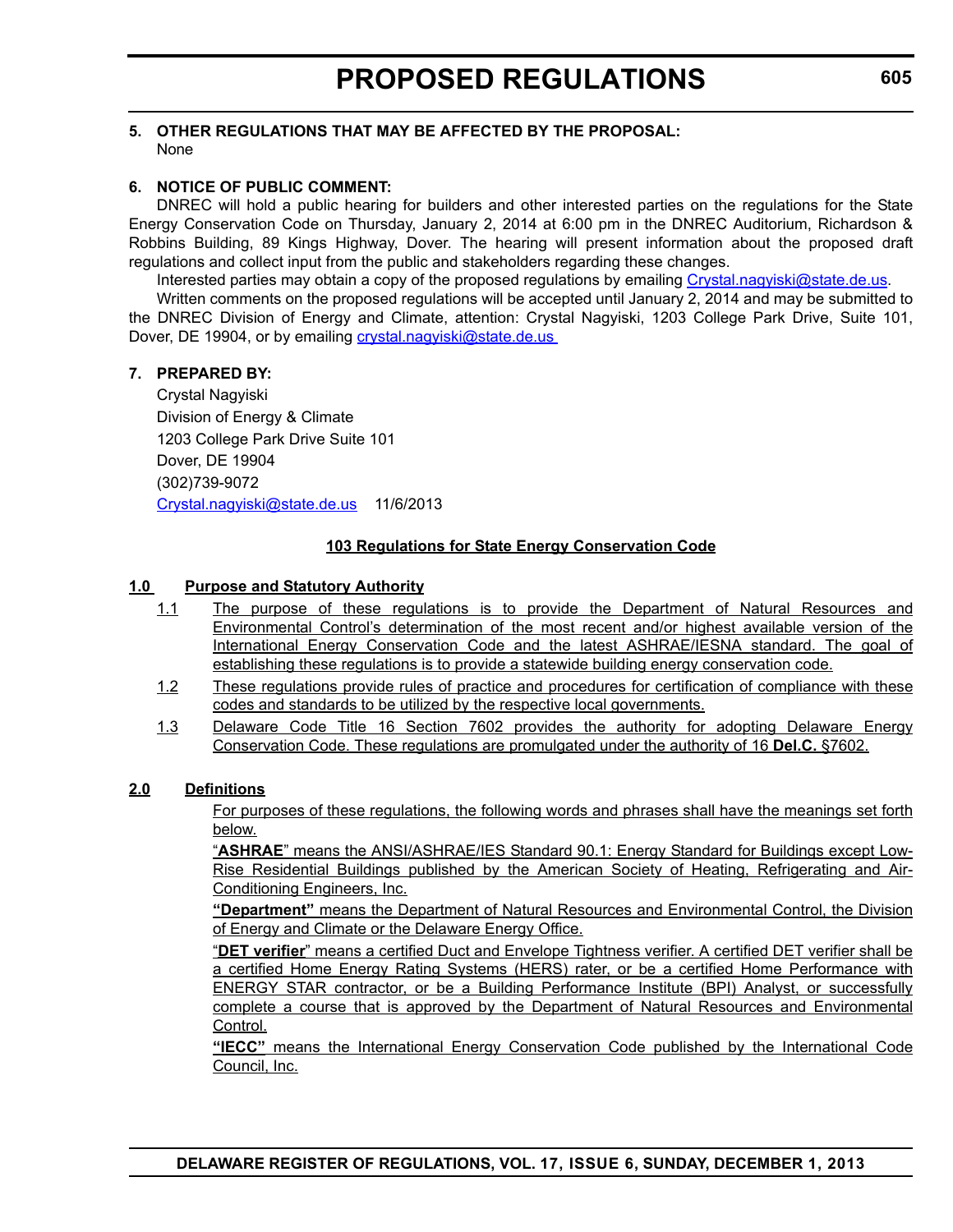### **3.0 Incorporation by Reference**

- 3.1 The 2012 International Energy Conservation Code (IECC), published by the International Code Council, Inc., is hereby adopted and incorporated by reference with revisions as the Delaware Residential Building Energy Code and is an enforceable part of the Delaware Building Codes. The revisions to the 2012 IECC code are stated in Section 4.0 of these regulations.
- 3.2 The American Society of Heating, Refrigerating and Air-Conditioning Engineers Standards (ASHRAE) 90.1-2010: Energy Standard for Buildings except Low-Rise Residential Buildings and Commercial Provisions of the 2012 International Energy Conservation Code are hereby adopted and incorporated by reference in their entirety as the Delaware Commercial Building Energy Code and is an enforceable part of the Delaware Building Codes.

### **4.0 Revisions to the 2012 IECC**

- 4.1 The following additions, insertions, deletions, and other changes are hereby made to the 2012 International Energy Conservation Code.
	- 4.1.1 R403.2.2 amend to add: Supply duct tightness shall be verified by either of the following:
		- 1. Post-construction test: Total leakage less than or equal to 6 cfm (169.9/min) per square feet (9.29 m2) of conditioned floor area when tested at the pressure differential of 0.1 inches w.g. (25) Pa)….
		- 2. Rough-in test: Total leakage less than or equal to 6 cfm (169.9/min) per square feet (9.29 m2) of conditioned floor area when tested at the pressure differential of 0.1 inches w.g. (25 Pa) *(remainder unchanged – If the air handler is not installed…. 4 cfm…)*
	- 4.1.2 R403.4.2: amend *list* to:
		- 1. Piping larger than 3/4 inch nominal diameter.
		- 2. Piping serving more than one dwelling unit.
		- 3. Piping from the water heater to kitchen outlets.
		- 4. Piping located outside the conditioned space.
		- 5. Piping from the water heater to a distribution manifold.
		- 6. Piping located under a floor slab.
		- 7. Buried piping.
		- 8. Supply and return piping in recirculation systems other than demand recirculation systems.
		- 9. Piping with run lengths greater than the maximum run lengths for the nominal pipe diameter given in Table R403.4.2.

All remaining piping shall be insulated to at least R-3 or meet the run length

requirements of Table R403.4.2. Delete Table R403.4.2 without substitution.

- 4.1.3 R402.4.1.2:
	- *Exception: A building or dwelling unit with 2,000 ft2 or less of conditioned floor area (CFA) may satisfy R402.4.1.2 if it:*
		- *(1) attains a HERS Score of 69, using ResNET appliance and plugload defaults;* AND

*(2) is tested to have an air leakage rate no greater than:*

*5 ACH-50 for homes with < 1,500 ft2 of CFA, or*

- *4 ACH-50 for homes with 1,500 2,000 ft2 of CFA.)*
- 4.1.4 R403.2.3 Building framing cavities shall not be used as ducts or plenums.

*Exception: Returns run exclusively through conditioned space.*

4.1.5 R403.5 The building shall be provided with ventilation that meets the requirements of the *International Residential Code* (IRC) or *International Mechanical Code* (IMC), as applicable, or with other approved means of ventilation. Outdoor air intakes shall have automatic or gravity dampers that close when the ventilation system is not operating. Required ventilation rates shall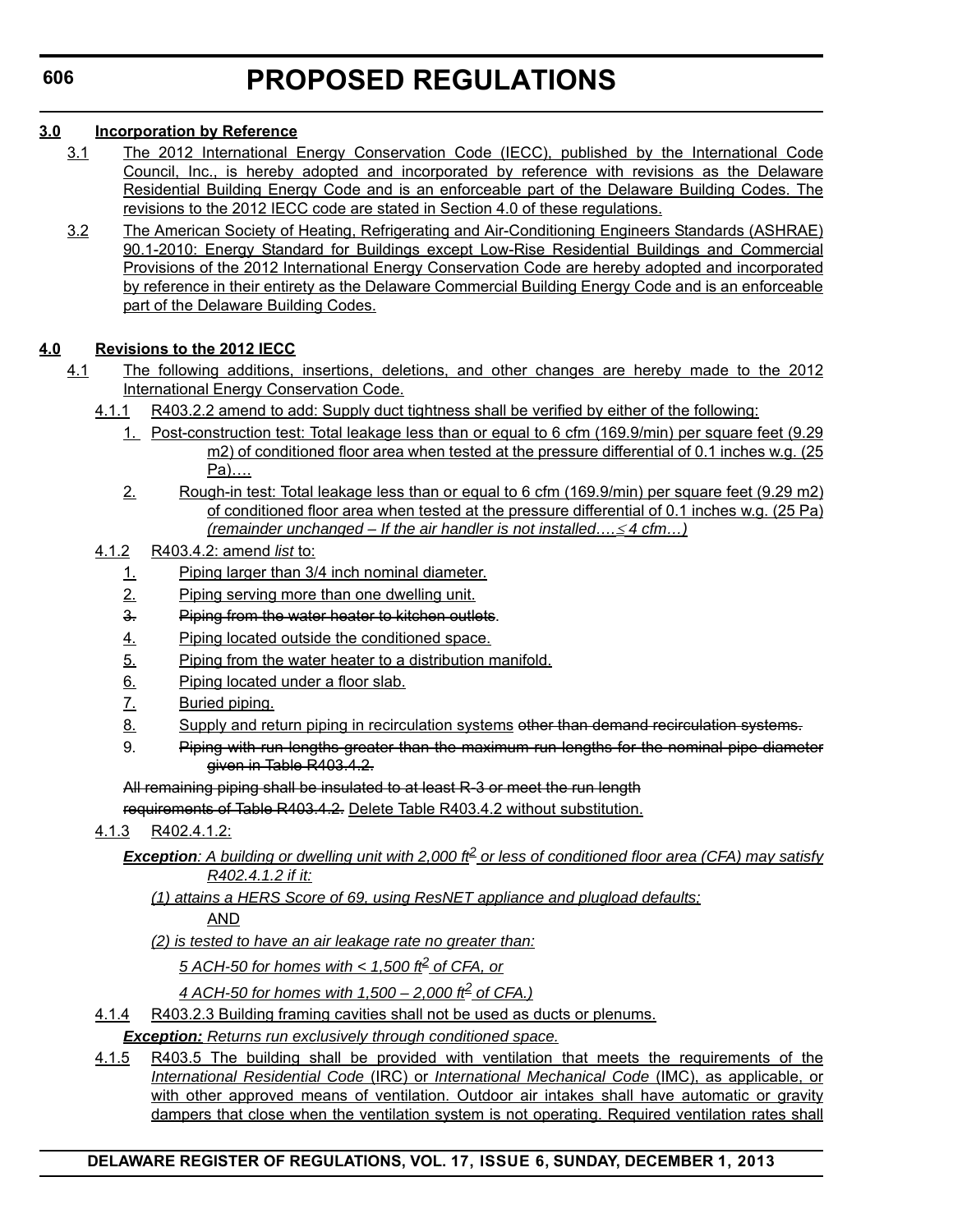<span id="page-34-0"></span>also include adequate provisions for fuel-fired appliance, stove and fireplace makeup air supply; kitchen, bath, clothes dryer, and central vacuum exhausts; and other makeup air system supplies and/or exhausts as required in either the IRC or IMC.

*(remainder of section unchanged)*

#### **5.0 Implementation and Enforcement**

- 5.1 All buildings must meet all requirements of the applicable referenced code six months after date of promulgation.
- 5.2 All projects may utilize the new applicable reference codes at any time after the date of promulgation, provided such choice is stated on the construction documents.

### **6.0 Certified duct and envelope tightness (DET) verifier.**

Testing for duct and building envelope tightness shall be conducted by a certified DET verifier.

### **[DEPARTMENT OF SAFETY AND HOMELAND SECURITY](http://dsp.delaware.gov/) DIVISION OF STATE POLICE**

Statutory Authority: 24 Delaware Code, Section 1304 (24 **Del.C.** §1304) 24 **DE Admin. Code** 1300

### **PUBLIC NOTICE**

#### **1300 Board of Examiners of [Private Investigators](#page-3-0) & Private Security Agencies**

Notice is hereby given that the Board of Examiners of Private Investigators and Private Security Agencies, in accordance with 24 **Del.C.** Ch. 13, proposes to amend Rule 4.0 – Training Requirements requiring all individuals to take a mandatory test for the 16 hour training certification. If you wish to view the complete Rule, contact Ms. Peggy Anderson at (302) 672-5304. Any persons wishing to present views may submit them in writing, by December 31, 2013, to Delaware State Police, Professional Licensing, P.O. Box 430, Dover, DE 19903.

### **1300 Board of Examiners of Private Investigators & Private Security Agencies**

#### *(Break in Continuity of Sections)*

#### **4.0 Training Requirements**

- 4.1 Each person licensed as a security guard under 24 **Del.C.** Ch. 13 shall undertake a total of sixteen (16) hours of training through a program approved by the Board, and any such additional training as the Board deems appropriate. Satisfactory completion of the sixteen (16) hours of training shall be certified by mandatory testing with a passing grade of 75%. The test will be administered by Delaware Technical Community College (DTCC).
- 4.2 The required training shall include instruction in legal requirements and limitations, use of force, ethics, emergency services, diversity, communication, asset protection, and terrorism. The Board, in its discretion, may require such additional topics as it finds necessary.
- 4.3 The Professional Licensing Section shall have the authority to require regular reports on training from licensees and employers, and shall report to the Board on compliance with this regulation.
- 4.4 Training certifications shall be submitted with each new application or re-application and the training shall be completed no more than one year prior to submission of the application.

#### **\*Please Note: As the rest of the sections were not amended they are not being published. A complete set of the rules and regulations for Private Investigators and Private Security Agencies is available at: [1300 Board of Examiners of Private Investigators & Private Security Agencies](http://regulations.delaware.gov/register/december2013/proposed/17 DE Reg 607 12-01-13.pdf)**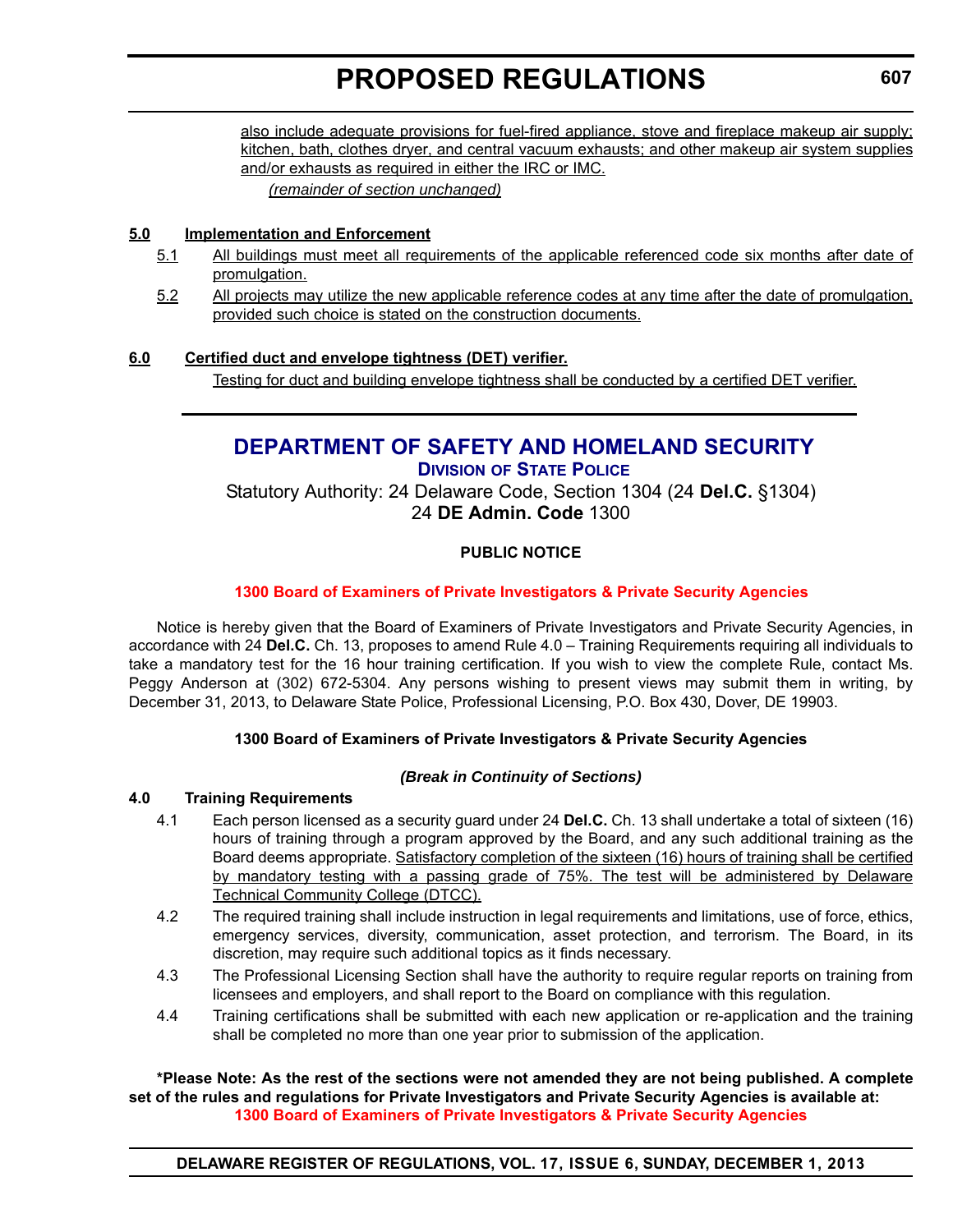# **PROPOSED REGULATIONS**

# <span id="page-35-0"></span>**[DEPARTMENT OF SERVICES FOR CHILDREN,](http://kids.delaware.gov/fs/fs.shtml) YOUTH AND THEIR FAMILIES**

# **DIVISION OF FAMILY SERVICES**

**OFFICE OF CHILD CARE LICENSING**

Statutory Authority: 31 Delaware Code, Section 343(c) (31 **Del.C.** §343(c))

9 **DE Admin. Code** 201

### **PUBLIC NOTICE**

#### **201 Child [Placing Agencies](#page-3-0)**

#### **Summary**

The Office of Child Care Licensing proposes to amend the Delacare Requirements for Child Placing Agencies to provide clarity, reflect changes in laws and treaties, align with current best practices, and improve standards of care. A proposed draft was originally published in the July, 2013 *Register of Regulations*. During the period of public comment, comments were received from the *Governor's Advisory Council for Exceptional Citizens* and the *State Council for Persons with Disabilities*. A public hearing was held on July 24, 2013. A third set of comments was received after the close of the comment period from *A Better Chance for Our Children*. These last comments have also been considered.

#### **Comments**

A copy of the revised proposed regulations is being published in the December 1, 2013 edition of the *Delaware Register of Regulations*. Interested parties wishing to offer comments on the revised proposed regulations or submit written suggestions, data, briefs or other materials concerning the proposed regulations must submit same to Elizabeth Timm, Office of Child Care Licensing, 1825 Faulkland Road, Wilmington, Delaware 19805 or by fax to 302-633-5112 by the close of business on January 17, 2014.

#### **Public Comments Not Incorporated Into This Draft**

The State Council for Persons with Disabilities and Governor's Council for Exceptional Citizens both question the rationale for the general ban on children wearing helmets when not using riding toys as found in:

103.2.4.3 A helmet shall be removed before allowing a child to use playground equipment unless a helmet has been medically prescribed by a health care provider for the safety of a particular child.

This prohibition is consistent with the recommendations of the American Academy of Pediatrics as found in Caring for Our Children, National Health and Safety Performance Standards, Guidelines for Early Care and Education, Third Edition which states that "helmets can be a potential strangulations hazard if …worn for activities other than when using riding toys." (p. 286.)

#### **Summary**

The action concerning the determination of whether to adopt the proposed revised regulations will be based upon staff analysis and the consideration of the additional comments and written materials filed by other interested persons.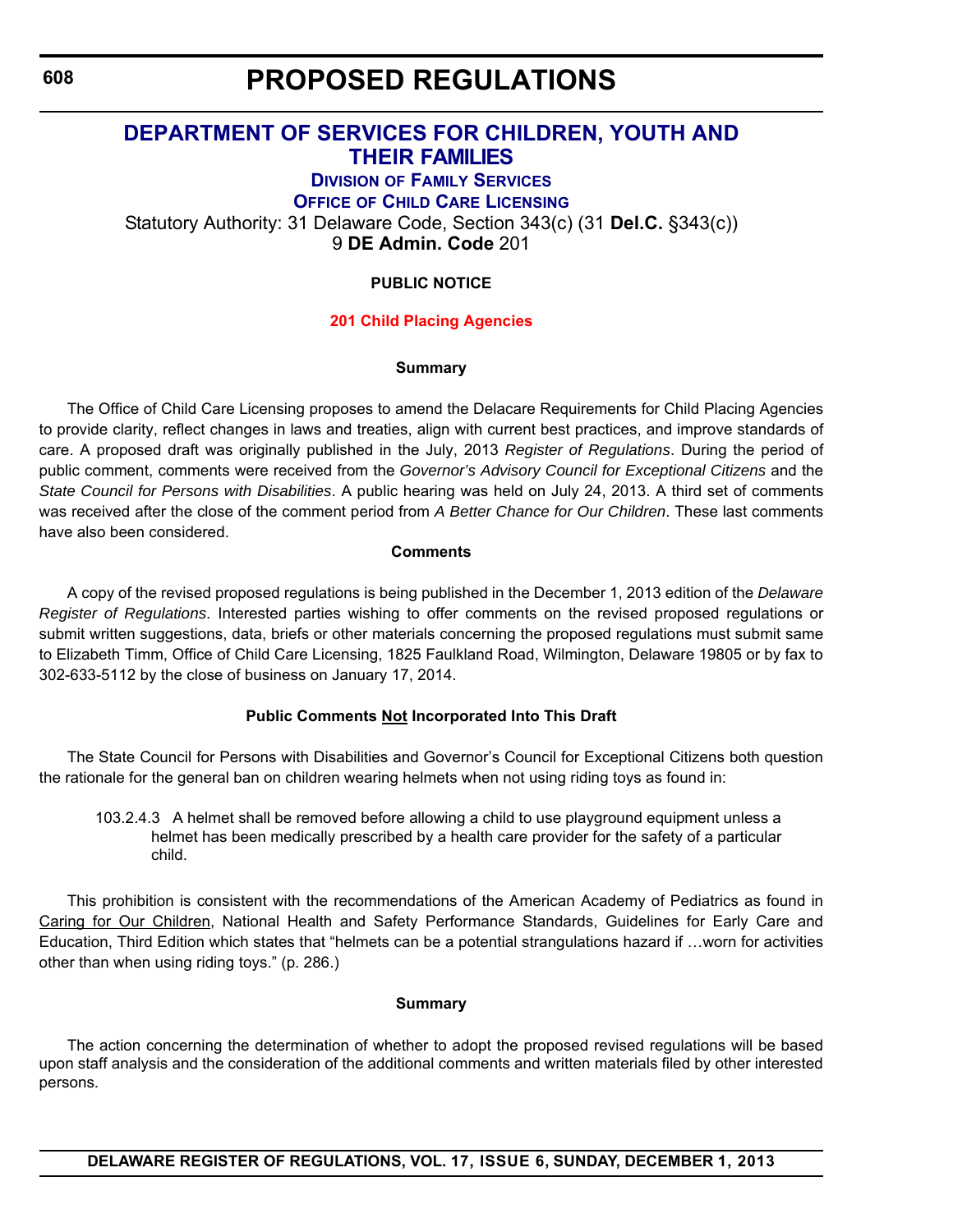# **PROPOSED REGULATIONS**

**\*Please Note: Due to the size of the proposed regulation, it is not being published here. A copy of the regulation is available at:**

# **[201 Child Placing Agencies](http://regulations.delaware.gov/register/december2013/proposed/17 DE Reg 608 12-01-13.pdf)**

# **[DEPARTMENT OF STATE](http://dpr.delaware.gov/) DIVISION OF PROFESSIONAL REGULATION 3500 Board of Examiners of Psychologists** Statutory Authority: 24 Delaware Code, Section 3506 (24 **Del.C.** §3506) 24 **DE Admin. Code** 3500

# **PUBLIC NOTICE**

### **3500 Board of Examiners of [Psychologists](#page-3-0)**

The Delaware Board of Examiners of Psychologists, pursuant to 24 **Del.C.** §3506(a)(1), proposes to revise its regulations. The proposed additions to the regulations seek to add rules regarding inactive status of a psychology license and the requirements to reactive a license from inactive status. A prior proposed amendment was published in the October 1, 2013 volume of the *Register of Regulations* including the same amendments with one small exception. The previously published amendment stated at 5.4.1.4.2 that the number of ethics credits required to return from more than one year of inactive status was six credits, not three. The proposed amendment has been changed to comply with the Board's current continuing education ethics requirements of three credits.

The Board will hold a public hearing on the proposed rule change on January 6, 2014 at 9:00 a.m., in the Second Floor Conference Room A, Cannon Building, 861 Silver Lake Blvd., Dover, DE 19904. Written comments should be sent to Jennifer Witte, Administrator of the Delaware Board of Examiners of Psychologists, Cannon Building, 861 Silver Lake Blvd, Suite 203, Dover, DE 19904.

### **3500 Board of Examiners of Psychologists**

#### *(Break in Continuity of Sections)*

#### **5.0 Procedures for Licensure**

### *(Break in Continuity Within Section)*

- 5.4 Inactive Status: A licensee may be placed on inactive status by the Board for a period of no more than five years. Requests for inactive status shall be made, in writing, to the Board and requests which exceed one year shall be renewed biennially at the time of regular license renewals.
	- 5.4.1 To apply for reactivation of an inactive license, a licensee shall:
		- 5.4.1.1 Submit a letter requesting reactivation;
		- 5.4.1.2 Submit a prorated reactivation fee;
		- 5.4.1.3 Be required to be fingerprinted by the State Bureau of Identification and provide all other necessary information in order to obtain a criminal background check; and
		- 5.4.1.4 Submit proof of completion of the continuing education requirements below;
			- 5.4.1.4.1 Inactive status for one year or less: 20 CE hours, including three hours of continuing education in ethics;
			- 5.4.1.4.2 Inactive status for more than one year: 40 CE hours, including three hours of continuing education in ethics, completed within 24 months prior to reapplication.

#### **\*Please Note: As the rest of the sections were not amended they are not being published. A complete set of the rules and regulations for the Board of Examiners of Psychologists is available at: [3500 Board of Examiners of Psychologists](http://regulations.delaware.gov/register/december2013/proposed/17 DE Reg 609 12-01-13.pdf)**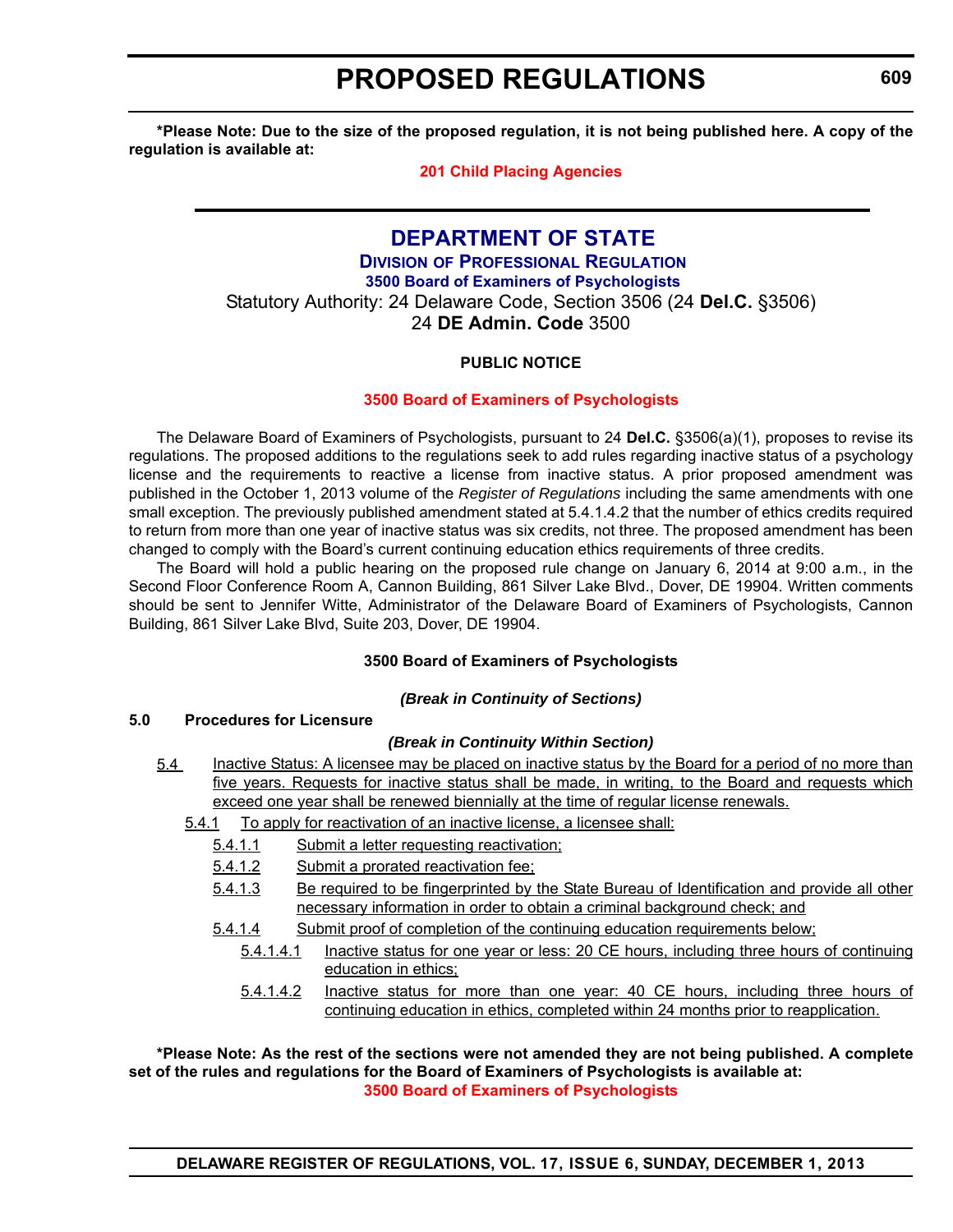# **Symbol Key**

Arial type indicates the text existing prior to the regulation being promulgated. Underlined text indicates new text added at the time of the proposed action. Language which is stricken through indicates text being deleted. **[Bracketed Bold language]** indicates text added at the time the final order was issued. **[Bracketed bold stricken through]** indicates language deleted at the time the final order was issued.

# **Final Regulations**

The opportunity for public comment shall be held open for a minimum of 30 days after the proposal is published in the *Register of Regulations*. At the conclusion of all hearings and after receipt within the time allowed of all written materials, upon all the testimonial and written evidence and information submitted, together with summaries of the evidence and information by subordinates, the agency shall determine whether a regulation should be adopted, amended or repealed and shall issue its conclusion in an order which shall include: (1) A brief summary of the evidence and information submitted; (2) A brief summary of its findings of fact with respect to the evidence and information, except where a rule of procedure is being adopted or amended; (3) A decision to adopt, amend or repeal a regulation or to take no action and the decision shall be supported by its findings on the evidence and information received; (4) The exact text and citation of such regulation adopted, amended or repealed; (5) The effective date of the order; (6) Any other findings or conclusions required by the law under which the agency has authority to act; and (7) The signature of at least a quorum of the agency members.

The effective date of an order which adopts, amends or repeals a regulation shall be not less than 10 days from the date the order adopting, amending or repealing a regulation has been published in its final form in the *Register of Regulations*, unless such adoption, amendment or repeal qualifies as an emergency under §10119.

# **[DEPARTMENT OF EDUCATION](http://www.doe.k12.de.us/)**

**PROFESSIONAL STANDARDS BOARD** Statutory Authority: 14 Delaware Code, Section 1205(b) (14 **Del.C.** §1205(b)) 14 **DE Admin. Code** 1510

# **REGULATORY IMPLEMENTING ORDER**

# **1510 Issuance [of Initial License](#page-3-0)**

# **I. SUMMARY OF THE EVIDENCE AND INFORMATION SUBMITTED**

The Professional Standards Board, acting in cooperation and collaboration with the Department of Education, seeks the consent of the State Board of Education to amend regulation 14 **DE Admin. Code** 1510 Issuance of Initial License. The regulation applies to the issuance of an Initial License for educators, pursuant to 14 **Del.C.** §1210. It is necessary to amend this regulation in order to update and clarify some of the definitions, requirements and to adopt a new examination of general knowledge (CORE).

Notice of the proposed adoption of the regulation was published in the *Delaware Register of Regulations* on October 1, 2013. The notice invited written comments. Similar comments were received from the Governor's Advisory Council for Exceptional Citizens and the State Council for Persons with Disabilities. Both Councils questioned the narrow definition for "suspension" in relation to Praxis I. As a result of their comments, the definition was amended to clarify and include language aligned to 7.0. The phrase [an approved examination of general knowledge, such as] was added to the definition for "suspension". The councils also questioned the requirement for initial license to include meeting requirements for certification; they also questioned the reference to "one year" in 5.2.1, asking if this referenced a calendar year or fiscal year; and finally they commented on the inactive license status for applicants who remain unemployed as an educator in Delaware. The Standard Board is continuing to look at this regulation to implement SB51 prior to July 1, 2014; therefore, these comments will be considered in the amendment process. The Professional Standards Board received comments from, as well as entertained public comments during the November Public Meeting, the Delaware School Nurses' Association. The primary concerns

# **DELAWARE REGISTER OF REGULATIONS, VOL. 17, ISSUE 6, SUNDAY, DECEMBER 1, 2013**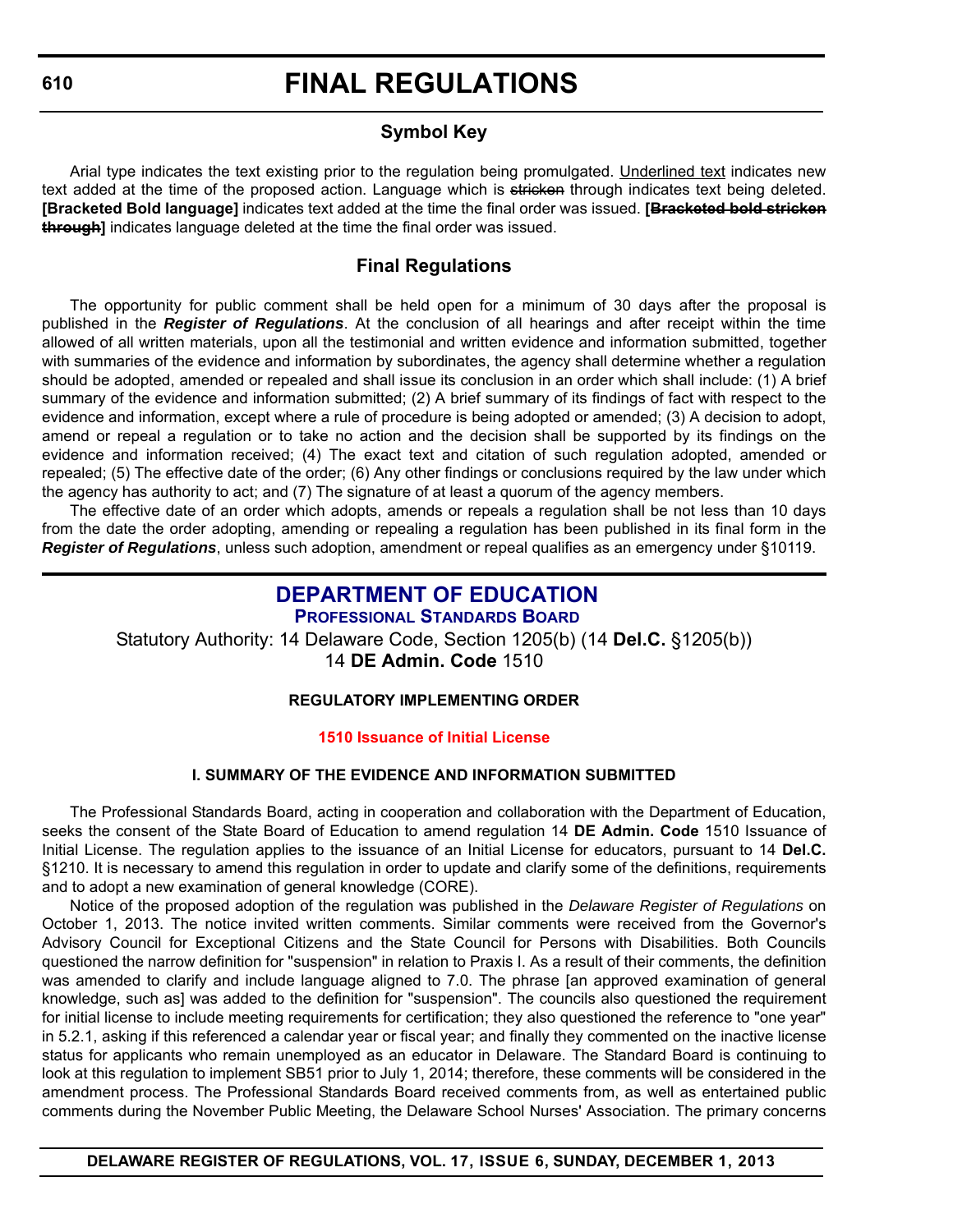of the written comments and public statements centered around Senate Bill 51 in the areas of Clinical Experience, considering the requirements for Nursing Preparation Programs to meet the requirements of student teaching; and consideration of the Nursing Exam required in that same program as an approved test of general knowledge currently Praxis I. The concerns raised will be considered in the amendment process. The regulation was brought forward for the primary purpose of approving the CORE Academic Skills Assessment with a September 1, 2013 effective, while future amendments will have an effective date that aligns with Senate Bill 51 effective July 1, 2014.

#### **II. FINDINGS OF FACTS**

The Professional Standards Board and the State Board of Education find that it is appropriate to adopt this regulation to comply with changes in statute.

### **III. DECISION TO ADOPT THE REGULATION**

For the foregoing reasons, the Professional Standards Board and the State Board of Education conclude that it is appropriate to adopt the regulation. Therefore, pursuant to 14 **Del.C.** §1205(b), the regulation attached hereto as Exhibit "A" is hereby adopted. Pursuant to the provision of 14 **Del.C.** §122(e), the regulation hereby adopted shall be in effect for a period of five years from the effective date of this order as set forth in Section V. below.

#### **IV. TEXT AND CITATION**

The text of the regulation adopted shall be in the form attached hereto as Exhibit "A", and said regulation shall be cited as 14 **DE Admin. Code** 1510 of the Administrative Code of Regulations of the Professional Standards Board.

#### **V. EFFECTIVE DATE OF ORDER**

The effective date of this Order shall be ten (10) days from the date this Order is published in the *Delaware Register of Regulations*.

# **APPROVED BY THE PROFESSIONAL STANDARDS BOARD THE 7th DAY OF NOVEMBER, 2013**

| Chris Kenton, Chair   | Rosaria Macera       |
|-----------------------|----------------------|
| Diane Albanese        | <b>Byron Murphy</b>  |
| Michael Casson        | <b>Wendy Murray</b>  |
| Joanne Christian      | Mary Pinkston        |
| Samtra Devard         | <b>Whitney Price</b> |
| Stephanie DeWitt      | JoAnn Reynolds       |
| <b>Cristy Greaves</b> | Stephanie Smith      |
| David Kohan           | Jacque Wisnauskas    |

### **IT IS SO ORDERED THIS 12th DAY OF NOVEMBER, 2013.**

#### **Department of Education**

Mark Murphy, Secretary of Education Approved this 12<sup>th</sup> day of November, 2013.

#### **State Board of Education**

Teri Quinn Gray, Ph.D., President Gregory B. Coverdale, Jr. Jorge L. Melendez, Vice President Terry M. Whittaker, Ed.D. G. Patrick Heffernan Randall L. Hughes Barbara B. Rutt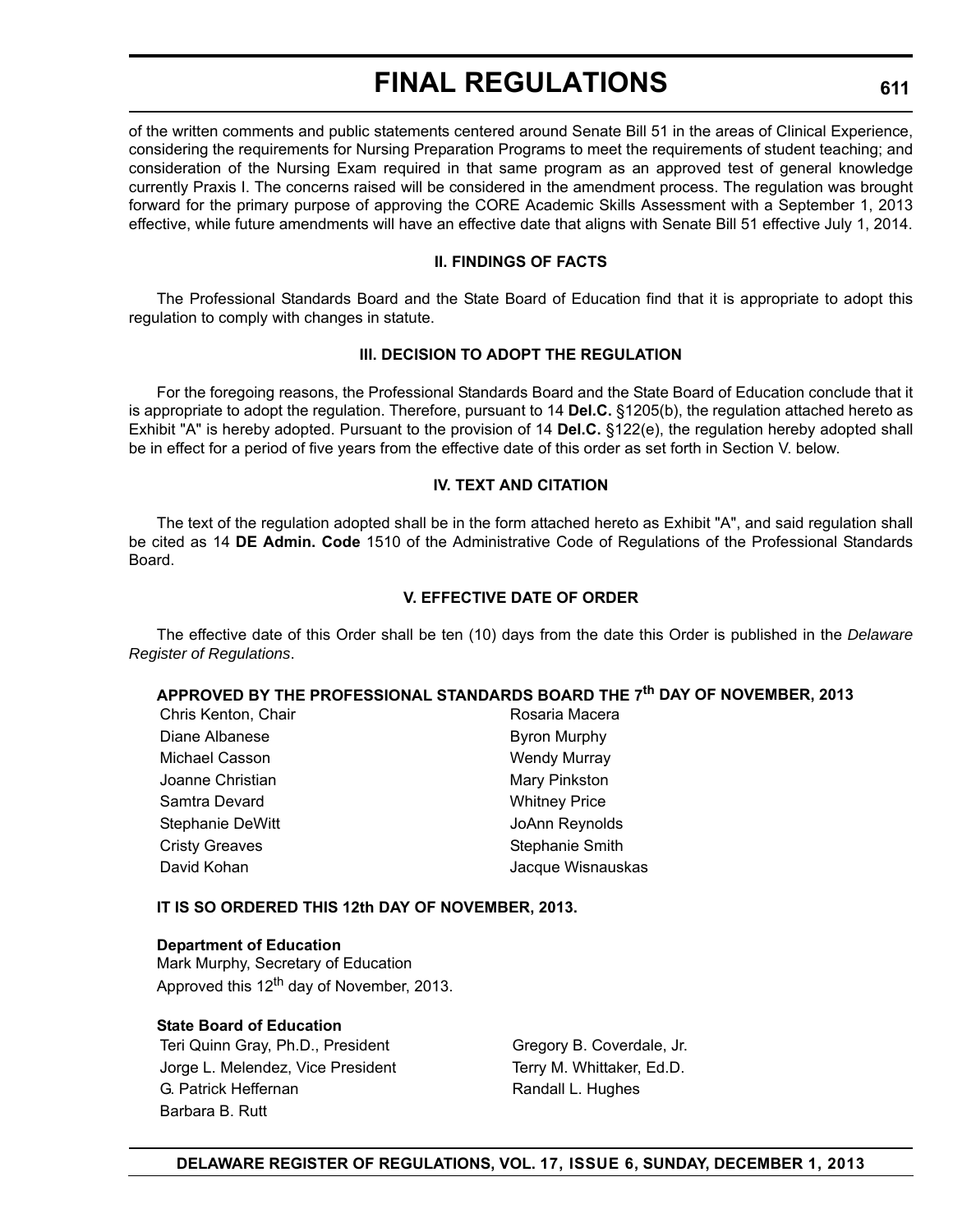# **FINAL REGULATIONS**

#### **1510 Issuance of Initial License**

#### *(Break in Continuity of Sections)*

#### **2.0 Definitions**

The following words and terms, when used in this regulation, shall have the following meaning unless the context clearly indicates otherwise:

# *(Break in Continuity Within Section)*

**"Suspension"** means the temporary removal of an Initial License for failure to pass **[the PRAXIS I test an approved examination of general knowledge]** within the timeframe permitted.

**\*Please note that no additional changes were made to the regulation as originally proposed and published in the October 2013 issue of the** *Register* **at page 372 (17 DE Reg. 372). Therefore, the final regulation is not being republished here in its entirety. A copy of the final regulation is available at: [1510 Issuance of Initial License](http://regulations.delaware.gov/register/december2013/final/17 DE Reg 610 12-01-13.htm)**

# **[DEPARTMENT OF HEALTH AND SOCIAL SERVICES](http://www.dhss.delaware.gov/dhss/dmma/)**

**DIVISION OF MEDICAID AND MEDICAL ASSISTANCE** Statutory Authority: 31 Delaware Code, Section 512 (31 **Del.C.** §512)

#### **ORDER**

#### **Delaware Medicaid Modified Adjusted [Gross Income \(MAGI\) Eligibility and Benefits](#page-3-0) State Plan Amendments MAGI-Based Eligibility Groups**

#### **NATURE OF THE PROCEEDINGS:**

Delaware Health and Social Services ("Department") / Division of Medicaid and Medical Assistance (DMMA) initiated proceedings to amend the Title XIX Medicaid State Plan to modify eligibility standards and processes to conform to the requirements under the Affordable Care Act, and to exercise available related state options. This SPA regulatory action deals with *Modified Adjusted Gross Income (MAGI) Based Eligibility Groups*. The Department's proceedings to amend its regulations were initiated pursuant to 29 **Delaware Code** Section 10114 and its authority as prescribed by 31 **Delaware Code** Section 512.

The Department published its notice of proposed regulation changes pursuant to 29 **Delaware Code** Section 10115 in the October 2013 *Delaware Register of Regulations*, requiring written materials and suggestions from the public concerning the proposed regulations to be produced by October 31, 2013 at which time the Department would receive information, factual evidence and public comment to the said proposed changes to the regulations.

#### **SUMMARY OF PROPOSAL**

The Division of Medicaid and Medical Assistance (DMMA) hereby affords the public notice of the filing of federally required state plan amendments (SPA) to modify eligibility standards and processes to conform to the requirements under the Affordable Care Act, and to exercise available related state options. This SPA regulatory action deals with *Modified Adjusted Gross Income (MAGI) Based Eligibility Groups*.

#### **Statutory Authority**

Patient Protection and Affordable Care Act (Pub. L. No. 111-148 as amended by the Health Care and Education Reconciliation Act of 2010 (Pub. L. No. 111-152)), together known as the *Affordable Care Act*

#### **Background**

The Affordable Care Act (ACA) was signed into law on March 23, 2010. Under the ACA, health reform will

#### **DELAWARE REGISTER OF REGULATIONS, VOL. 17, ISSUE 6, SUNDAY, DECEMBER 1, 2013**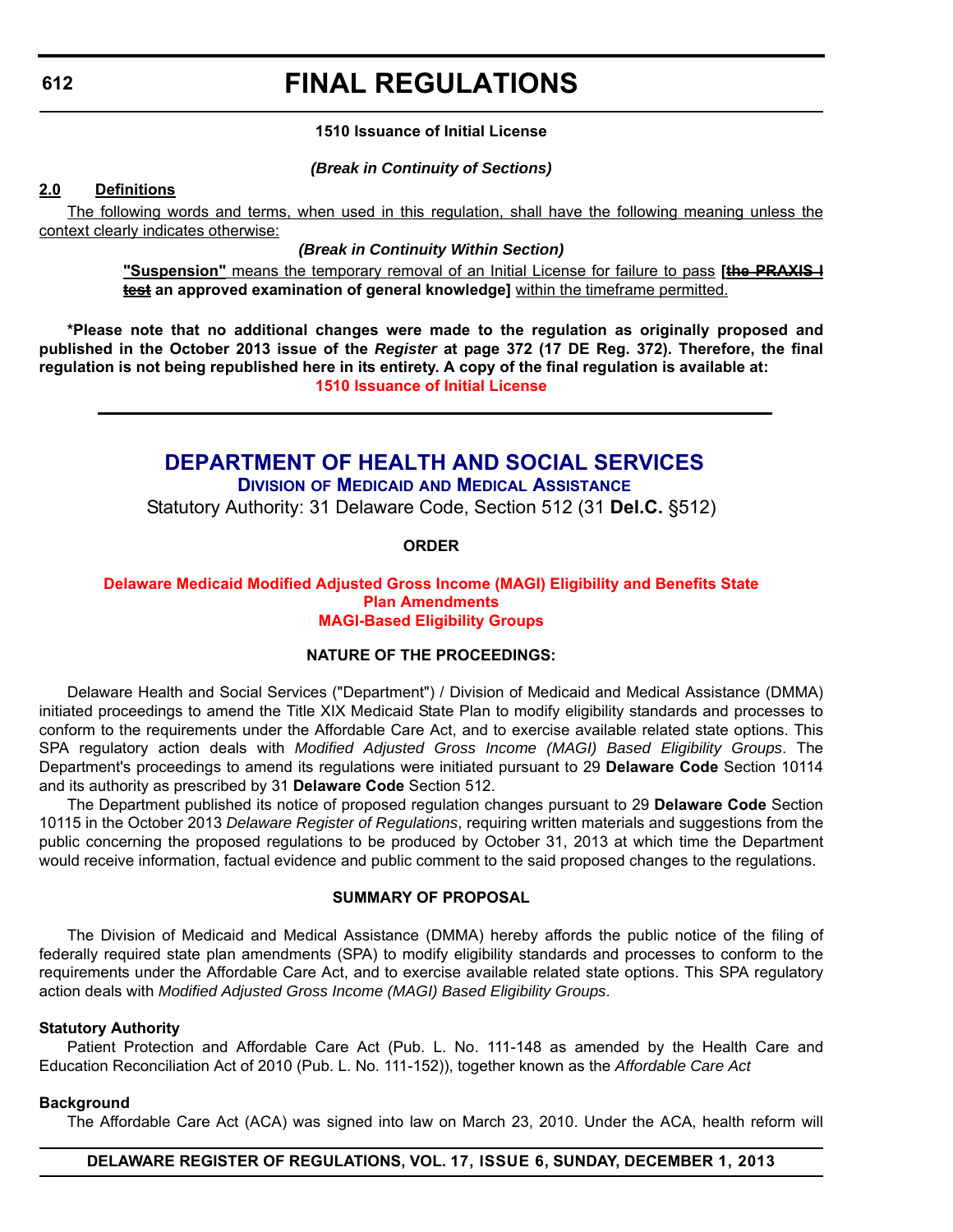make health care more affordable, guarantee choices when purchasing health insurance, expands Medicaid coverage to millions of low-income Americans and makes numerous improvements to both Medicaid and the Children's Health Insurance Program (CHIP).

The Affordable Care Act (ACA) includes many provisions designed to expand and streamline Medicaid eligibility. The ACA offers the option to extend coverage to non-disabled, non-elderly citizens with income under 133 percent of the Federal Poverty Level (FPL); adopts new methodologies for determining and renewing eligibility; and requires establishment of a streamlined process to allow state Medicaid programs to coordinate seamlessly with other insurance affordability programs and affordable health insurance exchanges. These provisions are intended to change the Medicaid eligibility determination and renewal processes for most Medicaid applicants and beneficiaries from one based on a welfare model to one that utilizes information technology to provide the insurance coverage option that fits each individual's current circumstances and needs.

#### *State Plan Amendments*

In preparation for implementation of the Medicaid and CHIP changes related to the Affordable Care Act, states will be submitting a number of State Plan Amendments (SPAs). In particular, SPAs are needed to implement the MAGI-based eligibility levels and income counting methodologies for Medicaid and CHIP, to elect a state's single streamlined application format, and to indicate the design of their Medicaid alternative benefit plans (ABPs) for the new adult group in 2014. The vehicle for submitting these 2014-related SPAs are a set of "fillable" preprint documents. The Centers for Medicare and Medicaid Services (CMS) has asked states to submit these plan amendments together in order to provide a more comprehensive picture of the state's proposed eligibility framework.

Please note that provisions and conditions that are required of all states are pre-checked and do not require any entry by the state. Also, by agreeing to any assurance the state is agreeing to comply with these requirements and conditions. The state provides this affirmative assurance by checking the box where indicated.

### *Description of State Plan Amendments and Effective Date*

The MAGI and CHIP Eligibility and Benefit SPAs identify the groups that Delaware will cover in the Delaware Medicaid program. There are mandatory and optional coverage groups. These SPAs also identify the income limits for each group, if any, and criteria that the state has the option of selecting. The effective date of the following SPAs is **[October 1, 2013 January 1, 2014]**.

Delaware Medicaid MAGI SPAs include:

1. MAGI-Based Eligibility Group

This SPA identifies the mandatory and optional coverage groups that Delaware will cover.

2. Eligibility Process

This SPA identifies the use of Delaware's single, streamlined application and the methods by which an application is accepted. It also includes renewal processing.

3. MAGI Income Methodology

This SPA identifies certain MAGI options Delaware has chosen.

- 4. Single State Agency This SPA identifies Delaware Health and Social Services (DHSS)/Division of Medicaid and Medical Assistance (DMMA) as the Medicaid agency.
- 5. Residency
	- This SPA identifies the state's residency requirements.
- 6. Citizenship and Immigration Status

This SPA identifies the immigrant statuses eligible for Medicaid services. It also provides for a 90 day reasonable opportunity period for individuals who declare they are citizens or qualified immigrants to provide documentation. During this reasonable opportunity period, Delaware Medicaid must approve benefits if otherwise eligible.

### CHIP MAGI Eligibility SPAs include:

1. MAGI Eligibility & Methods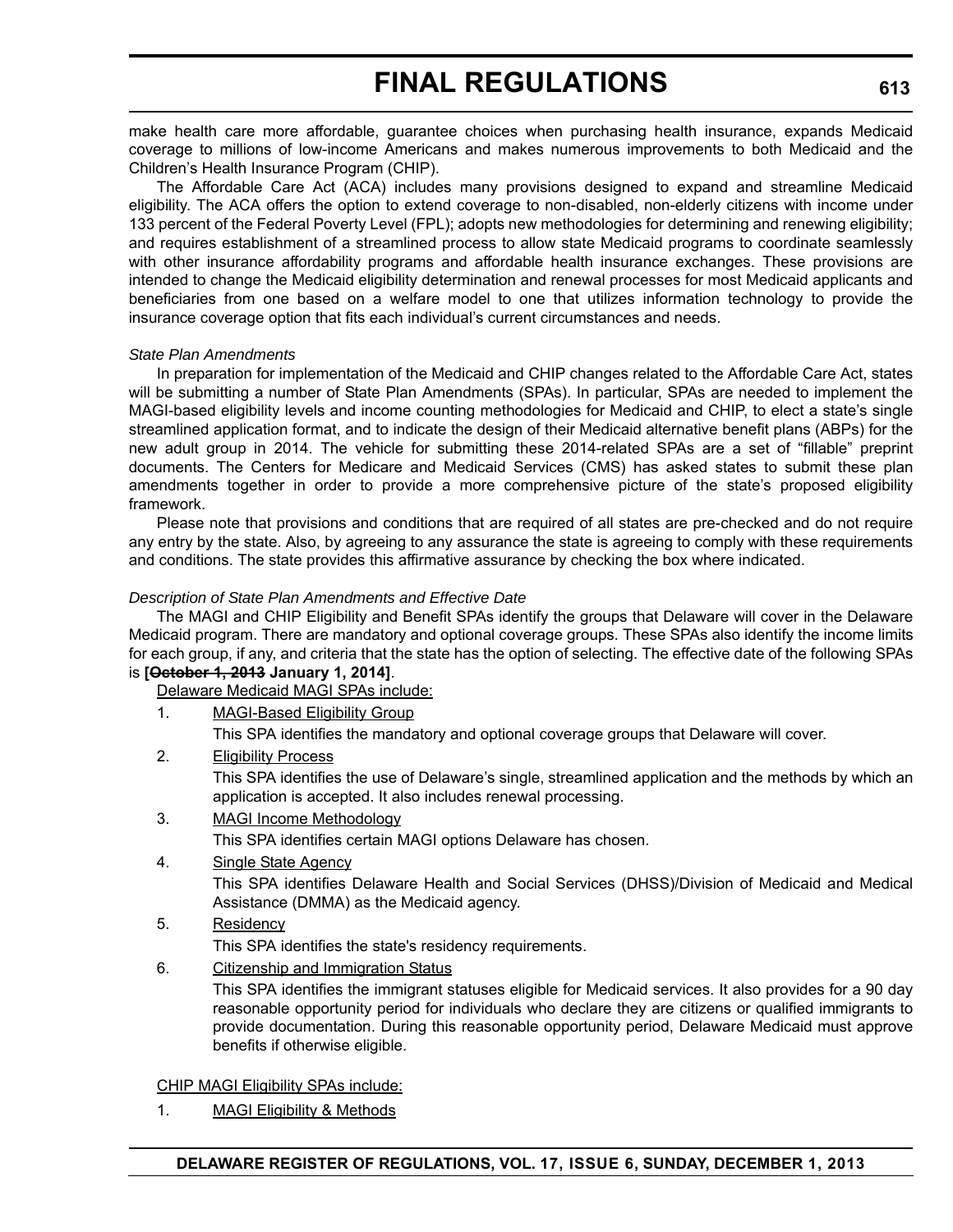These SPAs identify the groups covered under Delaware's Title XXI CHIP program (Delaware Healthy Children Program).

- 2. Title XXI Medicaid Expansion This SPA identifies ACA expansion coverage for children age 6-18 years with income between 100% FPL up to 133% FPL.
- 3. Eligibility Process

This SPA identifies the use of Delaware's single, streamlined application and the methods by which Delaware Medicaid can accept an application. It also includes renewal processing.

4. Non-Financial Eligibility

These SPAs identify the CHIP programs non-financial eligibility criteria such as state residency, citizenship and lawful presence, and verification/use of applicant social security number.

**REMINDER**: In 2014, the following groups will not have any changes in eligibility for Medicaid and will remain eligible for Medicaid and will qualify based on current income and resource standards used today:

- Aged, Blind or Disabled individuals;
- Foster Care children; and,
- SSI cash recipients.

# **Summary of Proposal**

*Note: The statute and regulation cited are the Social Security Act and the Code of Federal Regulations. MAGI-based Eligibility Groups*

*MAGI-based Eligibility Groups* is the first of seven (7) SPA actions. State plan pages S25, S28, S30, S32, S33, S50, S51, S52 and S53 describe the mandatory and optional Medicaid eligibility group that Delaware will cover. State plan page S14 describes the income eligibility standards for certain eligibility groups. The plan pages provide the criteria for coverage under this group, the MAG-based income standard to be used, and the choice related to presumptive eligibility. Effective **[October 1, 2013 January 1, 2014]**, DMMA will use modified adjusted gross income (MAGI) standards to determine income eligibility for some eligibility groups. Some of these groups must be covered and others are provided Medicaid coverage at the State's option.

The groups for which the State will be providing coverage are identified below:

| <b>State Plan Page</b><br><b>Number</b> | <b>Eligibility Group</b><br>and Citations                                                                                                                | <b>Description</b>                                                                                                                          |
|-----------------------------------------|----------------------------------------------------------------------------------------------------------------------------------------------------------|---------------------------------------------------------------------------------------------------------------------------------------------|
| <b>Mandatory</b><br>Groups:             |                                                                                                                                                          |                                                                                                                                             |
| S <sub>25</sub>                         | Parents and Other Caretakers<br>1902(a)(10)(A)(i)(l) and 1931(b)(d) 42 CFR<br>435.110                                                                    | Parents and other caretaker relatives of<br>dependent children with household income<br>at or below a standard established by the<br>state. |
| S <sub>28</sub>                         | Pregnant Women 1902(a)(10)(A)(i)(III) and<br>$(IV)$ , 1902(a)(10)(A)(ii)(I), (IV) and (IX),<br>1931(b) and (d), 1920 42 CFR 435.116                      | Women who are pregnant or post-partum,<br>with household income at or below a<br>standard established by the state.                         |
| S <sub>30</sub>                         | Infants and Children Under Age 19<br>1902(a)(10)(A)(i)(III), (IV), (VI) and (VII);<br>1902(a)(10)(A)(ii)(IV) and (IX); 1931(b) and<br>(d) 42 CFR 435.118 | Infants and children under age 19 with<br>household income at or below standards<br>established by the state based on age<br>group.         |
| S <sub>32</sub>                         | Individuals Below 133% of the Federal<br>Poverty Level (FPL) 1902(a)(10)(A)(i)(VIII)<br>42 CFR 435.119                                                   | Non-pregnant individuals aged 19 through<br>64, not otherwise mandatorily eligible, with<br>income at or below 133% FPL.                    |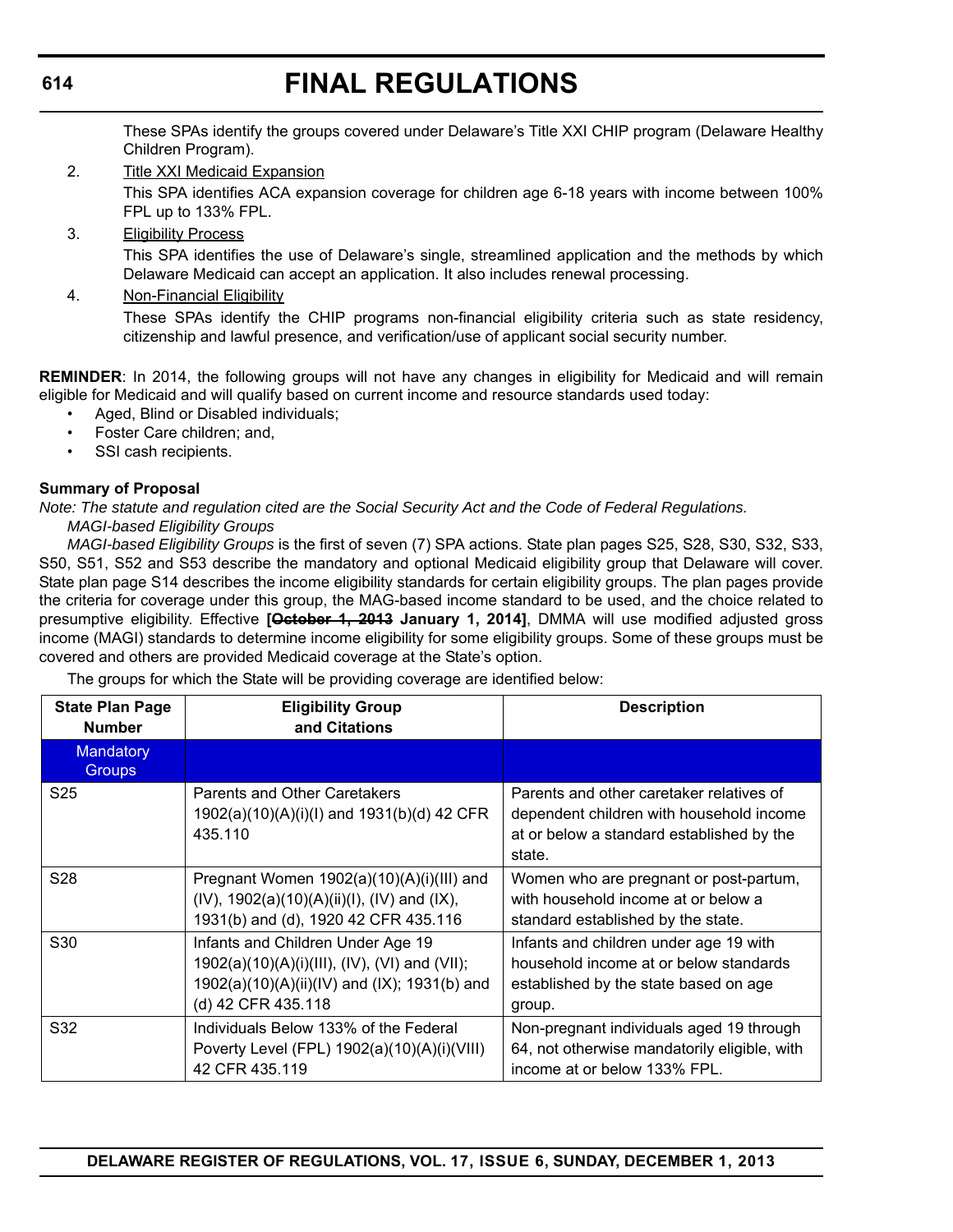| S33                    | Former Foster Children up to age 26<br>1902(a)(10)(A)(i)(IX) 42 CFR 435.150                                 | Individuals under the age of 26, not<br>otherwise mandatorily eligible, who were on<br>Medicaid when they turned age 18 or aged<br>out of foster care.                                                                           |
|------------------------|-------------------------------------------------------------------------------------------------------------|----------------------------------------------------------------------------------------------------------------------------------------------------------------------------------------------------------------------------------|
| <b>Optional Groups</b> |                                                                                                             |                                                                                                                                                                                                                                  |
| <b>S50</b>             | Individuals Above 133% of the FPL<br>1902(a)(10)(A)(ii)(XX), 1902 (hh) 42 CFR<br>435.218                    | Individuals under 65, not otherwise<br>mandatorily or optionally eligible, with<br>income above 133% FPL and at or below a<br>standard established by the state.                                                                 |
| S <sub>51</sub>        | <b>Optional Parents and Caretakers</b><br>1902(a)(10)(A)(ii)(l) 42 CFR 435.220                              | Individuals qualifying as parents or<br>caretaker relatives who are not mandatorily<br>eligible and who have income at or below a<br>standard established by the State.                                                          |
| S <sub>52</sub>        | Reasonable Classifications of Individuals<br>1902(a)(10)(A)(ii)(l) 1902(a)(10)(A)(ii)(IV)<br>42 CFR 435.222 | One or more reasonable classifications of<br>individuals under age 21 who are not<br>mandatorily eligible and who have income<br>at or below a standard established by the<br>state.                                             |
| S <sub>53</sub>        | Non IV-E Adoption Assistance<br>1902(a)(10)(A)(ii)(VIII) 42 CFR 435.227                                     | Children with special needs for whom there<br>is a non IV-E adoption assistance<br>agreement in effect with a state, who were<br>eligible for Medicaid, or who had income at<br>or below a standard established by the<br>state. |

| <b>State Plan Page</b><br><b>Number</b> | <b>Citation</b>                                      | <b>Description</b>                                                                 |
|-----------------------------------------|------------------------------------------------------|------------------------------------------------------------------------------------|
| S <sub>14</sub>                         | AFDC Income Eligibility Standards 42 CFR<br>Part 435 | S14 is provided for states to enter various<br>income standards from their AFDC or |
|                                         |                                                      | TANF programs.                                                                     |

The provisions of this state plan amendment are subject to approval by the Centers for Medicare and Medicaid Services (CMS).

## **Fiscal Impact Statement**

| <b>Change to Federal</b><br><b>Expenditures</b> | <b>State Fiscal Year</b><br>2014 |     | <b>State Fiscal Year</b><br>2015 |
|-------------------------------------------------|----------------------------------|-----|----------------------------------|
| Former CHIP Kids                                | \$<br>124,986                    | 1\$ | 254,855                          |
| <b>ACA Expansion</b>                            | \$<br>11,924,412                 | \$  | 26,689,670                       |
| Transitional                                    | \$<br>187,657                    | \$  | 566,356                          |
| Former Foster Children                          | \$                               |     |                                  |
| Total                                           | \$<br>12,237,055                 | \$  | 27,510,882                       |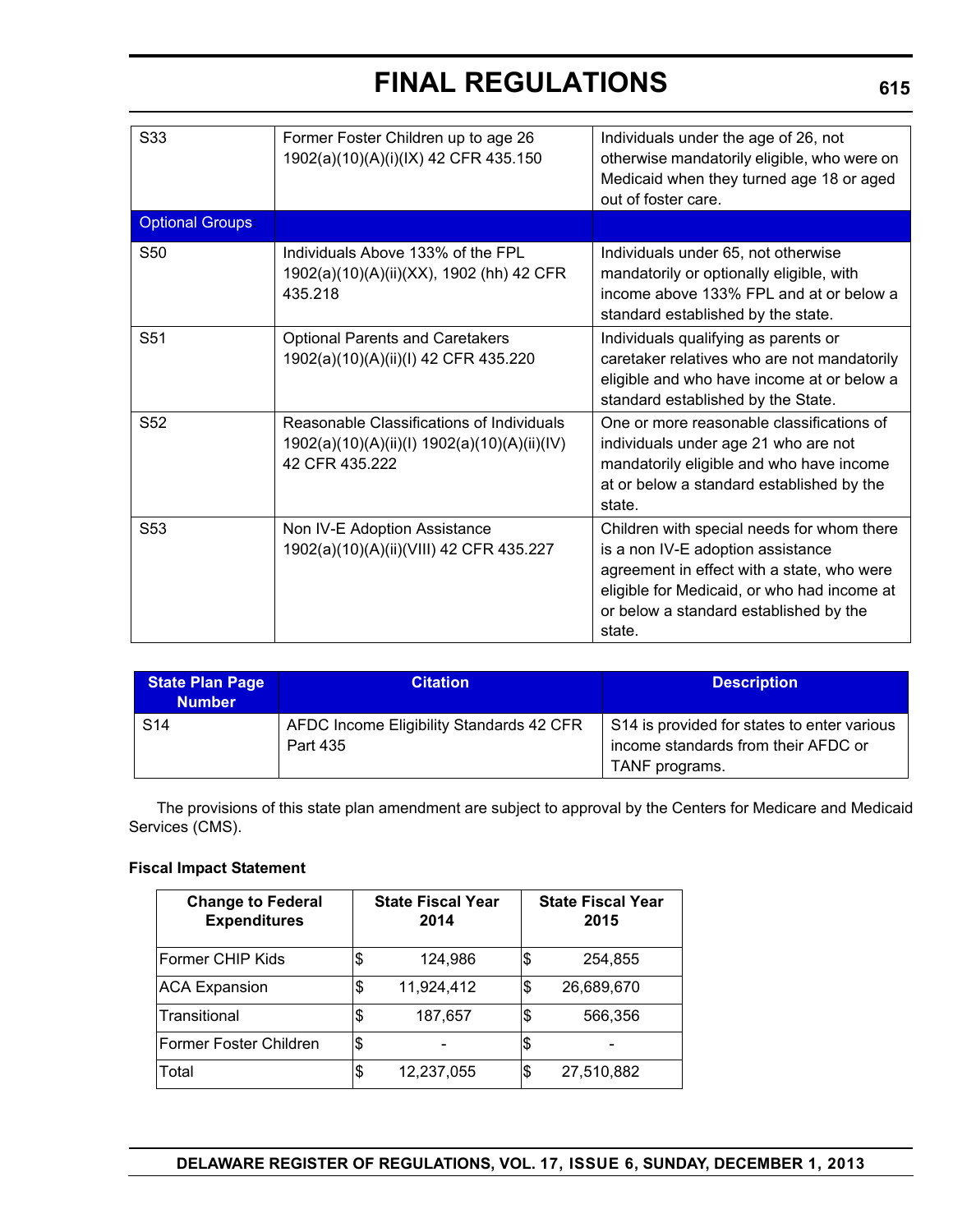# **FINAL REGULATIONS**

#### **SUMMARY OF COMMENTS RECEIVED WITH AGENCY RESPONSE**

DMMA received no public comments regarding these state plan amendments.

#### **FINDINGS OF FACT:**

The Department finds that the proposed changes as set forth in the October 2013 *Register of Regulations* should be adopted.

**THEREFORE, IT IS ORDERED**, that the proposed regulation to amend the Delaware Title XIX Medicaid State Plan regarding *Modified Adjusted Gross Income (MAGI) Based Eligibility Groups and Income Eligibility Standards* is adopted and shall be final effective December 10, 2013.

Rita M. Landgraf, Secretary, DHSS

**A file containing all the aforementioned PDFs for MAGI-Based Eligibility Groups is available here: [MAGI-Based Eligibility Groups](http://regulations.delaware.gov/register/december2013/final/Benefits.pdf)**

# **DIVISION OF MEDICAID AND MEDICAL A[SSISTANCE](http://www.dhss.delaware.gov/dhss/dmma/)** Statutory Authority: 31 Delaware Code, Section 512 (31 **Del.C.** §512)

#### **ORDER**

#### **Delaware Medicaid Modified Adjusted [Gross Income \(MAGI\) Eligibility and Benefits](#page-4-0) State Plan Amendments Eligibility Process**

#### **NATURE OF THE PROCEEDINGS:**

Delaware Health and Social Services ("Department") / Division of Medicaid and Medical Assistance (DMMA) initiated proceedings to amend the Title XIX Medicaid State Plan to modify eligibility standards and processes to conform to the requirements under the Affordable Care Act, and to exercise available related state options. This SPA regulatory action deals with the *Eligibility Process*. The Department's proceedings to amend its regulations were initiated pursuant to 29 **Delaware Code** Section 10114 and its authority as prescribed by 31 **Delaware Code** Section 512.

The Department published its notice of proposed regulation changes pursuant to 29 **Delaware Code** Section 10115 in the October 2013 *Delaware Register of Regulations*, requiring written materials and suggestions from the public concerning the proposed regulations to be produced by October 31, 2013 at which time the Department would receive information, factual evidence and public comment to the said proposed changes to the regulations.

#### **SUMMARY OF PROPOSAL**

The Division of Medicaid and Medical Assistance (DMMA) hereby affords the public notice of the filing of federally required state plan amendments (SPA) to modify eligibility standards and processes to conform to the requirements under the Affordable Care Act, and to exercise available related state options. This SPA regulatory action deals with the *Eligibility Process.*

#### **Statutory Authority**

Patient Protection and Affordable Care Act (Pub. L. No. 111-148 as amended by the Health Care and Education Reconciliation Act of 2010 (Pub. L. No. 111-152)), together known as the *Affordable Care Act*

#### **Background**

The Affordable Care Act (ACA) was signed into law on March 23, 2010. Under the ACA, health reform will make health care more affordable, guarantee choices when purchasing health insurance, expands Medicaid

**DELAWARE REGISTER OF REGULATIONS, VOL. 17, ISSUE 6, SUNDAY, DECEMBER 1, 2013**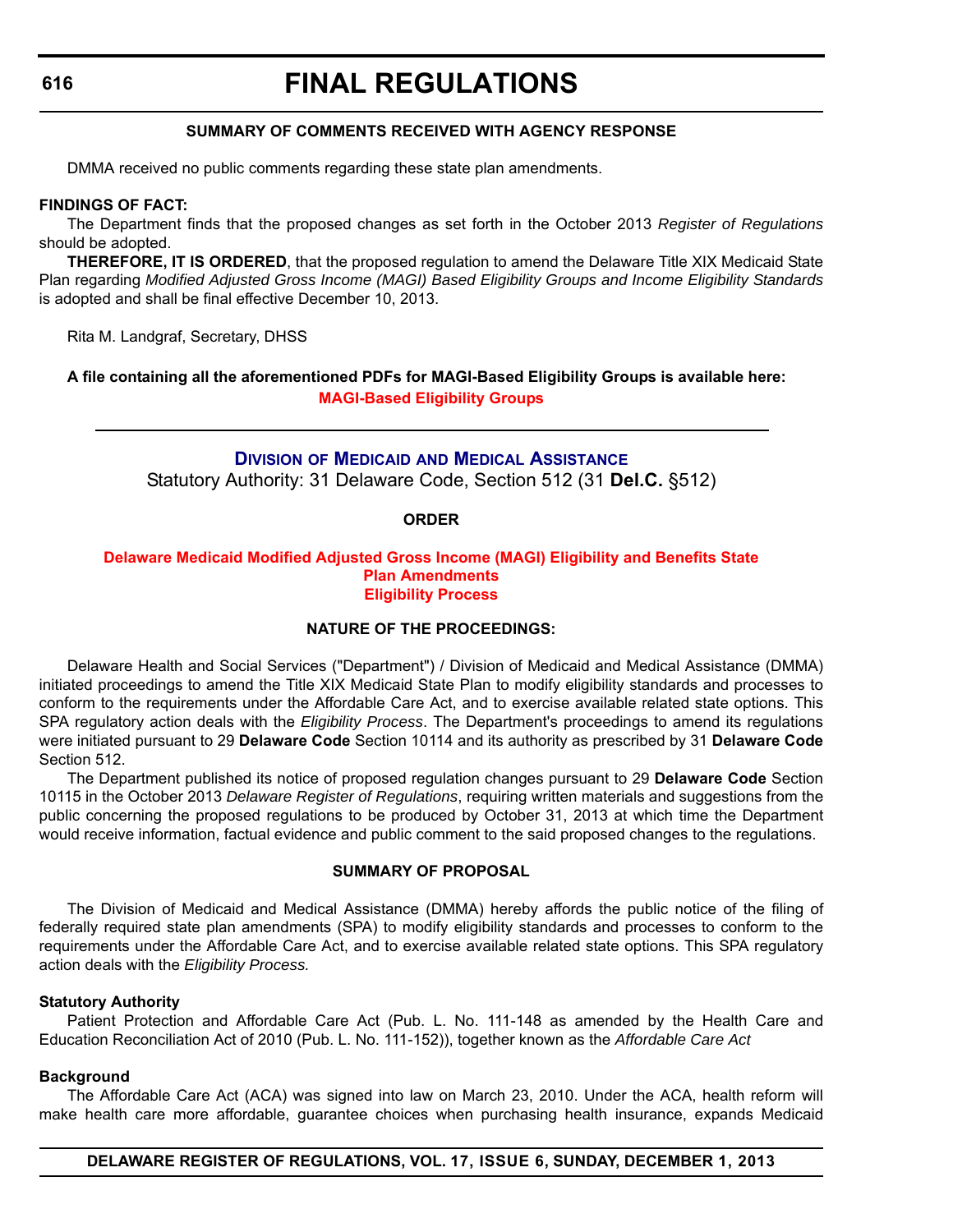coverage to millions of low-income Americans and makes numerous improvements to both Medicaid and the Children's Health Insurance Program (CHIP).

The Affordable Care Act (ACA) includes many provisions designed to expand and streamline Medicaid eligibility. The ACA offers the option to extend coverage to non-disabled, non-elderly citizens with income under 133 percent of the Federal Poverty Level (FPL); adopts new methodologies for determining and renewing eligibility; and requires establishment of a streamlined process to allow state Medicaid programs to coordinate seamlessly with other insurance affordability programs and affordable health insurance exchanges. These provisions are intended to change the Medicaid eligibility determination and renewal processes for most Medicaid applicants and beneficiaries from one based on a welfare model to one that utilizes information technology to provide the insurance coverage option that fits each individual's current circumstances and needs.

#### *State Plan Amendments*

In preparation for implementation of the Medicaid and CHIP changes related to the Affordable Care Act, states will be submitting a number of State Plan Amendments (SPAs). In particular, SPAs are needed to implement the MAGI-based eligibility levels and income counting methodologies for Medicaid and CHIP, to elect a state's single streamlined application format, and to indicate the design of their Medicaid alternative benefit plans (ABPs) for the new adult group in 2014. The vehicle for submitting these 2014-related SPAs are a set of "fillable" preprint documents. The Centers for Medicare and Medicaid Services (CMS) has asked states to submit these plan amendments together in order to provide a more comprehensive picture of the state's proposed eligibility framework.

Please note that provisions and conditions that are required of all states are pre-checked and do not require any entry by the state. Also, by agreeing to any assurance the state is agreeing to comply with these requirements and conditions. The state provides this affirmative assurance by checking the box where indicated.

### *Description of State Plan Amendments and Effective Date*

The MAGI and CHIP Eligibility and Benefit SPAs identify the groups that Delaware will cover in the Delaware Medicaid program. There are mandatory and optional coverage groups. These SPAs also identify the income limits for each group, if any, and criteria that the state has the option of selecting. The effective date of the following SPAs is **[October 1, 2013 January 1, 2014]**.

### Delaware Medicaid MAGI SPAs include:

1. MAGI-Based Eligibility Group

This SPA identifies the mandatory and optional coverage groups that Delaware will cover.

2. Eligibility Process

This SPA identifies the use of Delaware's single, streamlined application and the methods by which an application is accepted. It also includes renewal processing.

3. MAGI Income Methodology

This SPA identifies certain MAGI options Delaware has chosen.

- 4. Single State Agency This SPA identifies Delaware Health and Social Services (DHSS)/Division of Medicaid and Medical Assistance (DMMA) as the Medicaid agency.
- 5. Residency
	- This SPA identifies the state's residency requirements.
- 6. Citizenship and Immigration Status

This SPA identifies the immigrant statuses eligible for Medicaid services. It also provides for a 90 day reasonable opportunity period for individuals who declare they are citizens or qualified immigrants to provide documentation. During this reasonable opportunity period, Delaware Medicaid must approve benefits if otherwise eligible.

CHIP MAGI Eligibility SPAs include:

1. MAGI Eligibility & Methods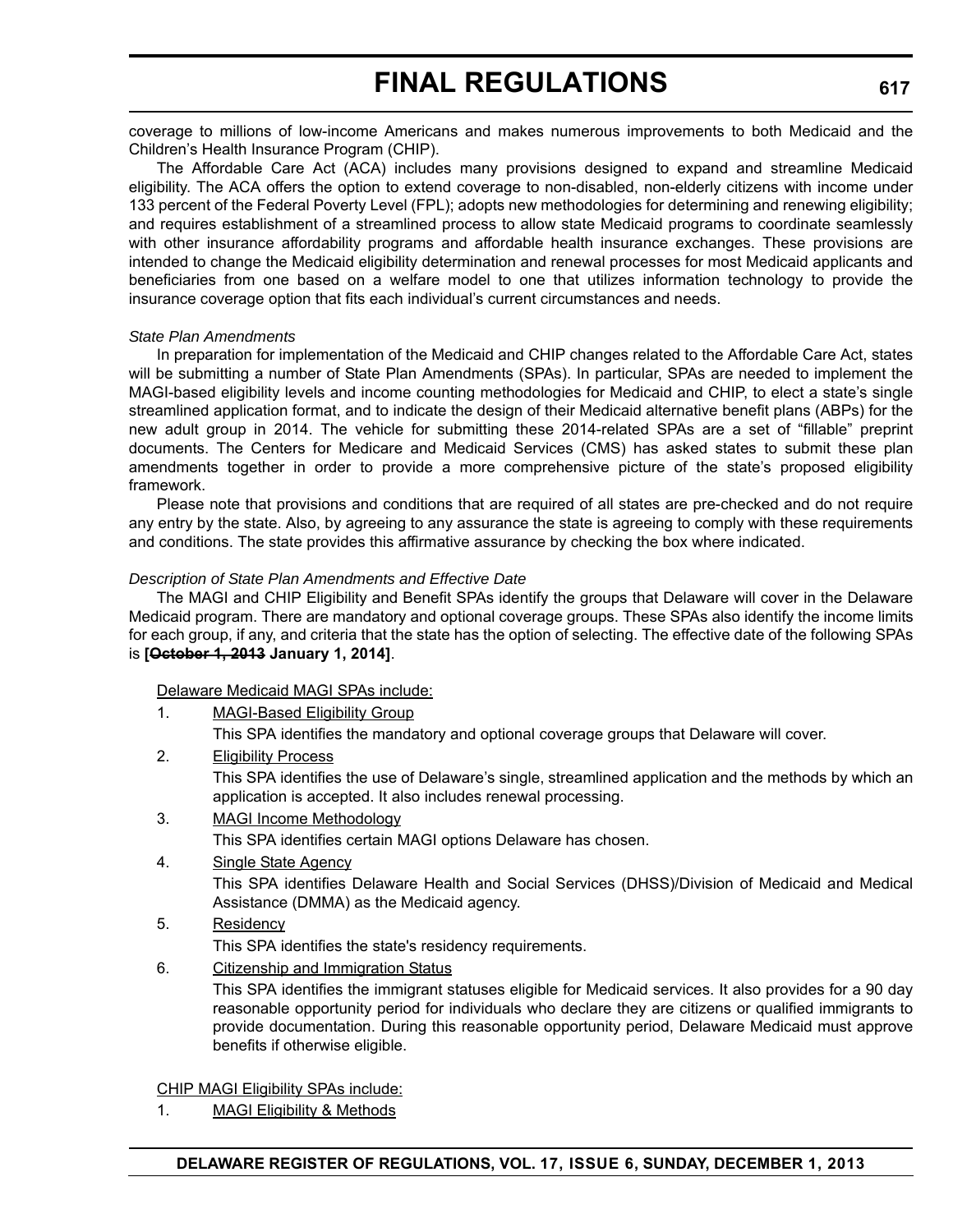These SPAs identify the groups covered under Delaware's Title XXI CHIP program (Delaware Healthy Children Program).

- 2. Title XXI Medicaid Expansion This SPA identifies ACA expansion coverage for children age 6-18 years with income between 100% FPL up to 133% FPL.
- 3. Eligibility Process

This SPA identifies the use of Delaware's single, streamlined application and the methods by which Delaware Medicaid can accept an application. It also includes renewal processing.

4. Non-Financial Eligibility

These SPAs identify the CHIP programs non-financial eligibility criteria such as state residency, citizenship and lawful presence, and verification/use of applicant social security number.

**REMINDER**: In 2014, the following groups will not have any changes in eligibility for Medicaid and will remain eligible for Medicaid and will qualify based on current income and resource standards used today:

- Aged, Blind or Disabled individuals;
- Foster Care children; and,
- SSI cash recipients.

## **Summary of Proposal**

*Note: The regulation cited is Code of Federal Regulations.*

*Eligibility Process 42 CFR 435.10 42 CFR 435, Subpart J and Subpart M*

*Eligibility Process* is the second of seven (7) SPA actions. State plan page S94 is used to indicate the application forms and methods for individuals to apply for and renew Medicaid coverage. Section 1413 of the Affordable Care Act provides for a streamlined process by which individuals seeking health coverage can receive eligibility determinations and enroll in the coverage for which they are eligible. On this plan page, states also provide assurances relative to the eligibility process. The state plan page further captures the state's choice of the frequency of redeterminations of eligibility for individuals whose eligibility is not based on a MAGI income standard. The state plan page also includes an assurance related to redetermination requirements for individuals whose eligibility is based on a MAGI income standard.

The Affordable Care Act requires that the state agency enter into agreements with the Exchange and other agencies administering insurance affordability programs for the coordination of eligibility and enrollment. The state plan page captures information concerning such agreements.

# *Hospital Presumptive Eligibility*

#### *42 CFR 435.1110*

The Affordable Care Act added section 1902(a)(47)(B) of the Social Security Act to give hospitals the option, as of January 1, 2014, to determine presumptive eligibility for Medicaid. Unlike other types of presumptive eligibility, the Act provides this option to Medicaid hospital providers whether or not the state has elected to permit qualified entities to make presumptive eligibility determinations under other sections of the statute. A qualified hospital may elect to make presumptive eligibility determinations on the basis of preliminary information and according to policies and procedures established by the state Medicaid agency.

State plan page S21 contains assurance that no qualified hospitals in Delaware have elected to make presumptive eligibility determinations under 42 CFR 435.1110 at this time.

The provisions of this state plan amendment are subject to approval by the Centers for Medicare and Medicaid Services (CMS).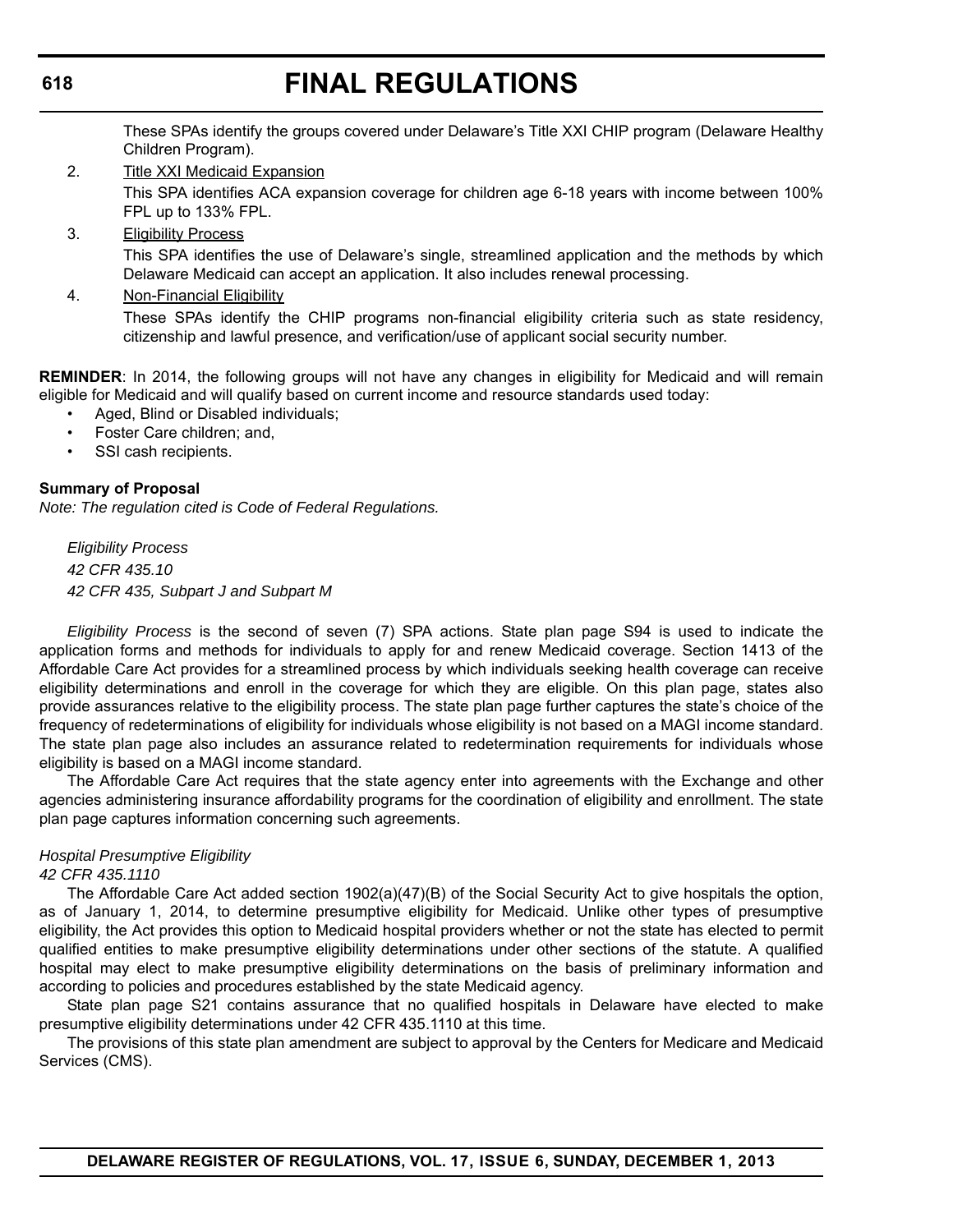#### **Fiscal Impact Statement**

| <b>Change to Federal</b><br><b>Expenditures</b> | <b>State Fiscal Year</b><br>2014 | <b>State Fiscal Year</b><br>2015 |
|-------------------------------------------------|----------------------------------|----------------------------------|
| Former CHIP Kids                                | \$<br>124,986                    | \$<br>254,855                    |
| <b>ACA Expansion</b>                            | \$<br>11,924,412                 | \$<br>26,689,670                 |
| Transitional                                    | \$<br>187,657                    | 566,356                          |
| Former Foster Children                          | \$                               |                                  |
| Total                                           | \$<br>12,237,055                 | \$<br>27,510,882                 |

#### **SUMMARY OF COMMENTS RECEIVED WITH AGENCY RESPONSE**

DMMA received no public comments regarding these state plan amendments.

#### **FINDINGS OF FACT:**

The Department finds that the proposed changes as set forth in the October 2013 *Register of Regulations* should be adopted.

**THEREFORE, IT IS ORDERED**, that the proposed regulation to amend the Delaware Title XIX Medicaid State Plan regarding the *Eligibility Process* is adopted and shall be final effective December 10, 2013.

Rita M. Landgraf, Secretary, DHSS

# **A file containing the PDFs associated with the MAGI-Based Eligibility Process is available here: <http://regulations.delaware.gov/register/december2013/final/S21-94.pdf>**

### **DIVISION OF MEDICAID AND MEDICAL A[SSISTANCE](http://www.dhss.delaware.gov/dhss/dmma/)**

Statutory Authority: 31 Delaware Code, Section 512 (31 **Del.C.** §512)

### **ORDER**

#### **[Delaware Medicaid Modified Adjusted Gross Income \(MAGI\) Eligibility and Benefits](#page-4-0) State Plan Amendments MAGI Income Methodology**

#### **NATURE OF THE PROCEEDINGS:**

Delaware Health and Social Services ("Department") / Division of Medicaid and Medical Assistance (DMMA) initiated proceedings to amend the Title XIX Medicaid State Plan to modify eligibility standards and processes to conform to the requirements under the Affordable Care Act, and to exercise available related state options. This SPA regulatory action deals with *MAGI Income Methodology*. The Department's proceedings to amend its regulations were initiated pursuant to 29 **Delaware Code** Section 10114 and its authority as prescribed by 31 **Delaware Code** Section 512.

The Department published its notice of proposed regulation changes pursuant to 29 **Delaware Code** Section 10115 in the October 2013 *Delaware Register of Regulations*, requiring written materials and suggestions from the public concerning the proposed regulations to be produced by October 31, 2013 at which time the Department would receive information, factual evidence and public comment to the said proposed changes to the regulations.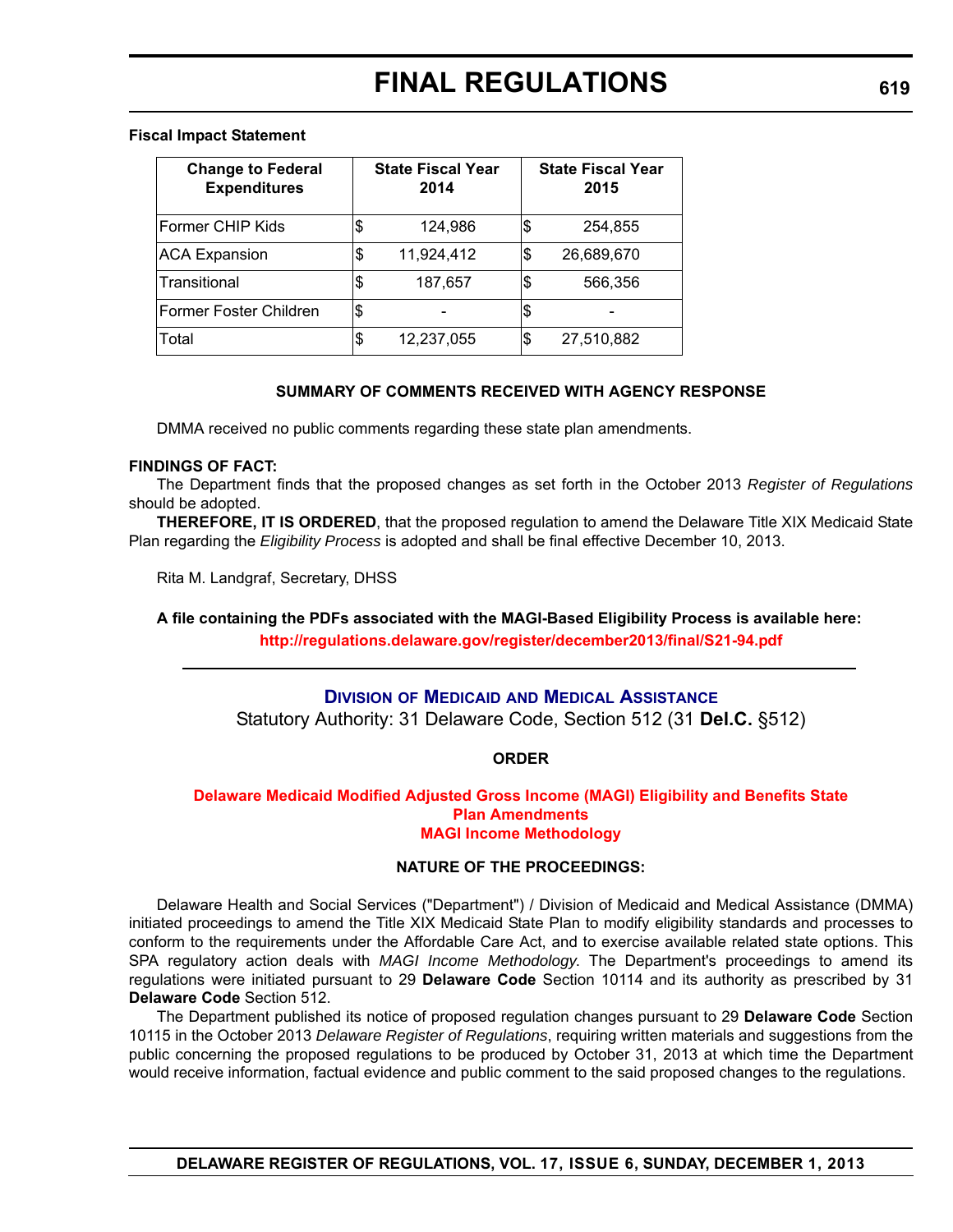#### **SUMMARY OF PROPOSAL**

The Division of Medicaid and Medical Assistance (DMMA) hereby affords the public notice of the filing of federally required state plan amendments (SPA) to modify eligibility standards and processes to conform to the requirements under the Affordable Care Act, and to exercise available related state options. This SPA regulatory action deals with *MAGI Income Methodology*.

#### **Statutory Authority**

Patient Protection and Affordable Care Act (Pub. L. No. 111-148 as amended by the Health Care and Education Reconciliation Act of 2010 (Pub. L. No. 111-152)), together known as the *Affordable Care Act*

#### **Background**

The Affordable Care Act (ACA) was signed into law on March 23, 2010. Under the ACA, health reform will make health care more affordable, guarantee choices when purchasing health insurance, expands Medicaid coverage to millions of low-income Americans and makes numerous improvements to both Medicaid and the Children's Health Insurance Program (CHIP).

The Affordable Care Act (ACA) includes many provisions designed to expand and streamline Medicaid eligibility. The ACA offers the option to extend coverage to non-disabled, non-elderly citizens with income under 133 percent of the Federal Poverty Level (FPL); adopts new methodologies for determining and renewing eligibility; and requires establishment of a streamlined process to allow state Medicaid programs to coordinate seamlessly with other insurance affordability programs and affordable health insurance exchanges. These provisions are intended to change the Medicaid eligibility determination and renewal processes for most Medicaid applicants and beneficiaries from one based on a welfare model to one that utilizes information technology to provide the insurance coverage option that fits each individual's current circumstances and needs.

#### *State Plan Amendments*

In preparation for implementation of the Medicaid and CHIP changes related to the Affordable Care Act, states will be submitting a number of State Plan Amendments (SPAs). In particular, SPAs are needed to implement the MAGI-based eligibility levels and income counting methodologies for Medicaid and CHIP, to elect a state's single streamlined application format, and to indicate the design of their Medicaid alternative benefit plans (ABPs) for the new adult group in 2014. The vehicle for submitting these 2014-related SPAs are a set of "fillable" preprint documents. The Centers for Medicare and Medicaid Services (CMS) has asked states to submit these plan amendments together in order to provide a more comprehensive picture of the state's proposed eligibility framework.

Please note that provisions and conditions that are required of all states are pre-checked and do not require any entry by the state. Also, by agreeing to any assurance the state is agreeing to comply with these requirements and conditions. The state provides this affirmative assurance by checking the box where indicated.

### *Description of State Plan Amendments and Effective Date*

The MAGI and CHIP Eligibility and Benefit SPAs identify the groups that Delaware will cover in the Delaware Medicaid program. There are mandatory and optional coverage groups. These SPAs also identify the income limits for each group, if any, and criteria that the state has the option of selecting. The effective date of the following SPAs is **[October 1, 2013 January 1, 2014]**.

#### Delaware Medicaid MAGI SPAs include:

- 1. MAGI-Based Eligibility Group
	- This SPA identifies the mandatory and optional coverage groups that Delaware will cover.
- 2. Eligibility Process This SPA identifies the use of Delaware's single, streamlined application and the methods by which an application is accepted. It also includes renewal processing.
- 3. MAGI Income Methodology This SPA identifies certain MAGI options Delaware has chosen.
- 4. Single State Agency

### **DELAWARE REGISTER OF REGULATIONS, VOL. 17, ISSUE 6, SUNDAY, DECEMBER 1, 2013**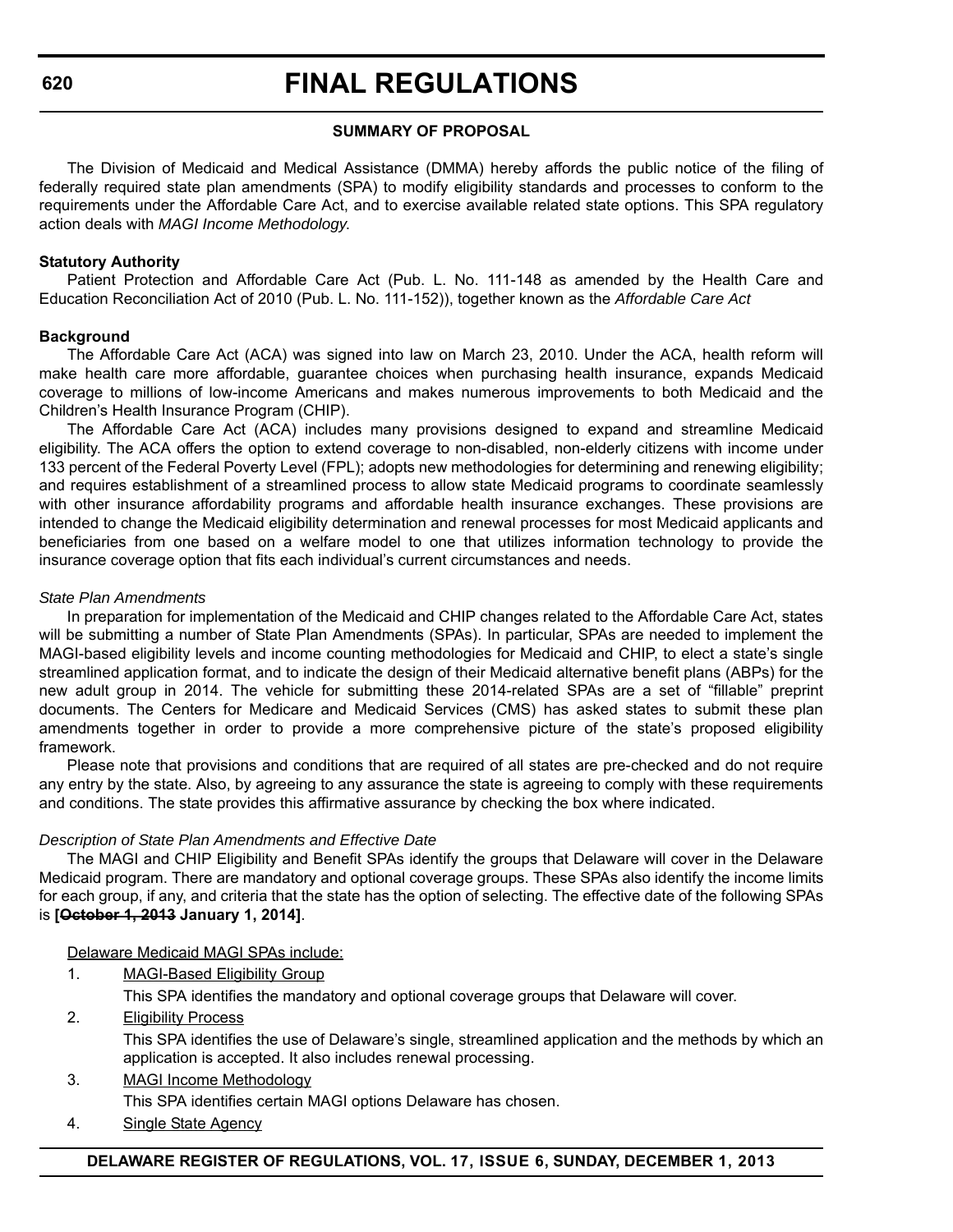This SPA identifies Delaware Health and Social Services (DHSS)/Division of Medicaid and Medical Assistance (DMMA) as the Medicaid agency.

- 5. Residency This SPA identifies the state's residency requirements.
- 6. Citizenship and Immigration Status

This SPA identifies the immigrant statuses eligible for Medicaid services. It also provides for a 90 day reasonable opportunity period for individuals who declare they are citizens or qualified immigrants to provide documentation. During this reasonable opportunity period, Delaware Medicaid must approve benefits if otherwise eligible.

CHIP MAGI Eligibility SPAs include:

1. MAGI Eligibility & Methods

These SPAs identify the groups covered under Delaware's Title XXI CHIP program (Delaware Healthy Children Program).

- 2. Title XXI Medicaid Expansion This SPA identifies ACA expansion coverage for children age 6-18 years with income between 100% FPL up to 133% FPL.
- 3. Eligibility Process

This SPA identifies the use of Delaware's single, streamlined application and the methods by which Delaware Medicaid can accept an application. It also includes renewal processing.

### 4. Non-Financial Eligibility

These SPAs identify the CHIP programs non-financial eligibility criteria such as state residency, citizenship and lawful presence, and verification/use of applicant social security number.

**REMINDER**: In 2014, the following groups will not have any changes in eligibility for Medicaid and will remain eligible for Medicaid and will qualify based on current income and resource standards used today:

- Aged, Blind or Disabled individuals;
- Foster Care children; and,
- SSI cash recipients.

### **Summary of Proposal**

*Note: The statute and regulation cited are the Social Security Act and the Code of Federal Regulations.*

*MAGI Income Methodology 1902(e)(14) 42 CFR 435.603*

*MAGI Income Methodology* is the third of seven (7) SPA actions. State plan page S10 is used to describe the options elected by the state with respect to MAGI-based income methodologies, which is the income methodology that will be used effective January 1, 2014 for determining eligibility for most children, pregnant women and parents and caretaker relatives and adults described in 42 CFR 435.119.

The ACA also eliminated the use of disregards or other less restrictive income methodologies under sections 1902(r)(2) and 1931(b)(2)(C) of the Act when determining the income of individuals whose income eligibility is determined using MAGI- based methodologies.

#### *Effective Date of MAGI-Based Income Methodologies*

MAGI-based income methodologies become effective January 1, 2014. However, when determining continuing eligibility for beneficiaries who were determined eligible for Medicaid on or before December 31, 2013, MAGIbased income methodologies will not be applied until the later of:

- March 31, 2014, or
- The next regularly scheduled re-determination of eligibility,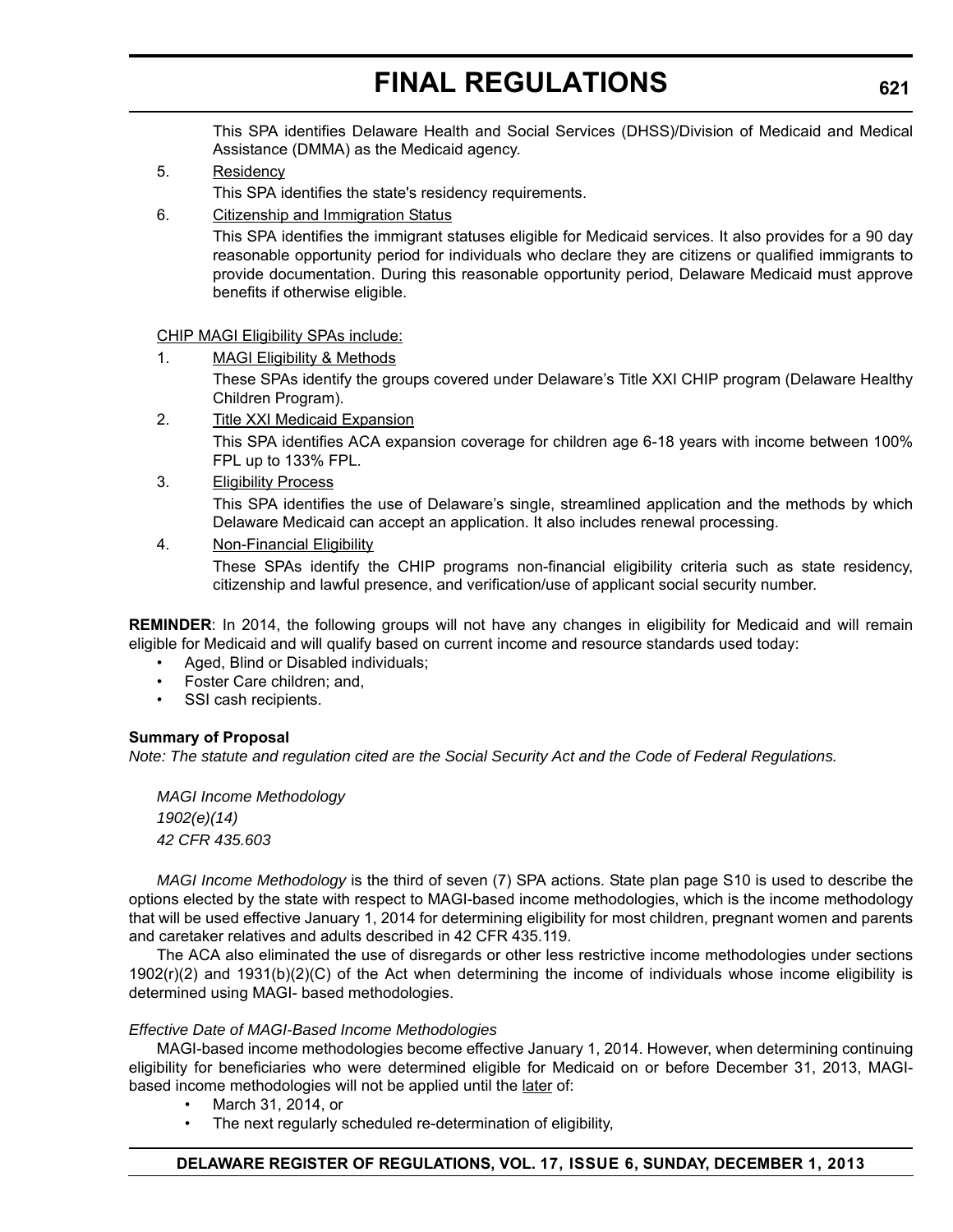if application of MAGI-based methodologies results in a determination that the individual would be ineligible prior to such date.

The provisions of this state plan amendment are subject to approval by the Centers for Medicare and Medicaid Services (CMS).

#### **Fiscal Impact Statement**

| <b>Change to Federal</b><br><b>Expenditures</b> |    | <b>State Fiscal Year</b><br>2014 |    | <b>State Fiscal Year</b><br>2015 |
|-------------------------------------------------|----|----------------------------------|----|----------------------------------|
| Former CHIP Kids                                | \$ | 124,986                          | \$ | 254,855                          |
| <b>ACA Expansion</b>                            | S  | 11,924,412                       | \$ | 26,689,670                       |
| Transitional                                    | \$ | 187,657                          | \$ | 566,356                          |
| Former Foster Children                          | \$ |                                  | \$ |                                  |
| Total                                           | \$ | 12,237,055                       | S  | 27,510,882                       |

### **SUMMARY OF COMMENTS RECEIVED WITH AGENCY RESPONSE**

DMMA received no public comments regarding this state plan amendment.

#### **FINDINGS OF FACT:**

The Department finds that the proposed changes as set forth in the October 2013 *Register of Regulations* should be adopted.

**THEREFORE, IT IS ORDERED**, that the proposed regulation to amend the Delaware Title XIX Medicaid State Plan regarding *Modified Adjusted Gross Income (MAGI) Income Methodology* is adopted and shall be final effective December 10, 2013.

Rita M. Landgraf, Secretary, DHSS

**A file containing the PDFs associated with the MAGI Income Methodology is available here: <http://regulations.delaware.gov/register/december2013/final/S10.pdf>**

> **DIVISION OF MEDICAID AND MEDICAL A[SSISTANCE](http://www.dhss.delaware.gov/dhss/dmma/)** Statutory Authority: 31 Delaware Code, Section 512 (31 **Del.C.** §512)

> > **ORDER**

### **Delaware Medicaid Modified Adjusted [Gross Income \(MAGI\) Eligibility and Benefits State Plan](#page-4-0)  Amendments Single State Agency**

### **NATURE OF THE PROCEEDINGS:**

Delaware Health and Social Services ("Department") / Division of Medicaid and Medical Assistance (DMMA) initiated proceedings to amend the Title XIX Medicaid State Plan to modify eligibility standards and processes to conform to the requirements under the Affordable Care Act, and to exercise available related state options. This SPA regulatory action deals with *Single State Agency*. The Department's proceedings to amend its regulations were initiated pursuant to 29 **Delaware Code** Section 10114 and its authority as prescribed by 31 **Delaware Code** Section 512.

The Department published its notice of proposed regulation changes pursuant to 29 **Delaware Code** Section 10115 in the October 2013 Delaware *Register of Regulations*, requiring written materials and suggestions from the public concerning the proposed regulations to be produced by October 31, 2013 at which time the Department

**DELAWARE REGISTER OF REGULATIONS, VOL. 17, ISSUE 6, SUNDAY, DECEMBER 1, 2013**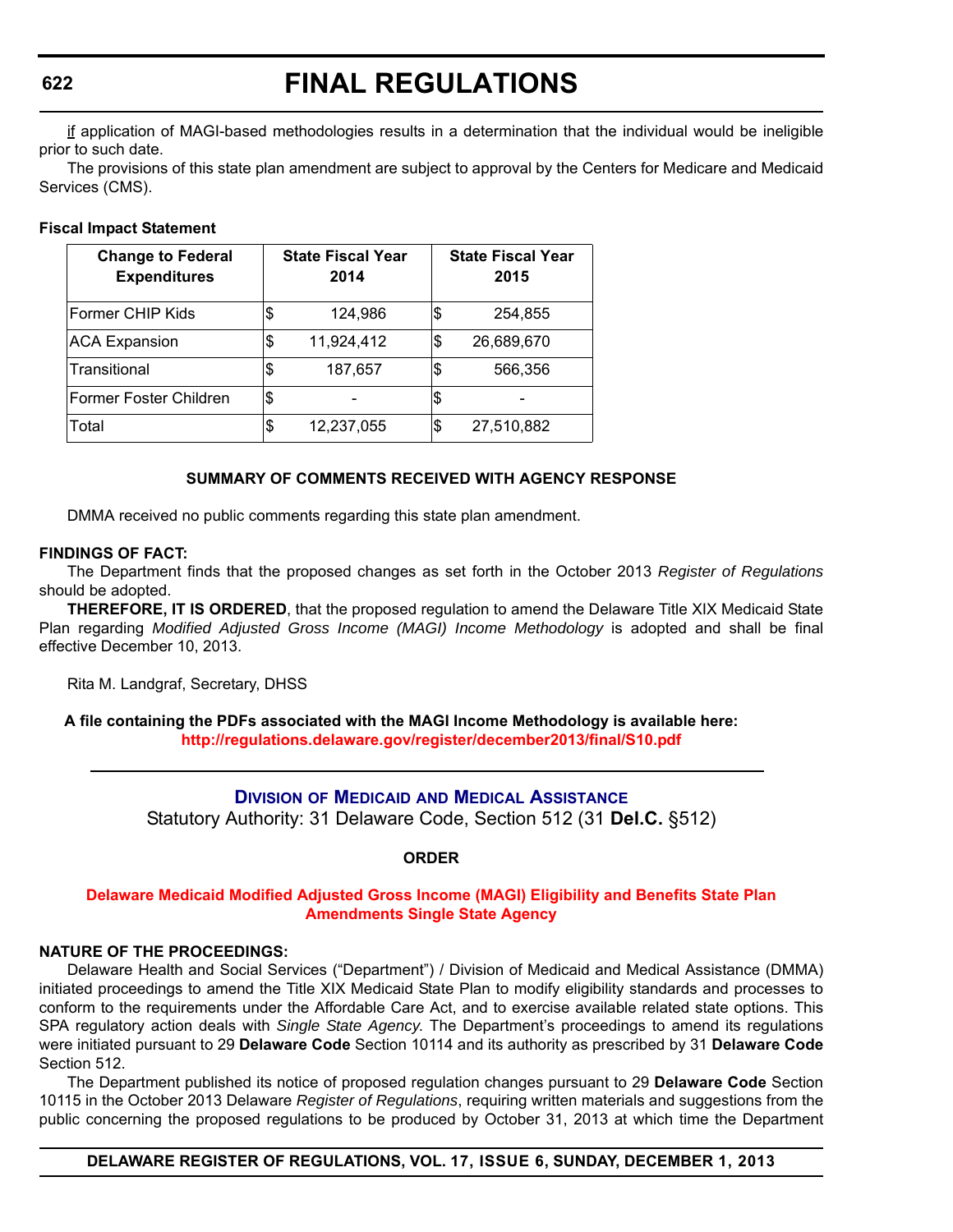would receive information, factual evidence and public comment to the said proposed changes to the regulations.

#### **SUMMARY OF PROPOSAL**

The Division of Medicaid and Medical Assistance (DMMA) hereby affords the public notice of the filing of federally required state plan amendments (SPA) to modify eligibility standards and processes to conform to the requirements under the Affordable Care Act, and to exercise available related state options. This SPA regulatory action deals with the *Single State Agency.*

#### **Statutory Authority**

Patient Protection and Affordable Care Act (Pub. L. No. 111-148 as amended by the Health Care and Education Reconciliation Act of 2010 (Pub. L. No. 111-152)), together known as the *Affordable Care Act*

#### **Background**

The Affordable Care Act (ACA) was signed into law on March 23, 2010. Under the ACA, health reform will make health care more affordable, guarantee choices when purchasing health insurance, expands Medicaid coverage to millions of low-income Americans and makes numerous improvements to both Medicaid and the Children's Health Insurance Program (CHIP).

The Affordable Care Act (ACA) includes many provisions designed to expand and streamline Medicaid eligibility. The ACA offers the option to extend coverage to non-disabled, non-elderly citizens with income under 133 percent of the Federal Poverty Level (FPL); adopts new methodologies for determining and renewing eligibility; and requires establishment of a streamlined process to allow state Medicaid programs to coordinate seamlessly with other insurance affordability programs and affordable health insurance exchanges. These provisions are intended to change the Medicaid eligibility determination and renewal processes for most Medicaid applicants and beneficiaries from one based on a welfare model to one that utilizes information technology to provide the insurance coverage option that fits each individual's current circumstances and needs.

#### **State Plan Amendments**

In preparation for implementation of the Medicaid and CHIP changes related to the Affordable Care Act, states will be submitting a number of State Plan Amendments (SPAs). In particular, SPAs are needed to implement the MAGI-based eligibility levels and income counting methodologies for Medicaid and CHIP, to elect a state's single streamlined application format, and to indicate the design of their Medicaid alternative benefit plans (ABPs) for the new adult group in 2014. The vehicle for submitting these 2014-related SPAs are a set of "fillable" preprint documents. The Centers for Medicare and Medicaid Services (CMS) has asked states to submit these plan amendments together in order to provide a more comprehensive picture of the state's proposed eligibility framework.

Please note that provisions and conditions that are required of all states are pre-checked and do not require any entry by the state. Also, by agreeing to any assurance the state is agreeing to comply with these requirements and conditions. The state provides this affirmative assurance by checking the box where indicated.

#### *Description of State Plan Amendments and Effective Date*

The MAGI and CHIP Eligibility and Benefit SPAs identify the groups that Delaware will cover in the Delaware Medicaid program. There are mandatory and optional coverage groups. These SPAs also identify the income limits for each group, if any, and criteria that the state has the option of selecting. The effective date of the following SPAs is **[October 1, 2013 January 1, 2014]**.

#### Delaware Medicaid MAGI SPAs include:

1. MAGI-Based Eligibility Group

This SPA identifies the mandatory and optional coverage groups that Delaware will cover.

2. Eligibility Process

This SPA identifies the use of Delaware's single, streamlined application and the methods by which an application is accepted. It also includes renewal processing.

3. MAGI Income Methodology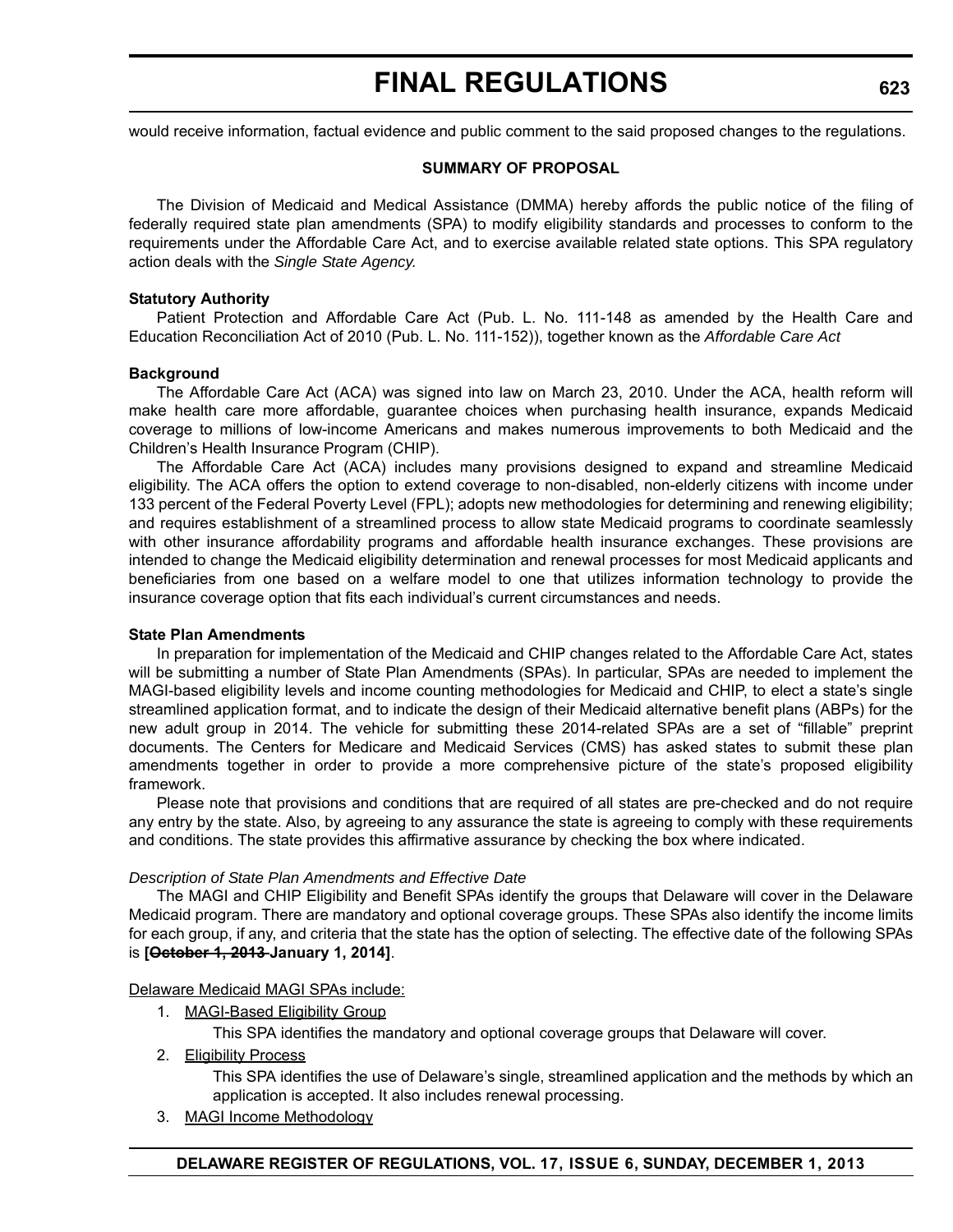This SPA identifies certain MAGI options Delaware has chosen.

4. Single State Agency

This SPA identifies Delaware Health and Social Services (DHSS)/Division of Medicaid and Medical Assistance (DMMA) as the Medicaid agency.

5. Residency

This SPA identifies the state's residency requirements.

6. Citizenship and Immigration Status

This SPA identifies the immigrant statuses eligible for Medicaid services. It also provides for a 90 day reasonable opportunity period for individuals who declare they are citizens or qualified immigrants to provide documentation. During this reasonable opportunity period, Delaware Medicaid must approve benefits if otherwise eligible.

### CHIP MAGI Eligibility SPAs include:

1. MAGI Eligibility & Methods

These SPAs identify the groups covered under Delaware's Title XXI CHIP program (Delaware Healthy Children Program).

2. Title XXI Medicaid Expansion

This SPA identifies ACA expansion coverage for children age 6-18 years with income between 100% FPL up to 133% FPL.

3. Eligibility Process

This SPA identifies the use of Delaware's single, streamlined application and the methods by which Delaware Medicaid can accept an application. It also includes renewal processing.

4. Non-Financial Eligibility

These SPAs identify the CHIP programs non-financial eligibility criteria such as state residency, citizenship and lawful presence, and verification/use of applicant social security number.

**REMINDER**: In 2014, the following groups will not have any changes in eligibility for Medicaid and will remain eligible for Medicaid and will qualify based on current income and resource standards used today:

- Aged, Blind or Disabled individuals;
- Foster Care children; and,
- SSI cash recipients.

### **Summary of Proposal**

*Note: The statute and regulation cited are the Social Security Act and the Code of Federal Regulations.*

*Single State Agency 1902(a)(5) 42 CFR 431.10* 

*Single State Agency* is the fourth of seven (7) SPA actions. State plan pages A1-Designation and Authority; A2- Organization and Administration; and, A3-Assurances are about the basic administration of the Medicaid program and the legal authority of the state to submit and administer the state plan: the name of the single state agency, appropriate state statutory authorities, any other agencies or organizations involved in the administration of the plan, and entities that have authority and responsibility to determine eligibility and to conduct fair hearings.

States must designate a single state agency to administer or supervise the administration of the state's Medicaid plan. They must also provide certification by the state Attorney General, citing the legal authority for the single state agency to administer or supervise the administration of the Medicaid plan and to make rules and regulations that it follows in administering the plan or that are binding upon local agencies that administer the plan, as appropriate.

The provisions of this state plan amendment are subject to approval by the Centers for Medicare and Medicaid Services (CMS).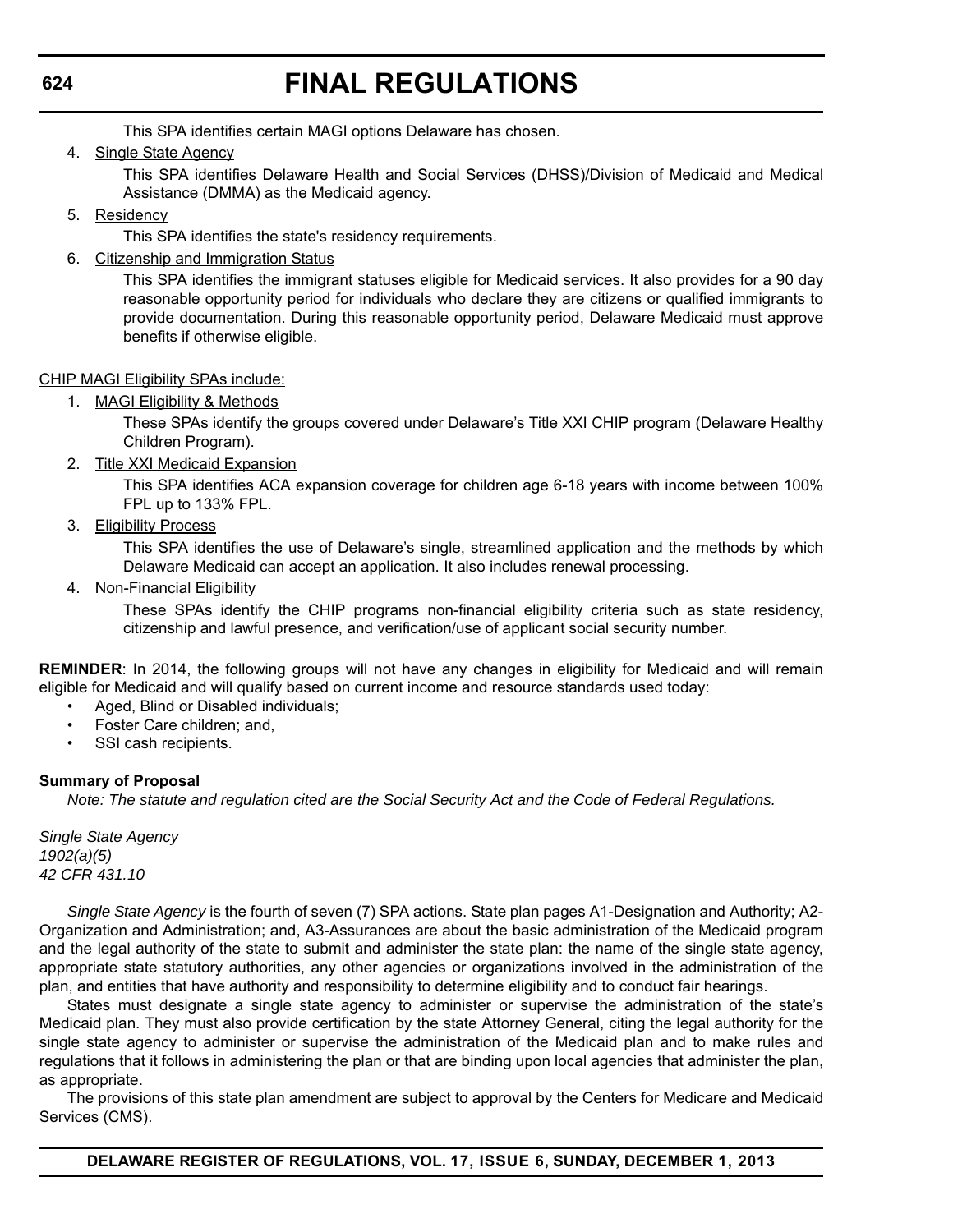#### **Fiscal Impact Statement**

| <b>Change to Federal</b><br><b>Expenditures</b> | <b>State Fiscal Year</b><br>2014 | <b>State Fiscal Year</b><br>2015 |
|-------------------------------------------------|----------------------------------|----------------------------------|
| Former CHIP Kids                                | \$<br>124,986                    | \$<br>254,855                    |
| <b>ACA Expansion</b>                            | \$<br>11,924,412                 | \$<br>26,689,670                 |
| Transitional                                    | \$<br>187,657                    | \$<br>566,356                    |
| Former Foster Children                          | \$                               |                                  |
| Total                                           | \$<br>12,237,055                 | \$<br>27,510,882                 |

#### **SUMMARY OF COMMENTS RECEIVED WITH AGENCY RESPONSE**

DMMA received no public comments regarding this state plan amendment.

#### **FINDINGS OF FACT:**

The Department finds that the proposed changes as set forth in the October 2013 *Register of Regulations* should be adopted.

**THEREFORE, IT IS ORDERED**, that the proposed regulation to amend the Delaware Title XIX Medicaid State Plan regarding *Single State Agency: A1-Designation and Authority; A2-Organization and Administration; and, A3- Assurances* is adopted and shall be final effective December 10, 2013.

Rita M. Landgraf, Secretary, DHSS

**A file containing the PDFs associated with the MAGI Single State Agency is available here: <http://regulations.delaware.gov/register/december2013/final/A1-A3.pdf>**

### **DIVISION OF MEDICAID AND MEDICAL A[SSISTANCE](http://www.dhss.delaware.gov/dhss/dmma/)**

Statutory Authority: 31 Delaware Code, Section 512 (31 **Del.C.** §512)

### **ORDER**

#### **[Delaware Medicaid Modified Adjusted Gross Income \(MAGI\) Eligibility and Benefits](#page-4-0) State Plan Amendments Residency**

#### **NATURE OF THE PROCEEDINGS:**

Delaware Health and Social Services ("Department") / Division of Medicaid and Medical Assistance (DMMA) initiated proceedings to amend the Title XIX Medicaid State Plan to modify eligibility standards and processes to conform to the requirements under the Affordable Care Act, and to exercise available related state options. This SPA regulatory action deals with *Residency*. The Department's proceedings to amend its regulations were initiated pursuant to 29 **Delaware Code** Section 10114 and its authority as prescribed by 31 **Delaware Code** Section 512.

The Department published its notice of proposed regulation changes pursuant to 29 **Delaware Code** Section 10115 in the October 2013 Delaware *Register of Regulations*, requiring written materials and suggestions from the public concerning the proposed regulations to be produced by October 31, 2013 at which time the Department would receive information, factual evidence and public comment to the said proposed changes to the regulations.

#### **SUMMARY OF PROPOSAL**

The Division of Medicaid and Medical Assistance (DMMA) hereby affords the public notice of the filing of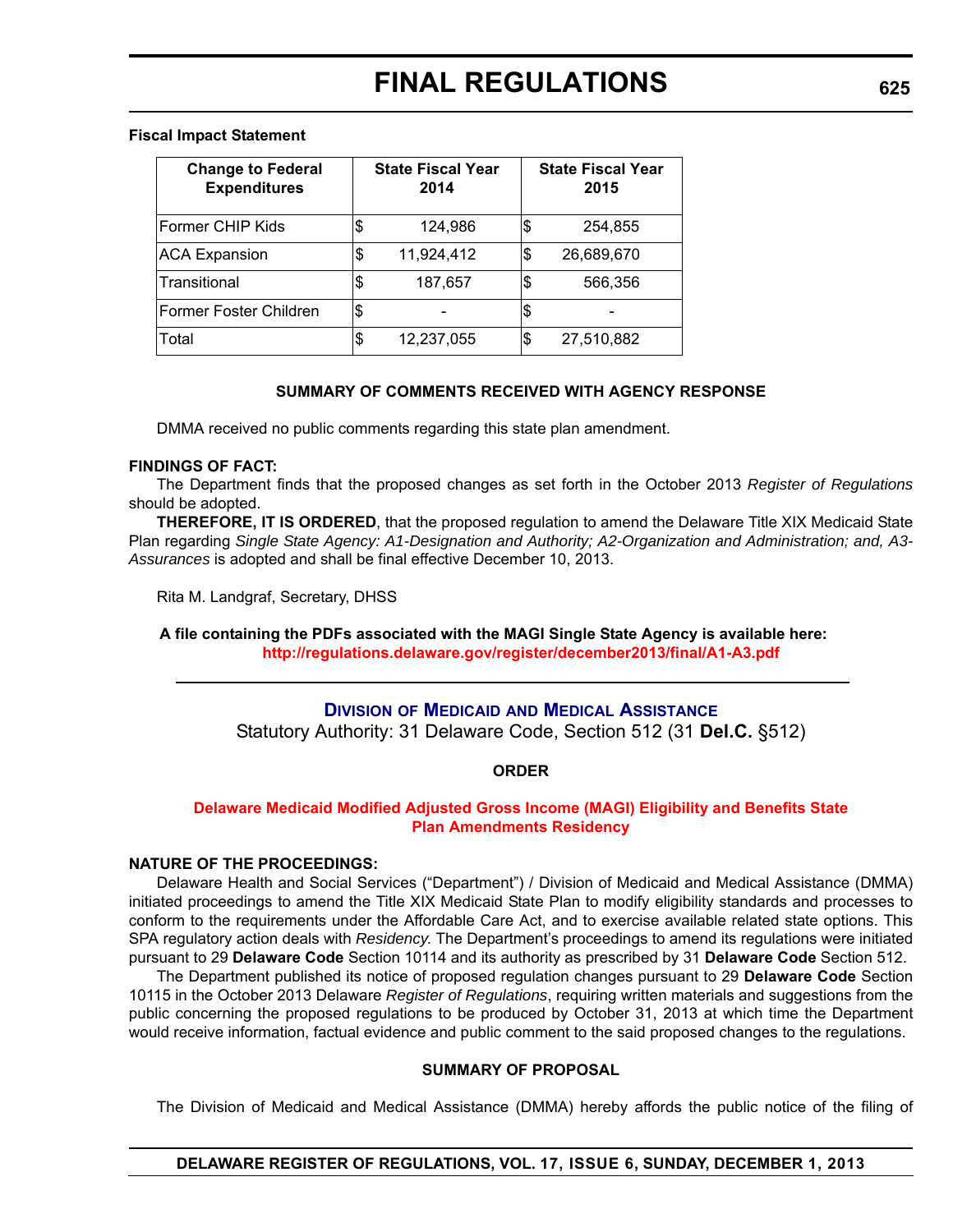# **FINAL REGULATIONS**

federally required state plan amendments (SPA) to modify eligibility standards and processes to conform to the requirements under the Affordable Care Act, and to exercise available related state options. This SPA regulatory action deals with the *Residency.*

#### **Statutory Authority**

Patient Protection and Affordable Care Act (Pub. L. No. 111-148 as amended by the Health Care and Education Reconciliation Act of 2010 (Pub. L. No. 111-152)), together known as the *Affordable Care Act*

#### **Background**

The Affordable Care Act (ACA) was signed into law on March 23, 2010. Under the ACA, health reform will make health care more affordable, guarantee choices when purchasing health insurance, expands Medicaid coverage to millions of low-income Americans and makes numerous improvements to both Medicaid and the Children's Health Insurance Program (CHIP).

The Affordable Care Act (ACA) includes many provisions designed to expand and streamline Medicaid eligibility. The ACA offers the option to extend coverage to non-disabled, non-elderly citizens with income under 133 percent of the Federal Poverty Level (FPL); adopts new methodologies for determining and renewing eligibility; and requires establishment of a streamlined process to allow state Medicaid programs to coordinate seamlessly with other insurance affordability programs and affordable health insurance exchanges. These provisions are intended to change the Medicaid eligibility determination and renewal processes for most Medicaid applicants and beneficiaries from one based on a welfare model to one that utilizes information technology to provide the insurance coverage option that fits each individual's current circumstances and needs.

#### *State Plan Amendments*

In preparation for implementation of the Medicaid and CHIP changes related to the Affordable Care Act, states will be submitting a number of State Plan Amendments (SPAs). In particular, SPAs are needed to implement the MAGI-based eligibility levels and income counting methodologies for Medicaid and CHIP, to elect a state's single streamlined application format, and to indicate the design of their Medicaid alternative benefit plans (ABPs) for the new adult group in 2014. The vehicle for submitting these 2014-related SPAs are a set of "fillable" preprint documents. The Centers for Medicare and Medicaid Services (CMS) has asked states to submit these plan amendments together in order to provide a more comprehensive picture of the state's proposed eligibility framework.

Please note that provisions and conditions that are required of all states are pre-checked and do not require any entry by the state. Also, by agreeing to any assurance the state is agreeing to comply with these requirements and conditions. The state provides this affirmative assurance by checking the box where indicated.

### *Description of State Plan Amendments and Effective Date*

The MAGI and CHIP Eligibility and Benefit SPAs identify the groups that Delaware will cover in the Delaware Medicaid program. There are mandatory and optional coverage groups. These SPAs also identify the income limits for each group, if any, and criteria that the state has the option of selecting. The effective date of the following SPAs is **[October 1, 2013 January 1, 2014]**.

#### Delaware Medicaid MAGI SPAs include:

1. MAGI-Based Eligibility Group

This SPA identifies the mandatory and optional coverage groups that Delaware will cover.

2. Eligibility Process

This SPA identifies the use of Delaware's single, streamlined application and the methods by which an application is accepted. It also includes renewal processing.

3. MAGI Income Methodology

This SPA identifies certain MAGI options Delaware has chosen.

#### 4. Single State Agency

This SPA identifies Delaware Health and Social Services (DHSS)/Division of Medicaid and Medical Assistance (DMMA) as the Medicaid agency.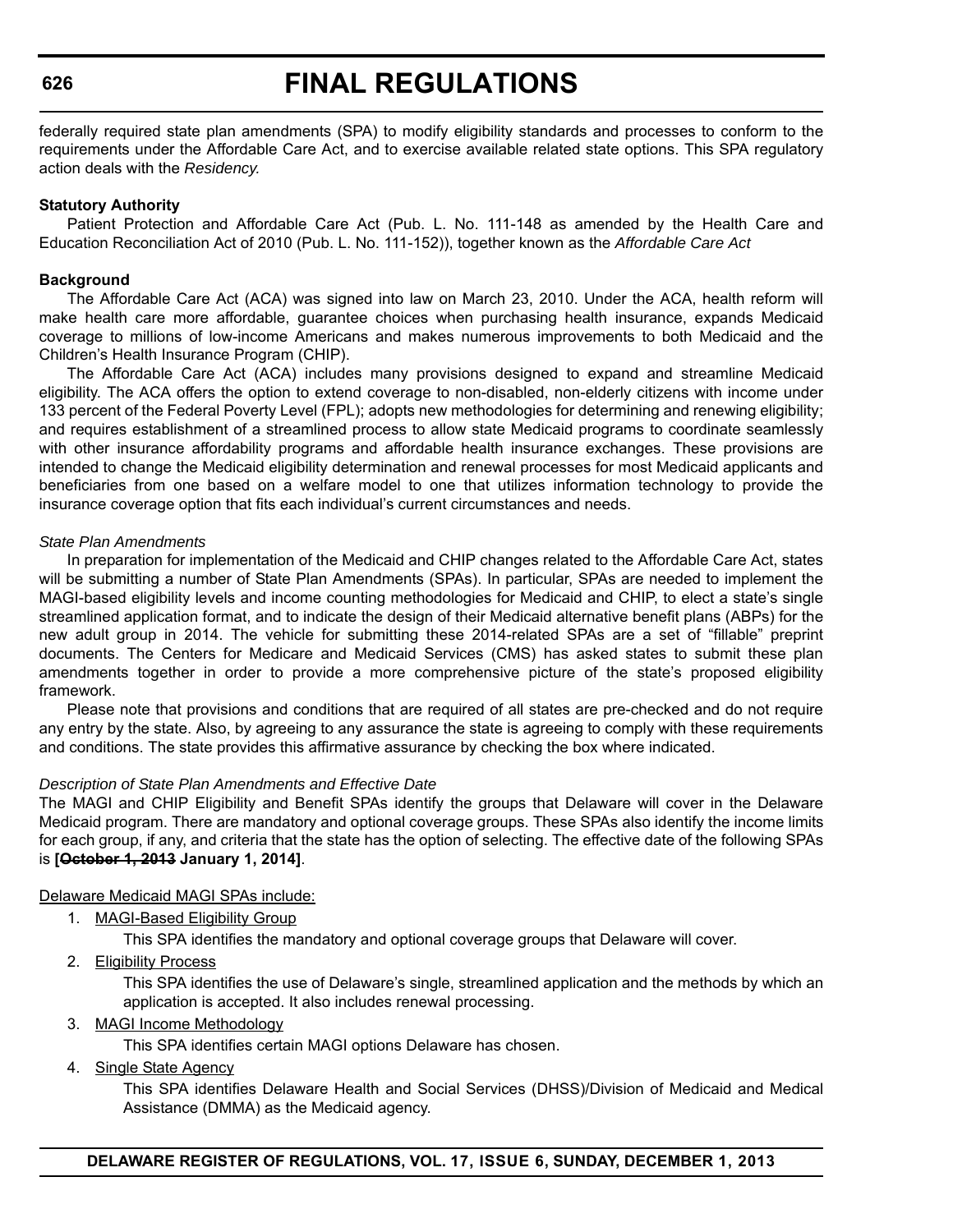## 5. Residency

This SPA identifies the state's residency requirements.

6. Citizenship and Immigration Status

This SPA identifies the immigrant statuses eligible for Medicaid services. It also provides for a 90 day reasonable opportunity period for individuals who declare they are citizens or qualified immigrants to provide documentation. During this reasonable opportunity period, Delaware Medicaid must approve benefits if otherwise eligible.

#### CHIP MAGI Eligibility SPAs include:

1. MAGI Eligibility & Methods

These SPAs identify the groups covered under Delaware's Title XXI CHIP program (Delaware Healthy Children Program).

2. Title XXI Medicaid Expansion

This SPA identifies ACA expansion coverage for children age 6-18 years with income between 100% FPL up to 133% FPL.

3. Eligibility Process

This SPA identifies the use of Delaware's single, streamlined application and the methods by which Delaware Medicaid can accept an application. It also includes renewal processing.

4. Non-Financial Eligibility

These SPAs identify the CHIP programs non-financial eligibility criteria such as state residency, citizenship and lawful presence, and verification/use of applicant social security number.

**REMINDER**: In 2014, the following groups will not have any changes in eligibility for Medicaid and will remain eligible for Medicaid and will qualify based on current income and resource standards used today:

- Aged, Blind or Disabled individuals;
- Foster Care children; and,
- SSI cash recipients.

### **Summary of Proposal**

*Note: The statute and regulation cited are the Social Security Act and the Code of Federal Regulations.*

*Residency 1902(b)(2) 42 CFR 435.403* 

*Residency* is the fourth of seven (7) SPA actions. State plan page S88 includes specific requirements for what constitutes state residency and solicits information from the state regarding its interstate agreements (if any), policies for individuals who are temporarily out of the state or temporarily living in the state.

States are required to provide Medicaid to eligible residents of the state, including residents who are absent from the state in certain circumstances, who are otherwise Medicaid eligible in the state. The definition of who is considered a resident of the state includes criteria to be used to determine the residency of individuals who are not capable of indicating intent, who are institutionalized, or who may be absent from the state.

Regulatory changes simplify and clarify residency rules and align those rules with those that apply under the other insurance affordability programs.

This state plan page begins with the state providing assurance that it meets the requirement of providing Medicaid to otherwise eligible residents of the state, including individuals who are absent from the state under certain conditions. The state plan page provides a list of the individuals that must be considered to be residents of the state under certain specified conditions, as required by 42 CFR 435.403.

The provisions of this state plan amendment are subject to approval by the Centers for Medicare and Medicaid Services (CMS).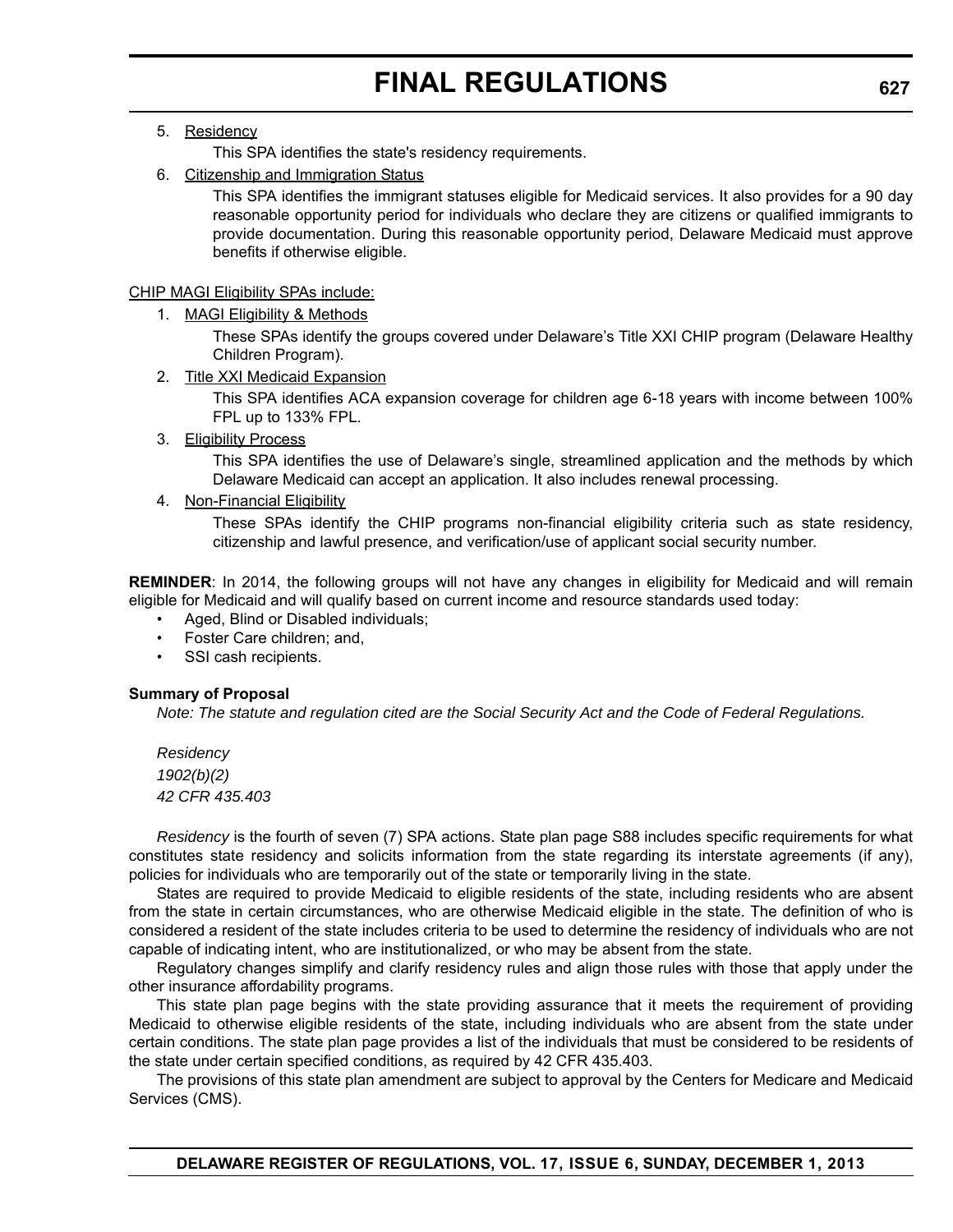**Fiscal Impact Statement**

| <b>Change to Federal</b><br><b>Expenditures</b> |     | <b>State Fiscal Year</b><br>2014 | <b>State Fiscal Year</b><br>2015 |
|-------------------------------------------------|-----|----------------------------------|----------------------------------|
| Former CHIP Kids                                | \$  | 124,986                          | \$<br>254,855                    |
| <b>ACA Expansion</b>                            | S   | 11,924,412                       | \$<br>26,689,670                 |
| Transitional                                    | S   | 187,657                          | \$<br>566,356                    |
| Former Foster Children                          | 1\$ |                                  |                                  |
| Total                                           | \$  | 12,237,055                       | \$<br>27,510,882                 |

### **SUMMARY OF COMMENTS RECEIVED WITH AGENCY RESPONSE**

DMMA received no public comments regarding this state plan amendment.

#### **FINDINGS OF FACT:**

The Department finds that the proposed changes as set forth in the October 2013 *Register of Regulations* should be adopted.

**THEREFORE, IT IS ORDERED**, that the proposed regulation to amend the Delaware Title XIX Medicaid State Plan regarding *Residency* is adopted and shall be final effective December 10, 2013.

Rita M. Landgraf, Secretary, DHSS

**A file containing the PDFs associated with the MAGI Residency is available here: <http://regulations.delaware.gov/register/december2013/final/S88.pdf>**

# **DIVISION OF MEDICAID AND MEDICAL A[SSISTANCE](http://www.dhss.delaware.gov/dhss/dmma/)**

Statutory Authority: 31 Delaware Code, Section 512 (31 **Del.C.** §512)

### **ORDER**

### **Delaware Medicaid Modified Adjusted [Gross Income \(MAGI\) Eligibility and Benefits](#page-4-0) State Plan Amendments Citizenship and Immigration Status**

#### **NATURE OF THE PROCEEDINGS:**

Delaware Health and Social Services ("Department") / Division of Medicaid and Medical Assistance (DMMA) initiated proceedings to amend the Title XIX Medicaid State Plan to modify eligibility standards and processes to conform to the requirements under the Affordable Care Act, and to exercise available related state options. This SPA regulatory action deals with *Citizenship and Immigration Status*. The Department's proceedings to amend its regulations were initiated pursuant to 29 **Delaware Code** Section 10114 and its authority as prescribed by 31 **Delaware Code** Section 512.

The Department published its notice of proposed regulation changes pursuant to 29 **Delaware Code** Section 10115 in the October 2013 Delaware *Register of Regulations*, requiring written materials and suggestions from the public concerning the proposed regulations to be produced by October 31, 2013 at which time the Department would receive information, factual evidence and public comment to the said proposed changes to the regulations.

### **SUMMARY OF PROPOSAL**

The Division of Medicaid and Medical Assistance (DMMA) hereby affords the public notice of the filing of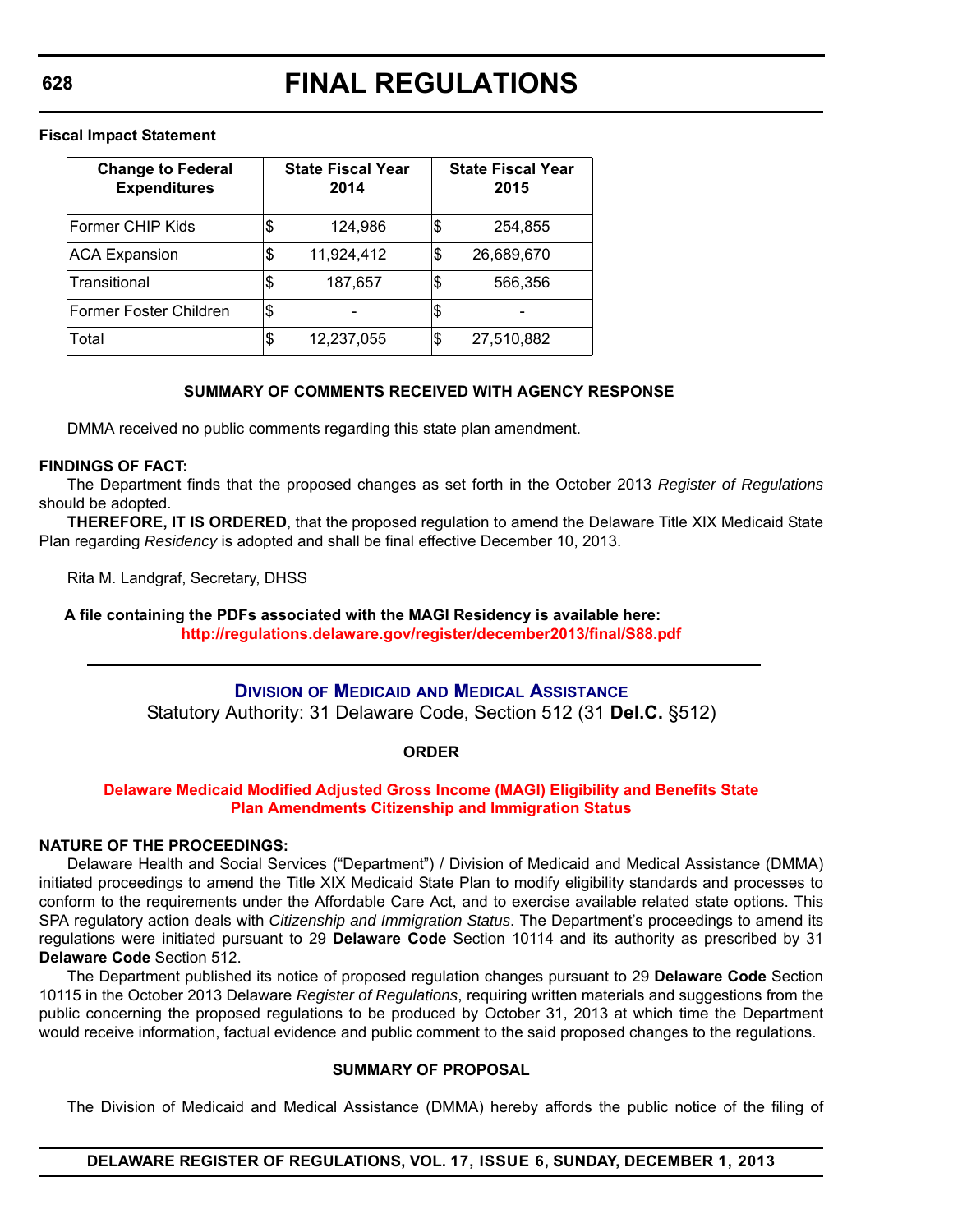federally required state plan amendments (SPA) to modify eligibility standards and processes to conform to the requirements under the Affordable Care Act, and to exercise available related state options. This SPA regulatory action deals with *Citizenship and Immigration Status.*

#### **Statutory Authority**

Patient Protection and Affordable Care Act (Pub. L. No. 111-148 as amended by the Health Care and Education Reconciliation Act of 2010 (Pub. L. No. 111-152)), together known as the *Affordable Care Act*

#### **Background**

The Affordable Care Act (ACA) was signed into law on March 23, 2010. Under the ACA, health reform will make health care more affordable, guarantee choices when purchasing health insurance, expands Medicaid coverage to millions of low-income Americans and makes numerous improvements to both Medicaid and the Children's Health Insurance Program (CHIP).

The Affordable Care Act (ACA) includes many provisions designed to expand and streamline Medicaid eligibility. The ACA offers the option to extend coverage to non-disabled, non-elderly citizens with income under 133 percent of the Federal Poverty Level (FPL); adopts new methodologies for determining and renewing eligibility; and requires establishment of a streamlined process to allow state Medicaid programs to coordinate seamlessly with other insurance affordability programs and affordable health insurance exchanges. These provisions are intended to change the Medicaid eligibility determination and renewal processes for most Medicaid applicants and beneficiaries from one based on a welfare model to one that utilizes information technology to provide the insurance coverage option that fits each individual's current circumstances and needs.

#### *State Plan Amendments*

In preparation for implementation of the Medicaid and CHIP changes related to the Affordable Care Act, states will be submitting a number of State Plan Amendments (SPAs). In particular, SPAs are needed to implement the MAGI-based eligibility levels and income counting methodologies for Medicaid and CHIP, to elect a state's single streamlined application format, and to indicate the design of their Medicaid alternative benefit plans (ABPs) for the new adult group in 2014. The vehicle for submitting these 2014-related SPAs are a set of "fillable" preprint documents. The Centers for Medicare and Medicaid Services (CMS) has asked states to submit these plan amendments together in order to provide a more comprehensive picture of the state's proposed eligibility framework.

Please note that provisions and conditions that are required of all states are pre-checked and do not require any entry by the state. Also, by agreeing to any assurance the state is agreeing to comply with these requirements and conditions. The state provides this affirmative assurance by checking the box where indicated.

### *Description of State Plan Amendments and Effective Date*

The MAGI and CHIP Eligibility and Benefit SPAs identify the groups that Delaware will cover in the Delaware Medicaid program. There are mandatory and optional coverage groups. These SPAs also identify the income limits for each group, if any, and criteria that the state has the option of selecting. The effective date of the following SPAs is **[October 1, 2013 January 1, 2014]**.

#### Delaware Medicaid MAGI SPAs include:

1. MAGI-Based Eligibility Group

This SPA identifies the mandatory and optional coverage groups that Delaware will cover.

2. Eligibility Process

This SPA identifies the use of Delaware's single, streamlined application and the methods by which an application is accepted. It also includes renewal processing.

3. MAGI Income Methodology

This SPA identifies certain MAGI options Delaware has chosen.

4. Single State Agency

This SPA identifies Delaware Health and Social Services (DHSS)/Division of Medicaid and Medical Assistance (DMMA) as the Medicaid agency.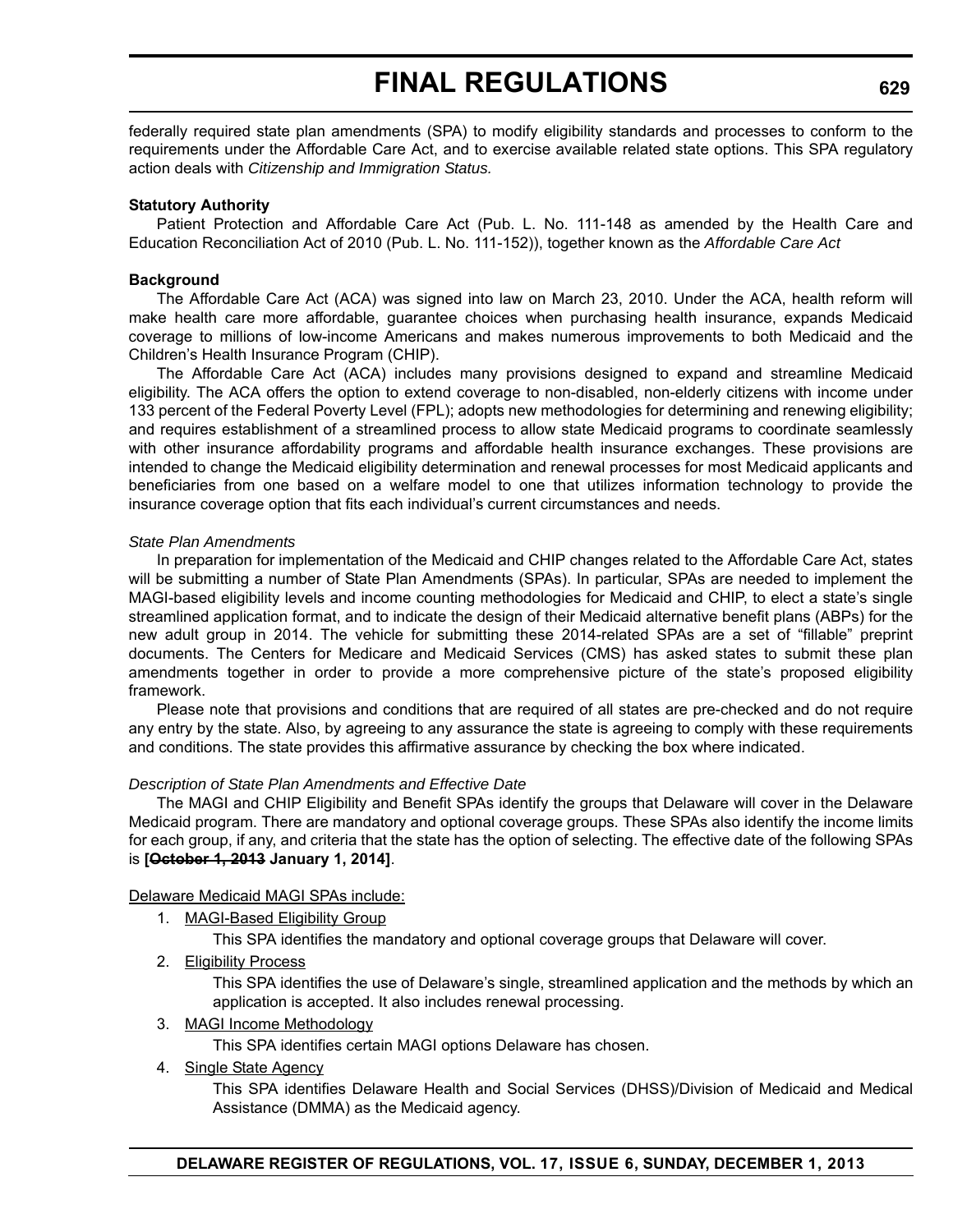5. Residency

This SPA identifies the state's residency requirements.

6. Citizenship and Immigration Status

This SPA identifies the immigrant statuses eligible for Medicaid services. It also provides for a 90 day reasonable opportunity period for individuals who declare they are citizens or qualified immigrants to provide documentation. During this reasonable opportunity period, Delaware Medicaid must approve benefits if otherwise eligible.

CHIP MAGI Eligibility SPAs include:

1. MAGI Eligibility & Methods

These SPAs identify the groups covered under Delaware's Title XXI CHIP program (Delaware Healthy Children Program).

2. Title XXI Medicaid Expansion

This SPA identifies ACA expansion coverage for children age 6-18 years with income between 100% FPL up to 133% FPL.

3. Eligibility Process

This SPA identifies the use of Delaware's single, streamlined application and the methods by which Delaware Medicaid can accept an application. It also includes renewal processing.

4. Non-Financial Eligibility

These SPAs identify the CHIP programs non-financial eligibility criteria such as state residency, citizenship and lawful presence, and verification/use of applicant social security number.

**REMINDER**: In 2014, the following groups will not have any changes in eligibility for Medicaid and will remain eligible for Medicaid and will qualify based on current income and resource standards used today:

- Aged, Blind or Disabled individuals;
- Foster Care children; and,
- SSI cash recipients.

### **Summary of Proposal**

*Note: The statute and regulation cited are the Social Security Act and the Code of Federal Regulations.*

*Citizenship and Immigration Status 1902(a)(46)(B); 1903(v)(2), (3) and (4) Proposed 42 CFR 435.4; 435.406; 435.956, 78 FR 4594 (issued on January 22, 2013)*

State plan page S89 describes the rules concerning Medicaid requirements related to U.S. citizenship and non-citizen eligibility.

Regulations at 42 CFR 435.406 require states to provide Medicaid to otherwise eligible individuals who are citizens or nationals of the United States, or qualified non-citizens as described in section 431 of the Personal Responsibility and Work Opportunity Reconciliation Act of 1996 (PRWORA) (8 U.S.C. 1641) and whose eligibility is not prohibited during the five year waiting period, required at 8 U.S.C. 1613 for certain qualified non-citizens.

Section 1137(d)(4) of the Social Security Act requires states to provide Medicaid to individuals having satisfactory immigration status during a reasonable period of time (known as a reasonable opportunity period) while their immigration status is being verified, if they are otherwise eligible for Medicaid.

Section 211 of the Children's Health Insurance Program Reauthorization Act (CHIPRA) added the requirement to provide a reasonable opportunity period for an individual verifying their citizenship, if otherwise Medicaid eligible. Section 211 of CHIPRA amended section 1903(x) of the Act (requirement to provide documentary evidence of citizenship or nationality), and built upon existing regulation at §435.407(k) to require states to provide individuals who have declared themselves to be U. S. citizens, and who must have their citizenship or nationality status verified, the same reasonable opportunity to provide evidence of citizenship and to provide Medicaid coverage

### **DELAWARE REGISTER OF REGULATIONS, VOL. 17, ISSUE 6, SUNDAY, DECEMBER 1, 2013**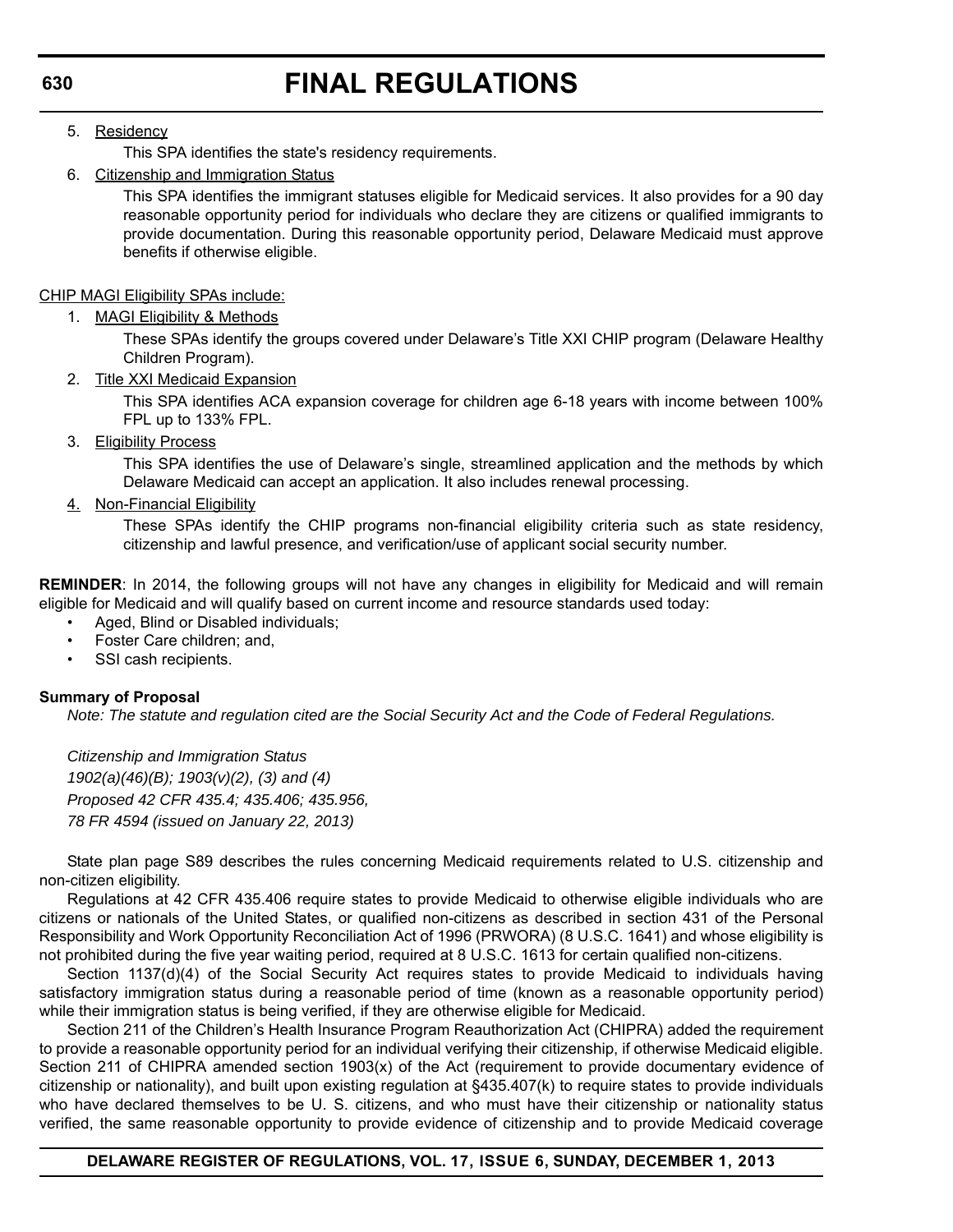during this reasonable opportunity period, if the individual is otherwise Medicaid eligible, as is afforded to individuals who are verifying their immigration status.

The provisions of this state plan amendment are subject to approval by the Centers for Medicare and Medicaid Services (CMS).

Fiscal Impact Statement

| <b>Change to Federal</b><br><b>Expenditures</b> |    | <b>State Fiscal Year</b><br>2014 | <b>State Fiscal Year</b><br>2015 |
|-------------------------------------------------|----|----------------------------------|----------------------------------|
| Former CHIP Kids                                | \$ | 124,986                          | \$<br>254,855                    |
| <b>ACA Expansion</b>                            | \$ | 11,924,412                       | \$<br>26,689,670                 |
| ITransitional                                   | S  | 187,657                          | \$<br>566,356                    |
| Former Foster Children                          | \$ |                                  |                                  |
| Total                                           | \$ | 12,237,055                       | \$<br>27,510,882                 |

### **SUMMARY OF COMMENTS RECEIVED WITH AGENCY RESPONSE**

DMMA received no public comments regarding this state plan amendment.

#### **FINDINGS OF FACT:**

The Department finds that the proposed changes as set forth in the October 2013 *Register of Regulations* should be adopted.

**THEREFORE, IT IS ORDERED**, that the proposed regulation to amend the Delaware Title XIX Medicaid State Plan regarding *Citizenship and Immigration Status* is adopted and shall be final effective December 10, 2013.

Rita M. Landgraf, Secretary, DHSS

**A file containing the PDFs associated with the MAGI Citizenship and Immigration Status is available here:** 

### **<http://regulations.delaware.gov/register/december2013/final/S89.pdf>**

# **DIVISION OF MEDICAID AND MEDICAL A[SSISTANCE](http://www.dhss.delaware.gov/dhss/dmma/)**

Statutory Authority: 31 Delaware Code, Section 512 (31 **Del.C.** §512)

## **ORDER**

#### **[Delaware Medicaid Modified Adjusted Gross Income \(MAGI\) Eligibility and Benefits State Plan](#page-4-0)  Amendments Children's Health Insurance Program (CHIP) MAGI Eligibility**

### **NATURE OF THE PROCEEDINGS:**

Delaware Health and Social Services ("Department") / Division of Medicaid and Medical Assistance (DMMA) initiated proceedings to amend the Title XXI Medicaid State Plan to modify eligibility standards and processes to conform to the requirements under the Affordable Care Act, and to exercise available related state options. This SPA regulatory action deals with *CHIP Modified Adjusted Gross Income (MAGI) Eligibility*. The Department's proceedings to amend its regulations were initiated pursuant to 29 **Delaware Code** Section 10114 and its authority as prescribed by 31 **Delaware Code** Section 512.

The Department published its notice of proposed regulation changes pursuant to 29 **Delaware Code** Section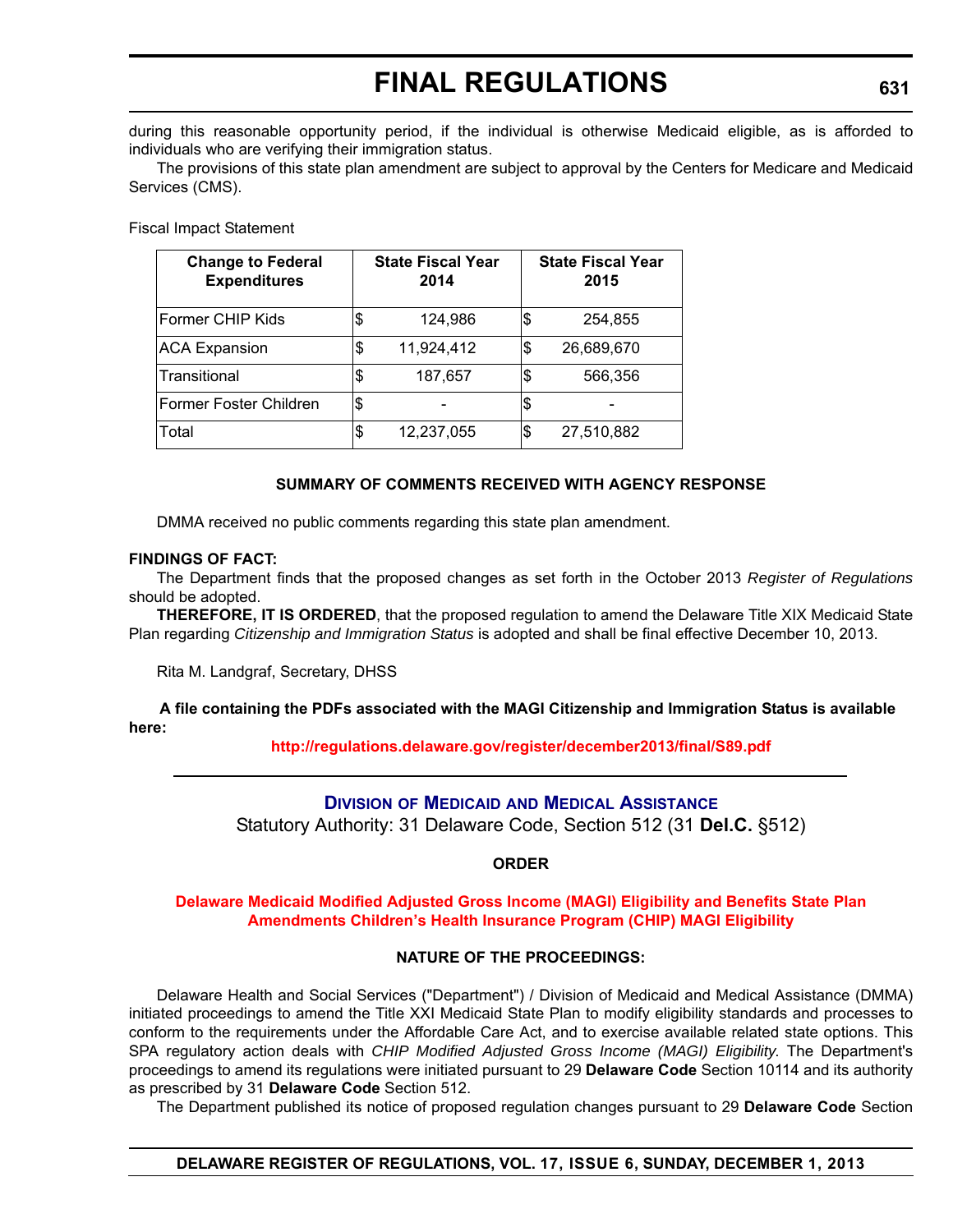# **FINAL REGULATIONS**

10115 in the October 2013 *Delaware Register of Regulations*, requiring written materials and suggestions from the public concerning the proposed regulations to be produced by October 31, 2013 at which time the Department would receive information, factual evidence and public comment to the said proposed changes to the regulations.

#### **SUMMARY OF PROPOSAL**

The Division of Medicaid and Medical Assistance (DMMA) hereby affords the public notice of the filing of federally required state plan amendments (SPA) to modify eligibility standards and processes to conform to the requirements under the Affordable Care Act, and to exercise available related state options. This SPA regulatory action deals with the *Children's Health Insurance Program (CHIP) MAGI Eligibility.*

#### **Statutory Authority**

Patient Protection and Affordable Care Act (Pub. L. No. 111-148 as amended by the Health Care and Education Reconciliation Act of 2010 (Pub. L. No. 111-152)), together known as the *Affordable Care Act*

#### **Background**

The Affordable Care Act (ACA) was signed into law on March 23, 2010. Under the ACA, health reform will make health care more affordable, guarantee choices when purchasing health insurance, expands Medicaid coverage to millions of low-income Americans and makes numerous improvements to both Medicaid and the Children's Health Insurance Program (CHIP).

The Affordable Care Act (ACA) includes many provisions designed to expand and streamline Medicaid eligibility. The ACA offers the option to extend coverage to non-disabled, non-elderly citizens with income under 133 percent of the Federal Poverty Level (FPL); adopts new methodologies for determining and renewing eligibility; and requires establishment of a streamlined process to allow state Medicaid programs to coordinate seamlessly with other insurance affordability programs and affordable health insurance exchanges. These provisions are intended to change the Medicaid eligibility determination and renewal processes for most Medicaid applicants and beneficiaries from one based on a welfare model to one that utilizes information technology to provide the insurance coverage option that fits each individual's current circumstances and needs.

#### *State Plan Amendments*

In preparation for implementation of the Medicaid and CHIP changes related to the Affordable Care Act, states will be submitting a number of State Plan Amendments (SPAs). In particular, SPAs are needed to implement the MAGI-based eligibility levels and income counting methodologies for Medicaid and CHIP, to elect a state's single streamlined application format, and to indicate the design of their Medicaid alternative benefit plans (ABPs) for the new adult group in 2014. The vehicle for submitting these 2014-related SPAs are a set of "fillable" preprint documents. The Centers for Medicare and Medicaid Services (CMS) has asked states to submit these plan amendments together in order to provide a more comprehensive picture of the state's proposed eligibility framework.

Please note that provisions and conditions that are required of all states are pre-checked and do not require any entry by the state. Also, by agreeing to any assurance the state is agreeing to comply with these requirements and conditions. The state provides this affirmative assurance by checking the box where indicated.

### **Summary of Proposal**

*Note: The statute and regulation cited are the Social Security Act and the Code of Federal Regulations.*

*CHIP Modified Adjusted Gross Income (MAGI) Eligibility 2102(a)(2) 2102(b)(1)(B)(v) 2102(b)(3)(C) 2102(b)(3) and 2107(E)(1)(O) 42 CFR Part 457*

To implement several provisions of the Affordable Care Act, Delaware intends to make changes to its Delaware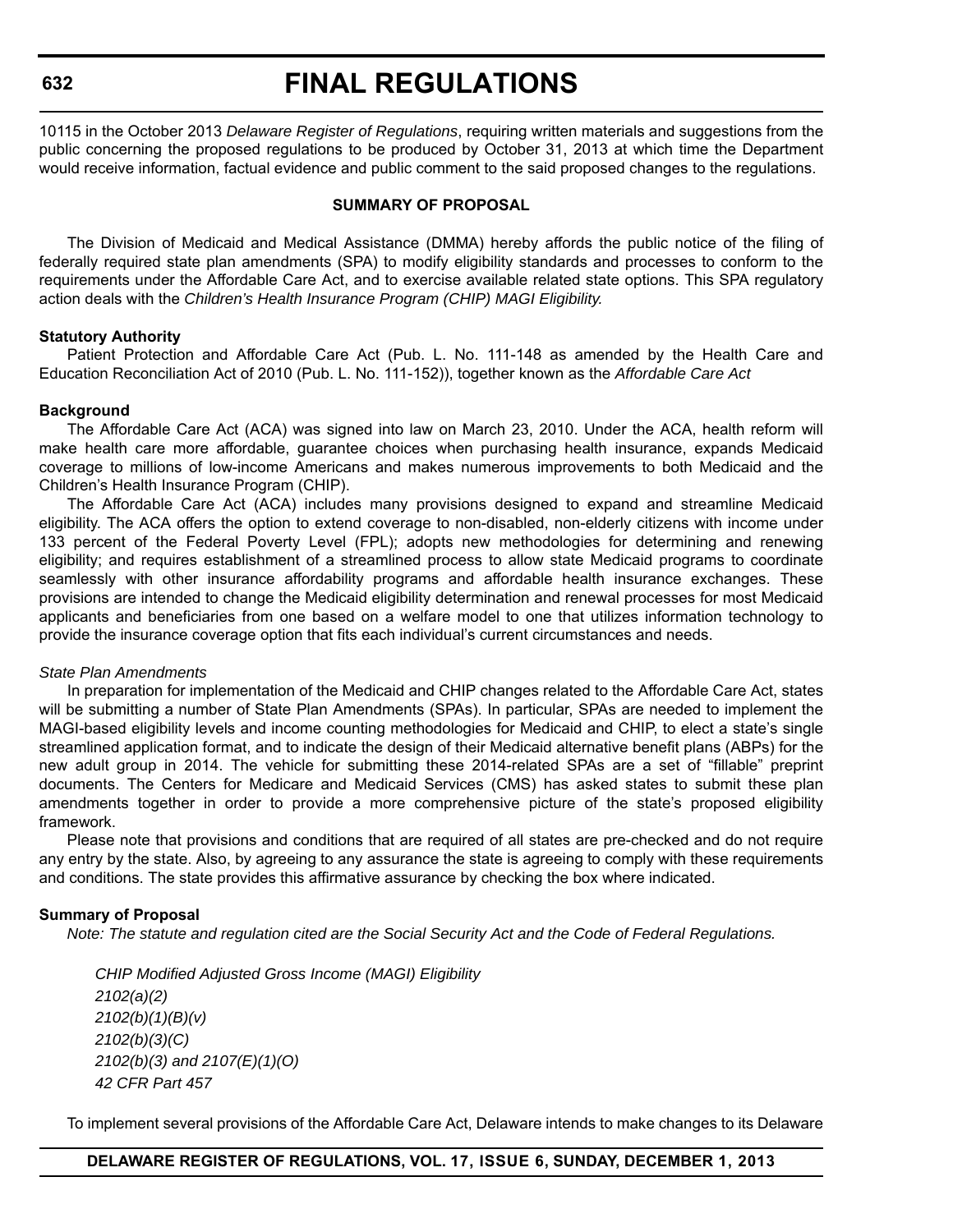Healthy Children Program State Plan concerning the methodology used to determine eligibility for Targeted Low Income Children. We have summarized the CHIP State plan amendments below.

It is important to note that many of the required pages simply replace pages in the current CHIP State Plan and do not include substantive change to present eligibility and enrollment policy or practice.

Proposed CHIP MAGI Eligibility State Plan Amendments (SPAs) include:

# 1. MAGI Eligibility & Methods

These SPA pages designate the eligibility and income methodology for Targeted Low-Income Children. The plan pages assure that Delaware will provide coverage not to exceed twelve (12) months for children ineligible for Medicaid as a result of the elimination of income disregards as required by the Affordable Care Act (ACA). The SPA page also assures that Delaware does not apply a spenddown process for households that have income that exceeds the CHIP limit.

State Plan Page Number: CS 7-Targeted Low-Income Children

State Plan Page Number: CS 15-MAGI-Based Income Methodology

State Plan Page Number: CS 16-Spenddowns

# 2. Title XXI Medicaid Expansion

This SPA sets MAGI-based income standards for CHIP Medicaid Expansions coverage for children age 6-18 year olds with incomes between 100% -133% of the Federal Poverty Level (FPL).

State Plan Page Number: CS3-MAGI Income Standards for CHIP Medicaid Expansion

### 3. Eligibility Process

These SPA pages detail Delaware's eligibility and enrollment process, including the single, streamline application, the methods by which Delaware Medicaid can accept an application, the renewal process, and assurance that the state will coordinate eligibility and enrollment with federally facilitated marketplaces.

State Plan Page Number: CS 24-General Eligibility

### 4. Non-Financial Eligibility

These SPAs identify the CHIP program's non-financial eligibility criteria such as state residency, citizenship and lawful presence, and verification/use of applicant social security number.

**Residency** 

These SPA pages assure that Delaware provides medical assistance to eligible residents of the State of Delaware.

State Plan Page Number: CS 17-Residency

### Citizenship

These SPA pages assure that Delaware provides medical assistance to eligible citizens of the United States and lawfully residing immigrants.

State Plan Page Number: CS 18-Citizenship/Lawfully Residing Immigrants

# Social Security Number

These SPA pages assure that Delaware Medicaid requires individuals to furnish their Social Security number as a condition of eligibility unless they meet the requirements for an exception.

State Plan Page Number: CS 19-Social Security Number

The following SPA pages contain additional assurances relating to eligibility, including a mechanism to assure that CHIP is not used as a substitution of coverage, an assurance the state does not have a premium lock out period; an assurance the state does provide continuous coverage regardless of the family's changing circumstances, and, clarifies that the state does not allow presumptive eligibility for children or pregnant women.

State Plan Page Number: CS 20-Substitution of Coverage

State Plan Page Number: CS 21-Premium Lock-Outs

State Plan Page Number: CS 27-Continuous Eligibility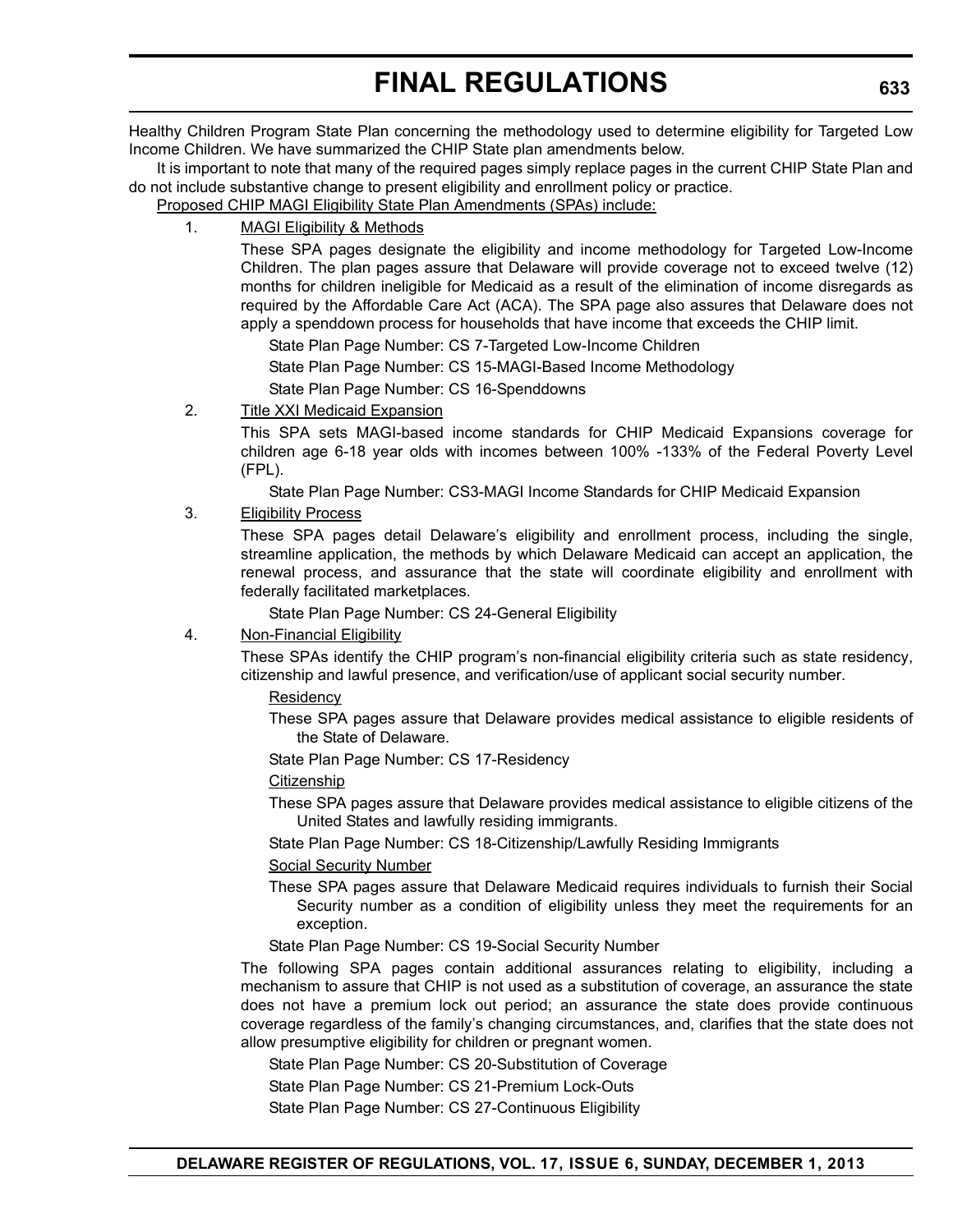# **FINAL REGULATIONS**

State Plan Page Number: CS 28-Presumptive Eligibility – Children State Plan Page Number: CS 29-Presumptive Eligibility – Pregnant Women These SPAs will be effective **[October 1, 2013 January 1, 2014]** as required by federal law. The provisions of this state plan amendment are subject to approval by the Centers for Medicare and Medicaid Services (CMS).

#### **Fiscal Impact Statement**

| <b>Change to Federal</b><br><b>Expenditures</b> |    | <b>State Fiscal Year</b><br>2014 | <b>State Fiscal Year</b><br>2015 |
|-------------------------------------------------|----|----------------------------------|----------------------------------|
| Former CHIP Kids                                | \$ | 124,986                          | \$<br>254,855                    |
| <b>ACA Expansion</b>                            | S  | 11,924,412                       | \$<br>26,689,670                 |
| Transitional                                    | \$ | 187,657                          | \$<br>566,356                    |
| Former Foster Children                          | \$ |                                  |                                  |
| Total                                           | \$ | 12,237,055                       | \$<br>27,510,882                 |

## **SUMMARY OF COMMENTS RECEIVED WITH AGENCY RESPONSE**

DMMA received no public comments regarding these state plan amendments.

#### **FINDINGS OF FACT:**

The Department finds that the proposed changes as set forth in the October 2013 *Register of Regulations* should be adopted.

**THEREFORE, IT IS ORDERED**, that the proposed regulation to amend the Delaware Title XXI Medicaid State Plan regarding *CHIP Modified Adjusted Gross Income (MAGI) Eligibility* is adopted and shall be final effective December 10, 2013.

Rita M. Landgraf, Secretary, DHSS

**A file containing all the aforementioned PDFs for CHIP Eligibility is available here:** 

**<http://regulations.delaware.gov/register/december2013/final/Chip.pdf>**

### **DIVISION OF MEDICAID AND MEDICAL A[SSISTANCE](http://www.dhss.delaware.gov/dhss/dmma/)**

Statutory Authority: 31 Delaware Code, Section 512 (31 **Del.C.** §512)

**ORDER**

### **[Title XIX Medicaid State Plan Medicaid Rehabilitative Services](#page-4-0)**

### **NATURE OF THE PROCEEDINGS:**

Delaware Health and Social Services ("Department") / Division of Medicaid and Medical Assistance (DMMA) initiated proceedings to amend existing provisions in the Delaware Title XIX Medicaid State Plan regarding *Medicaid Rehabilitative Services*. The Department's proceedings to amend its regulations were initiated pursuant to 29 **Delaware Code** Section 10114 and its authority as prescribed by 31 **Delaware Code** Section 512.

The Department published its notice of proposed regulation changes pursuant to 29 **Delaware Code** Section 10115 in the October 2013 *Delaware Register of Regulations*, requiring written materials and suggestions from the public concerning the proposed regulations to be produced by October 31, 2013 at which time the Department

**DELAWARE REGISTER OF REGULATIONS, VOL. 17, ISSUE 6, SUNDAY, DECEMBER 1, 2013**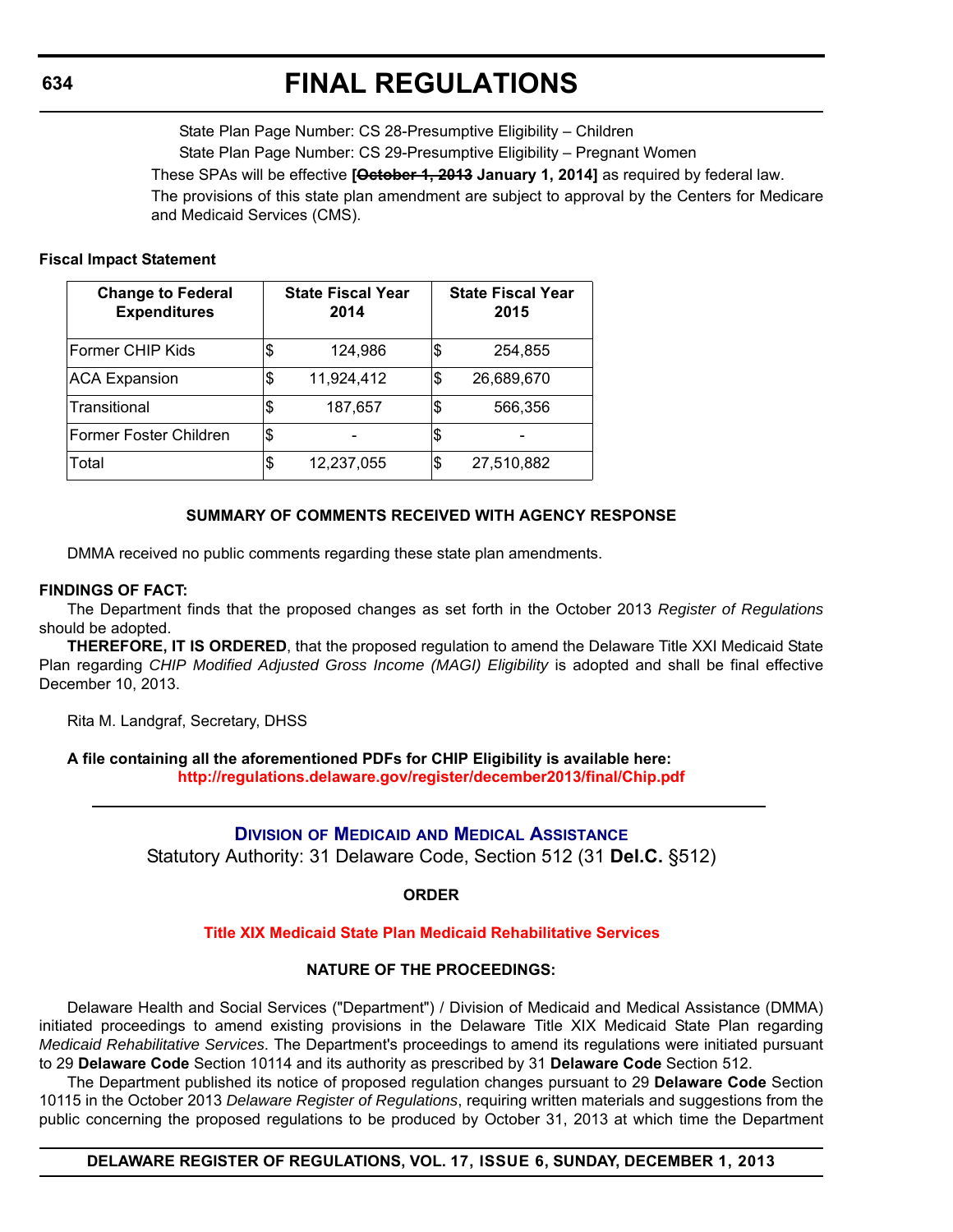would receive information, factual evidence and public comment to the said proposed changes to the regulations.

#### **SUMMARY OF PROPOSAL**

The Division of Medicaid and Medical Assistance (DMMA) hereby affords the public notice of its intention to amend the Title XIX Medicaid State Plan regarding its methods and standards for coverage and reimbursement of *Medicaid Rehabilitative Services*.

#### **Statutory Authority**

- §1905 of the Social Security Act (a)(13), *Other diagnostic, screening, preventive, and rehabilitative services*
- 42 CFR §440.130(d), *Rehabilitative services*
- 42 CFR §440.60, *Medical or other remedial care provided by licensed practitioners*
- 42 CFR §440.225, *Optional services*
- 42 CFR §440.20, *Outpatient hospital services and rural health clinic services*
- 42 CFR §447.205*, Public notice of changes in statewide methods and standards for setting payment rates*

#### **Background**

Section 1905(a)(13) of the Social Security Act (the Act) includes rehabilitative services as an optional Medicaid State plan benefit. Current Medicaid regulations at 42 CFR §440.130(d) provides a definition of rehabilitative services. Rehabilitative services are defined as "any medical or remedial services recommended by a physician or other licensed practitioner of the healing arts, within the scope of his or her practice under State law, for maximum reduction of physical or mental disability and restoration of a recipient to his best possible functional level." The broad general language in this regulatory definition has afforded States considerable flexibility under their State plans to meet the needs of their State's Medicaid population.

Rehabilitative services are specialized services of a medical or remedial nature delivered by uniquely qualified practitioners designed to treat or rehabilitate persons with mental illness or substance use disorder diagnoses. These services will be provided to recipients on the basis of medical necessity.

The Delaware Medical Assistance Program (DMAP) covers rehabilitative services provided to eligible Medicaid recipients by eligible providers. Rehabilitative services are medically related treatment, rehabilitative, and support services for persons with disabilities caused by mental illness and substance use disorder.

### **Summary of Proposal**

#### *Purpose and Rationale*

This proposed State plan amendment (SPA) targets service delivery, specifically, substance use disorder treatment services, crisis intervention services, and other licensed behavioral health practitioners. This plan amendment makes the changes and clarifications necessary for Delaware to be responsive to the United States Department of Justice (DOJ) Settlement through the addition of new services and modifications to existing services.

The proposed SPA is designed to ensure that quality rehabilitative services are provided in a coordinated manner that is in the best interest of the individuals, are limited to rehabilitative purposes and, are furnished by qualified providers.

This proposed SPA would also provide guidance to ensure that services claimed under the optional Medicaid rehabilitative benefit are rehabilitative out-patient services, are furnished by qualified providers, and are provided to Medicaid eligible individuals according to a goal-oriented rehabilitation plan.

#### *Proposed Amendment*

Pursuant to the notice requirements of 42 CFR §447.205, Delaware Health and Social Services (DHSS)/ Division of Medicaid and Medical Assistance (DMMA) hereby affords the public notice of its intention to file a state plan amendment regarding the rehabilitative services option. If implemented as proposed, the coverage and reimbursement methodology plan amendments will accomplish the following, effective October 2, 2013:

1. Remove mental health clinics from the Medicaid Clinic Option and cover the services provided by those facilities in the Other Licensed Practitioner Section of the State Plan. This will allow Medicaid to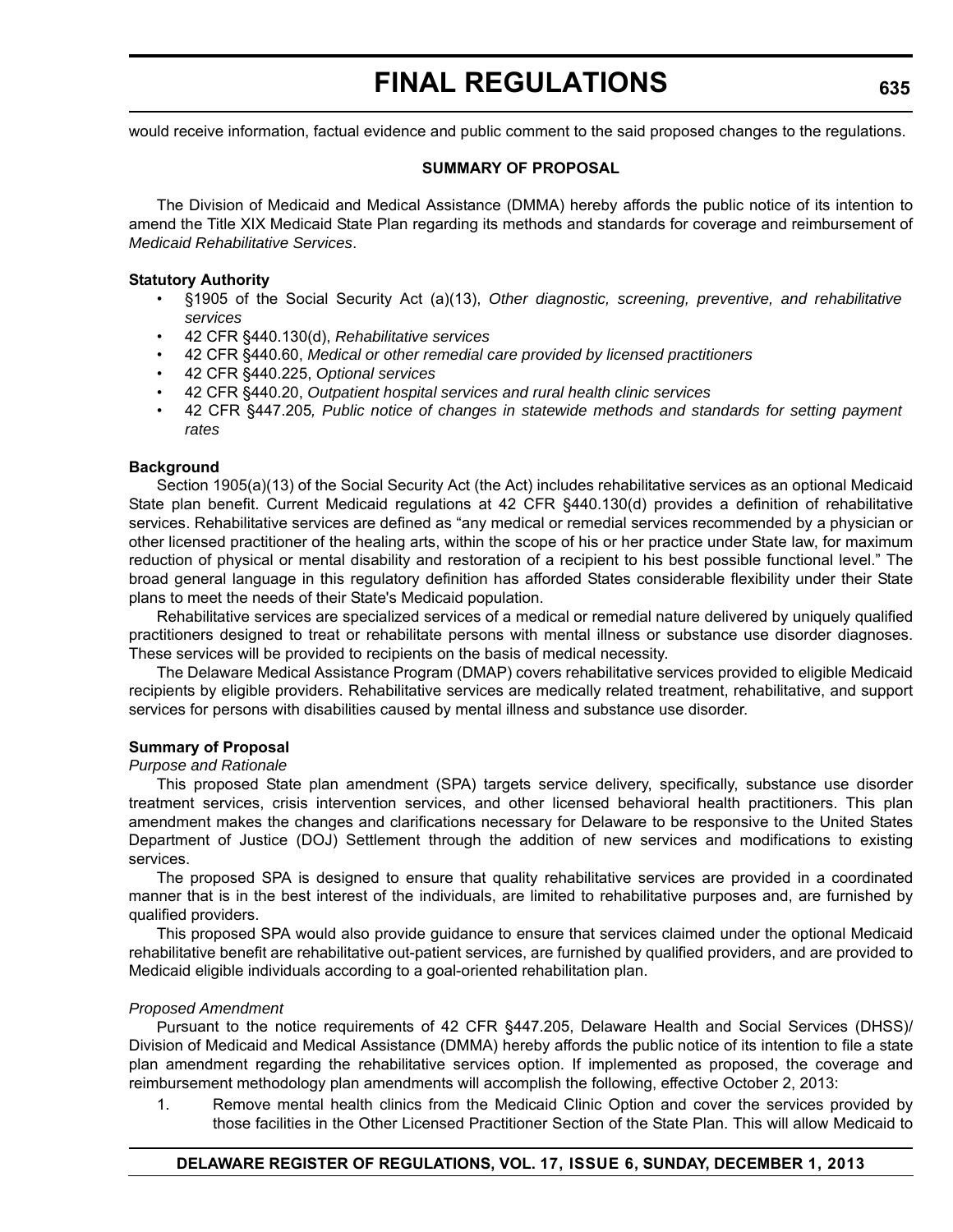reimburse Psychologists, Licensed Clinical Social Workers, Licensed Professional Counselors of Mental Health, and Licensed Marriage and Family Therapists (LMFTs) services when provided in a clinic or community setting when permitted under State practice laws.

- 2. Include Crisis Intervention and Outpatient and Residential Substance Use Disorder Treatment in the Rehabilitation State Plan. This will allow the State to provide Medicaid eligible individuals with mobile and site-based crisis intervention for individuals experiencing a behavioral health crisis. In addition, the State will be able to provide recovery-oriented treatment for individuals with substance use disorders.
- 3. Remove the Community Support Service Program from the State Plan effective July 1, 2014. On that date, a new 1915(i)-like service under the 1115 demonstration waiver will begin operating for individuals under the DOJ settlement agreement to ensure that individuals with serious Mental illness (SMI) receive the supports necessary to remain in the community.

**IMPORTANT NOTE:** Federal law and regulations use the term "intermediate care facilities for the mentally retarded". DHSS/DMMA prefers to use the accepted term "individuals with intellectual disability" (ID) instead of "mental retardation." However, as "intermediate care facilities for the mentally retarded (ICF/MR)" is the term/ acronym currently used in all Federal requirements, that term/acronym will be used on applicable amended State plan pages.

The provisions of this state plan amendment are subject to approval by the Centers for Medicare and Medicaid Services (CMS).

#### **Fiscal Impact Statement**

- There is no increase in cost on the General Fund.
- The proposed services in this State plan amendment will be budget neutral.
- Federal budget impact for federal fiscal years 2014 and 2015 are projected as follows:

| <b>Federal Fiscal Year 2014</b> | <b>Federal Fiscal Year 2015</b> |
|---------------------------------|---------------------------------|
| \$13,685,958.92                 | \$17,469,215.07                 |

# **SUMMARY OF COMMENTS RECEIVED WITH AGENCY RESPONSE AND EXPLANATION OF CHANGE(S)**

The Governor's Advisory Council for Exceptional Citizens (GACEC) and the State Council for Persons with Disabilities (SCPD) offered the following observations and recommendations summarized below. The Division of Medicaid and Medical Assistance (DMMA) has considered each comment and responds as follows.

First, in Attachment 3.1-A, Page 6a, the definition of "crisis intervention services" recites that it is "a face-toface intervention". This may be unduly limiting and could prove problematic if DMMA contemplates provider billing for many of the "specific activities" listed in the same section, including contact with collateral sources for information, follow-up with the individual and family members, and consultation with a physician. The listed activities would often occur by phone and would not be "face-to-face".

*Agency Response*: Medicaid federal policies do not permit billing for phone consultations with collateral sources of information under the Rehabilitation section of the Medicaid State Plan. However, Medicaid policies do permit billing for face-to-face interaction with the individual's caretaker and/or family members and other collateral contacts for the benefit of the client. It is anticipated that Delaware will set rates consistent with this federal Medicaid reimbursement policy for face-to-face interaction. However, there will be an administrative allowance built into the rate to reimburse providers for the expected average amount of time that will be required for the crisis intervention team to contact other collateral contacts, family members, and clients via non-face-to-face interventions.

Second, in Attachment 3.1-A, Page 6b, there are multiple references to "consumers". In contrast, there are also references to "Medicaid eligible individuals" or "individuals". The term "consumer" is not a common description of Medicaid beneficiaries. The Division may wish to adopt alternate and consistent language.

*Agency Response*: This change will be incorporated and consistent alternative language will be utilized.

Third, in Attachment 3.1-A, Page 6c and Page 6d, the term "certified screener" is used. GACEC and SCPD assume this refers to a "credentialed mental health screener" as defined in Title 16 **Del.C.** §5122(a)(1). DMMA

### **DELAWARE REGISTER OF REGULATIONS, VOL. 17, ISSUE 6, SUNDAY, DECEMBER 1, 2013**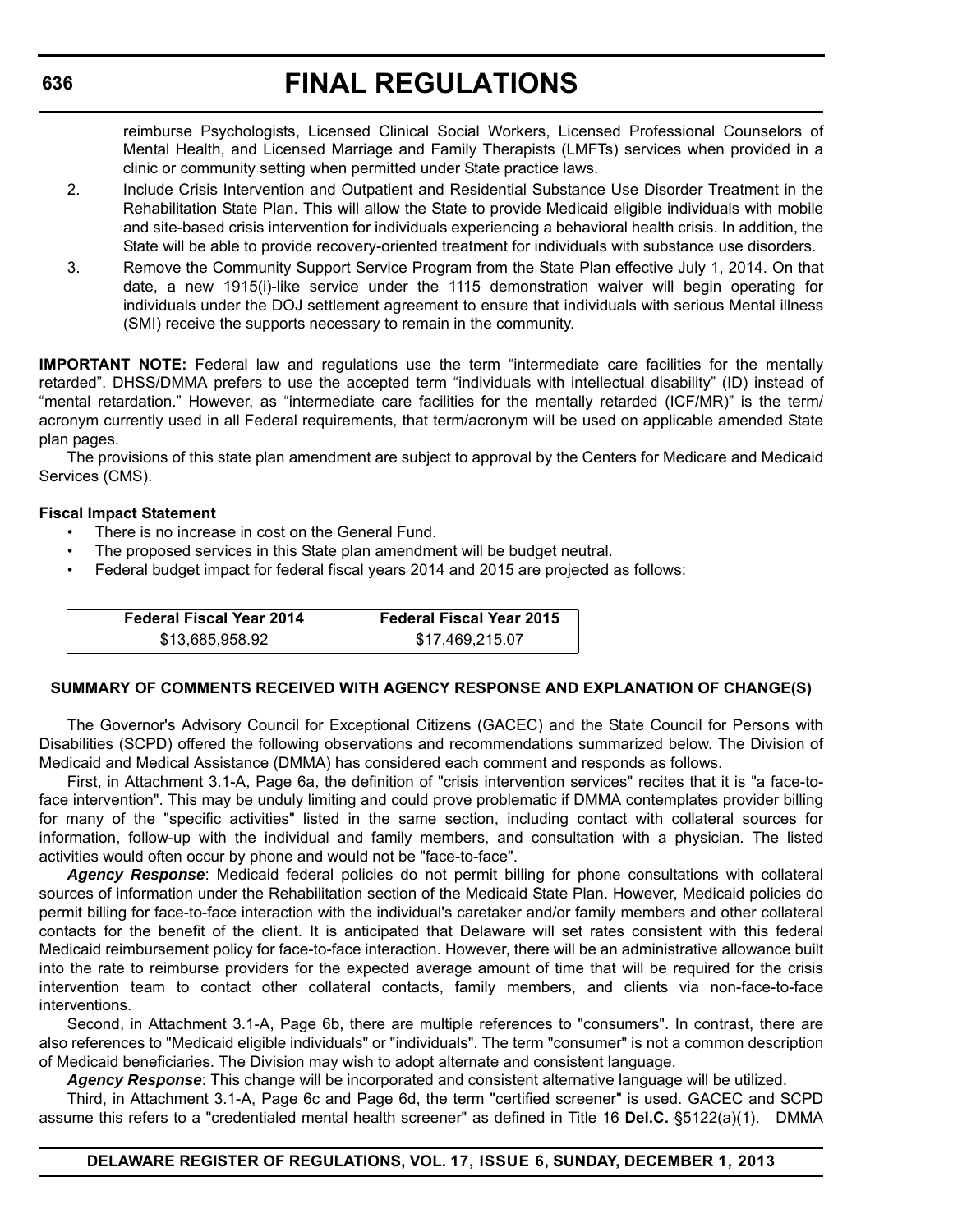includes definitions of some terms (e.g. "Licensed Behavioral Health Practitioner" in Attachment 3.1-A, Page 3 Addendum) but there is no definition of "certified screener". Moreover, neither the above statute nor the applicable regulation (16 **DE Admin Code** 6002) authorizes "certification" of screeners. Rather, they are "credentialed". DMMA may wish to conform the reference to the terminology used in the statute and regulation and provide a definition of the term.

*Agency Response*: The references to licensed behavioral health practitioner apply only to the Centers for Medicare & Medicaid Services (CMS) authority granted under Medicaid or other remedial care provided by licensed practitioners at 42 CFR 440.60. References to certified screeners under the Rehabilitation authority at 42 CFR 440.160(d) will be changed to credentialed and references to compliance with State requirements will be added to the State Plan.

Fourth, in Attachment 3.1-A, Page 6d, DMMA refers to "Advanced Practice Nurse and employment under a formal protocol with a Delaware licensed physician". This makes no sense grammatically and substantively. The Councils assume the Division intended to refer to an advanced practice nurse operating "in collaboration with" a physician. See Title 24 **Del.C.** §1902(b)(1). There is no requirement that an APN be employed by a physician.

*Agency Response*: This change has been made.

Fifth, in the same Attachment 3.1-A, Page 6d, the list of practitioners includes "Licensed Physician Assistant and employment under the delegated authority of a licensed physician." This makes no sense grammatically and substantively. There is no requirement that an LPA be "employed" by a physician. See Title 24 **Del.C.** §1770. The LPA must be "supervised" by a physician. Moreover, this is the only reference to licensed physician assistant in the entire regulation. There are many lists of practitioners authorized to provide Medicaid-reimbursable services. LPAs are omitted from the lists. See, e.g., Attachment 3.1-A, Pages 6b, 6c, 6e, 6h, 6i; and Attachment 4.19-B, Page 3a Addendum. The Division may wish to assess whether LPAs should be included in some of these sections. Finally, the Division may wish to correct the grammar in the final bullet on Page 6d.

*Agency Response*: The Division has made the wording change "supervised by a physician." The Division has considered provider qualifications under this State Plan Amendment and the language reflects the desired reimbursement and coverage policy of the State. The wording of the final bullet has been modified.

Sixth, there is an anomaly in the age standards within the regulation. A "certified peer" must be at least 21 years of age. See Attachment 3.1-A, Page 6e. Other unlicensed staff, including a "recovery coach", can be 18 years of age. See Attachment 3.1-A, Page 6h and Page 6i. Moreover, page 6h includes "certified peers" as "unlicensed staff" who can be age 18. The references are inconsistent and the rationale for the divergent standards is not intuitive.

*Agency Response*: A certified peer on a crisis intervention team must be 21 years of age. Licensed and unlicensed staff including recovery coaches and certified peers providing outpatient substance use disorder treatment may be 18 years of age or older. Because of the nature of crisis intervention, any certified peer on a crisis intervention team must be over age 21.

#### **FINDINGS OF FACT:**

The Department finds that the proposed changes as set forth in the October 2013 *Register of Regulations* should be adopted.

**THEREFORE, IT IS ORDERED**, that the proposed regulation to amend the Delaware Title XIX Medicaid State Plan regarding *Medicaid Rehabilitative Services* is adopted and shall be final effective December 10, 2013.

Rita M. Landgraf, Secretary, DHSS

**\*Please Note: Due to the size of the final regulation, it is not being published here. A copy of the regulation is available at:**

**[Title XIX Medicaid State Plan Medicaid Rehabilitative Services](http://regulations.delaware.gov/register/december2013/final/17 DE Reg 634 12-01-13.htm)**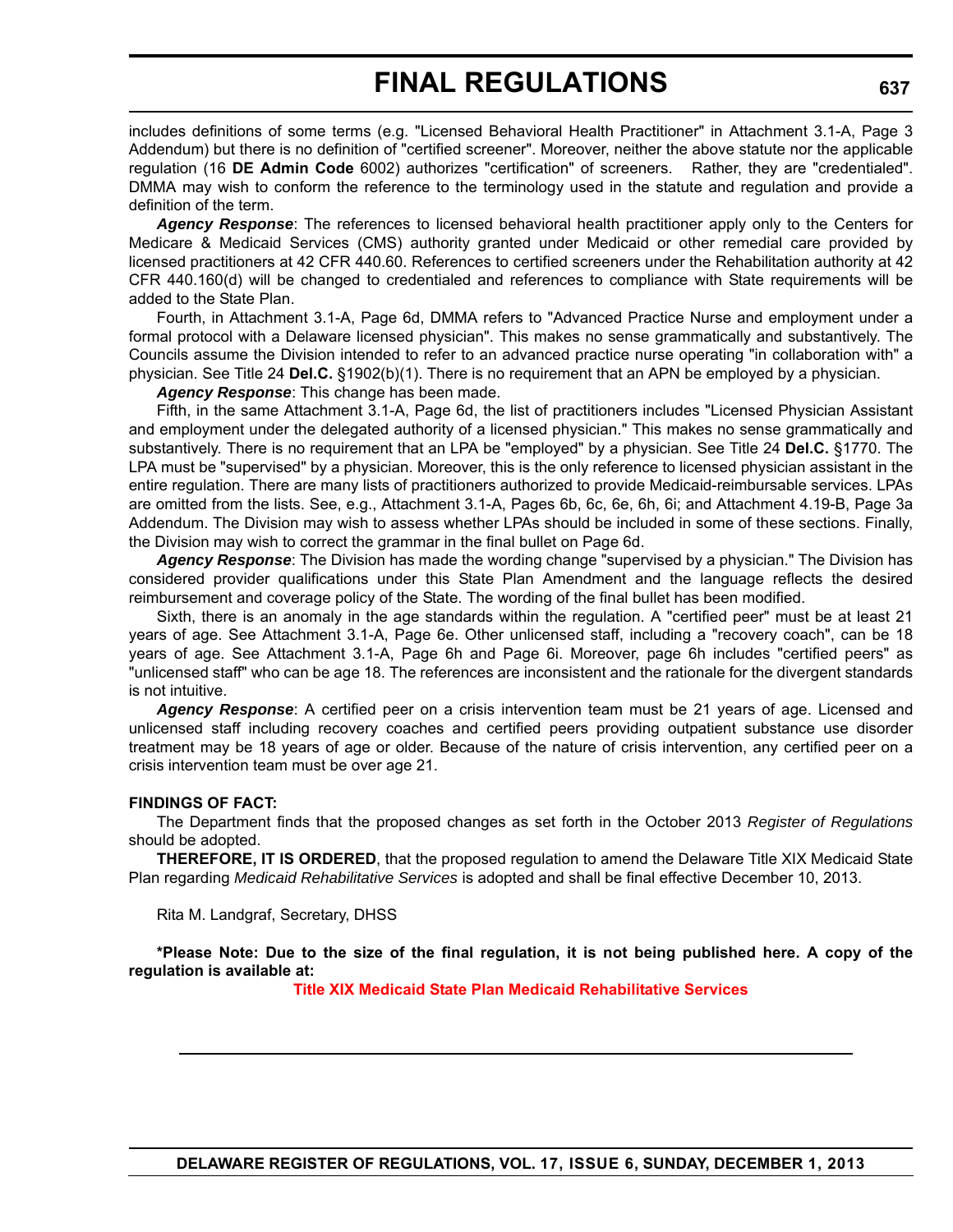# **FINAL REGULATIONS**

# **DIVISION OF SOCIAL S[ERVICES](http://www.dhss.delaware.gov/dhss/dss/index.html)**

Statutory Authority: 31 Delaware Code, Section 512 (31 **Del.C.** 512)

#### **ORDER**

#### **Delaware's Temporary Assistance for Needy Families (TANF) [State Plan Amendment](#page-4-0)**

#### **NATURE OF THE PROCEEDINGS:**

Delaware Health and Social Services ("Department") / Division of Social Services (DSS) initiated proceedings to amend the Delaware Temporary Assistance for Needy Families (TANF) State Plan regarding program implementation. The Department's proceedings to amend its regulations were initiated pursuant to 29 **Delaware Code** Section 10114 and its authority as prescribed by 31 **Delaware Code** Section 512.

The Department published its notice of proposed regulation changes pursuant to 29 **Delaware Code** Section 10115 in the October 2013 *Delaware Register of Regulations* requiring written materials and suggestions from the public concerning the proposed regulations to be produced by October 31, 2013 at which time the Department would receive information, factual evidence and public comment to the said proposed changes to the regulations.

#### **SUMMARY OF PROPOSAL**

The Division of Social Services (DSS) hereby affords the public notice of its intention to amend the Delaware Temporary Assistance for Needy Families (TANF) State Plan regarding program implementation.

#### **Statutory Authority**

- "Title IV-A of the Social Security Act, Section 402, *Eligible States; State Plan*
- "Section 402(a)(1)(A) of the Social Security Act, *General Provisions*
- "Section 402(b) of the Social Security Act, *Plan Amendments*
- "Section 4004 of the Middle Class Tax Relief and Job Creation Act of 2012 (Public Law 112-96), *Spending Policies for Assistance Under State TANF Programs*
- "147th Delaware General Assembly, House Bill #75, *Civil Marriage Equality and Religious Freedom Act of 2013*

### **Background**

The Personal Responsibility and Work Opportunity Reconciliation Act (PRWORA) of 1996 (Public Law 104- 193) provides funding to states through the Temporary Assistance for Needy Families (TANF) block grant. The TANF block grant is used to provide cash assistance, services and work programs for needy families, utilizing federal TANF funds along with state funds to develop and deliver services to needy families.

Delaware's TANF program is administered by Delaware Health and Social Services (DHSS)/ Division of Social Services (DSS) and is delivered through a collaborative partnership among Delaware's Department of Health and Social Services, Department of Labor (DOL), the Delaware Economic Development Office (DEDO) and, the Delaware Transit Corporation (DTC).

Delaware operates its TANF program in accordance with a State Plan which describes how DHSS/DSS will administer the State's TANF-funded cash assistance program. Section 402 of the Social Security Act requires that States periodically submit to the Secretary of the United States Department Health and Human Services a TANF state plan to maintain or renew their status as an "eligible State". In general, the State plan describes the eligibility rules, the populations served, the programs offered, and the State maintenance of effort spending.

### *TANF State Plan Amendments*

In accordance with section 402(b) of the Social Security Act, Delaware will amend its TANF State Plan whenever the DHSS/DSS determines there is a significant change in program policy or rule.

### **Summary of Proposal**

The following plan amendments modify Delaware's currently approved state plan that is effective from October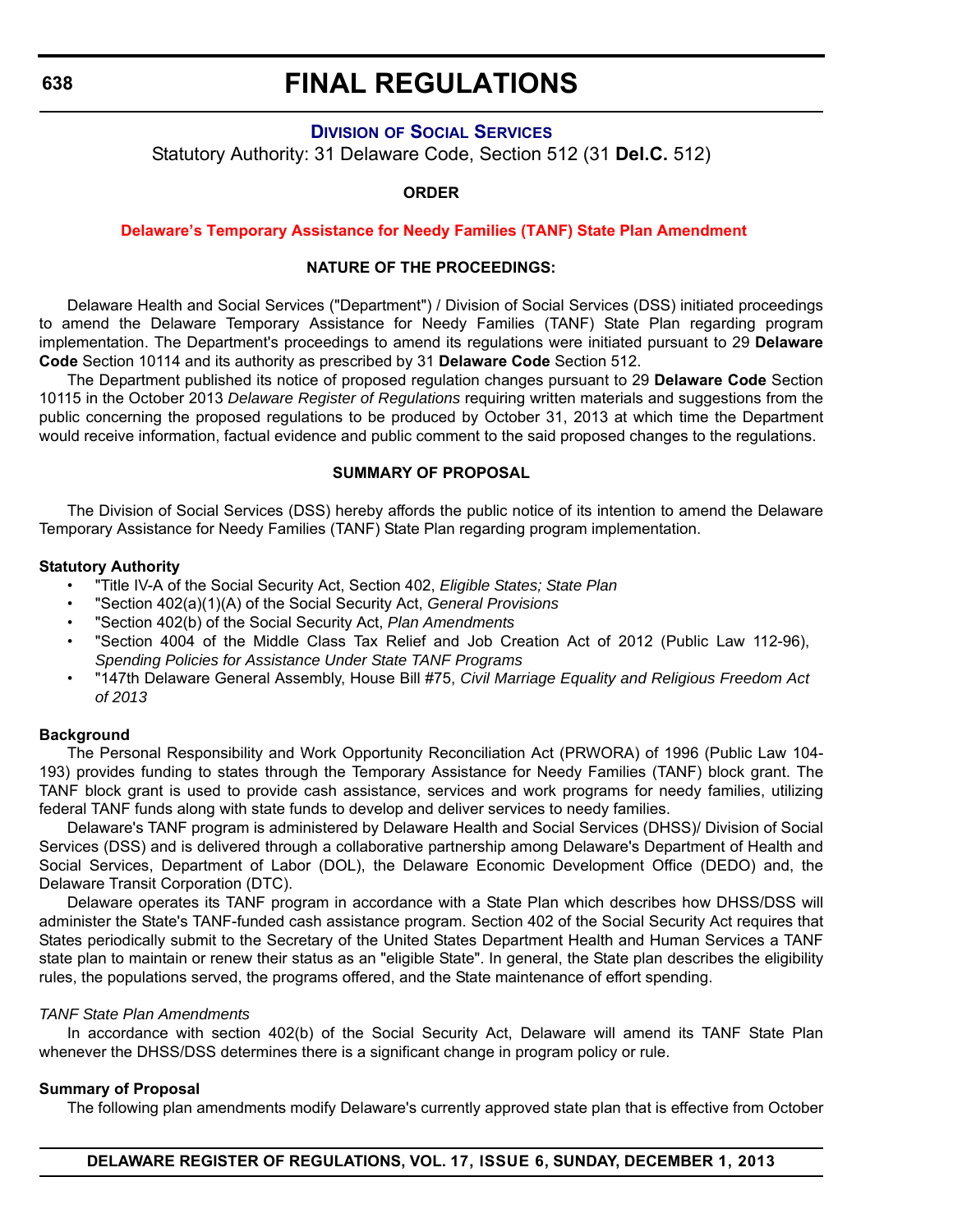#### 1, 2011 through September 30, 2014.

To maintain compliance with the Social Security Act, Division of Social Services (DSS) proposes to amend the following TANF State plan sections and policy to reflect two (2) policy changes and to meet one (1) federally mandated State plan inclusion, effective October 1, 2013.

The two (2) policy changes are:

- 1. In the section titled "*Needy Families*" on page 4: The Delaware TANF State plan is updated to specify that the TANF program affords partners in a same gender marriage the same program rights, benefits, responsibilities, obligations, and duties as afforded different gendered married partners. This revision reflects a change in Delaware law that resulted from the Civil Marriage Equality and Religious Freedom Act of 2013. This Act became effective on July 1, 2013.
- 2. In the section titled "*Efforts to Reduce Out-of-Wedlock Births*" on page 30: The Delaware TANF State plan is updated to include the Jobs for Delaware Graduates program as a means to reduce out of wedlock/teen pregnancies.

The plan also notes that Delaware may use Maintenance of Effort (MOE) spending to fund the programming. States are required to include in their State plan efforts to reduce out of wedlock pregnancies.

The one (1) federally mandated TANF State plan component is:

1. In the section titled "*TANF Benefits Issued Via Electronic Benefit Transfer (EBT)*" on page 37 and on page 38: Section 4004 of the Middle Class Tax Relief and Job Creation Act of 2012 (Public Law 112- 96) requires States to include in their TANF State plans, policies and procedures instituted to ensure TANF recipients do not access TANF benefits via Electronic Benefit Transfer (EBT) at gambling institutions, liquor stores, or adult oriented entertainment establishments.

Delaware does not issue TANF benefits via EBT, and therefore has not developed policies or procedures to limit access to EBT for TANF recipients.

DSS will receive public comment for these amendments to the State plan and will file the amendments with the federal Department of Health and Human Services, Administration for Children and Families (ACF). All comments received during the comment period will receive consideration for the proposed amendment of the Delaware TANF State plan.

### **SUMMARY OF COMMENTS RECEIVED WITH AGENCY RESPONSE**

The Governor's Advisory Council for Exceptional Citizens (GACEC) and the State Council for Persons with Disabilities (SCPD) offered the following observations summarized below. The Division of Social Services (DSS) has considered each comment and responds as follows.

First, given enactment of Delaware's Civil Marriage Equality and Religious Freedom Act of 2013, the Plan is being updated to afford partners in a same gender marriage the same program rights, benefits, responsibilities and obligations as different gendered marriage partners. The proposed amendment in this context is straightforward and summarizes the effect of the new State law.

Second, federal legislation requires states which issue electronic benefits to have policies to deter TANF recipients from conducting a benefit transfer transaction in liquor stores, casinos, and adult oriented entertainment venues. In response to the federal requirement, DSS is adding a provision confirming that it does not issue TANF benefits electronically. Rather it issues checks via PNC bank. DSS confirms that, if it converts to an electronic benefit system in the future, it will amend the TANF Plan to include safeguards against transactions in liquor stores, casinos, and adult oriented entertainment venues.

Third, there is a federal requirement that the TANF Plan include methods to reduce out-of-wedlock births. DSS is adding one program to the section describing such efforts. Specifically, DSS notes that the Jobs for Delaware Graduates program provide services to needy children attending middle schools in Delaware which target multiple objectives, including reduction in out of wedlock/teen pregnancies.

*Agency Response*: DSS thanks both Councils for their affirmation.

### **FINDINGS OF FACT:**

The Department finds that the proposed changes as set forth in the October 2013 *Register of Regulations* should be adopted.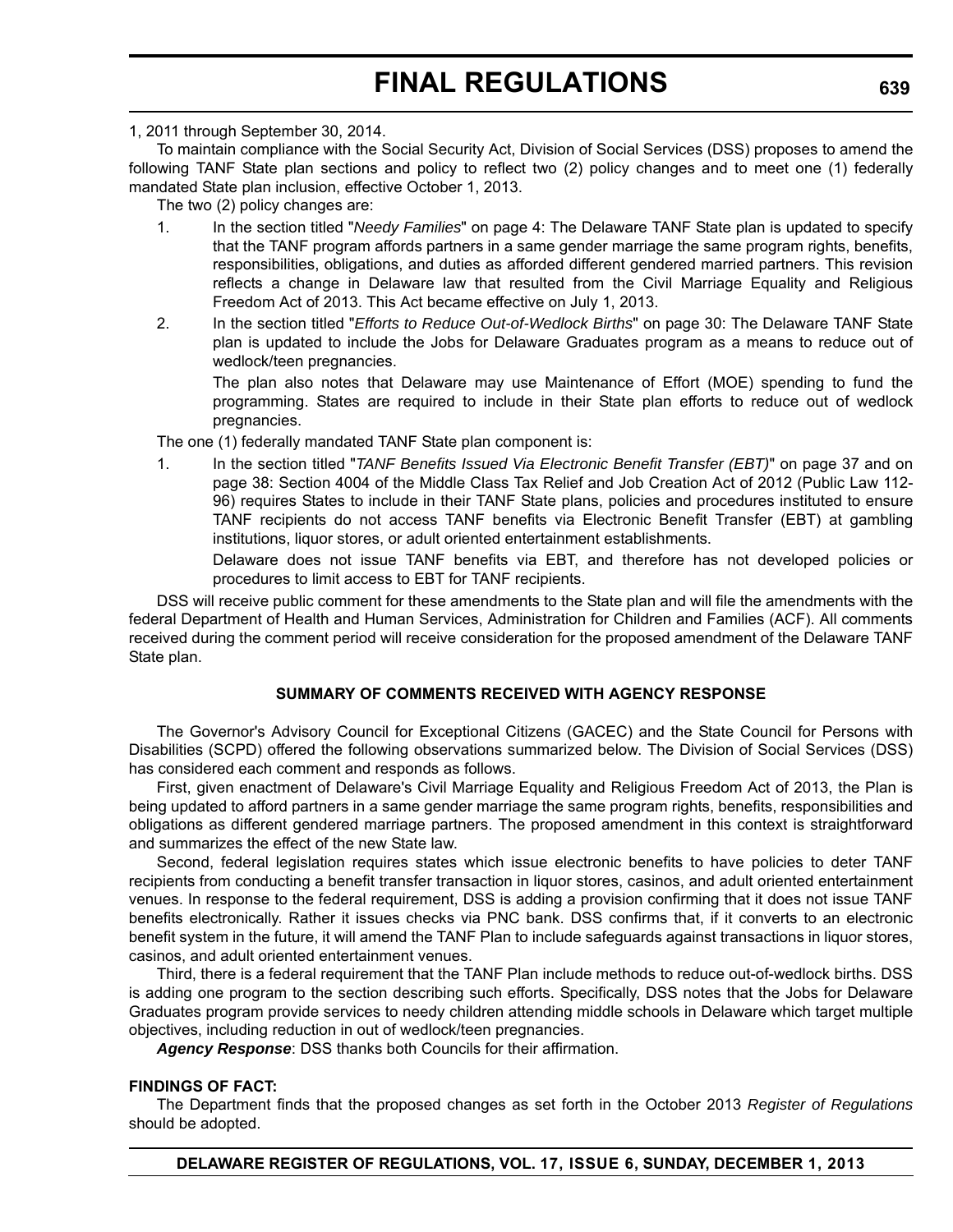**THEREFORE, IT IS ORDERED**, that the proposed regulation to amend the Delaware Temporary Assistance for Needy Families (TANF) State Plan regarding program implementation is adopted and shall be final effective December 10, 2013.

Rita M. Landgraf, Secretary, DHSS

**\*Please note that no changes were made to the regulation as originally proposed and published in the October 2013 issue of the** *Register* **at page 406 (17 DE Reg. 406). Therefore, the final regulation is not being republished. A copy of the final regulation is available at:**

**[Delaware's Temporary Assistance for Needy Families \(TANF\) State Plan Amendment](http://regulations.delaware.gov/register/december2013/final/17 DE Reg 638 12-01-13.htm)**

# **[DEPARTMENT OF NATURAL RESOURCES AND ENVIRONMENTAL](http://www.dnrec.delaware.gov/Air/Pages/Air-Quality.aspx) CONTROL**

**DIVISION OF AIR QUALITY**

Statutory Authority: 7 Delaware Code, Chapter 60; (7 **Del.C.**, Ch. 60) 7 **DE Admin. Code** 1140 **Secretary's Order No.: 2013-A-0055**

**1140 [Delaware National Low Emission Vehicle Program](#page-4-0)**

**Date of Issuance: November 15, 2013 Effective Date of the Amendment: December 11, 2013**

Under the authority vested in the Secretary of the Department of Natural Resources and Environmental Control ("Department" or "DNREC") the following findings, reasons and conclusions are entered as an Order of the Secretary in the above-referenced rulemaking proceeding. These amendments to the Delaware Low Emission Vehicle Program will allow Delaware to efficiently reduce the impacts of toxic air pollution from our fleet of vehicles, while continuing to make progress toward the federal attainment of the national ambient air quality standards.

#### **Background and Procedural History**

This Order considers the proposed regulatory amendments to 7 **DE Admin. Code** 1140: Delaware Low Emission Vehicle Program. The primary purpose of this promulgation is to (1) remove the requirements that provide for prospective incorporation of revisions made by California; and (2) update certain provisions and adopt by reference the applicable sections within Title 13 of the California Code of Regulations that comprise California's Low Emission Vehicle III (LEV III) standard and the Greenhouse Gas (GHG) standard for model years 2015 to 2025.

The Clean Air Act ("CAA") establishes the framework for controlling mobile source emissions. Section 208 of the CAA allows California to regulate tailpipe emissions from mobile sources, and CAA Section 177 allows other states to adopt the California standards. Delaware is currently regulating mobile sources pursuant to its adoption of California Low Emission Vehicle II (LEV II) requirements. California has revised its LEV II requirements to LEV III requirements. Delaware currently has two options under the CAA, to wit: (1) adopt the LEV III requirements; or (2) revert to the federal program. This proposed action seeks to adopt the LEV III standards by incorporating by reference the applicable sections within Title 13 of the California Code of Regulations as they exist on December 31, 2012.

Contrary to concerns voiced by various members of the public during the course of this promulgation, the aforementioned adoption method does not "lock" Delaware to future changes adopted by California. If California makes any changes to its requirements, they will have no effect in Delaware because Delaware's proposal incorporates the California requirements as they exist on December 31, 2012. Each time that California makes a change to its requirements, Delaware will, in turn, evaluate that change, and propose to either adopt the new California requirement or revert to the federal program. Either way, a regulatory revision will be necessary, subject to all of the provisions of 7 **Del.C.** Chapter 60 and 29 **Del.C.** Chapter 101.

Additional concern was raised by the public with regard to the burden placed on taxpayers should this proposed action be promulgated by the Department. Specific comments opined that to blame Delaware's pollution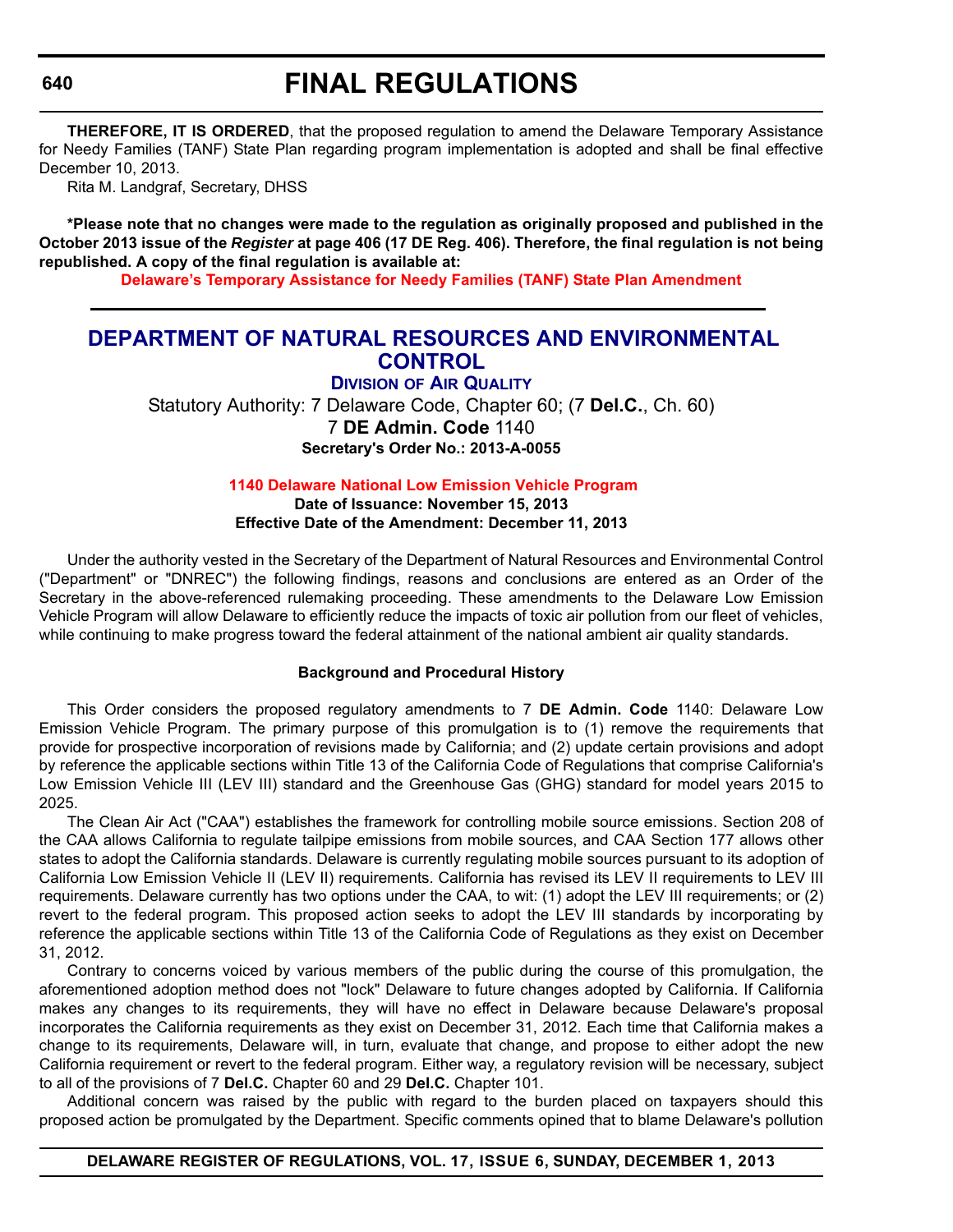on auto emissions was not logical, and that the secondary cost to Delaware taxpayers would be obscene. In response to such comment, the Department seeks to adopt this regulation because Delaware has poor air quality, and auto emissions are a significant source of air pollutants in Delaware. The most recent emission inventory data for Delaware shows vehicle emissions have become the largest source of pollution in the state. Mobile sources in the on-road and off-road categories account for 91% carbon monoxide (CO) emissions, 64% in NOx emissions, and 56% in VOC emissions, respectively. Further, the transportation sector is one of the largest contributors of greenhouse gases in Delaware, producing close to 29% of all such emissions.

As noted above, Delaware adopted the LEV II requirements in December 2010. California has since adopted LEV III requirements, and Delaware now has the option of either adopting the LEV III requirements or reverting to the federal program. Because mobile sources are becoming the largest part of Delaware's overall emissions inventory, and because Delaware's air quality does not meet federal health based standards, and because LEV III requirements are reasonable and have greater emission benefit than the current federal program, the Department's Division of Air Quality recommends the adoption of LEV requirements. Thus, I believe the adoption of LEV III requirements is a reasonable and highly cost-effective means to reduce auto emissions.

With regard to other comments suggesting that the adoption of the LEV III will result in Delawareans traveling to other states (such as New Jersey) to purchase their cars because they will be less expensive (due to lesser pollution rules), it should be noted that the LEV III requirements have already been adopted in surrounding states, including New Jersey, Pennsylvania, and Maryland. In addition to California and these three states, 10 other states have adopted the standards: Oregon, Washington, New York, Vermont, Maine, Massachusetts, New Mexico, Rhode Island, Connecticut and Arizona. Vehicles purchased in any of these states must be certified to the LEV III emission standards.

Responding again to the numerous comments received by the Department regarding the projected increased costs for a new vehicle in 2025, the Department has set forth the economics associated with the proposed revision to adopt the LEV III requirements. The estimated cost of LEV III was presented at the public hearing as \$1,900.00 per vehicle price increase in 2025, due to technology upgrades. These increased costs will be further offset and result in a much greater savings from the improved fuel economy, resulting in a 3:1 savings over the projected increase. This estimated cost/savings was taken directly from work done by California when they adopted the LEV III requirements. LEV III is comprised of three main components: (1) a Greenhouse Gas ("GHG") component; (2) an exhaust/evaporative component; and (3) a Zero Emission Vehicle (ZEV) component. The Department proposal is to adopt the GHG and tailpipe/evaporative components, but not the ZEV component. Given the cost concerns raised in public comments, the Department has reviewed the California work again, and found that the aforementioned \$1,900.00 cost (actually, \$1,840.00 which the Department rounded up) included the ZEV component, which the Department is not proposing to adopt. Without the ZEV component, California estimated the cost of the LEV III program to be \$170.00 per light-duty passenger vehicle in 2017, up to a maximum of \$1,360.00 for light duty trucks in 2025; however, this calculation does not include the anticipated fuel savings which are projected to be significantly greater than any limited price impact.

It should also be noted that Delaware consumers will likely see this increase in cost in the near future in Delaware, regardless of whether LEV III requirements are adopted in Delaware. Because our neighboring states - Maryland, Pennsylvania and New Jersey - have all adopted LEV III, residents of these states can only purchase vehicles that meet LEV III standards. Should Delaware choose to not adopt LEV III, and the Delaware dealers inventoried non-LEV III vehicles, they could not sell them to residents of these border states. Because of this, Delaware dealers will more than likely inventory only LEV III cars, regardless of whether Delaware adopts LEV III. Furthermore, since all border states have adopted LEV III, only cars that meet LEV III standards may be sold in these states, so the Delaware adoption of LEV III will have no impact on cost to Delaware residents that purchase vehicles from surrounding states' dealerships. The Department notes that, from a practical standpoint, there will be no cost difference to Delaware citizens as a result of this action. Thus, because adjacent states have adopted this standard, Delawareans will be purchasing these vehicles regardless, whether in Delaware or in adjacent states, and adopting the LEV III standard ensures that residents also receive the extended warranty and other benefits.

If, however, the Department chooses not to adopt LEV III requirements, Delaware citizens would be placed at a disadvantage relative to surrounding states, due to the fact that any car sold to a resident of a state that has adopted LEV III receives an extended 15 year, 150,000 mile warranty. Any car sold to a resident of a state that has not adopted LEV III, however, gets the standard 10 year, 120,000 mile warranty. The car is the same car, however, the warranty period is based upon the status of the resident's home state only. Delaware's adoption of LEV III benefits Delaware citizens by providing them with a better warranty, at no additional cost.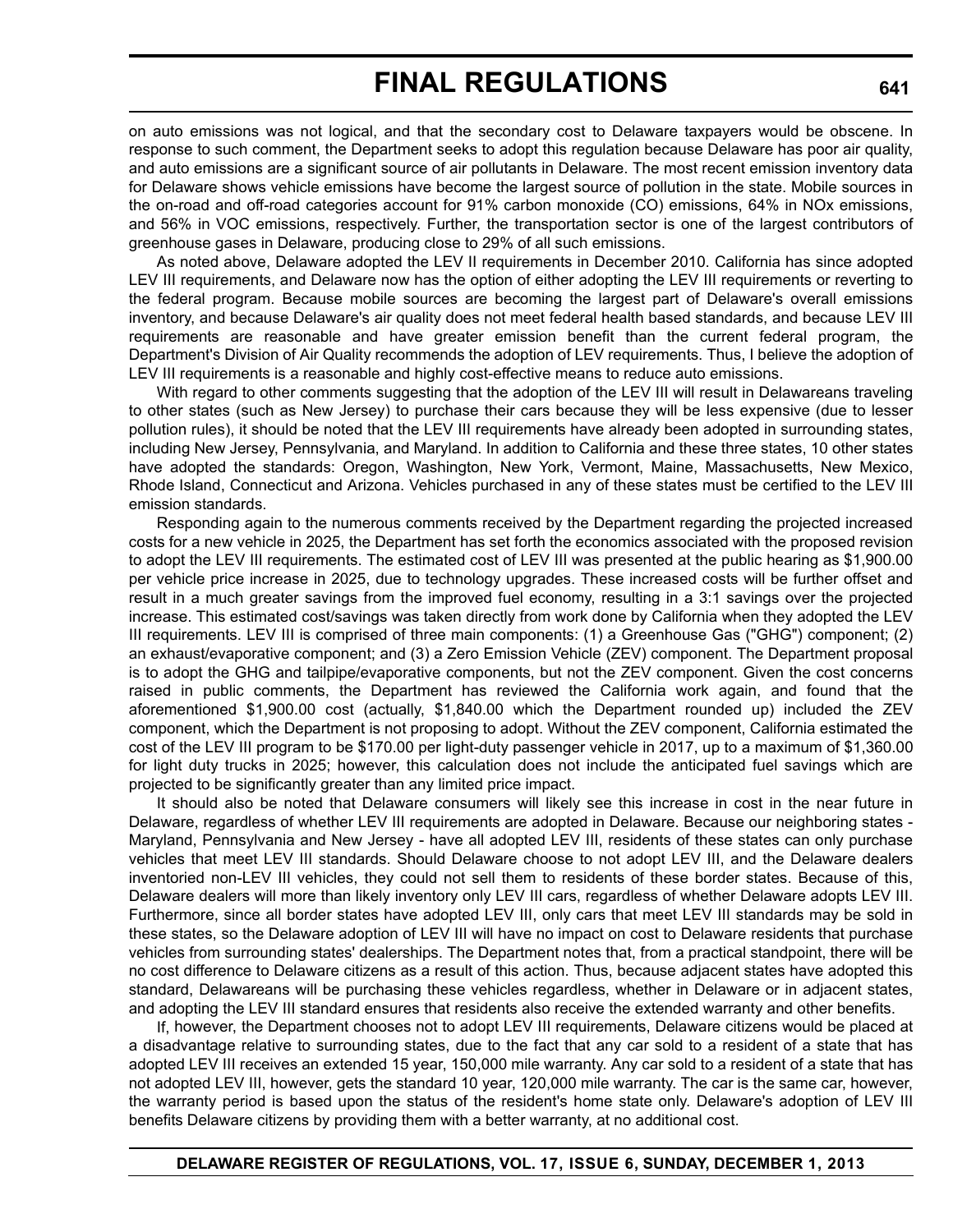# **FINAL REGULATIONS**

With regard to comments received by the Department concerning how increased repair costs were factored into the economic analysis, and the correlating impact of the increased warranty period on the final price of a vehicle, the Department notes that this comment asserts that LEV III vehicles will be more complex, and that there is a relationship between vehicle complexity and repair/maintenance cost. The Department's Division of Air Quality maintains that the cost of any new technology needed to meet LEV III requirements is clearly factored into the California and EPA cost analysis, and the Department believes that the refinement of current vehicle technology is adequate to meet the new requirements. EPA explains in their Tier 3 Vehicle Emissions and Fuel Standards (March 2013) proposal that,

"…the federal fleet is already demonstrating actual emissions performance that is much cleaner than the level to which it is currently being certified. Although the vehicles that make up the federal light-duty fleet are capable of meeting lower standards there is no impetus for vehicle manufacturers to certify their respective fleets to anything lower than the current requirements. In addition, we anticipate that not every technology will be required on all vehicles to meet the proposed standards. While catalyst loading and engine calibration changes will most likely be applied on all vehicles, only the most difficult powertrain applications will require very expensive emissions control solutions such as active hydrocarbon absorbers. We expect that manufacturers will implement emission control solutions as a function of increasing cost and will avoid implementing very expensive designs whenever possible."

With respect to other concerns voiced at the time of the public hearing on September 23, 2013, one commenter stated that the adoption of these proposed amendments was viewed as a reversal of the Secretary's decision to adopt the LEV II standards. At that time, the Department did not include the dates by which California had adopted the standards. One of the purposes of this action is to correct this error by removing the provisions of existing 7 **DE Admin. Code** 1140 that provide for the prospective incorporation by reference of future revisions made by California and require that future changes be considered through a Delaware regulatory process.

Additional comments were received by the Department in this matter which argued whether global warming is occurring and questioned the need to reduce PM2.5 and GHG emissions, as well as the health impacts of PM2.5. The Department agrees with the overwhelming global scientific consensus that the increased atmospheric concentration of GHG emissions has intensified the greenhouse effect and is contributing to climate impacts ranging from greater temperature and precipitation variability, more extreme weather events, and sea level rise. These climate impacts threaten Delaware's economy, public health, air and water resources, infrastructure, and coastal resources, and can increase energy demand. Reducing emissions globally can help mitigate these impacts in the decades ahead. Further, the science is overwhelming that PM2.5 concentrations are a significant contributor to numerous respiratory related illnesses and particularly impact at-risk populations.

It should be noted that, in addition to the concerns noted within the public comment received by the Department as detailed above, numerous comment was also received which support the adoption of cleaner vehicle standards. Such comment indicated support for Delaware's adopting of the Low Emission Vehicle Program, and encouraged the Department to move forward expeditiously to finalize the adoption of the proposed amendments to 7 **DE Admin. Code** 1140.

Lastly, with regard to a few clerical errors caught subsequent to the initial proposed amendments to 7 **DE Admin. Code** 1140 being published in the Delaware *Register of Regulations*, the Department seeks to correct the same with minor, non-substantive revisions, so that the final amendments to 7 **DE Admin. Code** 1140 will be correct upon promulgation.

The Department's Division of Air Quality commenced the regulatory development process with Start Action Notice 2013-01. The Department published the initial proposed regulatory amendments in the September 1, 2013 Delaware *Register of Regulations* and held a public hearing on September 23, 2013. The Department's presiding hearing officer, Lisa A. Vest, prepared a Hearing Officer's Report dated November 15, 2013 (Report). The Report recommends certain findings and the adoption of the proposed revised Amendments as attached to the Report as Appendix A.

#### **Findings and Discussion**

I find that the proposed revised Amendments are well-supported by the record developed by the Department, and adopt the Report to the extent it is consistent with this Order. The Department's experts developed the record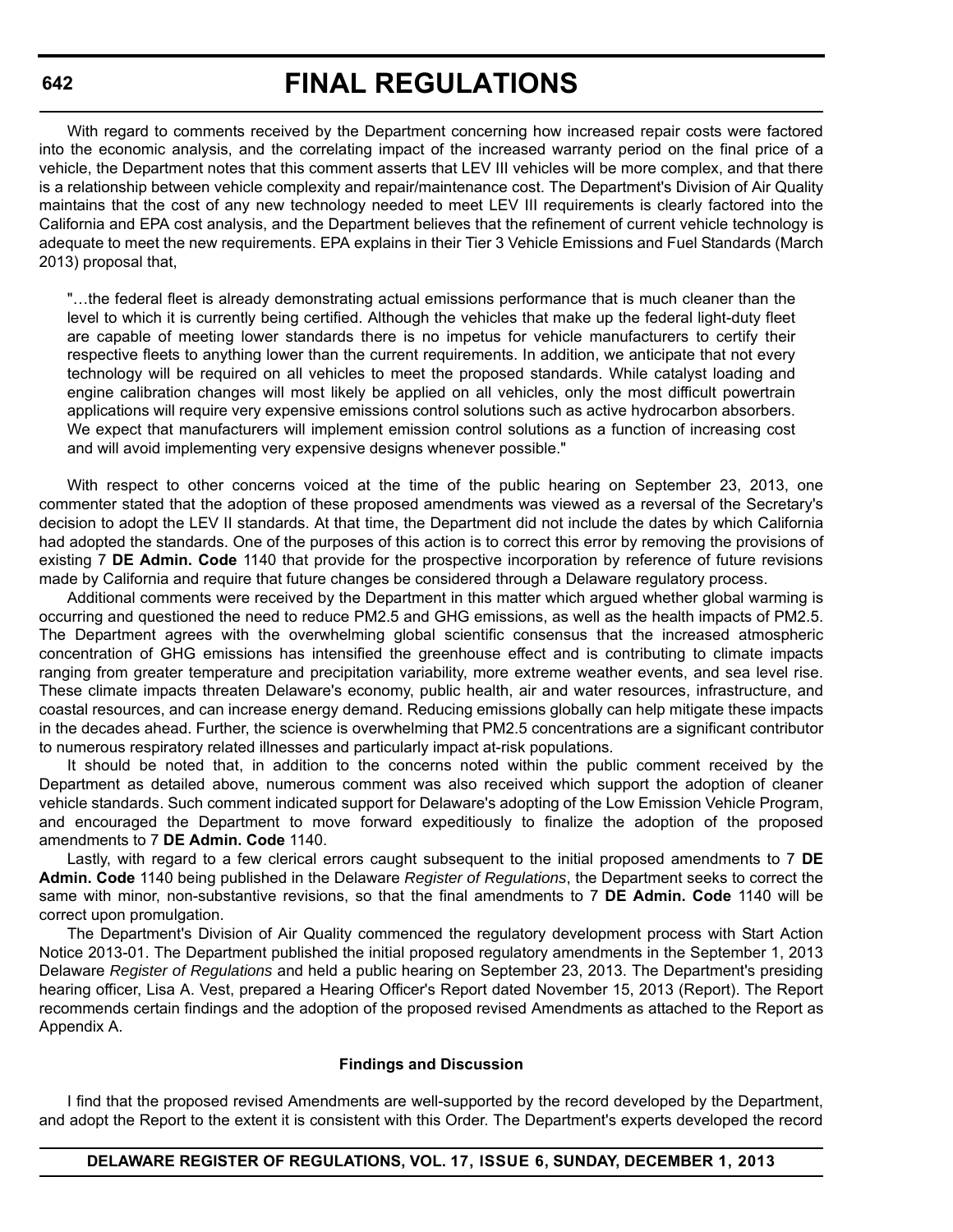and drafted the proposed revised Amendments. With regard to the public comment that was received by the Department, both at the time of the hearing and subsequent to the hearing held on September 23, 2013, I find that the Department's experts were responsive to the questions and concerns raised by the public, and provided thorough, rational responses and reasoned conclusions with respect to the same.

Furthermore, I find that the Department's experts in the Division of Air Quality fully developed the record to support adoption of these revised Amendments. With the adoption of the revised regulatory amendments to 7 **DE Admin. Code** 1140: Delaware Low Emission Vehicle Program, Delaware will be able to (1) remove the requirements that provide for prospective incorporation of revisions made by California; and (2) update certain provisions and adopt by reference the applicable sections within Title 13 of the California Code of Regulations that comprise California's Low Emission Vehicle III (LEV III) standard and the Greenhouse Gas (GHG) standard for model years 2015 to 2025.

In conclusion, the following findings and conclusions are entered:

1. The Department has jurisdiction under its statutory authority to issue an Order adopting these proposed revised Amendments as final;

2. The Department provided adequate public notice of the proposed Amendments, and provided the public with an adequate opportunity to comment on the proposed Amendments, including at a public hearing;

3. The Department held a public hearing on the proposed Amendments on September 25, 2013;

4. The Department's Hearing Officer's Report, including its recommended record and the recommended revised Amendments as set forth in Appendix A, are adopted to provide additional reasons and findings for this Order;

5. The recommended revised Amendments do not reflect any substantive change from the initial proposed regulation Amendments as published in the September 1, 2013, Delaware *Register of Regulations*;

6. The recommended revised Amendments should be adopted as final regulation Amendments because Delaware will then be enabled to (1) remove the requirements that provide for prospective incorporation of revisions made by California; and (2) update certain provisions and adopt by reference the applicable sections within Title 13 of the California Code of Regulations that comprise California's Low Emission Vehicle III (LEV III) standard and the Greenhouse Gas (GHG) standard for model years 2015 to 2025; and

7. Adopting these amendments will allow Delaware to receive omission reduction credits that it would otherwise not receive if it were not to adopt these measures, and Delaware residents purchase vehicles equipped with LEV III technology either in Delaware or from surrounding states;

8. The Department shall submit this Order approving the final regulation Amendments to the Delaware *Register of Regulations* for publication in its next available issue, and provide such other notice as the law and regulation require and the Department determines is appropriate.

Collin P. O'Mara, Secretary

### **1140 Delaware National Low Emission Vehicle Program**

### **12/11/2013**

### **1.0 Purpose**

- 1.1 The provisions of this regulation establish in Delaware a LEV Low Emission Vehicle (LEV) program, which incorporates the requirements of the California LEV program.
- 1.2 The LEV program shall apply to all new model year 2014 and subsequent model year motor vehicles that are passenger cars, light-duty trucks, **[and]** medium-duty passenger vehicles**[, and medium-duty vehicles]** subject to the California LEV program and delivered for sale in Delaware.

### *(Break in Continuity of Sections)*

#### **12/11/2013**

### **5.0 NMOG fleet-wide average exhaust emission requirement New Vehicle Emission Requirements**

5.1 A manufacturer of model year 2014 or later passenger cars, light-duty trucks, or medium-duty vehicles delivered for sale in Delaware, shall demonstrate compliance with the NMOG fleet wide average exhaust emission requirement of Title 13, CCR, Section 1961, which average shall be based on the number of the manufacturer's vehicles subject to 2.1 of this regulation. No person, including a manufacturer or dealer, shall deliver for sale or lease, offer for sale or lease, sell or lease, import, acquire, receive, purchase or rent a new vehicle that is a 2014 or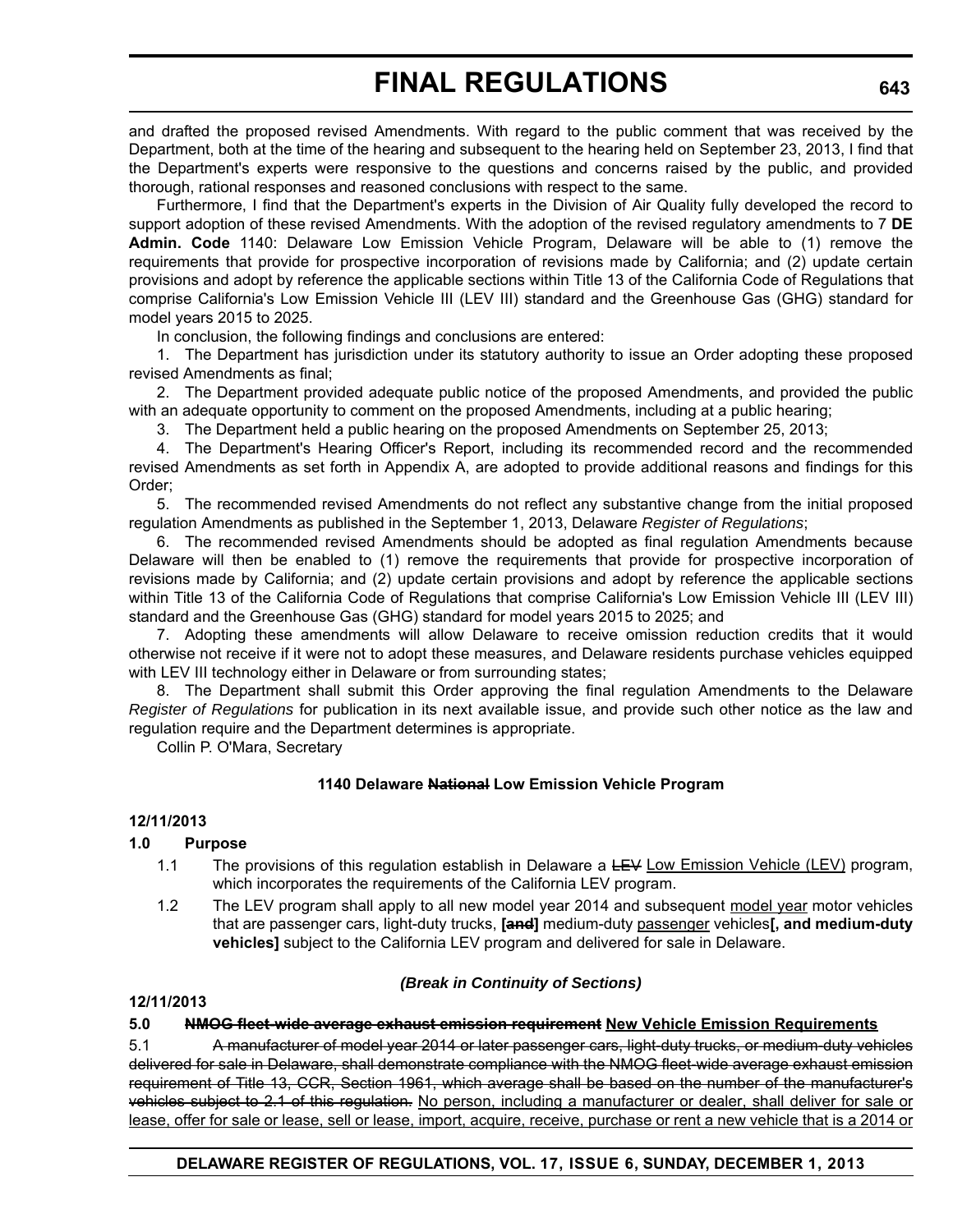# **FINAL REGULATIONS**

subsequent model-year passenger car, light-duty truck**[, and medium-duty vehicles,]** or medium-duty vehicle in Delaware unless the vehicle is California-certified and complies with the following criteria:

**\*Please note that no additional changes were made to the regulation as originally proposed and published in the September 2013 issue of the** *Register* **at page 295 (17 DE Reg. 295). Therefore, the final regulation is not being republished. A copy of the final regulation is available at: [1140 Delaware Low Emission Vehicle Program](http://regulations.delaware.gov/register/december2013/final/17 DE Reg 640 12-01-13.htm)**

**D[IVISION](http://www.dnrec.delaware.gov/fw/Pages/FWPortal.aspx) OF AIR QUALITY** Statutory Authority: 7 Delaware Code, Chapter 60; (7 **Del.C.**, Ch. 60) 7 **DE Admin. Code** 1147

**Secretary's Order No.: 2013-A-0054**

**1147 CO<sup>2</sup> Budget [Trading Program](#page-4-0) Date of Issuance: November 19, 2013 Effective Date of the Amendment: December 11, 2013**

Under the authority vested in the Secretary of the Department of Natural Resources and Environmental Control ("Department" or "DNREC") the following findings, reasons and conclusions are entered as an Order of the Secretary in the above-referenced rulemaking proceeding.

#### **Background and Procedural History**

This Order considers the proposed regulatory amendments to 7 **DE Admin. Code** 1147: Carbon Dioxide (CO2) Budget Trading Program - Regional Greenhouse Gas Initiative ("the RGGI Program"), which addresses  $CO<sub>2</sub>$ emissions from Electric Generating Units ("EGUs"). The RGGI Program is the nation's first mandatory, marketbased program to reduce emissions of carbon dioxide (CO2), the principal human-caused greenhouse gas. The States participating in RGGI (CT, DE, MA, MD, ME, NH, NY, RI, VT) have established a regional cap on CO<sub>2</sub> emissions from the power sector, and are requiring power plants to possess a tradable  $CO<sub>2</sub>$  allowance for each ton of  $CO<sub>2</sub>$  they emit.

This competitive carbon dioxide emissions trading program reduces  $CO<sub>2</sub>$  emissions from large coal and other fossil fuel fired electric generating units (units producing more than 25 Megawatts of electricity) in Delaware and the eight other States noted above by establishing a regional cap on the amount of  $CO<sub>2</sub>$  that power plants can emit through the issuance of a limited number of tradable  $CO<sub>2</sub>$  allowances. These large polluting power plants are required by each Participating State's regulations to have and surrender one RGGI allowance for every ton of carbon dioxide they emit into the atmosphere. The Participating States make allowances available to generators through a transparent, robust, and heavily monitored auction process. The proceeds from those auctions are returned to ratepayers in each state through energy efficiency investments and other clean energy programs.

The State of Delaware adopted authorizing RGGI legislation in 2008 to establish the  $CO<sub>2</sub>$  Budget Trading Program. Delaware, along with the other Participating States, is now proposing to update the regulations that guide the Delaware RGGI program, based on changes in the market and the program that have occurred over the past several years, specifically, based upon amendments made to the RGGI Model Rule. In December of 2005, a Memorandum of Understanding ("MOU") was signed by Delaware and the other aforementioned participating states that called for the development of a multi-state program designed to reduce the emission of  $CO<sub>2</sub>$  from large EGUs. The MOU also called for the RGGI states to conduct a comprehensive program review of the  $CO<sub>2</sub>$  Budget Trading Program in 2012.

Proposed amendments to the RGGI Program arising from the 2012 program review have been incorporated in an Updated Model Rule. These proposed changes include a change in the size and structure of the  $CO<sub>2</sub>$  allowance cap, as well as other program modifications. The amendments to the Model Rule will be incorporated into the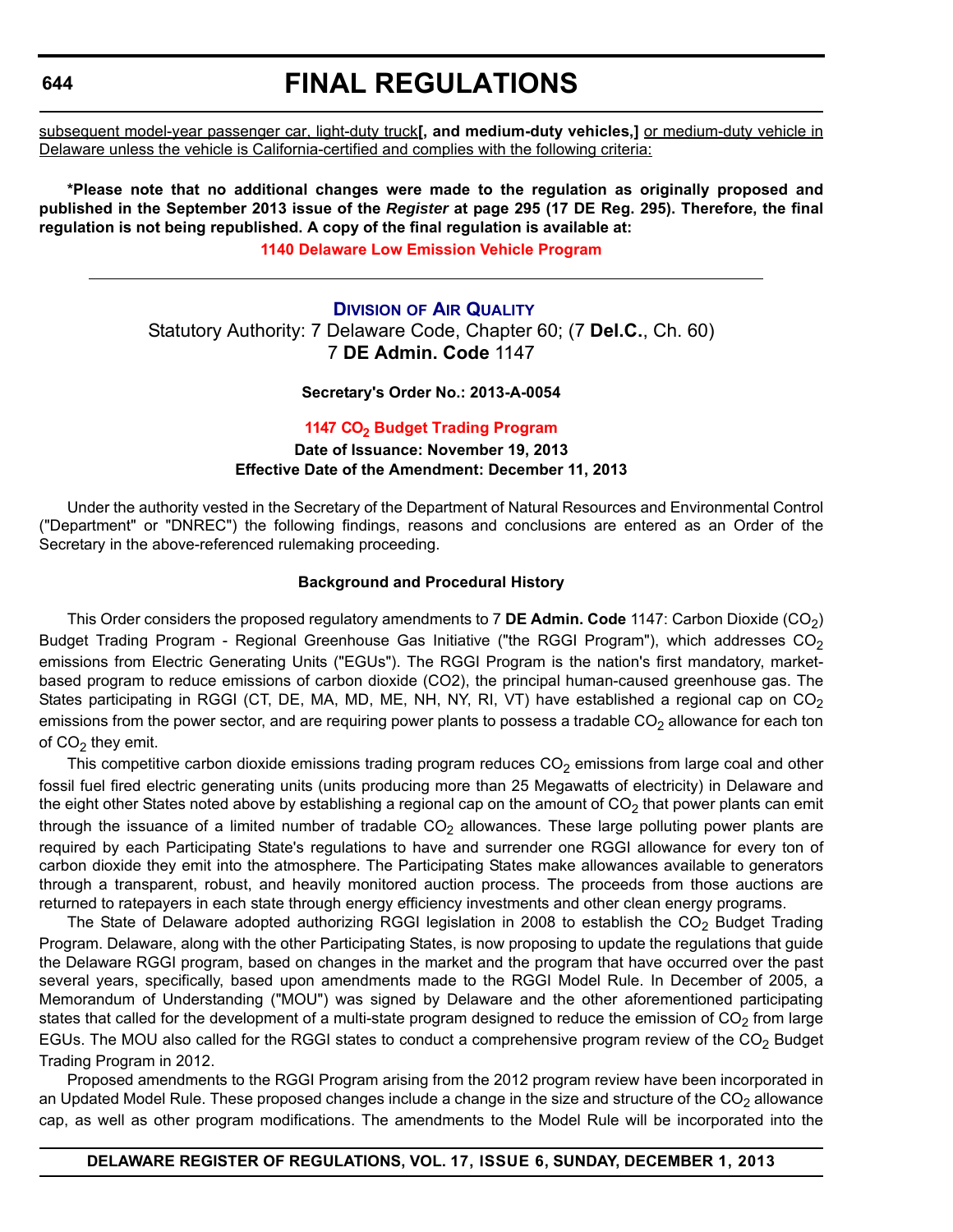Department's proposed amendments to 7 **DE Admin. Code** 1147, to ensure that Delaware's RGGI regulations are current with market conditions and continue to support reductions of  $CO<sub>2</sub>$  in the electricity generation sector.

Concerns were voiced in public comment during the promulgation process as to whether the Department has the statutory authority to amend the aforementioned  $CO<sub>2</sub>$  allowance cap, which is a market-based approach to reducing  $CO<sub>2</sub>$  emissions in the power sector, and is similar to the existing cap and trade programs for  $SO<sub>2</sub>$  and NOx under the Clean Air Act. Although there are costs associated with compliance, the purpose of the program is to stabilize and reduce  $CO<sub>2</sub>$  emissions.

Delaware Code Title 7, Chapter 60, Sub-Chapter II-A establishes Delaware's participation in the RGGI program. Specifically, 7 **Del.C.** §6043(a)(9) sets the initial emissions cap, and also states that "The cap and Delaware's allocation may be adjusted in the future" Thus, the Department believes that the statute grants the DNREC Secretary the authority to further reduce the emissions cap to comply with the emissions reduction goal.

Additionally, 7 **Del.C.** §6044(a) authorizes the Secretary of the Department to implement and participate in the Regional Greenhouse Gas Initiative (RGGI). And §6044(c) authorizes the Secretary of the Department to promulgate regulations to implement the RGGI cap and trade program consistent with the RGGI Memorandum of Understanding, as amended. The Department believes that, based upon the aforementioned sections of the Delaware Code, the Secretary of the Department has the authority by regulation to implement the amendment to the  $CO<sub>2</sub>$  budget trading program and adjust the emissions cap.

The Department's Division of Air Quality commenced the regulatory development process with Start Action Notice 2013-05. The Department published the initial proposed regulatory amendments in the September 1, 2013 *Delaware Register of Regulations* and held a public hearing on September 25, 2013. The Department's presiding hearing officer, Lisa A. Vest, prepared a Hearing Officer's Report dated November 15, 2013 (Report). The Report recommends certain findings and the adoption of the proposed Amendment as attached to the Report as Appendix A.

#### **Findings and Discussion**

I find that the proposed Amendment is well-supported by the record developed by the Department, and adopt the Report to the extent it is consistent with this Order. The Department's experts developed the record and drafted the proposed Amendments. With regard to the public comment that was received by the Department, both at the time of the hearing and subsequent to the hearing held on September 25, 2013, I find that the Department's experts were responsive to the questions and concerns raised by the public, and provided thorough, rational responses and reasoned conclusions with respect to the same.

Furthermore, I find that the Department's experts in the Division of Air Quality fully developed the record to support adoption of these Amendments. With the adoption of the regulatory amendments to 7 **DE Admin. Code** 1147: Carbon Dioxide (CO<sub>2</sub>) Budget Trading Program - Regional Greenhouse Gas Initiative ("the RGGI Program"), which addresses  $CO<sub>2</sub>$  emissions from Electric Generating Units ("EGUs"), Delaware will be able to incorporate the amendments to the Model Rule into its own existing state-specific RGGI Regulations, to ensure that the same are current with market conditions and continue to support reductions of  $CO<sub>2</sub>$  in the electricity generation sector;

In conclusion, the following findings and conclusions are entered:

1. The Department has jurisdiction under its statutory authority to issue an Order adopting these proposed Amendments as final;

2. The Department provided adequate public notice of the proposed Amendments, and provided the public with an adequate opportunity to comment on the proposed Amendments, including at a public hearing;

3. The Department held a public hearing on the proposed Amendments on September 25, 2013;

4. The Department's Hearing Officer's Report, including its recommended record and the recommended Amendments as set forth in Appendix A, are adopted to provide additional reasons and findings for this Order;

5. The recommended Amendments do not reflect any substantive change from the initial proposed regulation Amendments as published in the September 1, 2013, *Delaware Register of Regulations*;

6. The recommended Amendments should be adopted as final regulation Amendments because Delaware will then be enabled to incorporate the amendments to the Model Rule into its own existing state-specific RGGI Regulations, to ensure that the same are current with market conditions and continue to support reductions of  $CO<sub>2</sub>$ in the electricity generation sector. Moreover, the Amendments are well supported by documents in the record; and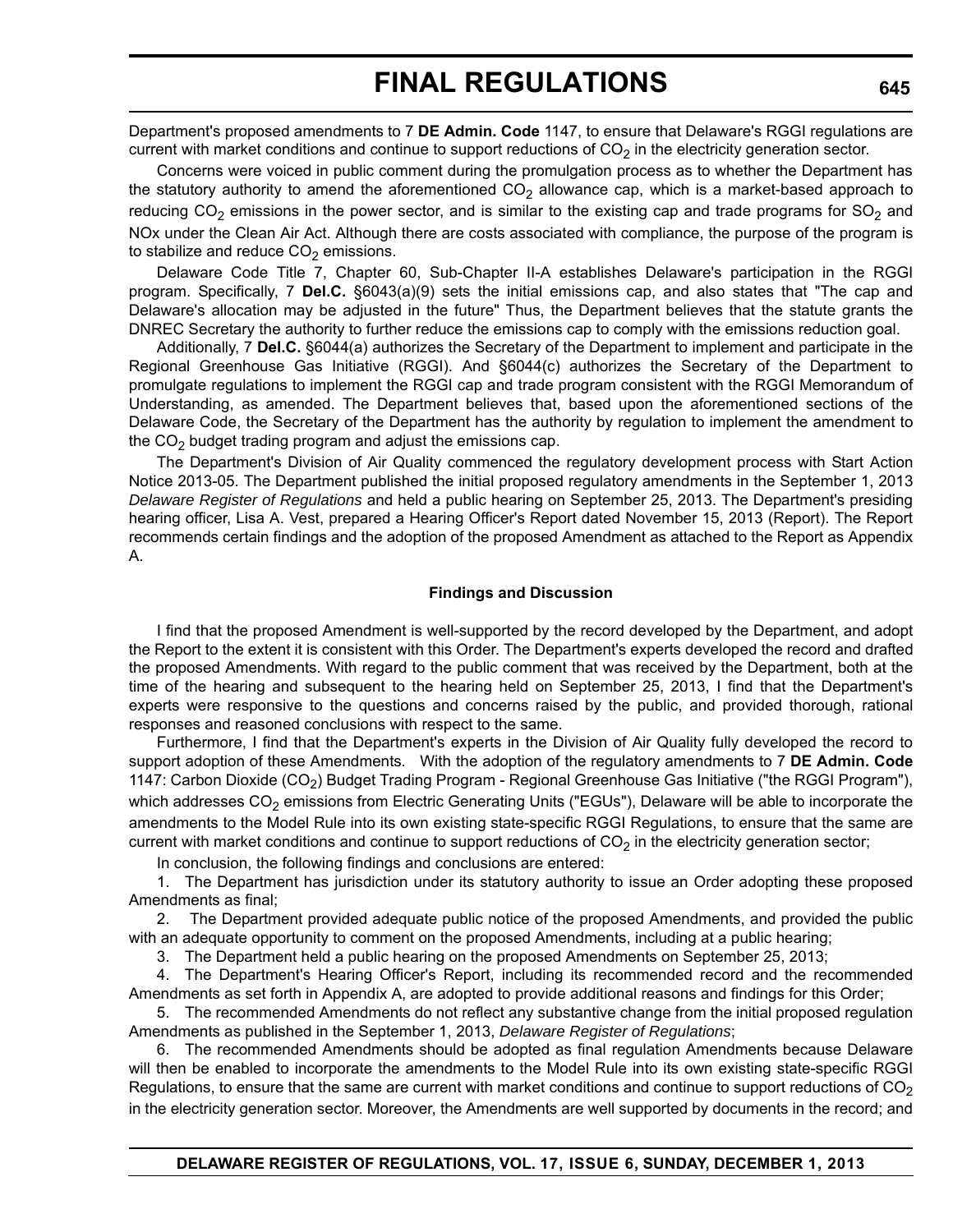# **FINAL REGULATIONS**

7. The Department shall submit this Order approving the final regulation Amendments to the *Delaware Register of Regulations* for publication in its next available issue, and provide such other notice as the law and regulation require and the Department determines is appropriate.

Collin P. O'Mara, Secretary

**\*Please note that no changes were made to the regulation as originally proposed and published in the September 2013 issue of the** *Register* **at page 303 (17 DE Reg. 303). Therefore, the final regulation is not being republished. A copy of the final regulation is available at:**

**1147 CO<sub>2</sub> Budget Trading Program** 

# **DIVISION OF FISH AND W[ILDLIFE](http://www.dnrec.delaware.gov/fw/Pages/FWPortal.aspx)** Statutory Authority: 7 Delaware Code, Sections 901(c) & (d); 903(e)(2)a (7 **Del.C.** §§901(c) & (d); 903(e)(2)a) 7 **DE Admin. Code** 3518

**Secretary's Order No.: 2013-F-0049**

#### **3518 Black Drum Size Limit; [Possession Limit;](#page-4-0) Landing Limit; Dealer Limit Date of Issuance: November 13, 2013 Effective Date of the Amendment: December 11, 2013**

Under the authority vested in the Secretary of the Department of Natural Resources and Environmental Control ("Department" or "DNREC") the following findings, reasons and conclusions are entered as an Order of the Secretary in the above-referenced rulemaking proceeding.

## **Background and Procedural History**

This Order considers proposed regulations to amend 7 **DE Admin. Code** 3518: Black Drum Size Limit; Possession Limit; Landing Limit; Dealer Limit. The Department's Division of Fish and Wildlife commenced the regulatory development process with Start Action Notice 2013-22. The Department published its initial proposed regulation amendments in the September 1, 2013 *Delaware Register of Regulations*. The Department then held a public hearing on September 30, 2013. The public hearing record remained open at that time for public comment through October 15, 2013.

The Atlantic States Marine Fisheries Commission ("ASMFC") approved an Interstate Fishery Management Plan ("IFMP") for Black Drum in May 2013. The plan was initiated to address a significant increase in harvest in the commercial and recreational fisheries. The IFMP requires all states to maintain current regulations for black drum and ultimately adopt a coastwide minimum size limit of at least 14 inches by January 1, 2016. Delaware's current regulations include a 16-inch minimum size limit and a 3 fish recreational size limit. However, these measures, as well as Delaware's commercial fishery management measures, only apply to the Delaware River and Delaware Bay. Therefore, in support of the spirit of the IFMP, the present action seeks to expand the applicability of Delaware's current restrictions statewide (to include all tidal waters of state). Such action will ensure compliance with the new IFMP until modified through amendment or addendum.

It should be noted that, prior to the adoption of an Interstate Fishery Management Plan for Black Drum, Delaware and New Jersey developed a Bi-State Management Plan ("Plan"). Under this Plan, Delaware adopted commercial and recreational measures consistent with New Jersey's regulations at that time. Unfortunately, however, the regulatory provisions of that Plan were only applicable to the Delaware Bay and River, so they did not apply to the Inland Bays or State waters along the Atlantic Coast.

Through the present proposed regulation amendments, the Department seeks to extend Delaware's existing Black Drum regulations to make them effective statewide by striking references specific to the Delaware Estuary. This will result in a statewide minimum size limit of 16 inches in total length and a statewide recreational possession limit of three black drum per day. The commercial daily landing and dealer possession limits shall remain at 10,000 pounds, and the annual commercial quota shall remain at 65,000 pounds. It should be noted that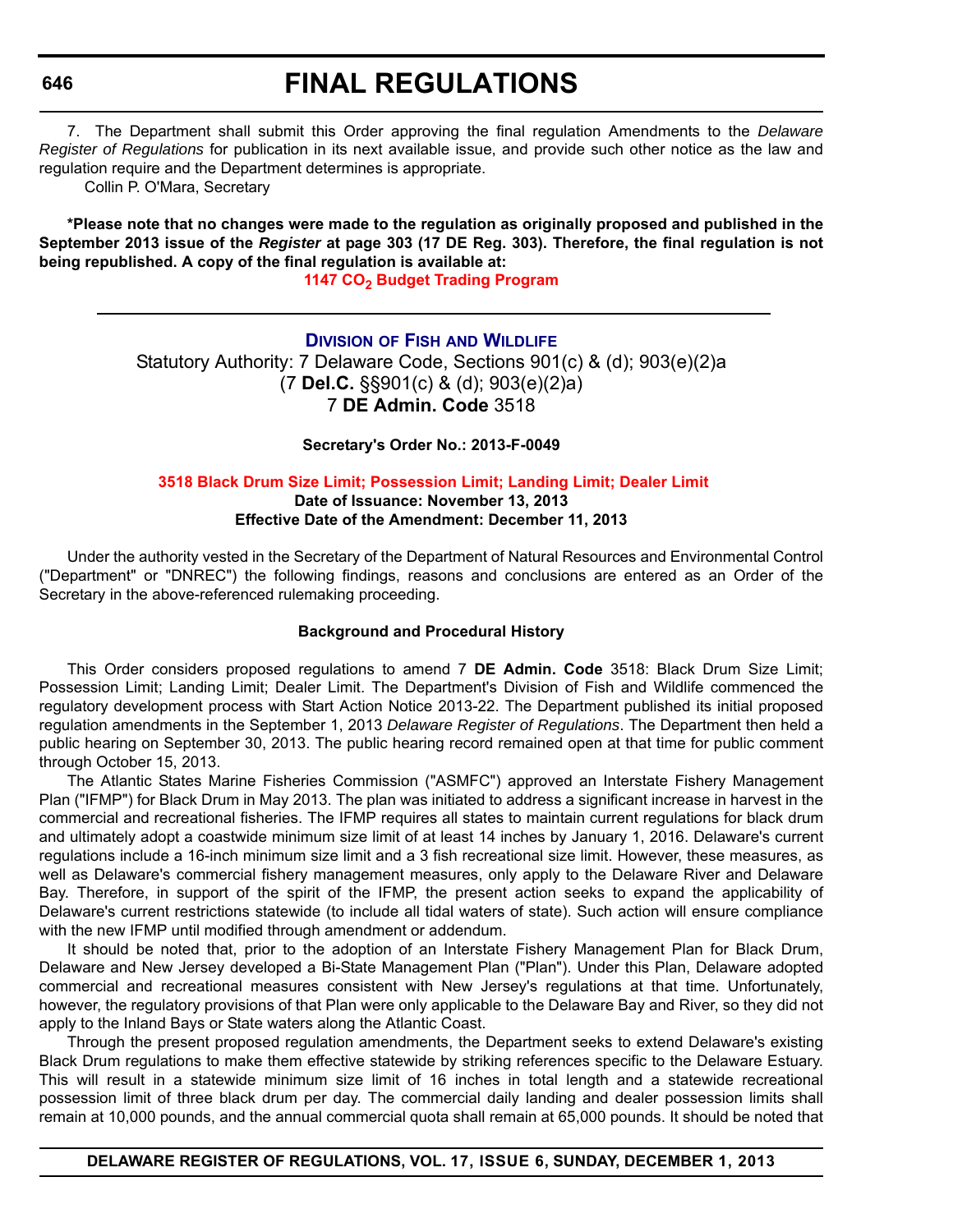the size limit is more conservative than that specified in the ASMFC's IFMP, but it is consistent with those measures previously adopted by Delaware under the aforementioned Bi-State Plan, and will contribute to the conservation of Black Drum in Delaware by affording better protection to juvenile recruits. With the adoption of the proposed changes, Delaware will be in compliance with the ASMFC's plan at least through January of 2016, or until such time as the plan is modified through amendment or addendum.

The proposed amendments were thoroughly vetted by the Department at the public hearing on September 30, 2013. No negative comment was received by the Department from the public at any time during the course of this proposed promulgation. It should also be noted that all proper notification and noticing requirements concerning this proposed promulgation were met by the Department. Proper notice of the hearing was provided as required by law.

The Department's presiding hearing officer, Lisa A. Vest, prepared a Hearing Officer's Report dated October 31, 2013 (Report). The Report recommends certain findings and the adoption of the proposed amendments as attached to the Report as Appendix A.

#### **Findings and Discussion**

I find that the proposed amendments are well-supported by the record developed by the Department, and I adopt the Report to the extent it is consistent with this Order. The Department's experts developed the record and drafted the proposed amendments.

I find that the Department's experts in the Division of Fish and Wildlife fully developed the record to support adoption of these amendments. The adoption of this Order will allow Delaware to (1) expand the applicability of Delaware's current Black Drum restrictions statewide (to include all tidal waters of state); and (2) ensure compliance with the ASMFC's IFMP at least through January of 2016, or until such time as the plan is modified through amendment or addendum.

In conclusion, the following findings and conclusions are entered:

1.) The Department has jurisdiction under its statutory authority to issue an Order adopting these proposed amendments as final;

2.) The Department provided adequate public notice of the proposed amendments, and provided the public with an adequate opportunity to comment on both the initial proposed amendments, as well as the proposed amendments, including at the public hearing held on September 30, 2013;

3.) The Department held a public hearing on September 30, 2013 in order to consider public comment before making any final decision;

4.) The Department's Hearing Officer's Report, including its recommended record and the recommended amendments as set forth in Appendix A, are adopted to provide additional reasons and findings for this Order;

5.) The adoption of this Order will allow Delaware to (1) expand the applicability of Delaware's current Black Drum restrictions statewide (to include all tidal waters of state); and (2) ensure compliance with the ASMFC's IFMP at least through January of 2016, or until such time as the plan is modified through amendment or addendum;

6.) The recommended amendments should be adopted as final regulation amendments because Delaware will be able to (1) remain consistent with those measures previously adopted by Delaware under the Bi-State Plan with New Jersey while maintaining compliance with the new IFMP; (2) contribute to the conservation of Black Drum in Delaware by affording better protection to juvenile recruits; and lastly, because (3) the amendments are well supported by documents in the record;

7.) The Department shall submit this Order approving the final regulation to the *Delaware Register of Regulations* for publication in its next available issue, and provide such other notice as the law and regulation require and the Department determines is appropriate.

Collin P. O'Mara, Secretary

## **3518 Black Drum Size Limit; Possession Limit; Landing Limit; Dealer Limit**

(Penalty Section 7 **Del.C.** §936(b)(2)

1.0 Definition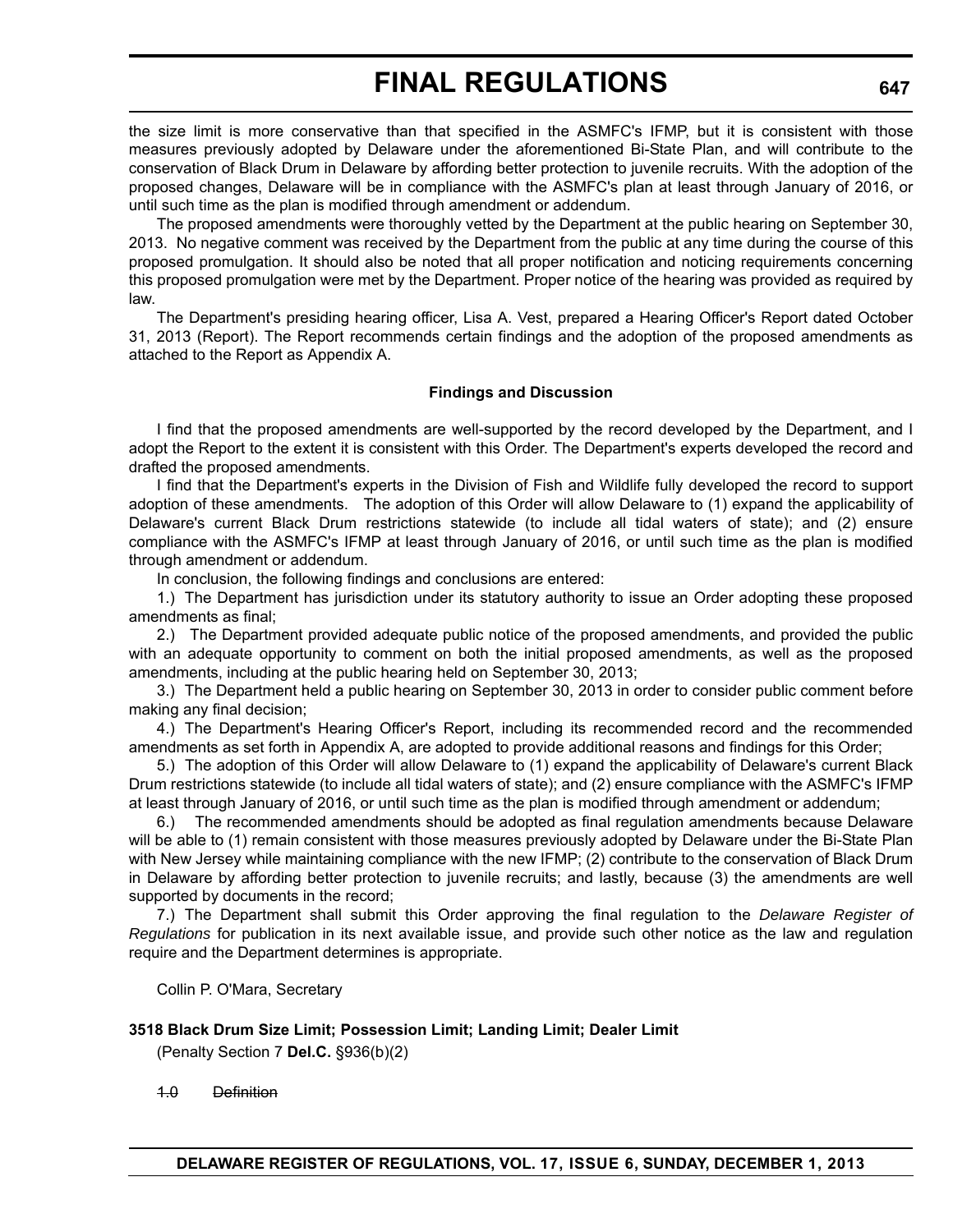The following words and terms, when used in this regulation, shall have the following meaning unless the context clearly indicates otherwise:

"**Delaware Estuary**" means all those tidal waters located within an area to the north of a straight line drawn between Cape May Point, New Jersey and Cape Henlopen, Delaware, but not including the tributaries of the Delaware River and Delaware Bay.

## 21.0 Size limit

It shall be unlawful for a person to possess a black drum (Pogonias cromis) taken from the Delaware Estuary that measures less than sixteen (16) inches, total length.

#### 32.0 Possession Limits

- 32.1 It shall be unlawful for a recreational fisherman to take and reduce to possession more than three (3) black drum per day (a day being 24 hours) from the Delaware Estuary.
- 32.2 It shall be unlawful for a commercial fisherman or a vessel, regardless of the number of licensed commercial fishermen onboard that vessel, to possess or land more than 10,000 pounds of black drum taken from the Delaware Estuary in any one (1) day.

#### 43.0 Landing Limit

It shall be unlawful for a commercial fisherman to sell, trade or barter or attempt to sell, trade or barter black drum or parts of black drum that are landed from the Delaware Estuary in this State after a date when the Department has determined or projected that 65,000 pounds of black drum have been or will be landed in this State from the Delaware Estuary by the commercial fishery in a calendar year.

## 54.0 Dealer limit

It shall be unlawful for a food fish dealer to accept from a commercial fisherman or a vessel more than 10,000 pounds of black drum harvested from the Delaware Estuary in any one (1) day.

## **DIVISION OF FISH AND W[ILDLIFE](http://www.dnrec.delaware.gov/fw/Pages/FWPortal.aspx)**

Statutory Authority: 7 Delaware Code, Sections 901(c) & (d); 903(e)(2)a (7 **Del.C.** §§901(c) & (d); 903(e)(2)a)

## **Secretary's Order No.: 2013-F-0048**

# **[3588 Atlantic Menhaden](#page-4-0)**

## **Date of Issuance: November 13, 2013 Effective Date of the Amendment: December 11, 2013**

Under the authority vested in the Secretary of the Department of Natural Resources and Environmental Control ("Department" or "DNREC") the following findings, reasons and conclusions are entered as an Order of the Secretary in the above-referenced rulemaking proceeding.

#### **Background and Procedural History**

This Order considers proposed regulations to amend 7 **DE Admin. Code** 3500, Tidal Finfish Regulations, to include a new Section 3588: Atlantic Menhaden. The Department's Division of Fish and Wildlife commenced the regulatory development process with Start Action Notice 2013-23. The Department published its initial proposed regulation amendments in the September 1, 2013 *Delaware Register of Regulations*. The Department then held a public hearing on September 30, 2013. The public hearing record remained open at that time for public comment through October 15, 2013.

The purpose of the Department's proposed promulgation is to establish regulations consistent with Amendment 2 to the Atlantic States Marine Fisheries Commission's ("ASMFC") Interstate Fishery Management Plan ("IFMP") for Atlantic Menhaden. Specifically, the proposed action seeks to (1) establish Delaware's annual Atlantic Menhaden quota consistent with Amendment 2; (2) establish timely reporting by the fishery; (3) provide for closure of the fishery upon reaching quota; and (4) establish a daily by-catch limit.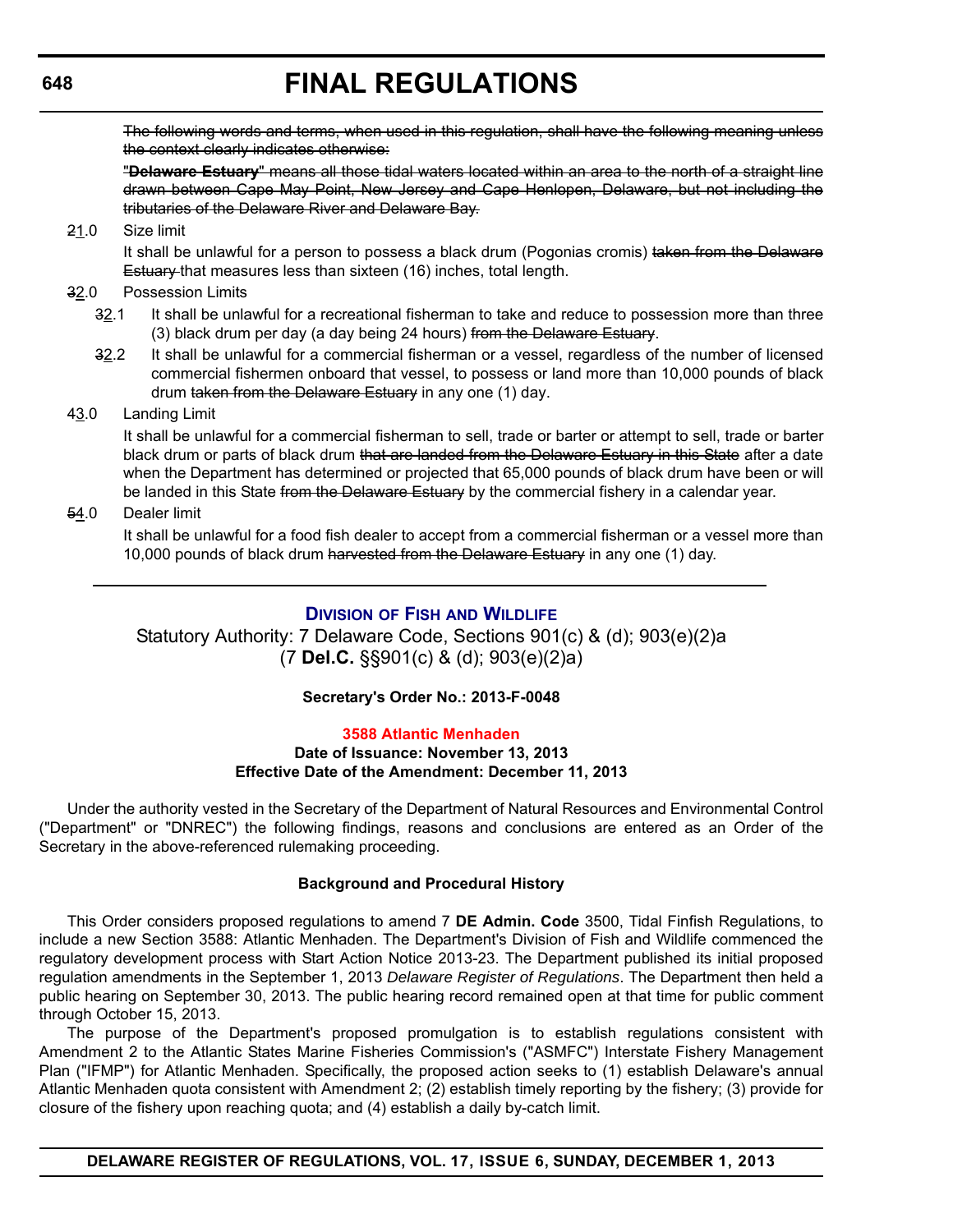The recent population assessment of Atlantic Menhaden (Brevoortia tyrannus) showed a decline in population abundance and low recruitment rates. Estimates of fishing mortality show that overfishing is occurring and, in response, the ASMFC adopted Amendment 2 to the IFMP for Atlantic Menhaden. Amendment 2 is designed to minimize the chance of a population decline due to overfishing, reduce the risk of recruitment failure, reduce impacts to species which are ecologically dependent on Atlantic menhaden, and minimize adverse effects on participants in the fishery.

Implementation of Amendment 2 required that states submit implementation plans for approval by the ASMFC's Atlantic Menhaden Management Board. The Board approved Delaware's implementation plan at its May 22, 2013 meeting. The Department's proposed regulatory action will formally adopt the management measures contained in Delaware's Atlantic Menhaden implementation plan.

The proposed amendments were thoroughly vetted by the Department at the public hearing on September 30, 2013. No public comment was received by the Department from the public at any time during the course of this proposed promulgation. It should also be noted that all proper notification and noticing requirements concerning this proposed promulgation were met by the Department. Proper notice of the hearing was provided as required by law.

The Department's presiding hearing officer, Lisa A. Vest, prepared a Hearing Officer's Report dated October 31, 2013 (Report). The Report recommends certain findings and the adoption of the proposed amendments as attached to the Report as Appendix A.

#### **Findings and Discussion**

I find that the proposed amendments are well-supported by the record developed by the Department, and I adopt the Report to the extent it is consistent with this Order. The Department's experts developed the record and drafted the proposed amendments. As previously noted, no public comment was received by the Department from the public at any time during the course of this proposed promulgation.

I find that the Department's experts in the Division of Fish and Wildlife fully developed the record to support adoption of these amendments. The adoption of this Order will allow Delaware to (1) establish Delaware's annual Atlantic Menhaden quota consistent with Amendment 2; (2) establish timely reporting by the fishery; (3) provide for closure of the fishery upon reaching quota; and (4) establish a daily by-catch limit.

In conclusion, the following findings and conclusions are entered:

1.) The Department has jurisdiction under its statutory authority to issue an Order adopting these proposed amendments as final;

2.) The Department provided adequate public notice of the proposed amendments, and provided the public with an adequate opportunity to comment on both the initial proposed amendments, as well as the proposed amendments, including at the public hearing held on September 30, 2013;

3.) The Department held a public hearing on September 30, 2013 in order to consider public comment before making any final decision;

4.) The Department's Hearing Officer's Report, including its recommended record and the recommended amendments as set forth in Appendix A, are adopted to provide additional reasons and findings for this Order;

5.) The adoption of this Order will allow Delaware to (1) establish Delaware's annual Atlantic Menhaden quota consistent with Amendment 2; (2) establish timely reporting by the fishery; (3) provide for closure of the fishery upon reaching quota; and (4) establish a daily by-catch limit;

6.) The recommended amendments should be adopted as final regulation amendments because Delaware will be able to (1) formally adopt the management measures contained in Delaware's Atlantic Menhaden implementation plan; (2) minimize the chance of a population decline due to overfishing, reduce the risk of recruitment failure, reduce impacts to species which are ecologically dependent on Atlantic menhaden, and minimize adverse effects on participants in the fishery; and lastly, because (3) the amendments are well supported by documents in the record;

7.) The Department shall submit this Order approving the final regulation to the *Delaware Register of Regulations* for publication in its next available issue, and provide such other notice as the law and regulation require and the Department determines is appropriate.

Collin P. O'Mara, Secretary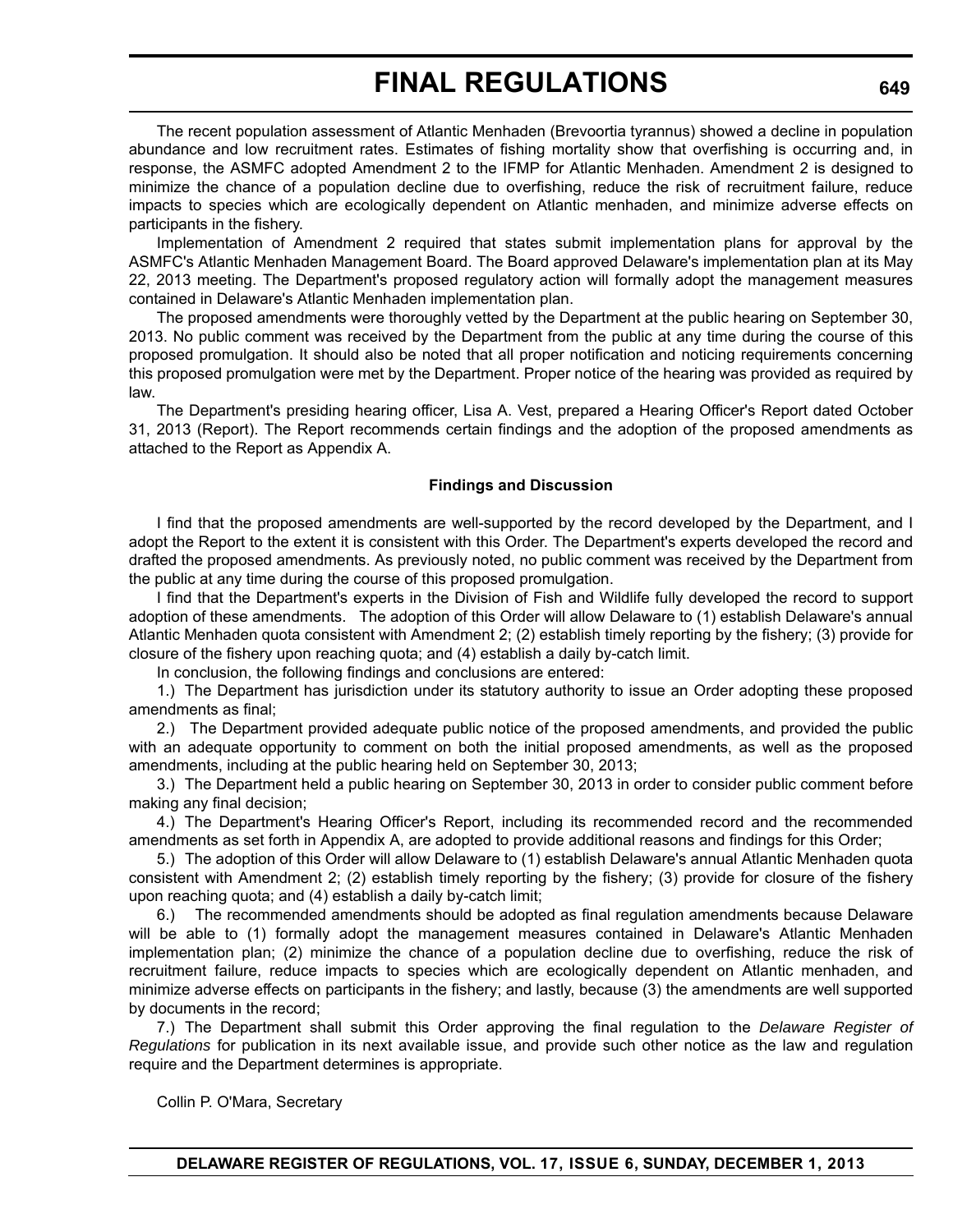## **3588 Atlantic Menhaden**

# **1.0 Atlantic Menhaden Quota**

- 1.1 The annual quota for Atlantic menhaden shall be determined in accordance with the Atlantic States Marine Fisheries Commission's Interstate Fishery Management Plan for Atlantic Menhaden and its subsequent amendments and addenda.
- 1.2 Any person who has been issued a valid commercial food fishing license may take and reduce to possession Atlantic menhaden during the period beginning at 12:01 AM January 1 and ending when the Department has determined that the annual Atlantic menhaden quota has been landed. The Department shall establish, based on recent fishery performance and landings, a date and time to order the directed fishery closed.

## **2.0 Atlantic Menhaden Bycatch Allowance**

- 2.1 It is unlawful for any person who has been issued a valid commercial food fishing license to take and reduce to possession more than 6,000 pounds of Atlantic menhaden during any one day once the Department has determined that the Atlantic menhaden fishery is closed.
- 2.2 It shall be unlawful for any person who has been issued a valid commercial food fishing license or any vessel, regardless of the number of licensed commercial fisherman onboard that vessel, to possess or land more than 6,000 pounds of Atlantic menhaden in any one (1) day once the Department has determined the annual Atlantic menhaden fishery is closed.

## **3.0 Atlantic Menhaden Reporting Requirements**

- 3.1 It is unlawful for any person who has been issued a valid commercial food fishing license to not accurately and completely report their Atlantic menhaden landings to the Department, via the interactive voice phone reporting system, within 24 hours of landing.
- 3.2 In addition to the requirement to phone in daily landing reports, it is unlawful for any person who has been issued a valid commercial food fishing license to not accurately and completely compile and file monthly log sheets detailing their daily landings of Atlantic menhaden on forms supplied by the Department. These forms must be submitted by the 10th of the month next ensuing. Failure to submit these monthly reports on a timely basis may be cause for revocation or non-renewal of their commercial food fishing license.

# **4.0 Atlantic Menhaden Landing Restrictions**

It is unlawful for any person who has been issued a valid commercial food fishing license to offload Atlantic menhaden to any other vessel or means of conveyance prior to landing.

# **DIVISION OF WATERSHED S[TEWARDSHIP](http://www.dnrec.delaware.gov/swc/Pages/default.aspx)**

Statutory Authority:7 Delaware Code, Section 1902(a) (7 **Del.C.**, §1902(a)) 7 **DE Admin. Code** 7402

> **Secretary's Order No.: 2013-WS-0050 [7402 Shellfish Sanitation Regulations](#page-4-0) Appendix 1 Prohibited Shellfish Harvesting Areas Appendix 3 Conditional Shellfish Harvesting Area**

**Date of Issuance: November 13, 2013 Effective Date of the Amendment: December 11, 2013**

Under the authority vested in the Secretary of the Department of Natural Resources and Environmental Control ("Department" or "DNREC") the following findings, reasons and conclusions are entered as an Order of the

**DELAWARE REGISTER OF REGULATIONS, VOL. 17, ISSUE 6, SUNDAY, DECEMBER 1, 2013**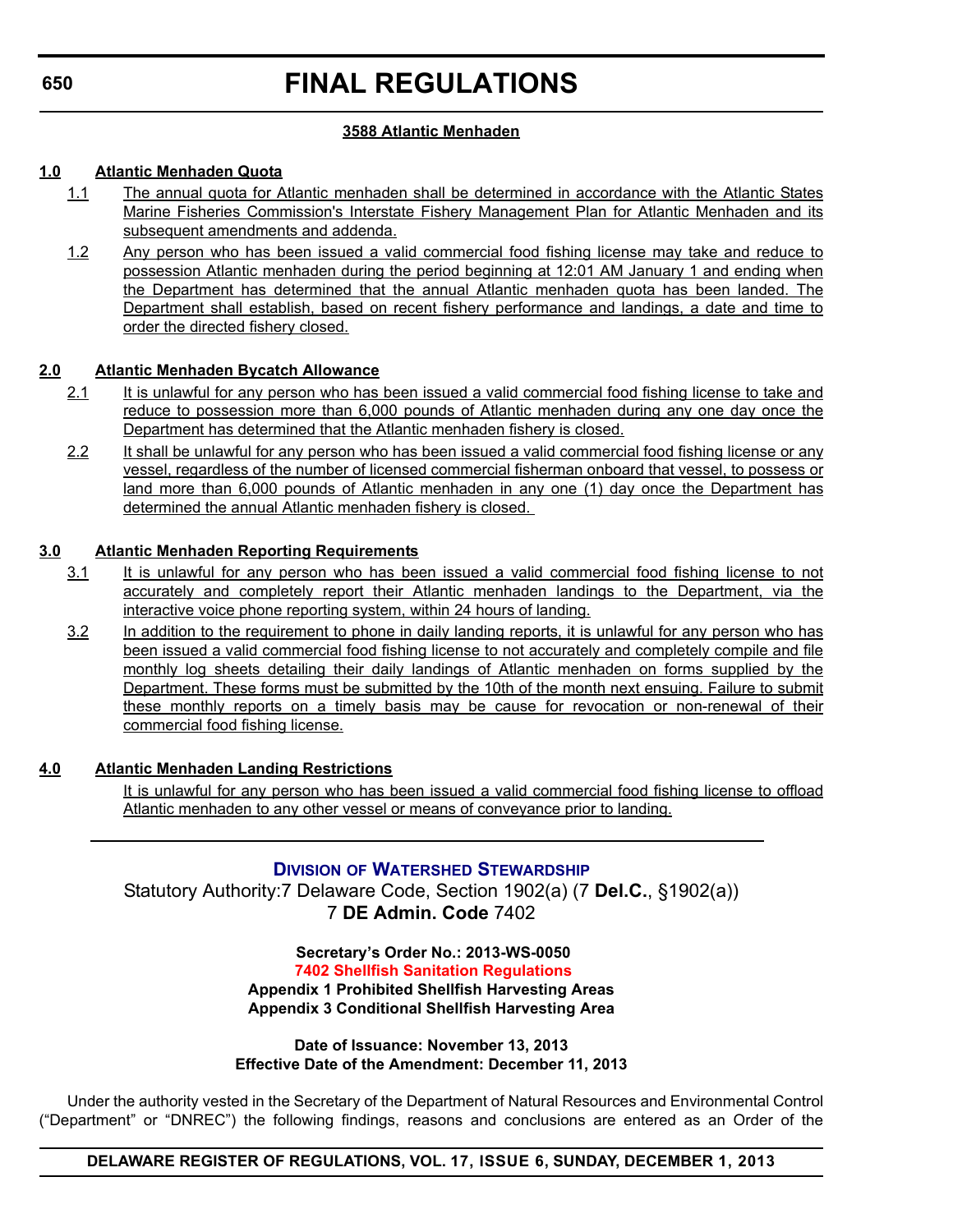Secretary in the above-referenced rulemaking proceeding.

#### **Background and Procedural History**

This Order considers proposed regulations to amend 7 **DE Admin. Code** 7400, to wit: to amend Delaware's *Shellfish Sanitation Regulations, Appendix 1*, and to delete *Shellfish Sanitation Regulations, Appendix 3-2*. The Department's Division of Watershed Stewardship, Watershed Assessment and Management Section, commenced the regulatory development process with Start Action Notice 2013-07. The Department published its initial proposed regulation amendments in the July 1, 2013 *Delaware Register of Regulations.* The Department then held a public hearing on July 23, 2013.

The purpose of the Department's proposed promulgation is to ensure that public health and safety is not at risk from consumption of shellfish that may have been subject to pollution or other conditions that may render the shellfish dangerous to public health. To that end, the Department's Division of Watershed Stewardship, Watershed Assessment and Management Section, seeks to amend existing Delaware regulations to formally reclassify the northwestern portion of Love Creek, a tributary of Rehoboth Bay, from "Conditionally Approved" to "Prohibited" with regard to the harvest of shellfish.

This promulgation is in support of Secretary's Order No. 2013-WS-0017, which ordered the above referenced northwestern portion of Love Creek immediately reclassified as "Prohibited" effective May 15, 2013. This promulgation will amend existing Delaware regulations to come into alignment with the aforementioned Secretary's Order.

The proposed amendments were thoroughly vetted by the Department at the public hearing on July 23, 2013. No member of the public attended said hearing. Pursuant to Delaware law, the record remained open for fifteen (15) additional days subsequent to the date of the public hearing, for the purpose of receiving additional public comment. No public comment was received by the Department from the public at any time during the course of this proposed promulgation. It should also be noted that all proper notification and noticing requirements concerning this proposed promulgation were met by the Department. Proper notice of the hearing was provided as required by law.

The Department's presiding hearing officer, Lisa A. Vest, prepared a Hearing Officer's Report dated October 31, 2013 (Report). The Report recommends certain findings and the adoption of the proposed amendments as attached to the Report as Appendix A.

#### **Findings and Discussion**

I find that the proposed amendments are well-supported by the record developed by the Department, and I adopt the Report to the extent it is consistent with this Order. The Department's experts developed the record and drafted the proposed amendments. As previously noted, no members of the public attended the hearing held on July 23, 2013, and no public comment was received by the Department from the public at any time during the course of this proposed promulgation.

I find that the Department's experts in the Division of Division of Watershed Stewardship, Watershed Assessment and Management Section, fully developed the record to support adoption of these amendments. The adoption of this Order will ensure that public health and safety is not at risk from consumption of shellfish that may have been subjected to pollution, or other conditions that may render the shellfish dangerous to public health.

In conclusion, the following findings and conclusions are entered:

- 1.) The Department has jurisdiction under its statutory authority to issue an Order adopting these proposed amendments as final;
- 2.) The Department provided adequate public notice of the proposed amendments, and provided the public with an adequate opportunity to comment on both the initial proposed amendments, as well as the proposed amendments, including at the public hearing held on July 23, 2013;
- 3.) The Department held a public hearing on July 23, 2013 in order to consider public comment before making any final decision;
- 4.) The Department's Hearing Officer's Report, including its recommended record and the recommended amendments as set forth in Appendix A, are adopted to provide additional reasons and findings for this Order;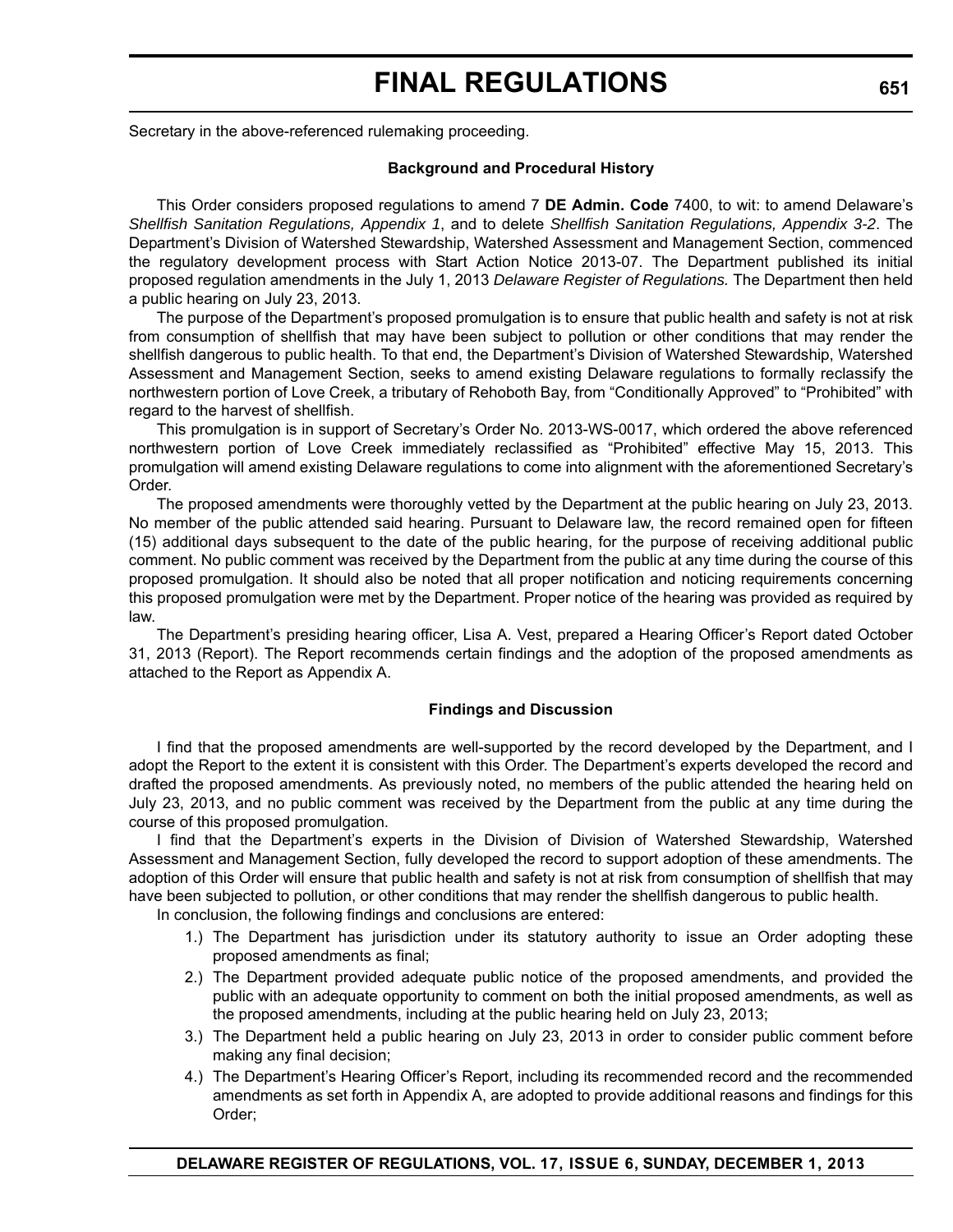- 5.) The adoption of this Order will allow Delaware to ensure that public health and safety is not at risk from consumption of shellfish that may have been subjected to pollution, or other conditions that may render the shellfish dangerous to public health;
- 6.) The recommended amendments should be adopted as final regulation amendments because Delaware will be able to (1) ensure that the shellfish harvested for any purpose from Delaware waters, and the shellfish that are shipped to Delaware from beyond its borders, are fit for human consumption; (2) remain in compliance and adhere to ISSC principles and standards, as administered under the auspices of the U.S. Food and Drug Administration; and lastly, because (3) the amendments are well supported by documents in the record;
- 7.) The Department shall submit this Order approving the final regulation to the *Delaware Register of Regulations* for publication in its next available issue, and provide such other notice as the law and regulation require and the Department determines is appropriate.

Collin P. O'Mara, Secretary

**\*Please note that no changes were made to the regulation as originally proposed and published in the July 2013 issue of the** *Register* **at page 53 (17 DE Reg. 53). Therefore, the final regulation is not being republished. A copy of the final regulation is available at:**

**[7402 Shellfish Sanitation Regulations](http://regulations.delaware.gov/register/december2013/final/17 DE Reg 650 12-01-13.htm)**

# **[DEPARTMENT OF SAFETY AND HOMELAND SECURITY](http://dsp.delaware.gov/)**

**DIVISION OF STATE POLICE**

**5500 Bail Enforcement Agents**

Statutory Authority: 24 Delaware Code, Section 5504(a) (24 **Del.C.** §5504(a))

## **ORDER**

## **[5500 Bail Enforcement](#page-4-0) Agents**

Pursuant to the Guidelines in 29 **Del.C.** Section 10118(a)(1)-(7), the Board of Examiners of Bail Enforcement Agents ("Board") hereby issues this Order. Following notice and a public hearing on the proposed adoption of amendments to rule 7.0 - Continuing Education and Training, the Board makes the following Findings and Conclusions:

## **Summary of Evidence and Information Submitted**

1. The Board did not receive written evidence or information pertaining to the proposed adoption.

2. The Board expressed its desire to adopt the amendment to assure that all licensed bail enforcement agents take the continuing education every year.

## **Findings of Fact**

3. The public was given notice and the opportunity to provide the Board with comments, in writing and by oral testimony, on proposed amendments. The written comments and oral testimony received are described in paragraph 1.

4. The Board finds that the adoption of this rule will assure that all licensed bail enforcement agents take the continuing education every year.

5. The Board finds that the adoption will have no adverse impact on the public.

6. The Board finds that the amendment is well written and describes its intent to adopt the rule to assure that all licensed bail enforcement agents take the continuing education every year.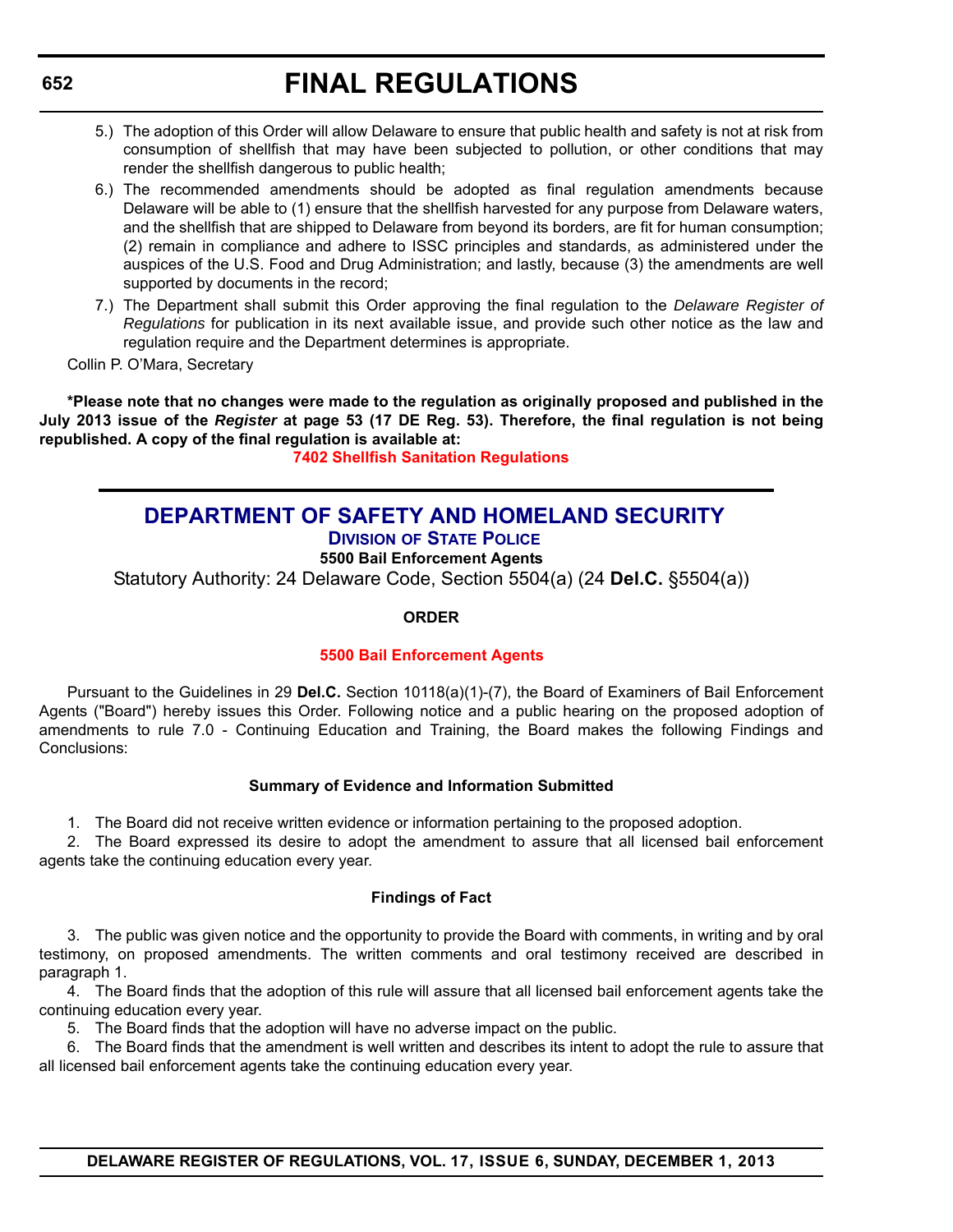#### **Conclusion**

7. The proposed rule adoption was published by the Board in accord with the statutory duties and authority as set forth in 24 **Del.C.** Section 5503 et seq. and, in particular, 24 **Del.C.** Section 5503(d)(2).

8. The Board deems this adoption necessary and expedient to the full and official performance of its duties under 24 **Del.C.** Section 5503 et. seq.

9. The Board concludes that the adoption of this rule will be in the best interests of the citizens of the State of Delaware.

10. The Board therefore adopts the amendment pursuant to 24 **Del.C.** Section 5503(d)(2) and guidelines of 29 **Del.C.** Section 10118 of the Administrative Procedures Act. See, Strauss v. Silverman, Del. Supr., 399 A.2d 192 (1979).

11. This adopted rule replaces in its entirety any former rule or regulation heretofore promulgated by the Board.

12. The effective date of this Order shall be December 10, 2013.

13. Attached hereto and incorporated herein this order is the amended rule marked as exhibit A and executed simultaneously on the  $26<sup>th</sup>$  day of November, 2013.

## **BOARD OF BAIL ENFORCMENT AGENTS:**

Director John Yeomans Mrs. Jennifer A. Esposito Major Melissa A. Zebley, Chairperson Mr. R. Dale Hamilton Rebecca L. Byrd, Esquire Mr. Kevin C. Jones Ms. Robin David Mrs. Brunilda Luna-Mercado Mr. J. Russell Dean

November 26, 2013

**\*Please note that no changes were made to the regulation as originally proposed and published in the October 2013 issue of the** *Register* **at page 409 (17 DE Reg. 409). Therefore, the final regulation is not being republished. A copy of the final regulation is available at:**

**[5500 Bail Enforcement Agents](http://regulations.delaware.gov/register/december2013/final/17 DE Reg 652 12-01-13.htm)**

# **[DEPARTMENT OF STATE](http://dpr.delaware.gov/)**

**DIVISION OF PROFESSIONAL REGULATION**

**2500 Board of Pharmacy**

Statutory Authority: 24 Delaware Code, Section 2506(a)(1) (24 **Del.C.** §2506(a)(1))

24 **DE Admin. Code** 2500

## **ORDER**

#### **2500 Board of [Pharmacy](#page-4-0)**

After due notice in the *Register of Regulations* and two Delaware newspapers, a public hearing was held on October 16, 2013 at a scheduled meeting of the Delaware Board of Pharmacy ("the Board") to receive comments regarding the Board's proposed revisions to its rules and regulations.

The Board has proposed several amendments to its rules and regulations. The definition of "compounding" is revised to specify that reconstitution of oral solutions is not considered compounding. Rules 6.4 and 11.2.8, pertaining to "Customized Patient Medication Packages" are amended. In particular, Rule 6.4 states that such packaging of controlled substances is prohibited. Rule 14.0, pertaining to the administration of injectable medications, is amended to encompass registered interns and pharmacy students, with the requirement that registered interns and pharmacy students must be directly supervised by a licensed pharmacist who is approved for injectable administration. Registered interns and pharmacy students shall also be required to complete

## **DELAWARE REGISTER OF REGULATIONS, VOL. 17, ISSUE 6, SUNDAY, DECEMBER 1, 2013**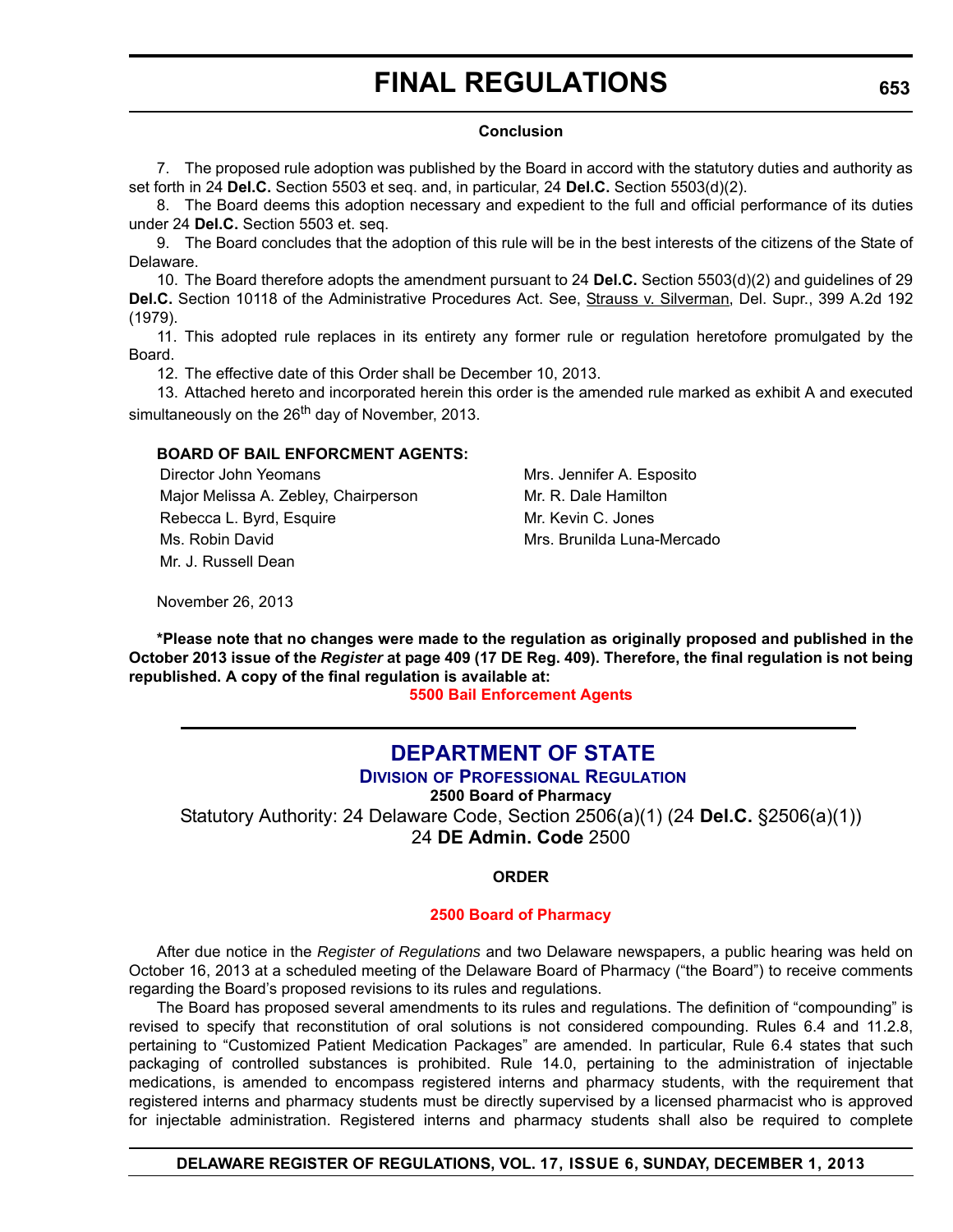# **FINAL REGULATIONS**

continuing education in this area of practice. Rule 14.0 is also revised for greater clarity.

The first public hearing was held on May 15, 2013, with deliberations conducted on June 19, 2013. As the result of deliberations, the Board decided to make substantive revisions to the proposed amendments originally published in the Delaware *Register of Regulations* on April 1, 2013, Volume 16, Issue 10. Specifically, the Board proposed to strike the language "only to patients that are self-medicating" in Rule 6.4.

The proposed changes to the rules and regulations were published in the *Register of Regulations,* Volume 17, Issue 2, on August 1, 2013, and the rescheduled hearing was noticed in the *Register of Regulations,* Volume 17, Issue 3, on September 1, 2013. Notice of the October 16, 2013 hearing was published in the *News Journal* (Exhibit 1) and the *Delaware State News.* Exhibit 2. Pursuant to 29 **Del.C.** §10118(a), the date to receive final written comments was October 31, 2013, 15 days following the public hearing. The Board deliberated on the proposed revisions at its regularly scheduled meeting on November 20, 2013.

## **Summary of the Evidence and Information Submitted**

The following exhibits were made a part of the record:

Board Exhibit 1: *News Journal* Affidavit of Publication.

Board Exhibit 2: *Delaware State News* Affidavit of Publication.

The Board received no written or public comment.

#### **Findings of Fact and Conclusions**

The public was given notice and an opportunity to provide the Board with comments in writing and by testimony on the proposed amendments to the Board's rules and regulations.

Pursuant to 24 **Del.C.** §2506(a)(1), the Board has the statutory authority to promulgate rules and regulations. The proposed revisions provide greater public protection by enhancing the rules pertaining to "Customized Patient Medication Packages." The revisions will also ensure the provision of quality care to the public by permitting registered interns and pharmacy students to administer injectable medications under the direct supervision of a licensed pharmacist. The Board concludes that adoption of the rules and regulations as amended is in the best interest of the public.

## **Decision and Effective Date**

The Board hereby adopts the proposed amendments to the rules and regulations to be effective 10 days following final publication of this Order in the *Register of Regulations*.

#### **Text and Citation**

The text of the revised rules and regulations remains as published in the *Register of Regulations*, Volume 17, Issue 2 on August 1, 2013.

| IT IS SO ORDERED this 20th day of November 2013 by the Delaware Board of Pharmacy.     |                                                                                          |
|----------------------------------------------------------------------------------------|------------------------------------------------------------------------------------------|
| Joli Martini, R.Ph., PharmD, Professional Member,                                      | Tejal R. Patel, R.Ph., Professional Member                                               |
| President                                                                              |                                                                                          |
| Kimberly Robbins, R.Ph., Professional Member, Vice Kenneth Sellers, Public Member      |                                                                                          |
|                                                                                        |                                                                                          |
|                                                                                        |                                                                                          |
|                                                                                        |                                                                                          |
| Matthew Maher, Public Member                                                           |                                                                                          |
| President<br>Susan Esposito, R.Ph., Professional Member<br>Jay Galloway, Public Member | Bonnie Walner, R.Ph., Professional Member<br>Sandra Zaragoza, R.Ph., Professional Member |

**\*Please note that no changes were made to the regulation as originally proposed and published in the August 2013 issue of the** *Register* **at page 192 (17 DE Reg. 192). Therefore, the final regulation is not being republished. A copy of the final regulation is available at:**

**[2500 Board of Pharmacy](http://regulations.delaware.gov/register/december2013/final/17 DE Reg 653 12-01-13.htm)**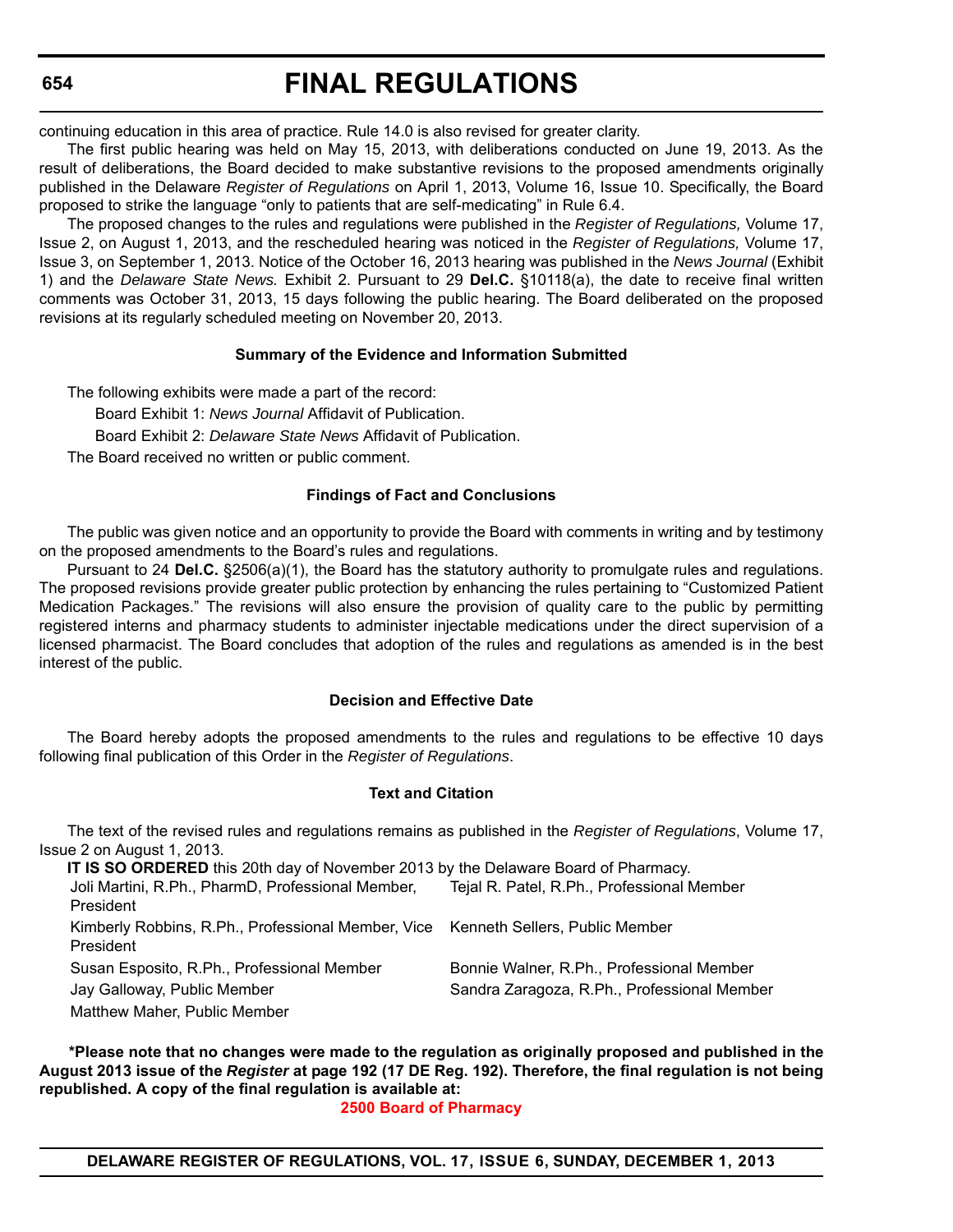## **DIVISION OF P[ROFESSIONAL](http://dpr.delaware.gov/) REGULATION**

Statutory Authority: 24 Delaware Code, Section 5206(1) (24 **Del.C.** §5206(1)) 24 **DE Admin. Code** 5200

#### **ORDER**

#### **5200 Board of Examiners of [Nursing Home Administrators](#page-4-0)**

On August 1, 2013, the Delaware Board of Nursing Home Administrators published proposed changes to its regulations in the Delaware *Register of Regulations*, Volume 17, Issue 2. This notice further indicated that written comments would be accepted by the Board for thirty days, a public hearing would be held, and written comments would be accepted for fifteen days thereafter.

After due notice in the *Register of Regulations* and two Delaware newspapers, a public hearing was held on September 10, 2013 at a regularly scheduled meeting of the Delaware Board of Nursing Home Administrators to receive verbal comments regarding the Board 's proposed amendments to its regulations.

#### **SUMMARY OF THE EVIDENCE AND INFORMATION SUBMITTED**

At the time of the deliberations, the Board considered the following documents:

Board Exhibit I - Affidavit of publication of the public hearing notice in the *News Journal*; and

Board Exhibit 2 - Affidavit of publication of the public hearing notice in the *Delaware State News*.

There was no verbal testimony given at the public hearing on September 10, 2013. No written comments were received by the Board during the initial thirty day public comment period; nor were any written comments received after the public hearing during the fifteen day 29 **Del.C.** §10118(a) second public comment period.

#### **FINDINGS OF FACT AND CONCLUSIONS**

1. The public was given notice and an opportunity to provide the Board with comments in writing and by testimony at the public hearing on the proposed amendments to the Board 's regulations.

2. There were no public comments provided to the Board during the two written public comment periods, or the public hearing.

3. Pursuant to 24 **Del.C.** §5206(1), the Board has statutory authority to promulgate rules and regulations clarifying specific statutory sections of its statute.

4. The proposed amendments at Rule 7.5 seeks to set forth the guidelines for inactive status of nursing home administration licenses. The addition at 7.5.1 allows licensees to request to have their licenses placed on inactive status for up to three years, and the addition at 7.5.2 sets forth the provisions a licensee must meet in order to reactivate his/her license after being placed on inactive status.

5. Having received no public comments, the Board finds no reason to amend the regulations as proposed.

#### **DECISION AND EFFECTIVE DATE**

The Board hereby adopts the changes to its rules and regulations as proposed, to be effective 10 days following publication of this order in the *Register of Regulations*. The new regulations are attached hereto as Exhibit A.

**SO ORDERED** this 12<sup>th</sup> day of November 2013. **BY THE DELAWARE BOARD OF NURSING HOME ADMINISTRATORS** Teroku White, N.H.A., President Victorine Parker, Public Member (Absent) Michael Salitsky, N.H.A., Vice President (Absent) E. Ray Quillen, N.H.A Timothy Bane, Public Member **Hope Squier, Healthcare Public Member** Hope Squier, Healthcare Public Member Sandra Dole, Healthcare Public Member (Absent) Frances Wimbush, Public Member Secretary Elizabeth Hague, Healthcare Public Member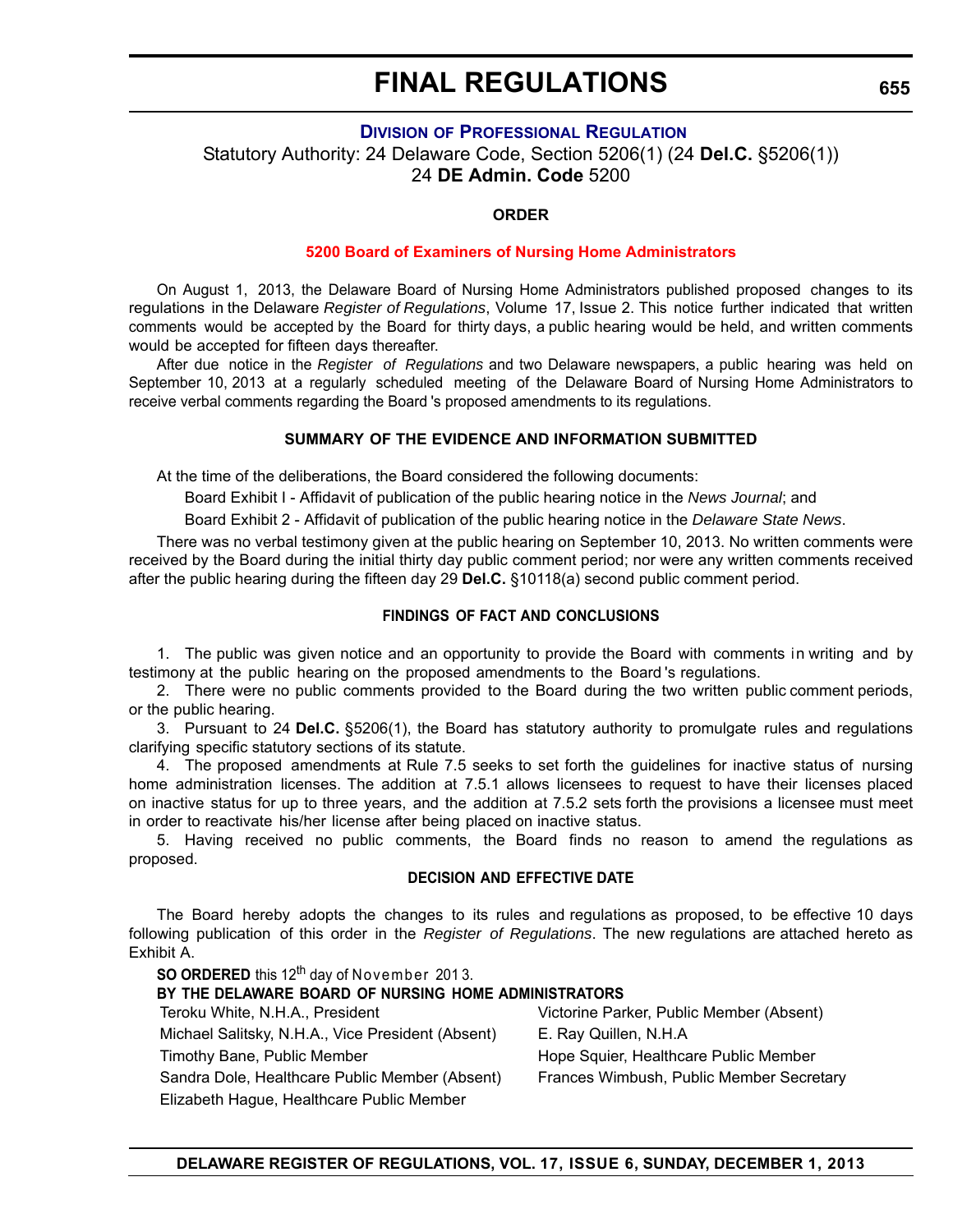# **FINAL REGULATIONS**

**\*Please note that no changes were made to the regulation as originally proposed and published in the August 2013 issue of the** *Register* **at page 196 (17 DE Reg. 196). Therefore, the final regulation is not being republished. A copy of the final regulation is available at:**

**[5200 Board of Examiners of Nursing Home Administrators](http://regulations.delaware.gov/register/december2013/final/17 DE Reg 655 12-01-13.htm)**

# **OFFICE OF THE STATE BANKING C[OMMISSIONER](http://banking.delaware.gov/)**

Statutory Authority: 5 Delaware Code, Sections 121(b) and 977 (5 **Del.C.** §121(b) & 977) 5 **DE Admin. Code** 905

#### **ORDER**

## **905 [Loan Limitations:](#page-4-0) Credit Exposure to Derivative Transactions**

IT IS HEREBY ORDERED, this  $5<sup>th</sup>$  day of November, 2013 that the proposed amendment to Regulation 905 "Loan Limitations: Credit Exposure to Derivative Transactions" is adopted as a regulation of the State Bank Commissioner. A copy of amended Regulation 905 is attached hereto and incorporated herein by reference. The effective date of the amended Regulation is December 11, 2013. This amended Regulation is adopted by the State Bank Commissioner in accordance with Title 5 of the **Delaware Code** and pursuant to the requirements of Chapter 11 and 101 of Title 29 of the **Delaware Code,** as follows:

1. Notice of the proposed amendment to Regulation 905 and its text was published in the October 1, 2013 issue of the Delaware *Register of Regulations*. The notice was also mailed to all persons who had made a timely written request to the Office of the State Bank Commissioner for advance notice of its regulation-making proceedings. The notice included, among other things, a summary of the proposed amendment and invited interested persons to submit written comments to the Office of the State Bank Commissioner on or before October 31, 2013. The notice further stated that the proposed amendment to Regulation 905 was available for inspection during regular business hours at the Office of the State Bank Commissioner, 555 E. Loockerman Street, Suite 210; Dover, Delaware 19901 and that copies were also available upon request.

2. No written comments concerning the proposed amendment to Regulation 905 were received on or before October 31, 2013.

3. After review and consideration, the State Bank Commissioner hereby adopts the amendment to Regulation 905 as proposed.

Robert A. Glen, State Bank Commissioner

**\*Please note that no changes were made to the regulation as originally proposed and published in the October 2013 issue of the** *Register* **at page 418 (17 DE Reg. 418). Therefore, the final regulation is not being republished. A copy of the final regulation is available at:**

**[905 Loan Limitations: Credit Exposure to Derivative Transactions](http://regulations.delaware.gov/register/december2013/final/17 DE Reg 656 12-01-13.htm)**

# **[EXECUTIVE DEPARTMENT](http://omb.delaware.gov/)**

**OFFICE OF MANAGEMENT AND BUDGET** Statewide Benefits Office Statutory Authority: 29 Delaware Code, Section 9602 (29 **Del.C.** §9602) 19 **DE Admin. Code** 2001

**ORDER**

#### **[Employees Eligible to Participate in the State Group Health Insurance Program Eligibility and](#page-4-0)  Enrollment Rules**

Effective on December 1, 2013, under the authority of Title 29, Section 9602(b)(4) of the **Delaware Code**, the

**DELAWARE REGISTER OF REGULATIONS, VOL. 17, ISSUE 6, SUNDAY, DECEMBER 1, 2013**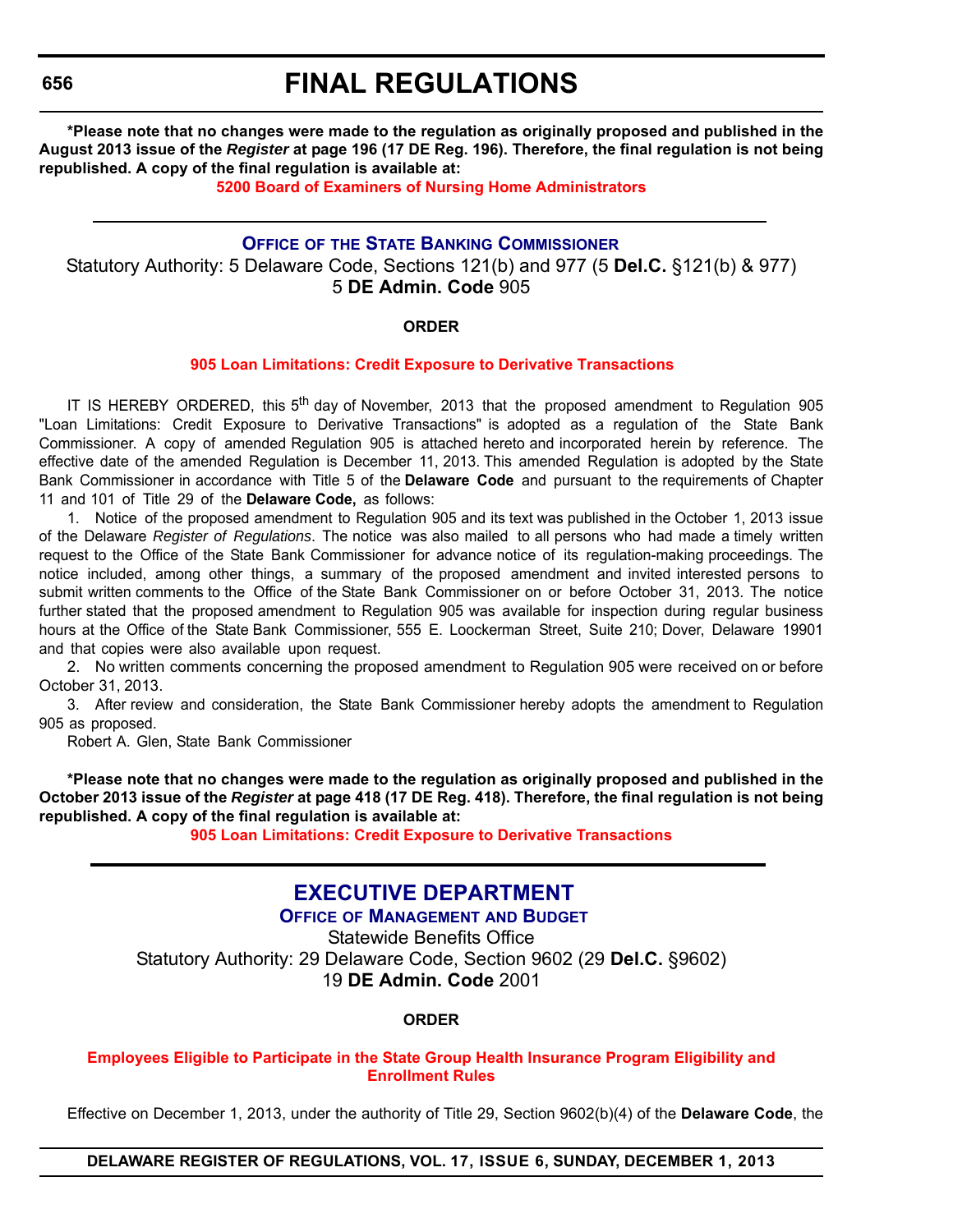State Employee Benefits Committee (SEBC) voted to amend the Group Health Insurance Program (GHIP) Eligibility and Enrollment Rules shown below. The amended rules are effective upon publication in the *Register of Regulations* in accordance with 147th General Assembly's House Bill 75.

#### **Changes and Reason for Change**

#### **Revisions to Section 3.0:**

Suggested language to be added at the end of subsection 3.6.

Reason: Reference being made to other section of document in lieu of providing duplicate language for instances in changes in coverage.

#### **Revisions to Section 4.0:**

Suggested language to be added as sections 4.7.6 through 4.7.9 of subsection 4.7.

Reason: To provide for instances in changes in coverage that may arise as a result of the Affordable Care Act Marketplaces. In addition, the suggested language adds an allowable provision under section 1.125-4(f)(4) of the cafeteria plan rules that allows employees to make an election for a coverage period that is different from the coverage period of the other plan. Allows for employee or pensioner to enroll in State plan mid-year when coverage is lost under another health plan, e.g. a spouse's employer plan.

**\*Please Note: Due to the size of the regulation, it is not being published here. A copy of the regulation is available at:**

**[2001 Group Health Care Insurance Eligibility and Coverage Rules](http://regulations.delaware.gov/register/december2013/final/17 DE Reg 656a 12-01-13.htm)**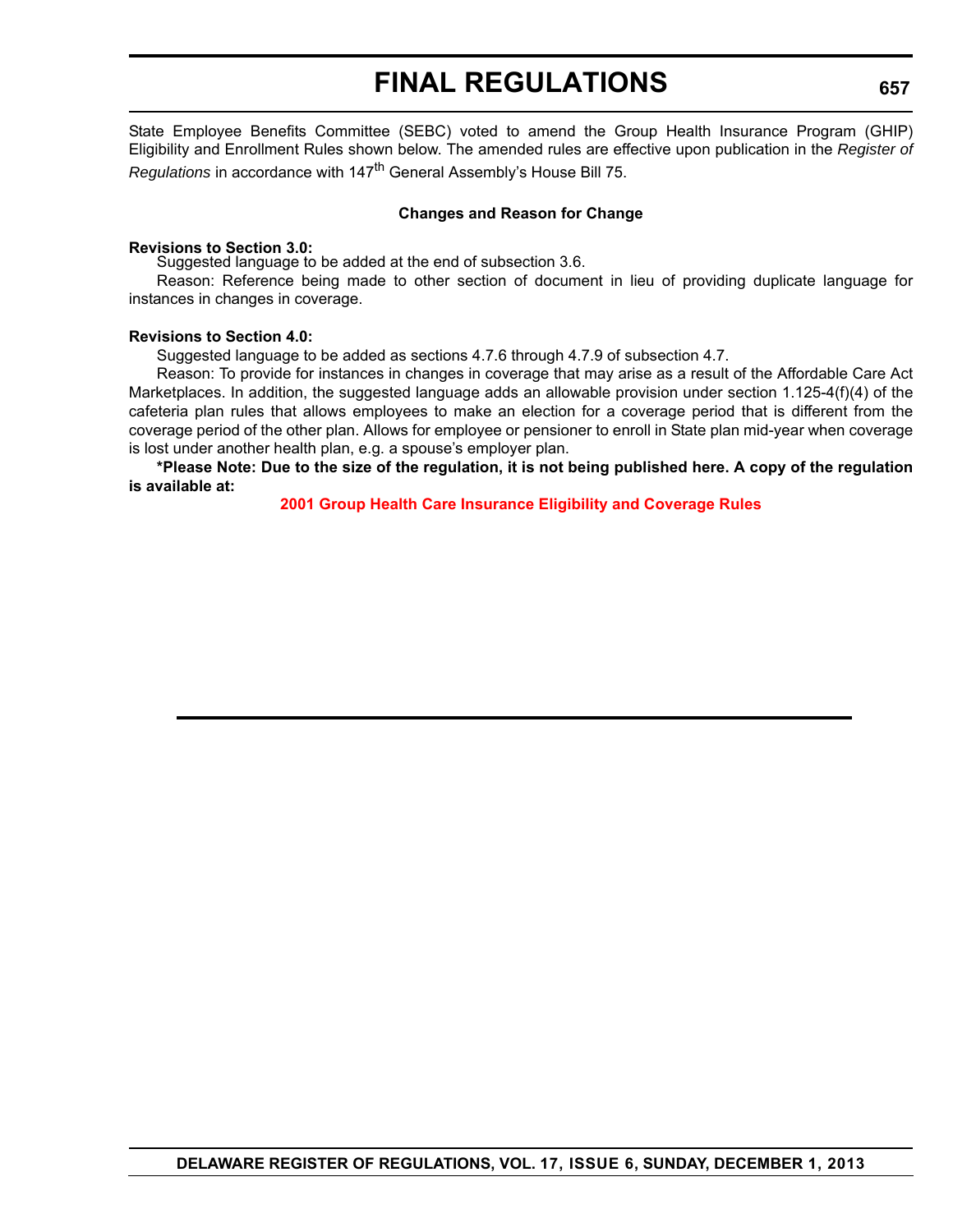**CALENDAR OF EVENTS/HEARING NOTICES**

# **[DELAWARE RIVER BASIN COMMISSION](http://www.state.nj.us/drbc/) PUBLIC [NOTICE](#page-4-0)**

The Delaware River Basin Commission will hold a public hearing on Tuesday, December 3, 2013 beginning at 1:30 p.m. A conference session and business meeting will be held on the following day, Wednesday, December 4, 2013 beginning at 12:15 p.m. The hearing, conference session and meeting are open to the public and will be held at the Washington Crossing Historic Park Visitor Center, 1112 River Road, Washington Crossing, Pennsylvania. For more information, visit the DRBC web site at www.drbc.net or contact Pamela M. Bush, Commission Secretary and Assistant General Counsel, at 609 883-9500 extension 203.

# **[DEPARTMENT OF EDUCATION](http://www.doe.k12.de.us/) PUBLIC [NOTICE](#page-4-0)**

The State Board of Education will hold its monthly meeting on Thursday, December 19, 2013 at 1:00 p.m. in the Townsend Building, Dover, Delaware.

# **[DEPARTMENT OF HEALTH AND SOCIAL SERVICES](http://www.dhss.delaware.gov/dhss/dmma/)**

#### **DIVISION OF MEDICAID AND MEDICAL ASSISTANCE PUBLIC [NOTICE](#page-4-0)**

#### **Medicaid Expansion under the Affordable Care Act 2014 – Delaware Medicaid Program – Alternative Benefit Plan**

In compliance with the State's Administrative Procedures Act (APA - Title 29, Chapter 101 of the Delaware Code), 42 CFR §447.205, and under the authority of Title 31 of the Delaware Code, Chapter 5, Section 512, Delaware Health and Social Services (DHSS) / Division of Medicaid and Medical Assistance (DMMA) intends to file a state plan amendment with the Centers for Medicare and Medicaid Services (CMS) to establish an *Alternative Benefit Plan (ABP)* for the eligibility category created pursuant to section 1902(a)(10)(A)(i)(VIII) of the Social Security Act, effective January 1, 2014.

Any person who wishes to make written suggestions, compilations of data, testimony, briefs or other written materials concerning the proposed new regulations must submit same to Sharon L. Summers, Planning & Policy Development Unit, Division of Medicaid and Medical Assistance, 1901 North DuPont Highway, P.O. Box 906, New Castle, Delaware 19720-0906 or by fax to 302-255-4425 by December 31, 2013.

The action concerning the determination of whether to adopt the proposed regulation will be based upon the results of Department and Division staff analysis and the consideration of the comments and written materials filed by other interested persons.

# **DIVISION OF MEDICAID AND MEDICAL A[SSISTANCE](http://www.dhss.delaware.gov/dhss/dmma/) PUBLIC [NOTICE](#page-4-0)**

## **Pregnant Women and Infants Under Age 1 – 212% of the Federal Poverty Level**

In compliance with the State's Administrative Procedures Act (APA - Title 29, Chapter 101 of the Delaware Code) and under the authority of Title 31 of the Delaware Code, Chapter 5, Section 512, Delaware Health and Social Services (DHSS) / Division of Medicaid and Medical Assistance (DMMA) is proposing to amend the Title XIX Delaware Medicaid State Plan and the Division of Social Services Manual (DSSM) *to update the earned income disregard percentage used for the treatment of income for poverty level pregnant women and infants under age one (1)*.

Any person who wishes to make written suggestions, compilations of data, testimony, briefs or other written materials concerning the proposed new regulations must submit same to Sharon L. Summers, Planning & Policy Development Unit, Division of Medicaid and Medical Assistance, 1901 North DuPont Highway, P.O. Box 906, New Castle, Delaware 19720-0906 or by fax to 302-255-4425 by December 31, 2013.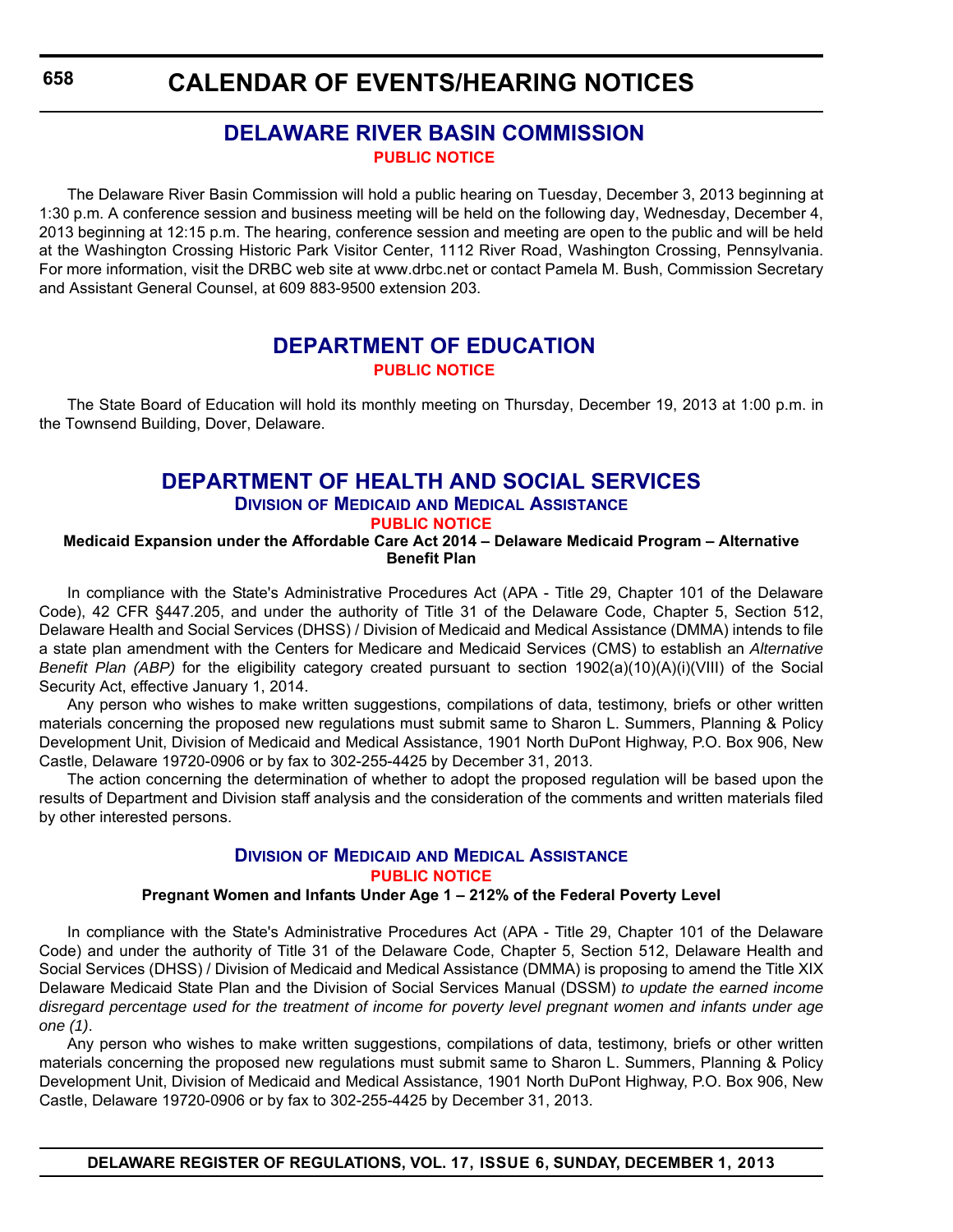# **CALENDAR OF EVENTS/HEARING NOTICES**

The action concerning the determination of whether to adopt the proposed regulation will be based upon the results of Department and Division staff analysis and the consideration of the comments and written materials filed by other interested persons.

# **[DEPARTMENT OF NATURAL RESOURCES AND ENVIRONMENTAL](http://www.dnrec.delaware.gov/energy/Pages/default.aspx) CONTROL**

# **DIVISION OF ENERGY AND CLIMATE REGISTER NOTICE SAN #2012-03**

#### **102 [Implementation of Renewable Energy](#page-4-0) Portfolio Standards Cost Cap**

#### **Provisions**

The purpose of this action is to propose rules to govern how the Director of the Division of Energy & Climate (Director) and the Division of Energy & Climate (Division) administer their obligations under 26 **Del.C.** §354(i) & (j). The statute directs when and whether the Director may institute a freeze on the implementation of Delaware's Renewable Energy Portfolio Standards as provided for in 26 **Del.C.** §354(a).

Start Action Notice 2012-03 initiating this rule making process was issued April 16, 2012.

The hearing record on 102 Implementation of Renewable Energy Portfolio Standards Cost Cap Provisions (Proposed Rules to Implement 26 **Del.C.** §354(i) & (j)) will open December 1, 2013.

Individuals may submit written comments regarding the proposed changes via e-mail to Lisa.Vest@state.de.us or via the USPS to Lisa Vest, Hearing Officer, DNREC, 89 Kings Highway, Dover, DE 19901 (302) 739-9042. A public hearing on the proposed amendment will be held on January 8, 2014 beginning at 6:00 p.m. in the Public Service Commission Hearing Room, Cannon Building, 861 Silver Lake Blvd., Dover, DE, 19904.

# **DIVISION OF ENERGY AND C[LIMATE](http://www.dnrec.delaware.gov/energy/Pages/default.aspx) REGISTER NOTICE SAN #2013-27 103 Regulations [for State Energy Conservation](#page-4-0)**

#### **Code**

Delaware's Energy Conservation Code Act (16 **Del.C.** §7602) requires DNREC to adopt the most recent and/or highest available version of the International Energy Conservation Code, and the latest ASHRAE/IESNA energy standard. The regulations must also set out procedures for certification of compliance with these codes and standards to be utilized by the respective local governments.

DNREC will hold a public hearing for builders and other interested parties on the regulations for the State Energy Conservation Code on Thursday, January 2, 2014 at 6:00 pm in the DNREC Auditorium, Richardson & Robbins Building, 89 Kings Highway, Dover. The hearing will present information about the proposed draft regulations and collect input from the public and stakeholders regarding these changes.

Interested parties may obtain a copy of the proposed regulations by emailing [Crystal.nagyiski@state.de.us](mailto:Crystal.nagyiski@state.de.us).

Written comments on the proposed regulations will be accepted until January 2, 2014 and may be submitted to the DNREC Division of Energy and Climate, attention: Crystal Nagyiski, 1203 College Park Drive, Suite 101, Dover, DE 19904, or by emailing crystal.nagyiski@state.de.us

# **DEPARTMENT OF SAFETY [AND HOMELAND SECURITY](http://dsp.delaware.gov/)**

# **DIVISION OF STATE POLICE**

# **PUBLIC [NOTICE](#page-4-0)**

#### **1300 Board of Examiners of Private Investigators & Private Security Agencies**

Notice is hereby given that the Board of Examiners of Private Investigators and Private Security Agencies, in accordance with 24 **Del.C.** Ch. 13, proposes to amend Rule 4.0 – Training Requirements requiring all individuals to take a mandatory test for the 16 hour training certification. If you wish to view the complete Rule, contact Ms. Peggy Anderson at (302) 672-5304. Any persons wishing to present views may submit them in writing, by December 31, 2013, to Delaware State Police, Professional Licensing, P.O. Box 430, Dover, DE 19903.